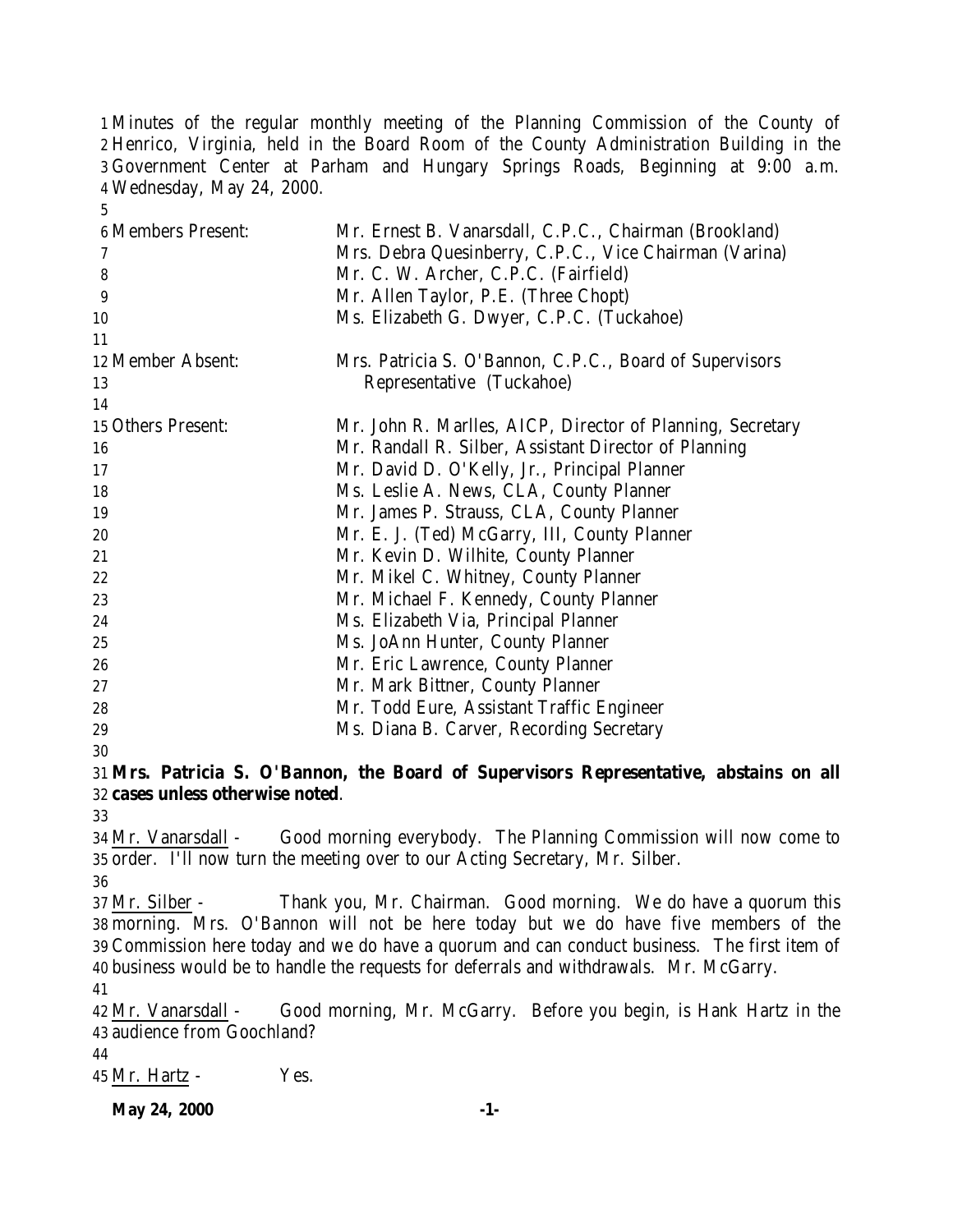46 Mr. Vanarsdall - Welcome, Hank. Are you here on your C.P.C. program?

Mr. Hartz - Yes.

 Mr. Vanarsdall - Good. I'm glad you picked us to watch. We are glad to have you Hank. Hank is a Planning Commissioner from Goochland. All right, Mr. McGarry.

 Mr. McGarry - Good morning, Mr. Chairman, members of the Commission, ladies and gentlemen. The first deferral on your agenda is on page 10.

# **SUBDIVISION (Deferred from the April 26, 2000, Meeting)**

Pine Creek (April 2000 Plan) **Engineering Design Associates for Urban Corridor Property, Inc. and H. W. Owens, Inc.:** The 35.94 acre site is located on the eastern terminus of Howard Street between Old Williamsburg Road and I-64 on part of parcels 164-A-42 and 165-A-12A and 12B. The zoning is A-1, Agricultural District, R-4AC, One-Family Residence District (Conditional) and ASO (Airport Safety Overlay) District. County water and sewer. **(Varina) 50 Lots** 

 Mr. McGarry - The applicant requests deferral to your June 28, 2000, meeting. This is located in the Varina magisterial district.

 Mr. Vanarsdall - Is there anyone in the audience in opposition to the deferral of Pine Creek in the Varina district? No opposition. All right, Mrs. Quesinberry.

 Mrs. Quesinberry - Mr. Chairman, I move for deferral of the Pine Creek subdivision to the June 28 meeting, at the applicant's request.

Ms. Dwyer - Second.

 Mr. Vanarsdall - The motion was made by Mrs. Quesinberry and seconded by Ms. Dwyer. All in favor say aye…all opposed say nay. The motion carries.

 Pursuant to the applicant's request, the Planning Commission deferred Pine Creek (April 2000 Plan) to its June 28, 2000, meeting.

 Mr. McGarry - On page 13 of your agenda, this is the Hunton Park Townhouses in the Brookland magisterial district. The applicant requests deferral to your June 28 meeting.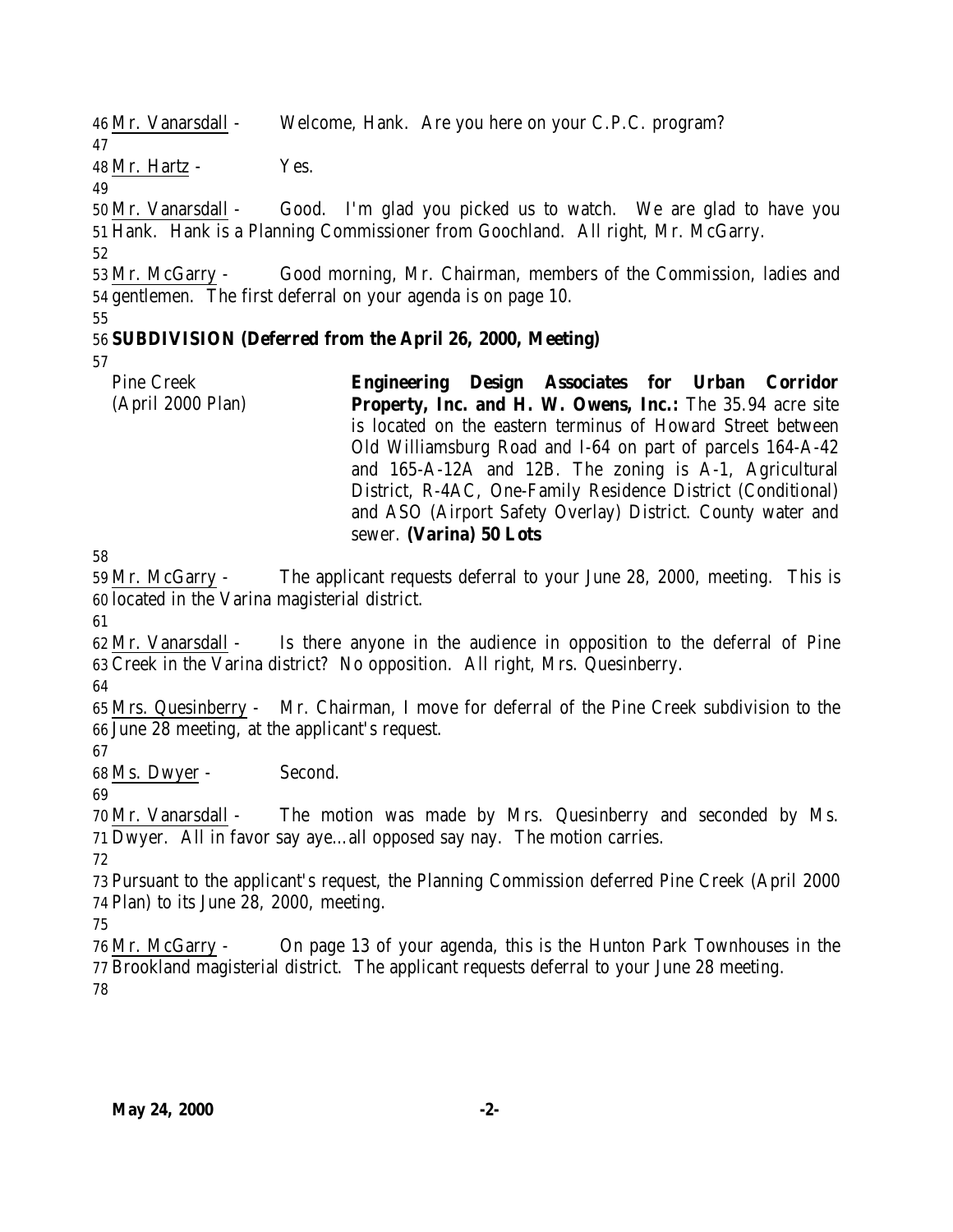#### 79 **SUBDIVISION**

 $80$ 

Hunton Park Townhouses (May 2000 Plan) **Foster & Miller, P. C. for William W. Johnson:** The 70.01 acre site is located on the north line of proposed Hunton Park Boulevard, approximately 3000 feet east of Staples Mill Road (U.S. Route 33) on part of parcel 13-A-24 and part of 21-A-2. The zoning is RTHC, Residential Townhouse District (Conditional). County water and sewer. **(Brookland) 245 Lots**

81

82 Mr. Vanarsdall - Is there anyone in the audience in opposition to the deferral of Hunton 83 Park Townhouses in the Brookland district? No opposition. I move the Hunton Park 84 Townhouses be deferred to June 28, at the applicant's request.

85

86 Mrs. Quesinberry - Second.

87

88 Mr. Vanarsdall - The motion was made by Mr. Vanarsdall and seconded by Mrs. 89 Quesinberry. All in favor say aye…all opposed say nay. The motion carries.

90

91 Pursuant to the applicant's request, the Planning Commission deferred Hunton Park 92 Townhouses (May 2000 Plan) to its June 28, 2000, meeting.

93

94 Mr. McGarry - On page 14 of your agenda, this is the Four Mile Run subdivision in 95 Varina. The applicant requests deferral to your June 28 meeting. 96

# 97 **SUBDIVISION (Deferred from the April 26, 2000 Meeting)**

98

Four Mile Run (January 2000 Plan) **TIMMONS for Pendragon Development Company:** The 97.53 acre site is located at the eastern terminus of Four Mile Run Drive, approximately 0.33 mile north of New Market Road (U.S. Route 5) on parcels 238-A-31 and part of 249-A-48. The zoning is R-2AC, One-Family Residential District (Conditional) and A-1, Agricultural District and ASO (Airport Safety Overlay District). County water and sewer. **(Varina) 172 Lots**

99

100 Mr. Vanarsdall - Is there anyone in the audience in opposition to the deferral of Four Mile 101 Run (January 2000 Plan) in the Varina district? No opposition. Mrs. Quesinberry.

102

103 Mrs. Quesinberry - Is the applicant present?

104

105 Man in Audience - I'm the representative.

106

107 Mrs. Quesinberry - Thank you. I move for deferral of the Four Mile Run case to the June 108 28 meeting at the applicant's request with the understanding that this is the last deferral for the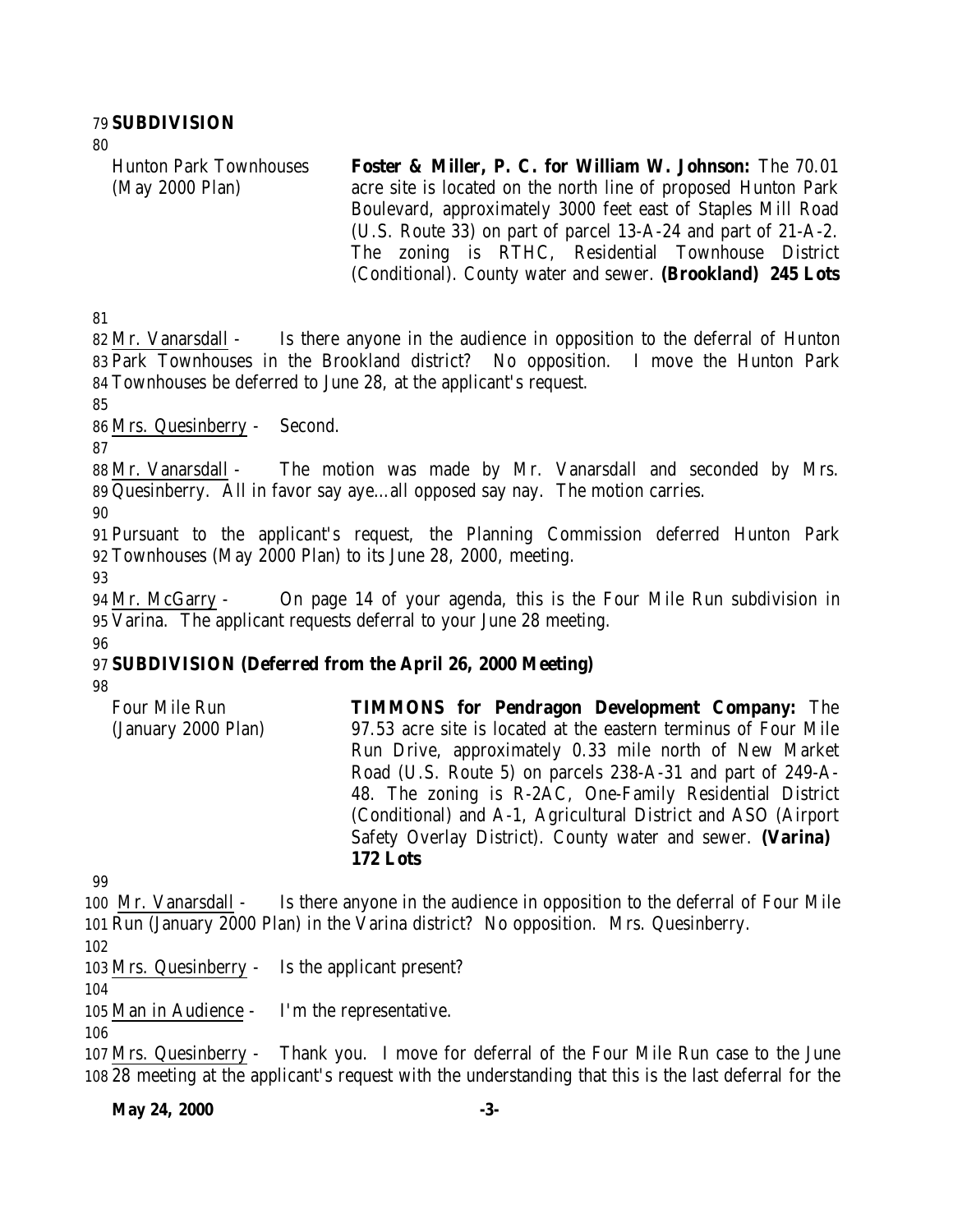applicant. Thank you. Mr. Archer - Second, Mr. Chairman. Mr. Vanarsdall - The motion was made by Mrs. Quesinberry and seconded by Mr. Archer. All in favor say aye…all opposed say nay. The motion carries. Pursuant to the applicant's request, the Planning Commission deferred Four Mile Run (January 2000 Plan) to its June 28, 2000, meeting. Mr. McGarry - On page 24 of your agenda, this is the revised Downtown Short Pump, POD-80-99 this is in Three Chopt district. The applicant requests deferral to your June 28 meeting. **PLAN OF DEVELOPMENT - REVISED ARCHITECTURAL ELEVATIONS (Deferred from the April 26, 2000, Meeting)**

POD-80-99 (Revised) Downtown Short Pump - Silver Diner **Balzer & Associates for Short Pump Entertainment, L.L.C., Bee-Fit, Inc., Skate Nation of Richmond West, LLCC and Menin Development Companies, Inc.:** Request for approval of revised architectural elevations as required by Chapter 24, Section 24-106 of the Henrico County Code. The 23.18 acre site is located on the southeast corner of W. Broad Street (U.S. Route 250) and Pouncey Tract Road on parcels 36-A-19G, 19H, 19I, 19J, 21, 22N and 25. The zoning is B-2C, Business District (Conditional), M-1, Light Industrial District, and WBSO (West Broad Street Overlay) District. County water and sewer. **(Three Chopt)**

 Mr. Vanarsdall - Is there anyone in the audience in opposition to the deferral of Downtown Short Pump? This is the Silver Diner to come into Short Pump. No opposition. Mr. Taylor.

 Mr. Taylor - Mr. Chairman, I would move that POD-80-99, Downtown Short Pump, Silver Diner, be deferred until June 28, 2000, meeting, at the applicant request.

Mr. Archer - Second, Mr. Chairman.

 Mr. Vanarsdall - The motion was made by Mr. Taylor and seconded by Mr. Archer. All in favor say aye…all opposed say nay. The motion carries.

 Pursuant to the applicant's request, the Planning Commission deferred POD-80-99, Revised Downtown Short Pump Silver Diner to its June 28, 2000, meeting. 

Mr. McGarry - Mr. Chairman, for informational purposes, I would point out that there

**May 24, 2000** -4-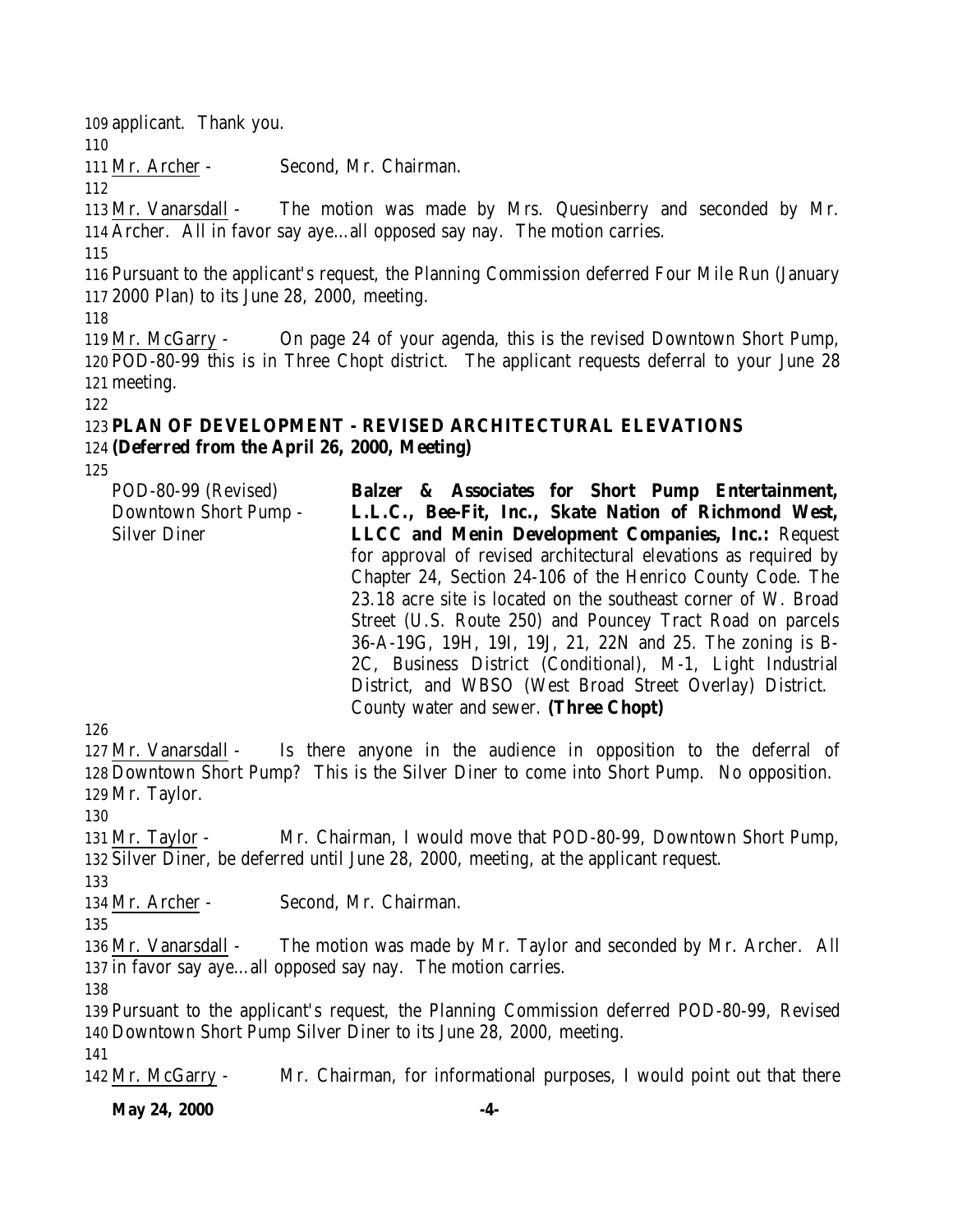is one other deferral for the ten o'clock agenda, although we can't take action on it at this time. That's on page 36, it's the Gaskins Center Towers, POD-44-00, it's in Tuckahoe and the applicant requests deferral to your June 28 meeting. 

 Mr. Vanarsdall - What Mr. McGarry means is that we can't address this until ten o'clock because it was advertised to be heard at ten o'clock. So, if there is anyone here for this case it will come up at ten o'clock and it has been requested to be deferred. Thank you, Mr. McGarry.

 Mr. McGarry - Those are all of the deferrals and withdrawals on the nine o'clock agenda.

Mr. Vanarsdall - I have a case for deferral.

 Mr. McGarry - Okay.

 Mr. Vanarsdall - Is there anyone else in the audience that would like to request a deferral? I believe there was someone else that wanted to defer a case.

 Man in Audience - (Speaker did not identify himself) Mr. Chairman, members of the Commission, I'm here on behalf of Colonial Mechanical Corporation for POD-36-00. We request a deferral to June 15 with respect to the POD to meet with the neighbors to provide some information at this time. I don't believe they don't have any information to say that they are in opposition but they just want to meet with us as we do with them to discuss this matter and the details of the request.

Mr. McGarry - This is on page 17 of your agenda.

# **PLAN OF DEVELOPMENT**

POD-36-00 Colonial Mechanical Corporation - Ackley Avenue **Bay Design Group, P.C. for Colonial Mechanical Corporation:** Request for approval of a plan of development as required by Chapter 24, Section 24-106 of the Henrico County Code to construct a one-story, 79,200 square foot sheet metal fabrication shop, a one-story, 3,500 square foot service facility, a 28,5000 square foot office and a two-story, 8,000 square foot office. The 16.65 acre site is located on at the northeast terminus of Ackley Avenue approximately 1,300 feet north of its intersection with Parham Road on part of parcel 61- A-75. The zoning is M-1C, Light Industrial District (Conditional), M-1, Light Industrial District and C-1, Conservation District. County water and sewer. **(Brookland)**

 Mr. Vanarsdall - Is there anyone in the audience in opposition to the deferral of POD-36- 175  $\overline{00}$ , Colonial Mechanical Corporation until the 15<sup>th</sup> of June? No opposition. I move that POD-

**May 24, 2000** -5-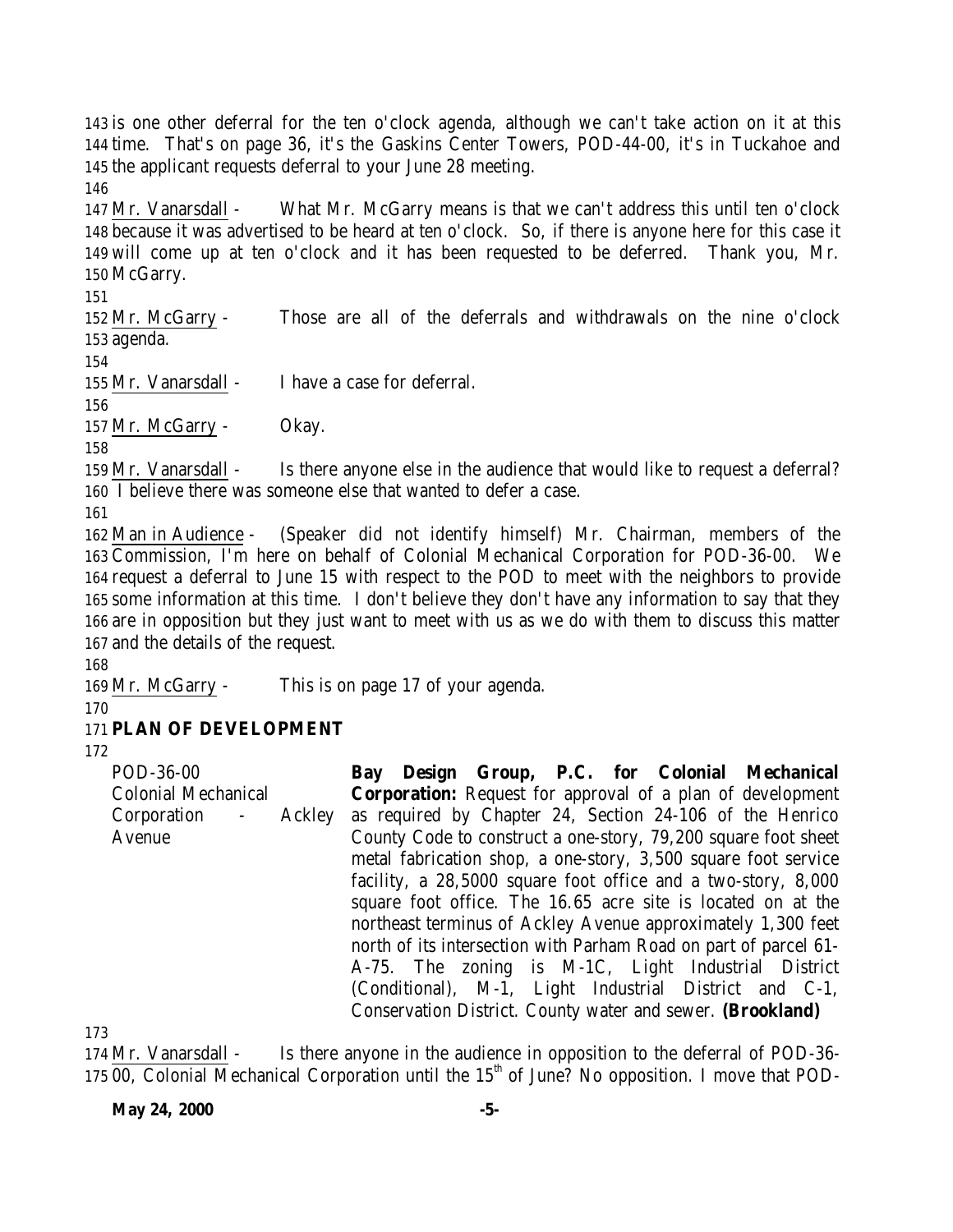36-00, Colonial Mechanical be deferred to June 15, 2000, at the applicant request.

Mrs. Quesinberry - Second.

 Mr. Vanarsdall - The motion was made by Mr. Vanarsdall and seconded by Mrs. Quesinberry. All in favor say aye…all opposed say nay. The motion carries.

 Pursuant to the applicant's request, the Planning Commission deferred POD-36-00, Colonial Mechanical Corporation to its June 15, 2000, meeting.

Mr. Vanarsdall - I have one more, I think it's on page 19.

# **PLAN OF DEVELOPMENT**

| POD-47-00                  | Balzer & Associates for Youth Services International:                          |
|----------------------------|--------------------------------------------------------------------------------|
| Paragon Office Park -      | Request for approval of a plan of development as required by                   |
|                            | Genesis Youth Service Chapter 24, Section 24-106 of the Henrico County Code to |
| Institute - Glenside Drive | construct a two-story, 55,391 square foot residential                          |
|                            | rehabilitation facility for youth and a two-story, 15,525 square               |
|                            | foot future addition. The 5.13 acre site is located at Paragon                 |
|                            | Office Park, Glenside Drive and Bethlehem Road on part of                      |
|                            | parcel 93-A-1C. The zoning B-2C, Business District                             |
|                            | (Conditional). County water and Sewer. (Brookland)                             |

 Mr. Vanarsdall - I move that… This is my deferment, the applicant did not choose to defer it. I move POD-47-00, Paragon Office Park Genesis Youth Service Institute, be deferred to the June 28, 2000, meeting.

Mrs. Quesinberry - Second.

 Mr. Vanarsdall - The motion was made by Mr. Vanarsdall and seconded by Mrs. Quesinberry. All in favor say aye…all opposed say nay. The motion carries. 

 The Planning Commission deferred POD-47-00, Paragon Office Park - Genesis Youth Service Institute, to its June 28, 2000, meeting.

 Mr. Vanarsdall - Are there any more deferments from the audience or from the Commission? All right. Now we will go on to the Expedited Agenda, is that right, Mr. Secretary?

 Mr. Silber - That's correct, Mr. Chairman. The next items would be to handle those plans that are on the Expedited Agenda. Mr. McGarry will walk us through those as well. 

 Mr. McGarry - On page 2 of your agenda. This is the rezoning case C-47C-99 in the Brookland district, Ralph L. Axselle and Andrew Condlin for Penrose Corporation.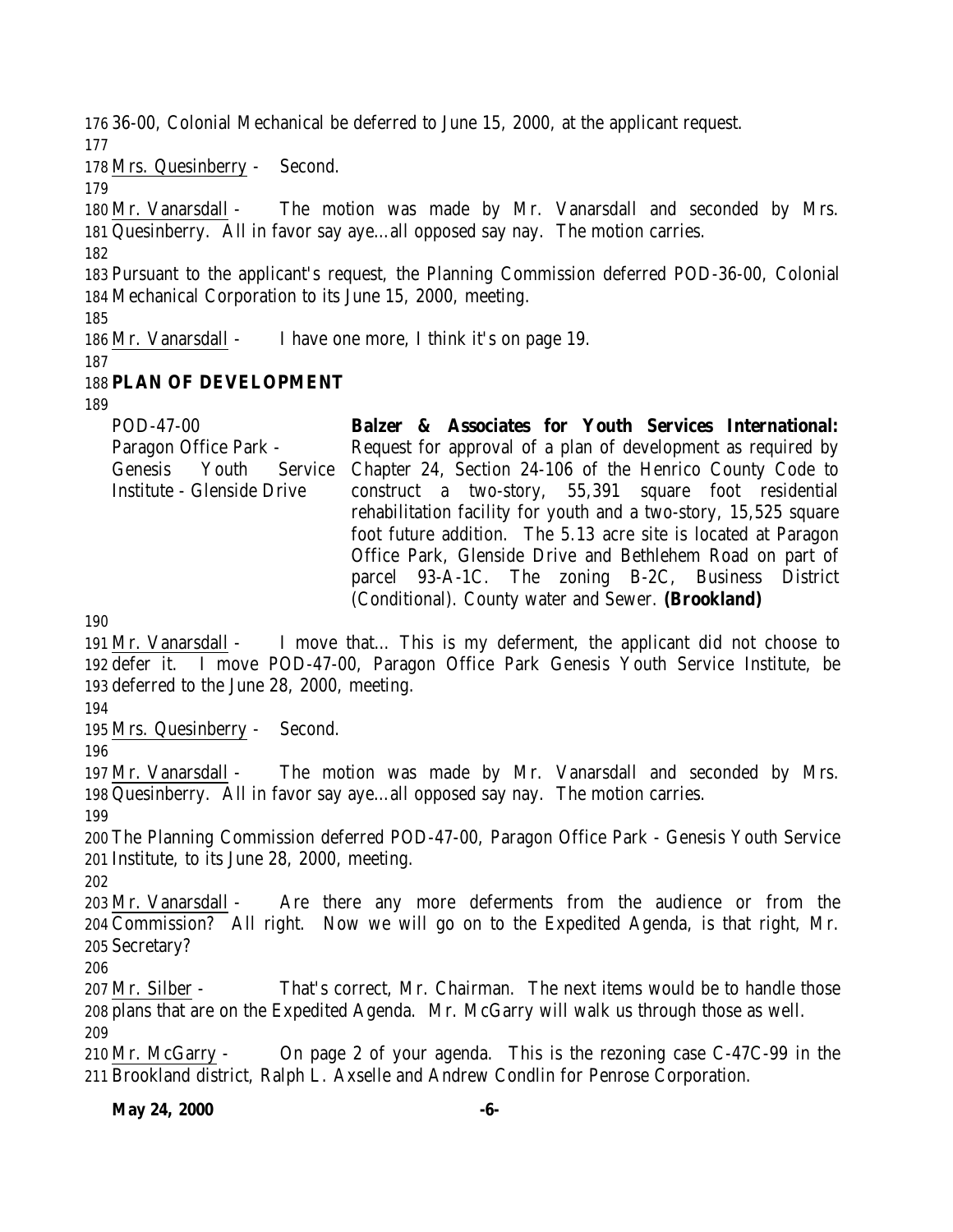### **BROOKLAND:**

# **Deferred from the May 11, 2000 Meeting:**

 **C-47C-99 Ralph L. Axselle and Andrew Condlin for Penrose Corporation:** Request to amend proffered conditions applicable to the Parham Place Office Park and accepted with rezoning case C-113C-85, on Part of Parcel 52-A-5, containing 11.75 acres, located on the south line of Old Hungary Road at the intersection of Hungary Road and Benham Court and also fronting on the north line of E. Parham Road. The proposed amendments are related to access to Hungary Road and buffer area on the property. The Land Use Plan recommends Office. **Staff – Mark Bittner.**

 Mr. Vanarsdall - All right. Is there anyone in the audience in opposition to rezoning case C-47C-99, Penrose Corporation? We have opposition so I will pull this off of the Expedited Agenda and we will hear this in the order in which it appears on the regular agenda, which is the first case. All right. Next.

 Mr. McGarry - Page 3 of your agenda. This is the landscape plan for LP/POD-124-98, Crown, Cork and Seal. This is located in the Varina District.

# **LANDSCAPE PLAN (Deferred from the April 26, 2000, Meeting)**

LP/POD-124-98 Crown, Cork & Seal - Expansion - Lewis Road **Hourigan Martone and James River Nurseries:** Request for a approval of a landscape plan as required by Chapter 24, Sections 24-106 and 24-106.2 of the Henrico County Code. The 8.8 acre site is located at the south east corner of Lewis and Norman Roads on parcel 173-A-14. The zoning is M-1, Light Industrial District and ASO (Airport Safety Overlay District). **(Varina)** 

 Mr. Vanarsdall - Is there anyone in the audience in opposition to LP/POD-124-98? No opposition. All right. Mrs. Quesinberry.

 Mrs. Quesinberry - I would like to move for recommendation of LP/POD-124-98, Crown, Cork & Seal, with the additional condition No. 6, subject to the annotations on the plan, the standard conditions for landscape plans and I don't think there are no other conditions other than No. 6.

Ms. Dwyer - Second.

 Mr. Vanarsdall - The motion was made by Mrs. Quesinberry and seconded by Ms. Dwyer. All in favor say aye…all opposed say nay. The motion carries.

 The Planning Commission approved the landscape plan for LP/POD-124-98, Crown, Cork & Seal Expansion, subject to the standard conditions for landscape plans, the annotations on the plans and the following additional condition: 

**May 24, 2000** -7-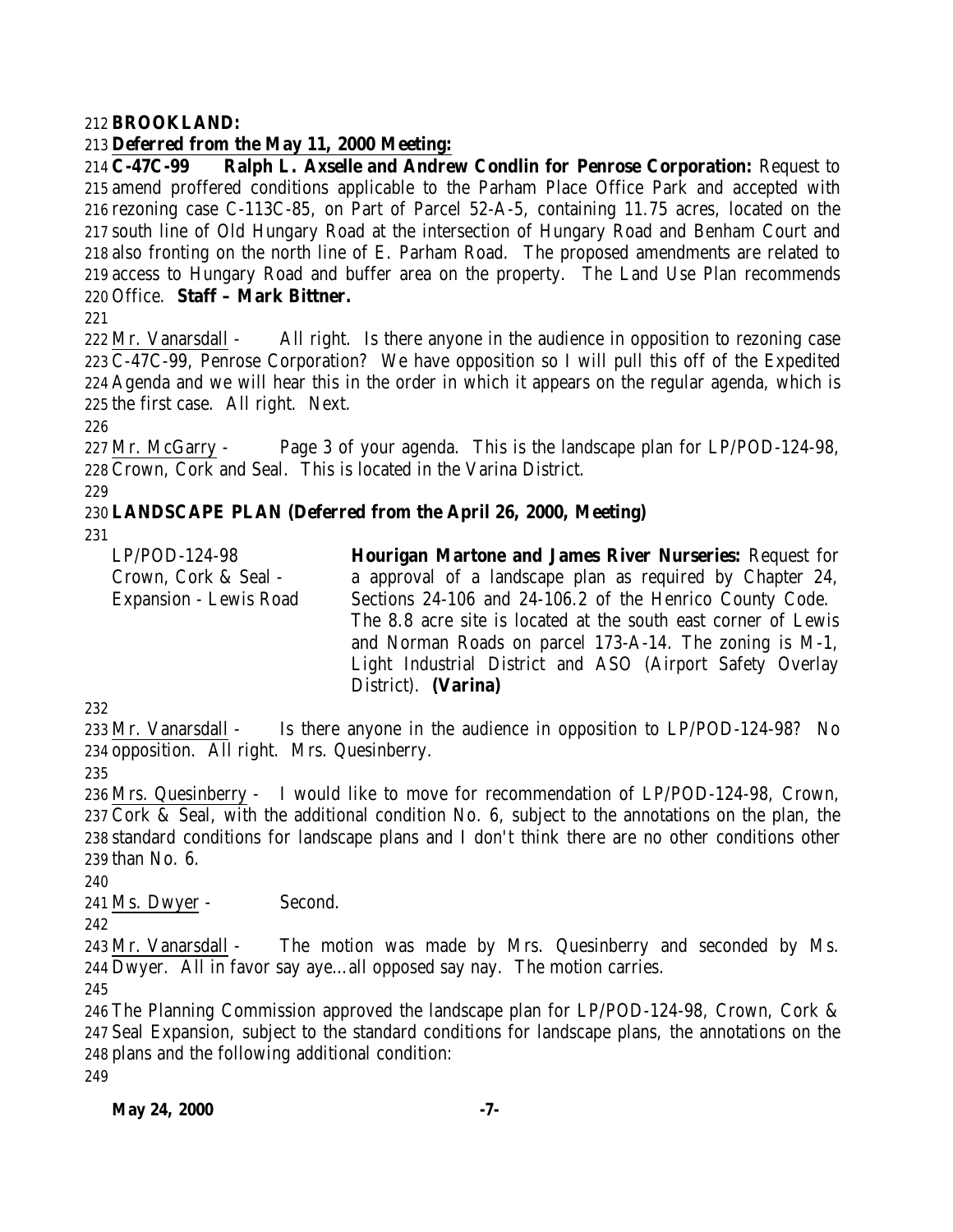6. Should it be determined by the Director of Planning that landscaping installed along Lewis Road does not adequately screen any exterior storage, a solid wall or fence shall be required, and the details and plan shall be submitted to the Planning Office for

review and approval.

 Mr. McGarry - On page 6 of your agenda is the subdivision entitled Dedication of a portion of International Trade Drive located in Varina.

### 

# **SUBDIVISION**

Dedication of a Portion of **Engineering Design Associates for International Airport** International Trade Drive (May 2000 Plan) **Centre and Frito-Lay, Inc.:** The .052 acre site is located on the eastern terminus of existing International Trade Drive approximately 2,000 feet east of Oakley's Lane on part of parcel 163-11-B-1. The zoning is M-1, Light Industrial District and ASO (Airport Safety Overlay District). County water and sewer. **(Varina) 0 Lots** 

 Mr. Vanarsdall - Is there anyone in the audience in opposition to this case? This is the Dedication of a Portion of International Trade Drive. No opposition. All right. Mrs. Quesinberry.

 Mrs. Quesinberry - Mr. Chairman, I recommend approval for the Dedication of a Portion of International Trade Drive (May 2000 Plan) subject to the annotations on the plans, the standard conditions for subdivisions served by public utilities and additional conditions Nos. 12 and 13.

Ms. Dwyer - Second.

272 Mr. Vanarsdall - The motion was made by Mrs. Quesinberry and seconded by Ms. Dwyer. All in favor say aye…all opposed say nay. The motion carries.

 The Planning Commission granted conditional approval to the Dedication of a Portion of International Trade Drive (May 2000 Plan) subject to the standard conditions for subdivisions served by public utilities attached to these minutes, the annotations on the plans and the following additional conditions:

 12. Prior to requesting recordation, the developer shall furnish a letter from Virginia Power stating that this proposed development does not conflict with its facilities.

 13. Detailed construction plans shall be submitted to the Planning Office before the final plats are submitted for final approval.

 Mr. McGarry - On page 7 of your agenda, this is POD-37-00, Frito Lay, Richmond Distribution Center, located in Varina.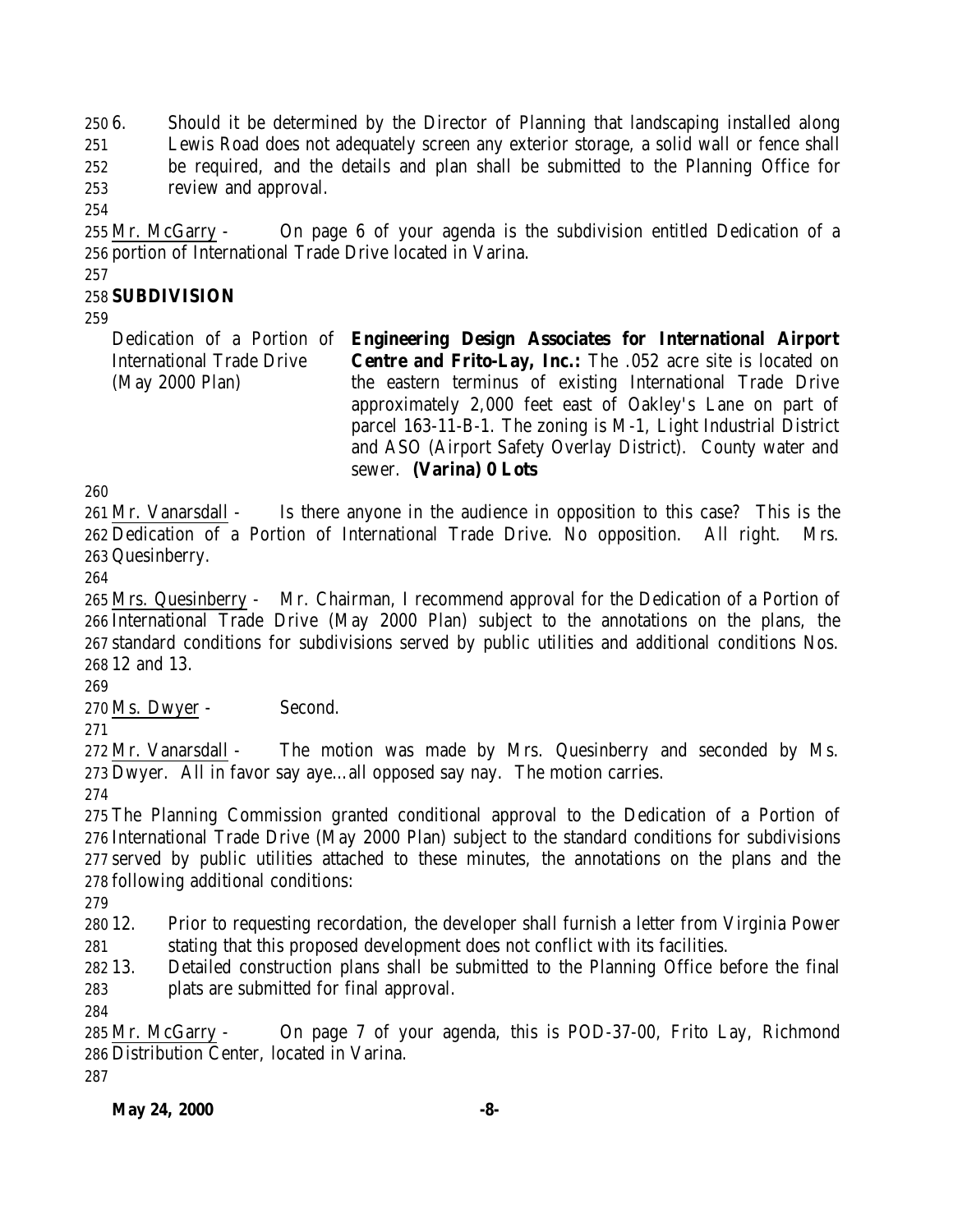#### **PLAN OF DEVELOPMENT**

| POD-37-00                        | <b>Engineering Design Associates for International Airport</b>       |
|----------------------------------|----------------------------------------------------------------------|
| Frito Lay, Richmond              | <b>Centre and Frito-Lay, Inc.:</b> Request for approval of a plan of |
| <b>Distribution</b><br>Center    | - development as required by Chapter 24, Section 24-106 of the       |
| <b>International Trade Drive</b> | Henrico County Code to construct a one-story 50,054 square           |
|                                  | foot office/warehouse distribution center, a one-story, 2,230        |
|                                  | square foot vehicle maintenance facility and a 15,566 square         |
|                                  | foot future one-story office/warehouse addition. The 7.852 acre      |
|                                  | site is located on the eastern terminus of existing International    |
|                                  | Trade Drive, approximately 2,000 feet east of Oakley's Lane          |
|                                  | on part of parcel 163-11-B-1. The zoning is M-1, Light               |
|                                  | Industrial District and ASO (Airport Safety Overlay District).       |
|                                  | County water and sewer. (Varina)                                     |

 Mr. Vanarsdall - Is there anyone in the audience in opposition to POD-37-00, Frito Lay Distribution Center? No opposition. All right. Mrs. Quesinberry.

 Mrs. Quesinberry - Mr. Chairman, I recommend approval for POD-37-00, Frito Lay, subject to the annotations on the plans, the standard conditions for developments of this type and additional conditions Nos.23 through 35.

Mr. Archer - Second.

 Mr. Vanarsdall - The motion was made by Mrs. Quesinberry and seconded by Mr. Archer. All in favor say aye…all opposed say nay. The motion carries.

 The Planning Commission approved POD-37-00, Frito Lay, Richmond Distribution Center, subject to the standard conditions for developments of this type, attached to these minutes, the annotations on the plans and the following additional conditions:

 23. The subdivision plat for "Dedication of a Portion of International Trade Drive" shall be recorded before any building permits are issued.

 24. The easements for drainage and utilities as shown on approved plans shall be granted to the County in a form acceptable to the County Attorney prior to any occupancy permits being issued. The easement plats and any other required information shall be submitted to the County Real Property Agent at least sixty (60) days prior to requesting occupancy permits.

 25. The limits and elevations of the 100-year frequency flood shall be conspicuously noted on the plan "Limits of 100 Year Floodplain." In addition, the delineated 100-year floodplain must be labeled "Variable Width Drainage and Utility Easement." The easement shall be granted to the County prior to the issuance of any occupancy permits.

 26. The developer shall provide fire hydrants as required by the Department of Public Utilities in its approval of the utility plans and contracts.

27. All repair work shall be conducted entirely within the enclosed building.

### **May 24, 2000 -9-**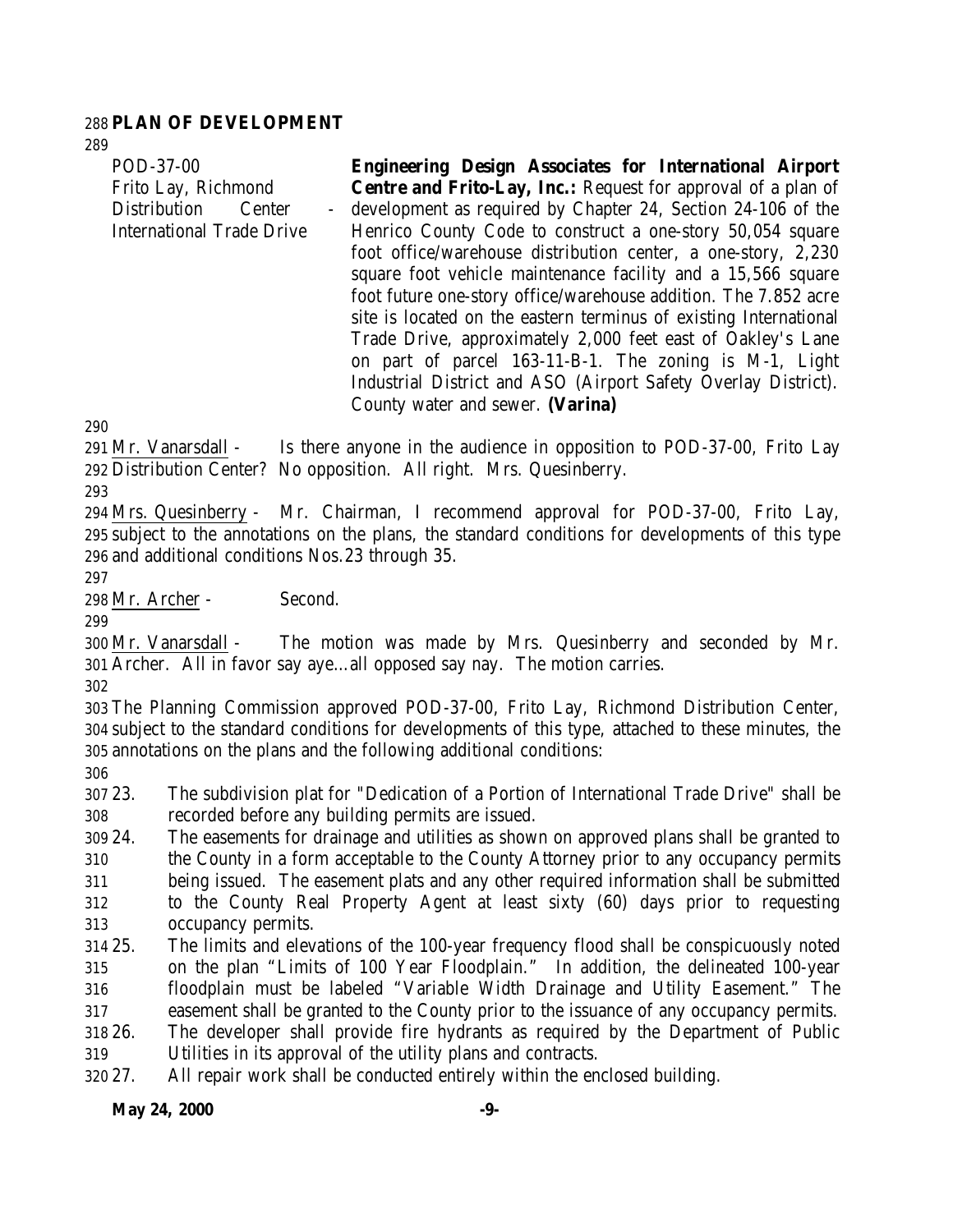28. Outside storage shall not be permitted.

 29. A 10-foot planting strip to preclude ingress or egress along the south side of I-64 shall be shown on the approved plans. The details shall be included with the required landscape plans for review and approval.

 30. Any necessary off-site drainage easements must be obtained in a form acceptable to the County Attorney prior to final approval of the construction plans by the Department of Public Works.

 31. Deviations from County standards for pavement, curb or curb and gutter design shall be approved by the County Engineer prior to final approval of the construction plans by the Department of Public Works.

 32. The loading areas shall be subject to the requirements of Chapter 24, Section 24-97(b) of the Henrico County Code.

 33. Insurance Services Office (ISO) calculations must be included with the utilities plans and contracts and must be approved by the Department of Public Utilities prior to the issuance of a building permit.

 34. Approval of the construction plans by the Department of Public Works does not establish the curb and gutter elevations along the Henrico County maintained right-of-way. The elevations will be set by Henrico County.

 35. The conceptual master plan, as submitted with this application, is for planning and information purposes only. All Subsequent detailed plans of development and construction plans needed to implement this conceptual plan may be administratively reviewed and approved and shall be subject to all regulations in effect at the time such subsequent plans are submitted for review/approval.

 Mr. McGarry - On page 9 of your agenda, this is POD-38-00, Byrd Center Expansion Master Plan and Phase 1. This is located in the Varina district.

### **PLAN OF DEVELOPMENT**

POD-38-00 Byrd Center Expansion - Master Plan and Phase I - Corrugated Road **Engineering Design Associates for Particeps Properties, L. P.:** Request for approval of a plan of development as required by Chapter 24, Section 24-106 of the Henrico County Code to construct a one-story, 14,000 square foot day care center and a one-story, 29,250 square foot office warehouse. The 5.178 acre site is located on the southern terminus of Corrugated Road (private), approximately 1,500 feet south of Eubank Road on part of parcel 173-A-9E. The zoning is M-1, Light Industrial District and ASO (Airport safety Overlay District). County water and sewer. **(Varina)**

 Mr. Vanarsdall - Is there anyone in the audience in opposition to POD-38-00, Byrd Center Expansion - Master Plan and Phase 1? No opposition. All right. Mrs. Quesinberry.

354 Mrs. Quesinberry - Mr. Chairman, I recommend approval for POD-38-00, the Byrd Center Expansion, subject to the annotations on the plans, the standard conditions for developments of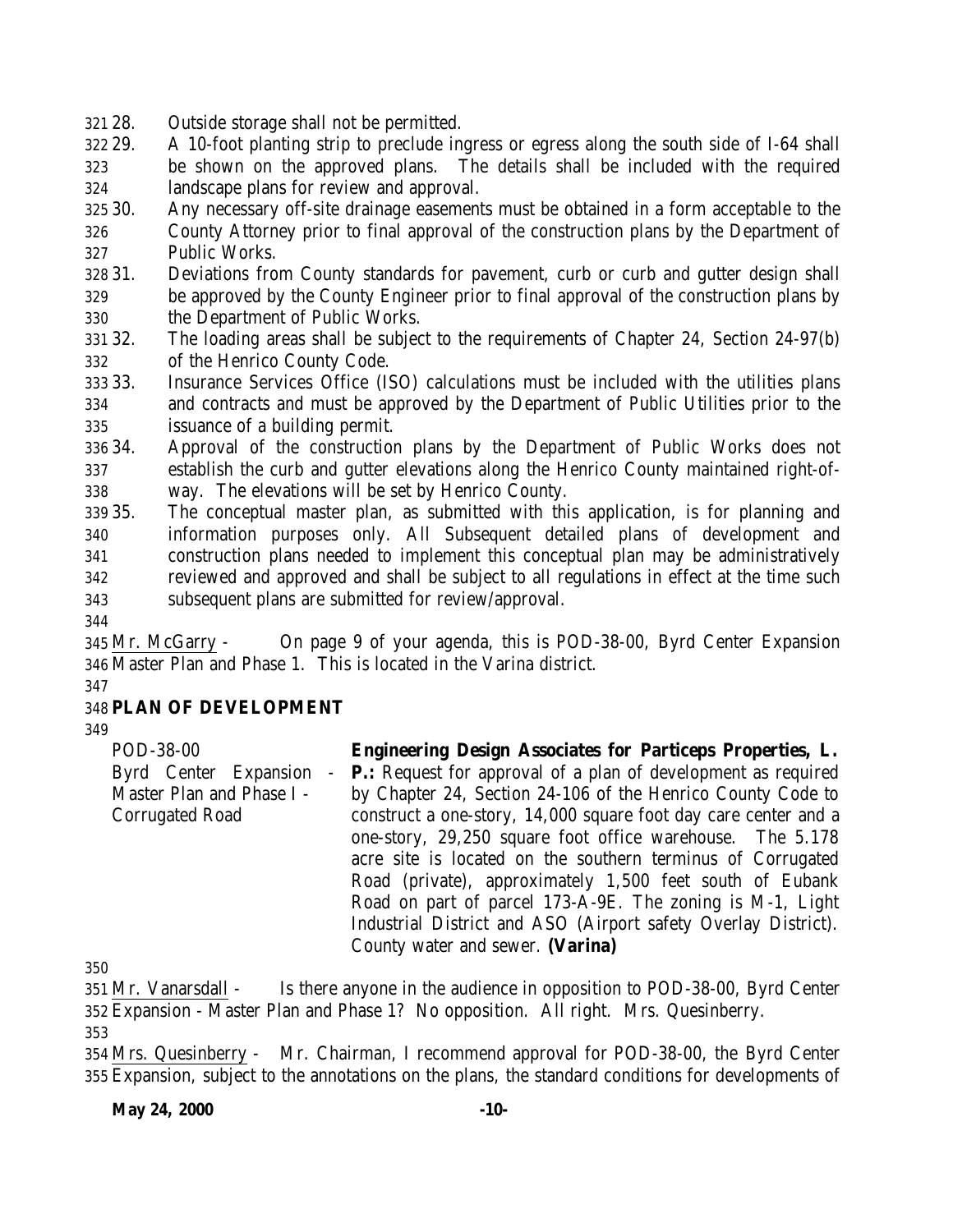this type and additional conditions Nos.23 through 29.

Mr. Taylor - Second.

 Mr. Vanarsdall - The motion was made by Mrs. Quesinberry and seconded by Mr. Taylor. All in favor say aye…all opposed say nay. The motion carries.

 The Planning Commission approved POD-38-00, Byrd Center Expansion - Master Plan and Phase I, subject to the standard conditions for developments of this type, attached to these minutes, the annotations on the plans and the following additional conditions:

 23. The developer shall provide fire hydrants as required by the Department of Public Utilities in its approval of the utility plans and contracts.

- 24. Any necessary off-site drainage easements must be obtained in a form acceptable to the County Attorney prior to final approval of the construction plans by the Department of Public Works.
- 25. Deviations from County standards for pavement, curb or curb and gutter design shall be approved by the County Engineer prior to final approval of the construction plans by the Department of Public Works.
- 26. Insurance Services Office (ISO) calculations must be included with the utilities plans and contracts and must be approved by the Department of Public Utilities prior to the issuance of a building permit.
- 27. The certification of building permits, occupancy permits and change of occupancy permits for individual units shall be based on the number of parking spaces required for the proposed uses and the amount of parking available according to approved plans.
- 28. Evidence of a joint ingress/egress and maintenance agreement must be submitted to the Planning Office and approved prior to issuance of a certificate of occupancy for this development.
- 29. Outside storage shall not be permitted.
- 

 Mr. McGarry - On page 12 of your agenda, subdivision Brookley Acres, Section B located in the Brookland district.

# 

# **SUBDIVISION**

Brookley Acres, Section B (A Resubdivision of Lot 11, Block C) (May 2000 Plan) **TIMMONS for Gary F. Martel:** The 0.94 acre site is located at Brookley Road and Thornberry Street on parcel 31-1-C-11. The zoning is R-2AC, One-Family Residence District (Conditional). County water and sewer. **(Brookland) 2 Lots** 

 Mr. Vanarsdall - Is there anyone in the audience in opposition to Brookley Acres, Section B? No opposition. I move that Brookley Acres, Section B be recommended for approval on the Expedited Agenda, the annotations on the plans, the standard conditions for subdivisions served by public utilities and additional conditions Nos. 12 through 15.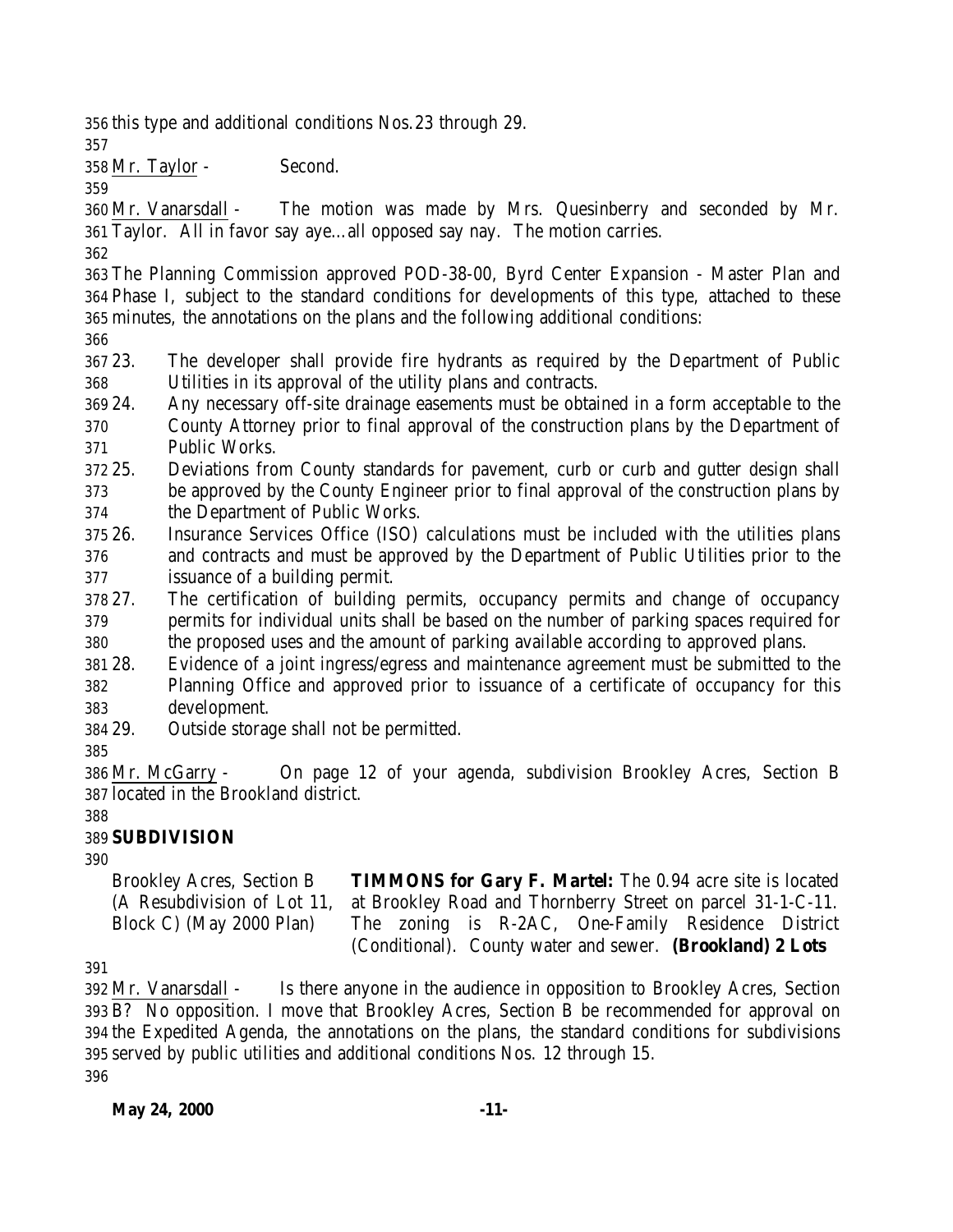Mrs. Quesinberry - Second.

 Mr. Vanarsdall - The motion was made by Mr. Vanarsdall and seconded by Mrs. Quesinberry. All in favor say aye…all opposed say nay. The motion carries.

 The Planning Commission granted conditional approval to Brookley Acres, Section B (A Resubdivision of Lot 11, Block C) (May 2000 Plan), subject to the standard conditions for subdivisions served by public utilities, attached to these minutes, the annotations on the plans and the following additional conditions:

 12. Detailed construction plans shall be submitted to the Planning Office before the final plats are submitted for final approval.

 13. Prior to final approval, the engineer shall furnish the Planning Staff a plan showing a dwelling situated on Lot 11B to determine if the lot design is adequate to meet the requirements of Chapter 24, of the Henrico County Code.

 14. Lots on the plat marked with an asterisk must be identified on the recordation plat with an asterisk. Add the following note conspicuously to the plat under the heading: "NOTES:" This lot has limitations for dwelling shape, size and location. For details, refer to construction plans on file in the Planning Office.

15. The recordation plat shall contain information showing The Chesapeake Bay

 Preservation areas, if any, in accordance with Chapter 19, Section 19-43 (s), of the Henrico County Code.

 Mr. McGarry - On page 15 of your agenda, POD-21-00, Kentucky Fried Chicken in the Glen Lea Shopping Center. This is in the Fairfield district.

#### **PLAN OF DEVELOPMENT**

POD-21-00 Kentucky Fried Chicken in Glen Lea Shopping Center (POD-78-91 Revised) **Bohler Engineering, P.C. for First Washington Realty Limited Partnership and Tricon Global Restaurant:** Request for approval of a plan of development as required by Chapter 24, Section 24-106 of the Henrico County Code to construct a one-story, 2,709 square foot restaurant with drive thru. The 0.66 acre site is located at 3800 Mechnicsville Turnpike at the north corner of Mechanicsville Turnpike (U.S. Route 360) and Laburnum Avenue on part of parcel 118-A-67. The zoning is B-2, Business District. County water and sewer. **(Fairfield)**

 Mr. Vanarsdall - Is there anyone in the audience in opposition POD-21-00, Kentucky Fried Chicken in the Glen Lea Shopping Center? No opposition. Mr. Archer.

 Mr. Archer - Mr. Chairman, there being no opposition, I move approval of POD-21- 00, Kentucky Fried Chicken in the Glen Lea Shopping Center, subject to the standard conditions and the additional conditions Nos. 23 through 31.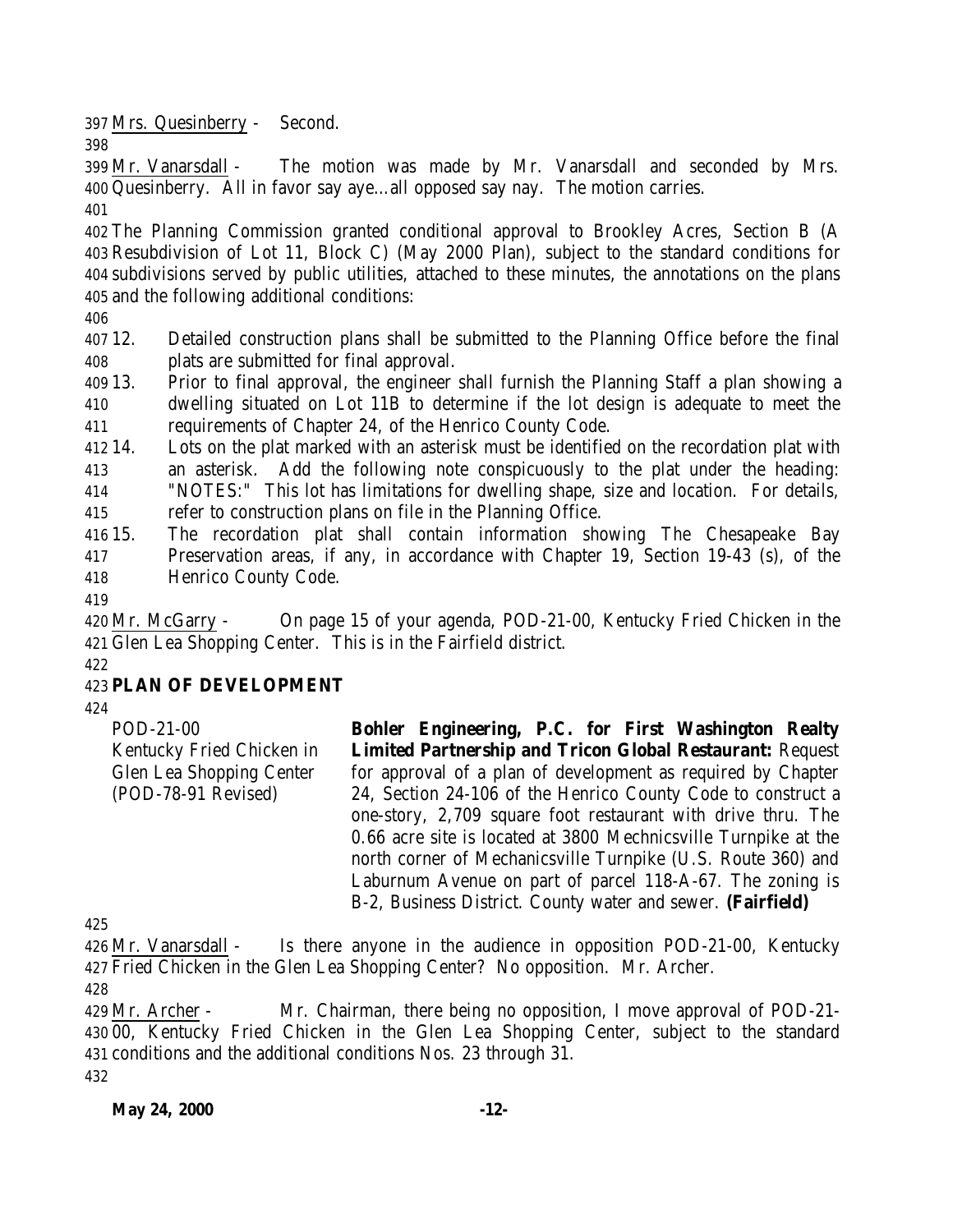Mrs. Quesinberry - Second.

 Mr. Vanarsdall - The motion was made by Mr. Archer and seconded by Mrs. Quesinberry. All in favor say aye…all opposed say nay. The motion carries.

 The Planning Commission approve POD-21-00, Kentucky Fried Chicken in Glen Lea Shopping Center (POD-78-91 Revised), subject to the standard conditions for developments of this type, attached to these minutes, the annotations on the plans and the following additional conditions:

 23. The developer shall provide fire hydrants as required by the Department of Public Utilities in its approval of the utility plans and contracts.

 24. Any necessary off-site drainage easements must be obtained in a form acceptable to the County Attorney prior to final approval of the construction plans by the Department of Public Works.

 25. Deviations from County standards for pavement, curb or curb and gutter design shall be approved by the County Engineer prior to final approval of the construction plans by the Department of Public Works.

 26. Insurance Services Office (ISO) calculations must be included with the utilities plans and contracts and must be approved by the Department of Public Utilities prior to the issuance of a building permit.

 27. Approval of the construction plans by the Department of Public Works does not establish the curb and gutter elevations along the Henrico County maintained right-of-way. The elevations will be set by Henrico County.

 28. Approval of the construction plans by the Department of Public Works does not establish the curb and gutter elevations along the Virginia Department of Transportation maintained right-of-way. The elevations will be set by the contractor and approved by the Virginia Department of Transportation.

 29. The developer shall install an adequate restaurant ventilating and exhaust system to minimize smoke, odors, and grease vapors. The plans and specifications shall be included with the building permit application for review and approval. If, in the opinion of the County, the type system provided is not effective, the Commission retains the rights to review and direct the type of system to be used.

 30. In the event of traffic backup which blocks the public right-of-way as a result of congestion caused by the drive-up facilities, the owner/occupant shall close the drive-up delivery facilities until a solution can be designed to prevent traffic backup.

 31. Evidence of a joint ingress/egress and maintenance agreement must be submitted to the Planning Office and approved prior to issuance of a certificate of occupancy for this development.

 Mr. Vanarsdall - Mr. Secretary, if we miss one on the addendum, would you pick it up for us? We have so much paper work here and I didn't have time to read all of it.

Mr. Silber - I'll be happy to.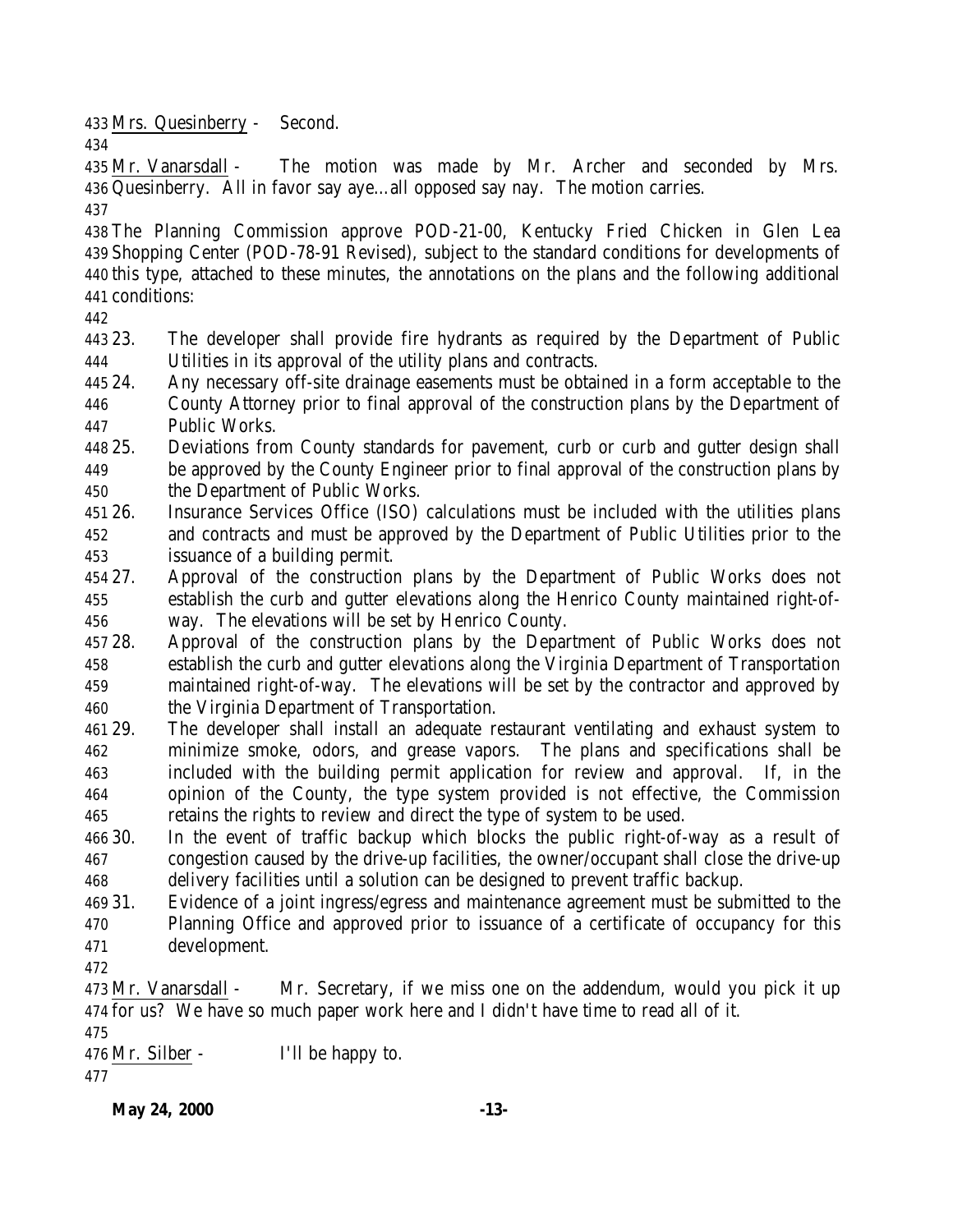Mr. McGarry - On page 18 of your agenda, this is the subdivision Virginia Center, Section C in the Fairfield district.

### **SUBDIVISION**

Virginia Center, Section C (A Dedication of a portion of J.E.B. Stuart Parkway, Telegraph Road and Ethelwood Road (May 2000 Plan) **County of Henrico for Virginia Center Inc.:** The 16.4 acre site is located along the east line of Brook Road (U.S. Route 1) and includes approximately 5,000 linear feet of J.E.B. Stuart Parkway from the intersection of J.E.B. Stuart Parkway with Brook Road looping southward toward Virginia Center Parkway; approximately 4,000 linear feet of Telegraph Road from its intersection with J.E.B. Stuart Parkway to the County line; and approximately 590 linear feet of Ethelwood Road. County water and sewer. **(Fairfield) 0 Lots** 

 Mr. Vanarsdall - Is there anyone in the audience in opposition to subdivision Virginia Center, Section C, Dedication of a portion of J.E.B. Stuart Parkway? No opposition. Mr. Archer.

 Mr. Archer - Mr. Chairman, I move approval of subdivision Virginia Center, Section C subject to the annotations on the plan and the standard conditions for subdivisions served by public utilities.

Mrs. Quesinberry - Second.

 Mr. Vanarsdall - The motion was made by Mr. Archer and seconded by Mrs. Quesinberry. All in favor say aye…all opposed say nay. The motion carries.

 The Planning Commission granted conditional approval to subdivision Virginia Center, Section C (A Dedication of a portion of J.E.B. Stuart Parkway, Telegraph Road and Ethelwood Road) (May 2000 Plan) subject to the standard conditions attached to these minutes for subdivisions served by public utilities and the annotations on the plans.

 Mr. McGarry - On page 21 of your agenda, this is POD-4-00, Audubon Business Center in the Varina district.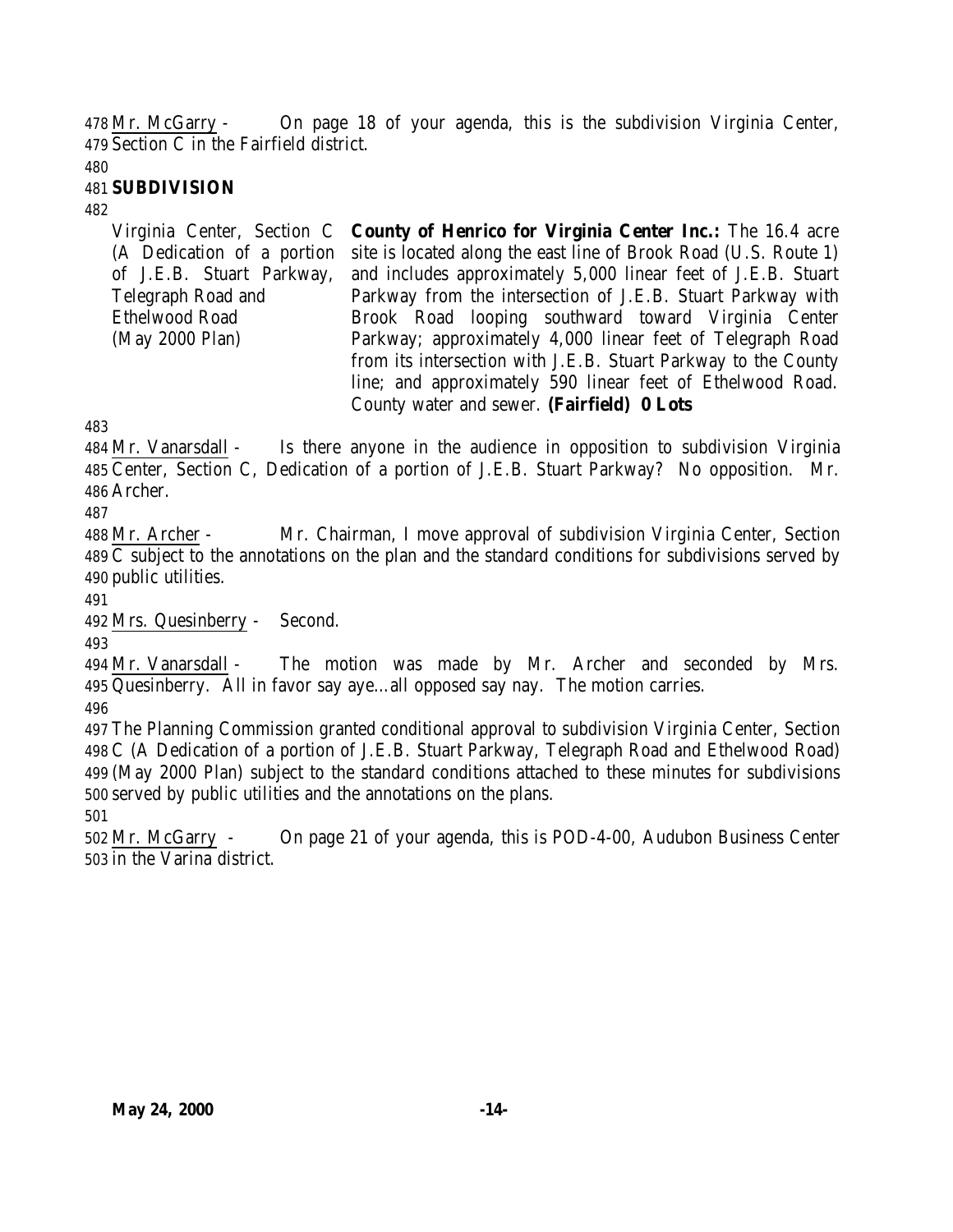### **PLAN OF DEVELOPMENT**

| $POD-4-00$<br><b>Audubon Business Centre -</b> | Charles C. Townes & Associates, P.C. for International<br><b>Airport Centre and 5600 Audubon Drive, LLC: Request for</b> |
|------------------------------------------------|--------------------------------------------------------------------------------------------------------------------------|
| <b>Audubon Drive</b>                           | approval of a plan of development as required by Chapter 24,                                                             |
|                                                | Section 24-106 of the Henrico County Code to construct an<br>office/warehouse complex consisting of a one-story, 40,640  |
|                                                | square foot building, a one-story, 73,920 square foot building                                                           |
|                                                | and a one-story, 45,684 square foot building. The 19.418<br>acre site is located on the north line of Audubon Drive,     |
|                                                | approximately 1,200 feet west of International Center Drive on                                                           |
|                                                | part of parcel 163-A-19E. The zoning is M-1, Light Industrial                                                            |
|                                                | District and M-1C, Light Industrial District (Conditional).                                                              |
|                                                | (Varina)                                                                                                                 |

 Mr. Vanarsdall - Is there anyone in the audience in opposition to POD-4-00, Audubon Business Centre? No opposition. Mrs. Quesinberry.

 Mrs. Quesinberry - Mr. Chairman, I move approval of POD-4-00, Audubon Business Centre, subject to the annotations on the plan, the standard conditions for developments of this type and additional conditions Nos. 23 through 30.

Mr. Taylor - Second.

 Mr. Vanarsdall - The motion was made by Mrs. Quesinberry and seconded by Mr. Taylor. All in favor say aye…all opposed say nay. The motion carries.

 The Planning Commission approved POD-4-00, Audubon Business Centre, subject to the standard conditions attached to these minutes for developments of this type, the annotations on the plans and the following additional conditions:

 23. The easements for drainage and utilities as shown on approved plans shall be granted to the County in a form acceptable to the County Attorney prior to any occupancy permits being issued. The easement plats and any other required information shall be submitted to the County Real Property Agent at least sixty (60) days prior to requesting occupancy permits.

 24. The limits and elevations of the 100-year frequency flood shall be conspicuously noted on the plan "Limits of 100 Year Floodplain." In addition, the delineated 100-year floodplain must be labeled "Variable Width Drainage and Utility Easement." The easement shall be granted to the County prior to the issuance of any occupancy permits. 25. The developer shall provide fire hydrants as required by the Department of Public

Utilities in its approval of the utility plans and contracts.

 26. The certification of building permits, occupancy permits and change of occupancy permits for individual units shall be based on the number of parking spaces required for the proposed uses and the amount of parking available according to approved plans.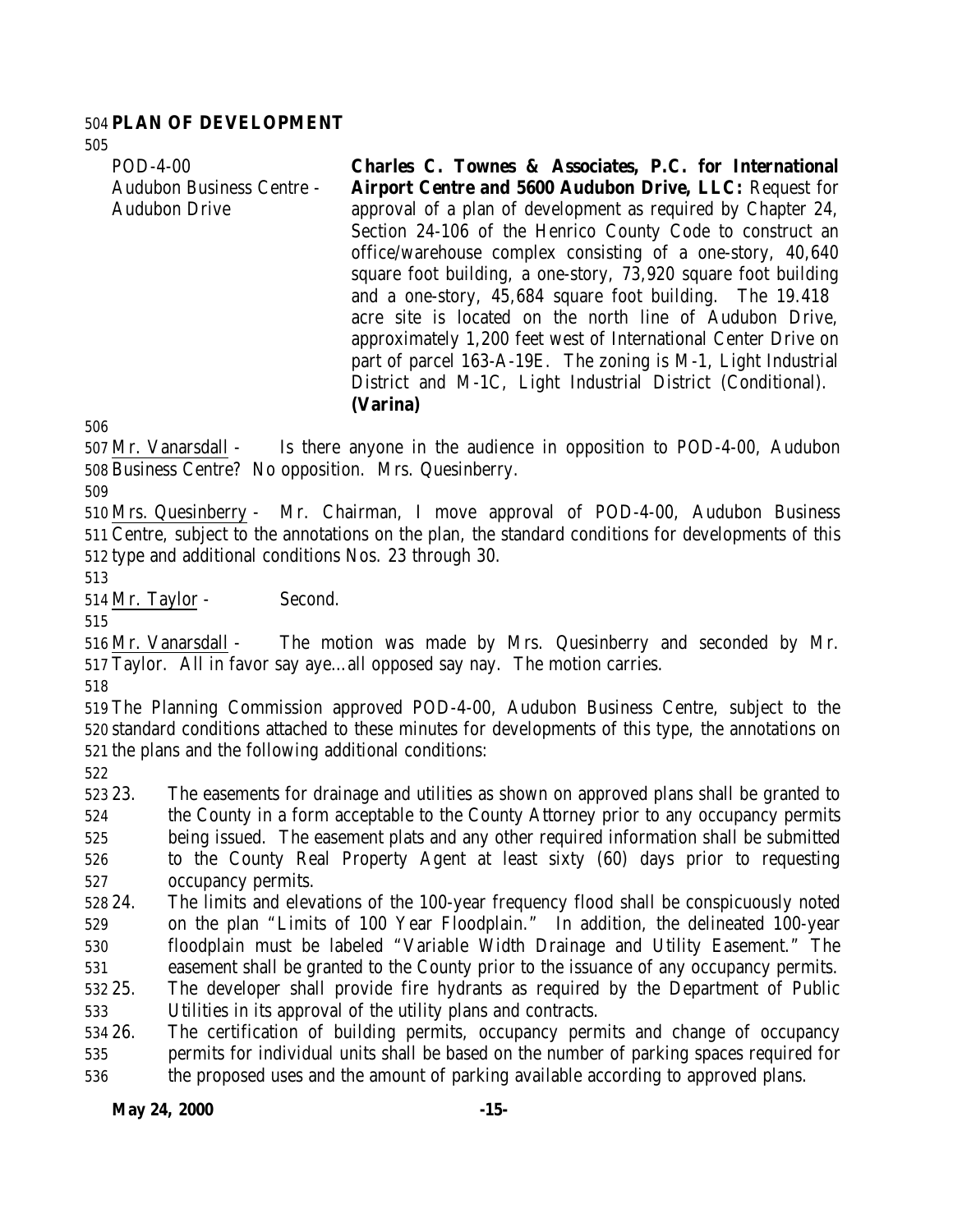27. Any necessary off-site drainage easements must be obtained in a form acceptable to the County Attorney prior to final approval of the construction plans by the Department of Public Works.

 28. Deviations from County standards for pavement, curb or curb and gutter design shall be approved by the County Engineer prior to final approval of the construction plans by the Department of Public Works.

 29. Insurance Services Office (ISO) calculations must be included with the utilities plans and contracts and must be approved by the Department of Public Utilities prior to the issuance of a building permit.

 30. Approval of the construction plans by the Department of Public Works does not establish the curb and gutter elevations along the Henrico County maintained right-of-way. The elevations will be set by Henrico County.

 Mr. McGarry - On page 23 of your agenda, subdivision Echo Lake Ridge. It's located in Three Chopt.

# **SUBDIVISION**

Echo Lake Ridge (May 2000 Plan)

**Jordan Consulting Engineers P.C. for Atack Properties and Gunst & Associates:** The 23.37 acre site is located on the east side of Echo Lake Park on the west side of Springfield Road 300 feet north of its intersection with Springfield Road relocated on parcels 20-A-27C, 27A and 27F. The zoning is R-3C, One-Family Residence (Conditional) and C-1C, Conservation District (Conditional). County water and sewer. **(Three Chopt) 35 Lots** 

 Mr. Vanarsdall - Is there anyone in the audience in opposition to subdivision Echo Lake Ridge (May 2000 Plan)? No opposition. Mr. Taylor.

 Mr. Taylor - Mr. Chairman, I move approval of Echo Lake Ridge (May 2000 Plan) subject to the standard conditions for subdivisions served by public utilities and additional condition Nos. 12 through 16.

Mrs. Quesinberry - Second.

 Mr. Vanarsdall - The motion was made by Mr. Taylor and seconded by Mrs. Quesinberry. All in favor say aye…all opposed say nay. The motion carries.

 The Planning Commission granted conditional approval to Echo Lake Ridge (May 2000 Plan), subject to the standard conditions attached to these minutes for subdivisions served by public utilities, the annotations on the plans and the following additional conditions:

 12. The limits and elevation of the 100-year frequency flood shall be conspicuously noted on the plat and construction plans and labeled "Limits of 100-Year Floodplain."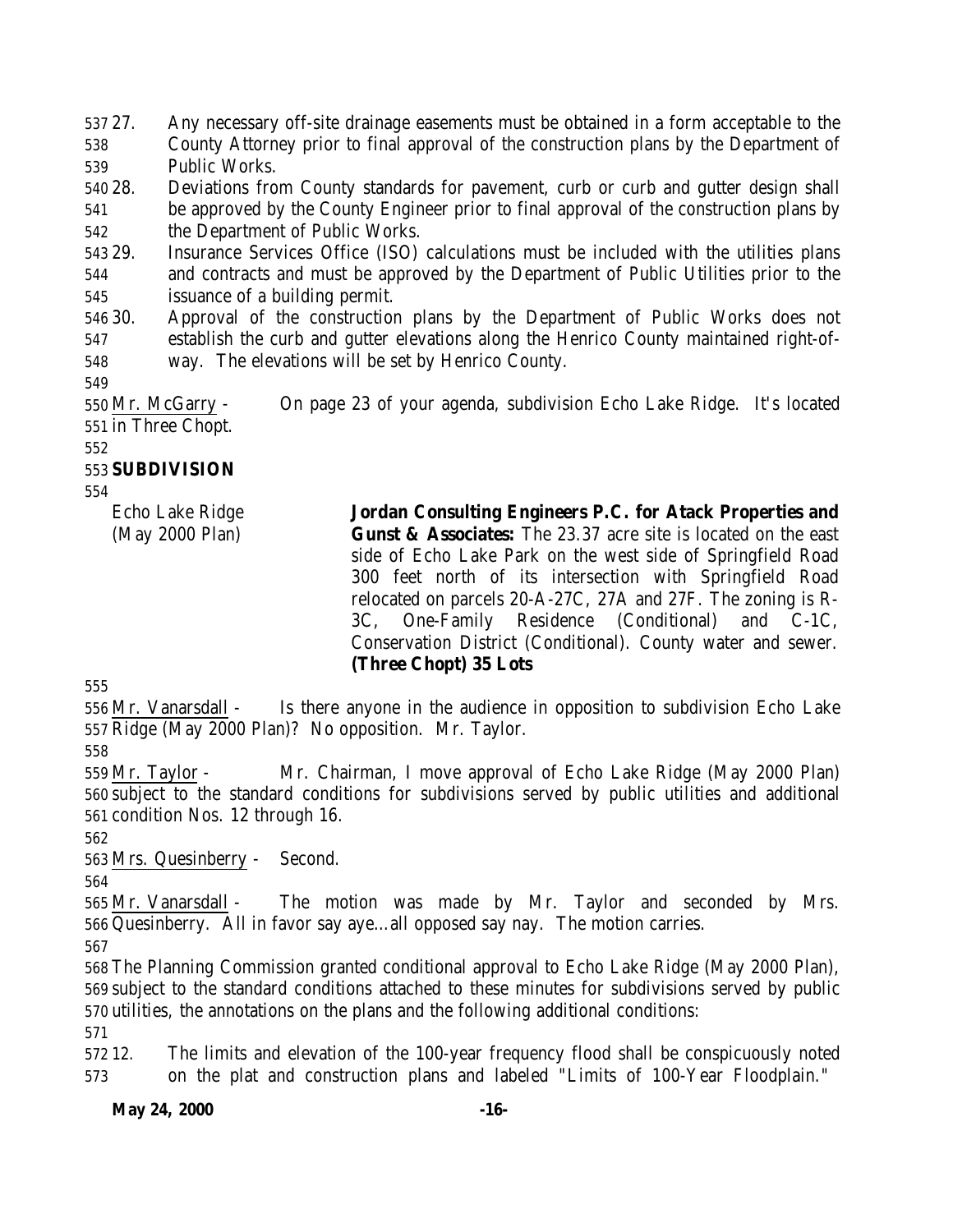Dedicate floodplain as a "Variable Width Drainage & Utility Easement."

 13. The detailed plant list and specifications for the landscaping to be provided within the 25-foot-wide planting strip easement along Springfield Road shall be submitted to the Planning Office for review and approval prior to recordation of the plat.

 14. A County standard sidewalk shall be constructed along the south side of Springfield Road, (U.S. Route 157) from the subdivision entrance west to the Echo Lake Park property.

 15. Any necessary off-site drainage easements must be obtained prior to final approval of the construction plans by the Department of Public Works.

 16. The location of the "no parking signs" required along the 40 foot right-of-way shall be shown on the construction plans. The developer shall include "no parking signs" in his request for street signs and such installation must occur prior to requesting the first occupancy permit. The Zoning Conformance Officer shall inspect for continuing compliance prior to issuance of each subsequent occupancy permit until County acceptance of the street.

 Mr. McGarry - On page 25 of your agenda, it's a landscape plan for LP/POD-3-99, Home Depot, in the Three Chopt district.

#### **LANDSCAPE PLAN**

LP/POD-3-99

Home Depot

**Home Depot U.S.A., Inc.:** Request for a approval of a landscape plan as required by Chapter 24, Sections 24-106 and 24-106.2 of the Henrico County Code. The 22.76 acre site is located on the south west corner of W. Broad Street (U.S. Route 250) and Horsepen Road on parcels 92-A-39, 40, 41, 47; 92-9-D-11, 12, 18; 92-9-F-3, 4, 5, 6 and 7. The zoning is B-3, Business District. **(Three Chopt)** 

 Mr. Vanarsdall - Is there anyone in the audience in opposition to LP/POD-3-99, Home Depot, landscape plan? Mr. Silber says there is an item on the addendum. 599 Mr. Silber - There is a revised annotated plan. Mr. Vanarsdall - Mr. Taylor. Mr. Taylor - Mr. Chairman, I would move for approval of landscaping plan LP/POD- 3-99. Mr. McGarry - Mr. Chairman, we've been asked a question. A citizen is requesting to see the site plan. So, perhaps we should pass this over. Mr. Vanarsdall - She wants to see the plan now? Mr. McGarry - Yes.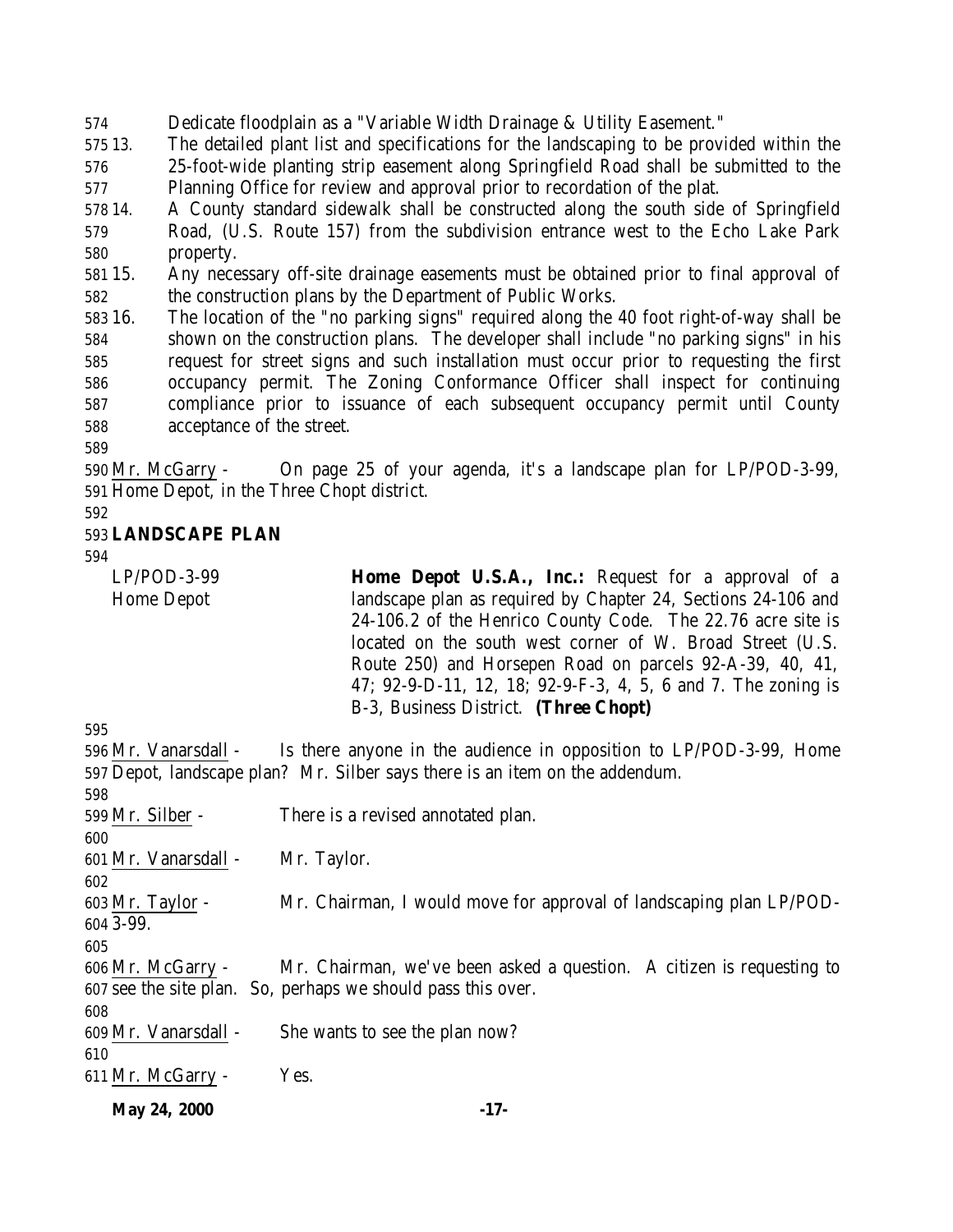Mr. Vanarsdall - Okay. So, we will need to pull this from the Expedited Agenda. Ms. Dwyer - I think Mr. Strauss has a plan that he is showing her so we don't need to provide one. Mr. Silber - We may just want to pass this one by. Mr. Vanarsdall - Yes. You will have to pass it by, Mr. Taylor. We will pass this by and come back to it later. Go ahead, Mr. McGarry. Mr. McGarry - The last item on the Expedited Agenda for nine o'clock is on page 26. This is POD-31-00, Krispy Kreme Doughnuts located in the Brookland district. **PLAN OF DEVELOPMENT**

POD-31-00 Krispy Kreme Doughnuts - W. Broad Street **LaPrade Brothers for Natalie C. Bisger Trust et al and Krispy Kreme Doughnuts Corporation:** Request for approval of a plan of development as required by Chapter 24, Section 24-106 of the Henrico County Code to construct a one-story, 3,865 square foot doughnut bakery and retail sales building. The 0.899 acre site is located at 4910 W. Broad Street (U. S. Route 250) on the northeast corner of W. Broad Street and Bishop Road on part of parcels 115-14-A-3 and 4. The zoning is B-3, Business District. County water and sewer. **(Brookland)**

 Mr. Vanarsdall - This is almost like the Kentucky Fried Chicken. I don't think nobody would be against Krispy Kreme Doughnuts either. Is there anyone in the audience in opposition to POD-31-00, Krispy Kreme Doughnuts? No opposition. I move that POD-31- 00, Krispy Kreme Doughnuts be approved on the Expedited Agenda with conditions Nos. 23 through 34 and the annotations on the plans and the standard conditions.

 Mr. Taylor - Second.

 Mr. Vanarsdall - The motion was made by Mr. Vanarsdall and seconded by Mr. Taylor. All in favor say aye…all opposed say nay. The motion carries. Also, I would like to have No. 9 amended to this, Mr. McGarry.

 Ms. Dwyer - Is there a historic building that was a Krispy Kreme building, Mr. Vanarsdall? Was the old Krispy Kreme building considered a historic building? 

 Mr. Vanarsdall - Yes. They said it was a historic, I believe, and then later they found out it wasn't, or something. I couldn't imagine anybody coming into town on vacation from New England or somewhere and say we are going to look at the historical sites but first we are going to the Krispy Kreme Doughnuts.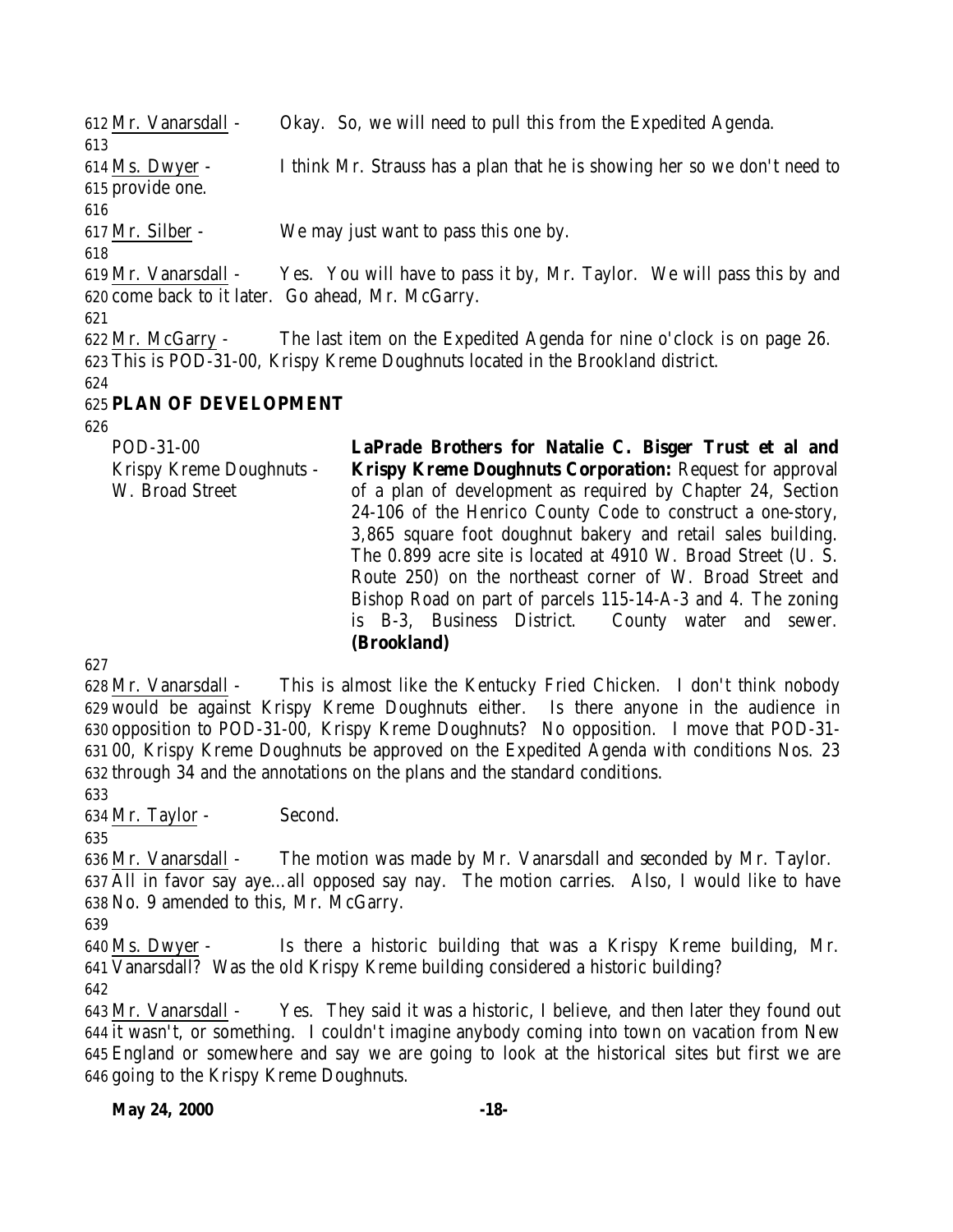Mr. McGarry - Ernie, if they can from New England, they would be looking for Dunkin Doughnuts.

 The Planning Commission approved POD-31-00, Krispy Kreme Doughnuts, subject to the standard conditions attached to these minutes for developments of this type, the annotations on the plan and the following additional conditions:

 9. **AMENDED** - A detailed landscaping plan shall be submitted to the Planning Office for review and Planning Commission approval prior to the issuance of any occupancy permits.

- 23. The easements for drainage and utilities as shown on approved plans shall be granted to the County in a form acceptable to the County Attorney prior to any occupancy permits being issued. The easement plats and any other required information shall be submitted
- to the County Real Property Agent at least sixty (60) days prior to requesting occupancy permits.
- 24. The entrances and drainage facilities on W. Broad Street (U.S. Route 250) shall be approved by the Virginia Department of Transportation and the County.
- 25. A notice of completion form, certifying that the requirements of the Virginia Department of Transportation entrances permit have been completed, shall be submitted to the Planning Office prior to any occupancy permits being issued.
- 26. The developer shall provide fire hydrants as required by the Department of Public Utilities in its approval of the utility plans and contracts.
- 27. A standard concrete sidewalk shall be provided along the north side of W. Broad Street (U.S. Route 250).
- 28. Outside storage shall not be permitted.
- 29. The developer shall install an adequate restaurant ventilating and exhaust system to minimize smoke, odors, and grease vapors. The plans and specifications shall be included with the building permit application for review and approval. If, in the opinion of the County, the type system provided is not effective, the Commission retains the rights to review and direct the type of system to be used.
- 30. Deviations from County standards for pavement, curb or curb and gutter design shall be approved by the County Engineer prior to final approval of the construction plans by the Department of Public Works.
- 31. In the event of any traffic backup which blocks the public right-of-way as a result of congestion caused by the drive-up facilities, the owner/occupant shall close the drive-up facilities until a solution can be designed to prevent traffic backup.
- 32. Storm water retention, based on the 50-10 concept, shall be incorporated into the drainage plans.
- 33. Insurance Services Office (ISO) calculations must be included with the utilities plans and contracts and must be approved by the Department of Public Utilities prior to the issuance of a building permit.
- 34. Approval of the construction plans by the Department of Public Works does not establish the curb and gutter elevations along the Henrico County maintained right-of-way. The elevations will be set by Henrico County.
- 35. Approval of the construction plans by the Department of Public Works does not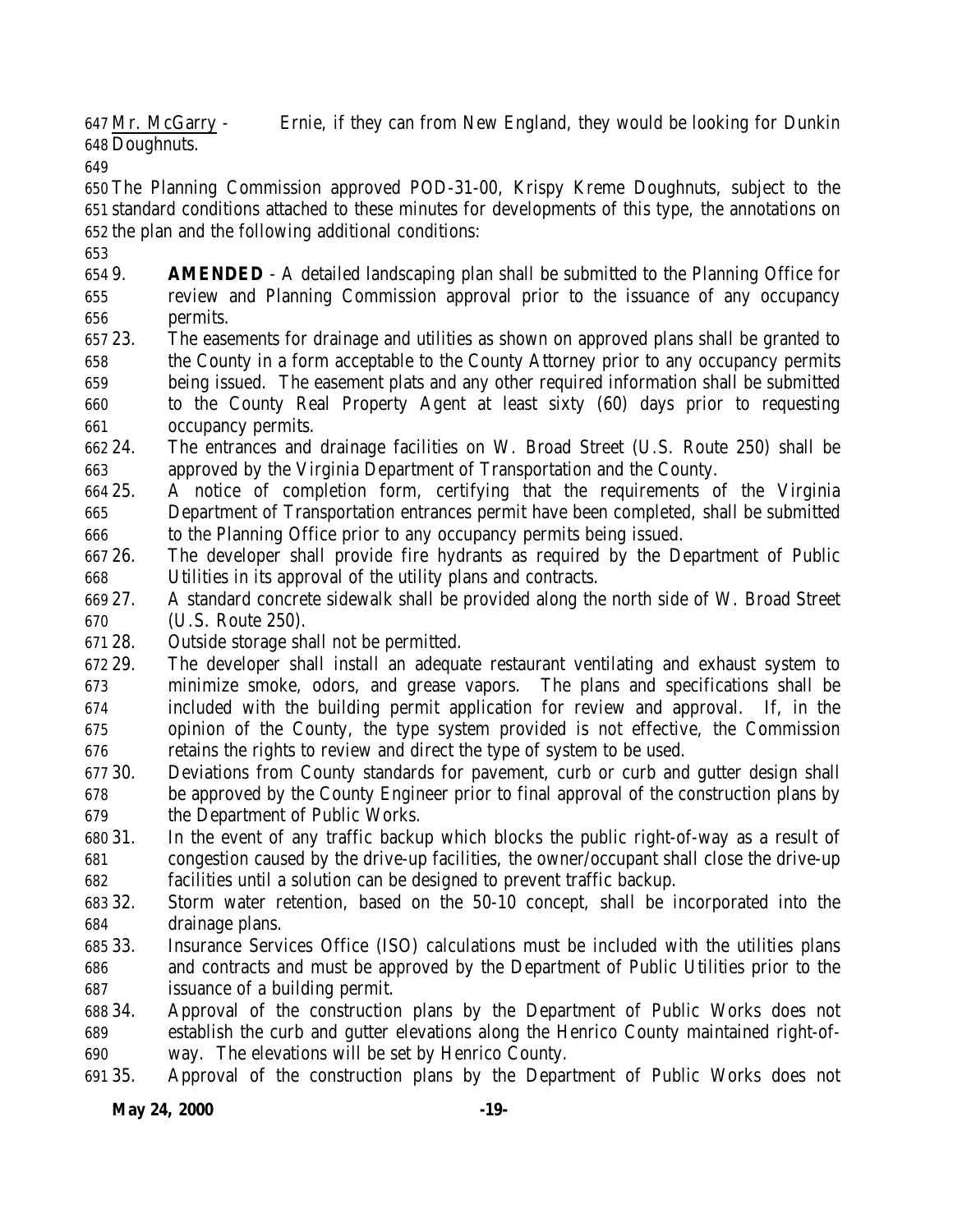establish the curb and gutter elevations along the Virginia Department of Transportation maintained right-of-way. The elevations will be set by the contractor and approved by the Virginia Department of Transportation.

Mr. Vanarsdall - Mr. McGarry, is that it?

 Mr. McGarry - That is all for the nine o'clock agenda, and there is one listed on your ten o'clock agenda. So, for informational purposes, it's on page 36, POD-44-00, Gaskins Centre Towers, I think I mentioned that earlier. It's in the Tuckahoe District. The action on that will be taken at ten o'clock.

 Mrs. Quesinberry - Mr. Chairman, could I just commend the staff for all the hard work that went into this Expedited Agenda. This was a lot of work for this particular meeting. This is just fabulous.

 Mr. Silber - That would be fine. I'll second that. I think the reason there are so many items on the Expedited Agenda is because of the hard work the staff has put in with the applicants and representatives to resolve the issues in advance of this meeting. So, it lightens the load.

 Mrs. Quesinberry - Right. That's exactly why it is happening and I think it's really good and we need to recognize that.

 Mr. Vanarsdall - I think what they are doing is following it to make sure they get it in. For the benefit of the audience, the Expedited Agenda is something that goes on that we know of no known opposition or there are no known problems and so forth. So, in some localities… Hank, you may get something out of this. Some localities will just read off a bunch of numbers and get a motion and a second and go. What we do, we take each item on the Expedited Agenda and see if there is any opposition and if it is we pull it off the agenda. So, Mr. Secretary, do we want to go back to LP/POD-3-99, Home Depot? Did the lady have time to look at the plans?

 Mr. McGarry - She has not returned, nor has Jim Strauss. No one is back from the hallway.

Mr. Vanarsdall - All right, Mr. Secretary.

 Mr. Silber - Perhaps we could go back to the top of the agenda on page 1. At this point, we are at the discussion for the subdivision extensions of conditional approval. Again, these are handled administratively now, but for your information, we have reported those that are up for extension. And those that are recommended by the staff, to be approved and should be approved, unless the Commission voice any concern. There are five that are up for conditional extension on this agenda.

Ms. Dwyer - Mr. Silber, was there a change in the recommended year of extension

**May 24, 2000** -20-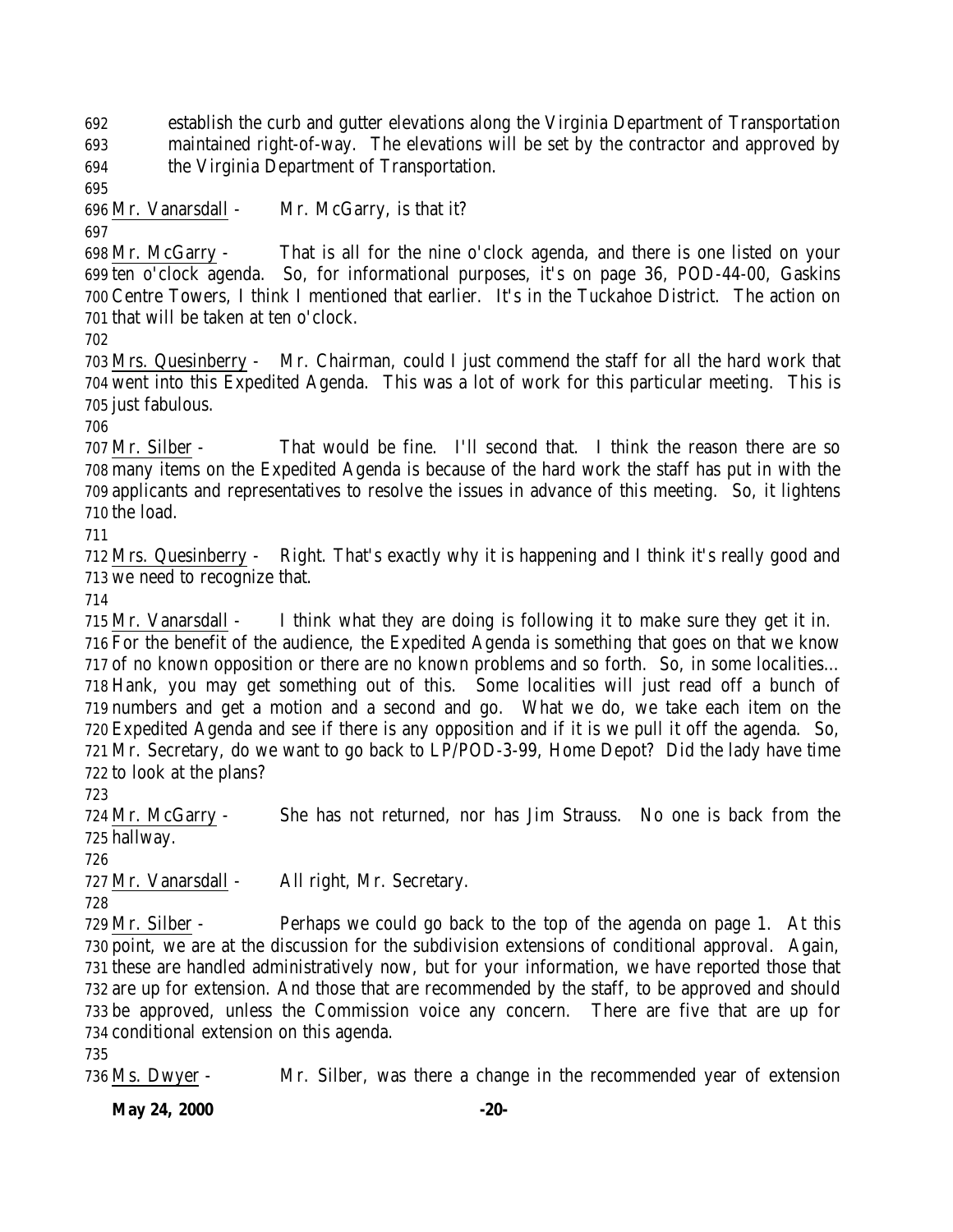737 for Middle Quarter (formerly Jameswood)?

738

739 Mr. Wilhite - There are two changes.

740

### 741 **SUBDIVISION EXTENSIONS OF CONDITIONAL APPROVAL** 742 **(FOR INFORMATIONAL PURPOSE ONLY)**

743

| <b>Subdivision</b>                                                                      | <b>Magisterial</b><br><b>District</b> | <b>Original No.</b><br>of Lots | <b>Remaining</b><br>Lots | <b>Previous</b><br><b>Extensions</b> | Year(s)<br><b>Extended</b>                     |
|-----------------------------------------------------------------------------------------|---------------------------------------|--------------------------------|--------------------------|--------------------------------------|------------------------------------------------|
| <b>Clarendon Farms,</b><br><b>Parcel C</b><br>(March 1995 Plan)<br>(Controlled Density) | <b>Fairfield</b>                      | 195                            | 195                      | 4                                    | 1-Year<br>5/23/01<br><b>60 Days</b><br>7/26/00 |
| <b>Elinor Springs</b><br>(May 1995 Plan)                                                | <b>Three</b><br><b>Chopt</b>          | 33                             | 27                       | 4                                    | 1 Year<br>5/23/01                              |
| <b>Middlequarter</b><br>(Formerly<br>Jameswood)<br>(May 1999 Plan)                      | <b>Tuckahoe</b>                       | 14                             | 14                       | $\bf{0}$                             | 1-Year<br>5/23/01<br><b>60 Days</b><br>7/26/00 |
| <b>Summerfield Woods</b><br>(April 1998 Plan)                                           | <b>Fairfield</b>                      | $\mathbf 5$                    | $\mathbf 5$              | 1                                    | 1 Year<br>5/23/01                              |
| <b>University Court</b><br>(May 1999 Plan)                                              | <b>Tuckahoe</b>                       | 3                              | 3                        | $\bf{0}$                             | 1 Year<br>5/23/01                              |

744

 Mr. Wilhite - We have five subdivisions up for extension of conditional approval at this point. They all were listed for one-year extension on your agenda, however, two of them, the Director of Planning will only be granting 60-day extensions. First of all, on Clarendon Farms, Parcel C, we don't have the information. This plan was approved in 1995 and there has been no activity in this section. The Director of Planning has requested some more information on the status of this subdivision and has given them 60 days in order to get that additional information in. Also, Middle Quarter, formerly known as Jameswood, we have a new conditional subdivision application, it's been received. It will be on your next month's agenda, June 28. And pending on the outcome of that request, the Director of Planning will only be extending Middle Quarter (May 1999 Plan) for 60 days. 755

756 Mr. Vanarsdall - What districts are those in? 757 758 Mr. Silber - Middle Quarter is in Tuckahoe and Clarendon Farms, Parcel C is in the 759 Fairfield district. 760

**May 24, 2000 -21-**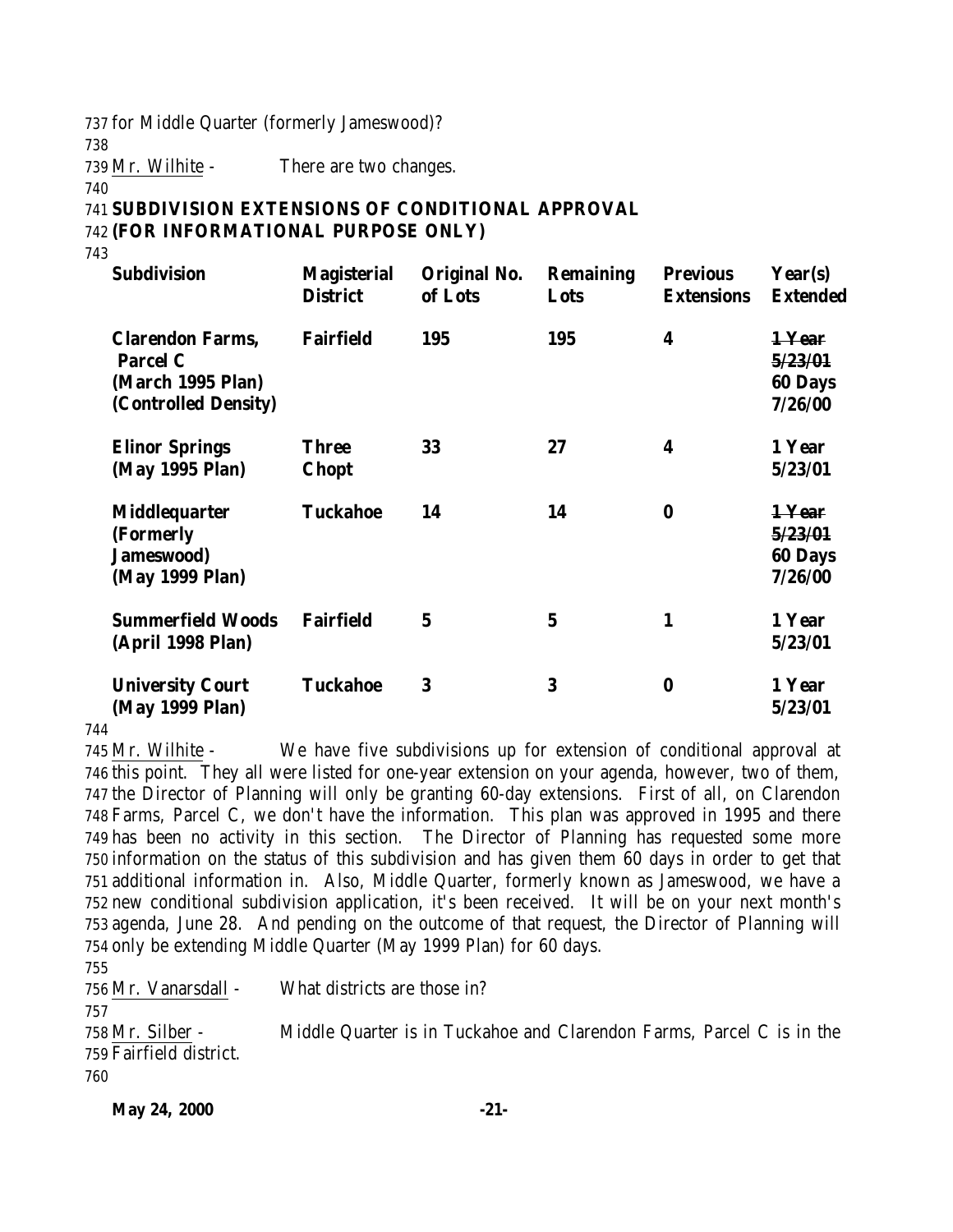Mr. Vanarsdall - Okay. Thank you. Mr. Silber. 

 Mr. Silber - Yes, sir. The next item on the agenda would be on page 2 in the Brookland district. This is a rezoning case deferred from the May 11, 2000, meeting, C-47C-99.

# **BROOKLAND:**

# **Deferred from the May 11, 2000 Meeting:**

 **C-47C-99 Ralph L. Axselle and Andrew Condlin for Penrose Corporation:** Request to amend proffered conditions applicable to the Parham Place Office Park and accepted with rezoning case C-113C-85, on Part of Parcel 52-A-5, containing 11.75 acres, located on the south line of Old Hungary Road at the intersection of Hungary Road and Benham Court and also fronting on the north line of E. Parham Road. The proposed amendments are related to access to Hungary Road and buffer area on the property. The Land Use Plan recommends Office.

 Mr. Vanarsdall - I've already called for opposition and we do have it. Mr. Bittner, good morning.

 Mr. Bittner - Thank you, Mr. Vanarsdall. This site is zoned O-2C, Office in their office complex sits on the southeastern portion of the property. The remainder of the property is undeveloped. The Federal Bureau of Investigation is building a headquarters complex on this site. The proffers currently prohibit vehicular access to Hungary Road or Old Hungary Road along the northern side of this property. The proffers also require a 35-foot landscape buffer along both roadways. The proposed amendment would allow a single vehicular access to Hungary Road through the 35-foot buffer. The amendment would also require a gated security system at the Hungary Road entrance and only authorized individuals would be able to use this access. The location of this entrance has been moved to the west. When the Planning Commission last reviewed this case, this entrance was on to Old Hungary Road. After the review at the Board of Supervisor's meeting, it was felt that this entrance should be moved west onto Hungary Road and that the Planning Commission should again consider this application. That is why the case is again in front of you today. 

 The proposed proffer amendment also states that the Hungary Road entrance would be a contingency entrance with the primary entrance being Parham Road on the south side. The proffers also state that the Hungary Road entrance could only be used if the Parham Road entrance is unavailable. And the FBI has indicated that the Hungary Road entrance would only be used when the main Parham Road entrance is physically blocked. Vehicular access was restricted from Hungary Road and Old Hungary Road during the original rezoning of this site in 1985 because these roads are mainly residential in character. The mixing of office traffic with residential traffic was not desired. Because of this, the applicant has worked to limit the impact of office traffic onto Hungary Road through the proffered security system. Staff is confident that the FBI could implement a secure access system. Staff recommends approval of this application. I'll be happy to answer any questions you may have.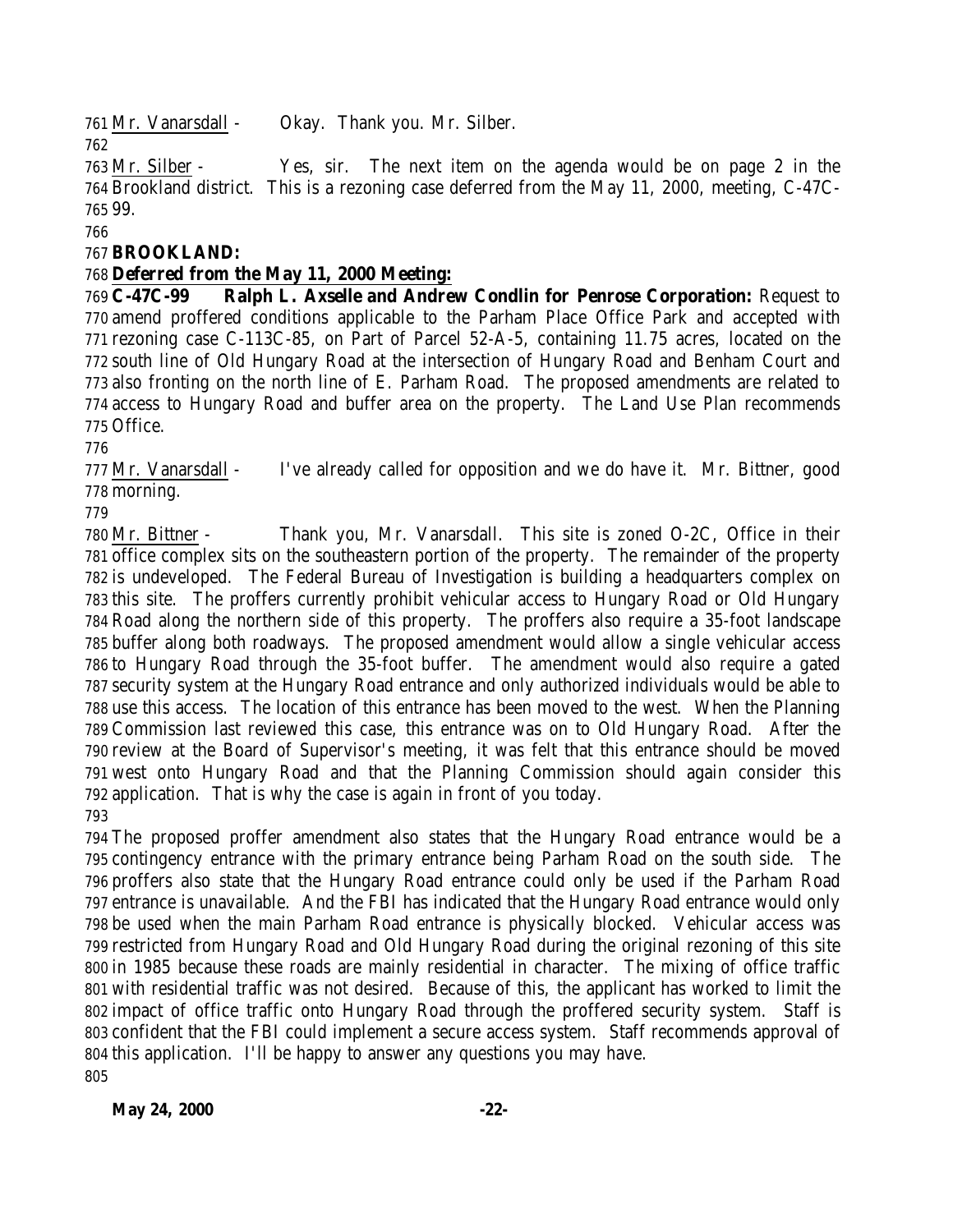Mr. Vanarsdall - Are there any questions of Mr. Bittner from Commission members? Mr. Archer - Mr. Bittner, in essence, then, the proffer conditions haven't changed at all with reference to how the road will be used, is that correct? Mr. Bittner - That's correct. The only thing that has changed is the location has been moved west. Mr. Taylor - Mr. Bittner, somewhere I saw an elevation of that entrance, I believe, showing that gated it access. Is that in the package? 817 Mr. Bittner - I have it here, I'll put it on the document table. This is an elevation of the building that's now under construction (referring to picture on the screen). 820 Mr. Taylor - And this is an oblique view from Parham Road? Mr. Bittner - I believe so. 824 Mr. Taylor - From the southeast? 826 Mr. Bittner It's almost directly from the south off on Parham Road looking directly north. And in the top, left, corner you can see the proposed gated entrance that would be on the Hungary Road side of the property. Mr. Taylor - Not the scale actually, it would be sort of behind the corner behind those trees, would it not? Mr. Bittner - Right. The gated entrance is not in scale with the property and it's not in the relative position it would be on the site. It's simply there for illustration purposes. 836 Mr. Taylor - And that would only be used for special purposes. Mr. Bittner - For special FBI purposes. There is a FBI representative here today and he might be able to answer that better, but, it would only be used if and when the Parham Road entrance can't be used. If that is physically blocked, they would have to use Hungary Road, but other than that, they would not use it. 843 Mr. Taylor - Is the FBI representative here? Mr. Vanarsdall - He's not the FBI agent, he's sitting beside him. Mr. Condlin - I'm definitely not the FBI agent, nor do I have any Krispy Kreme Doughnuts with me so I'm at a disadvantage here. Mr. Chairman and members of the Commission, my name is Andrew Condlin from Williams Mullen. I have with me Mr. Doug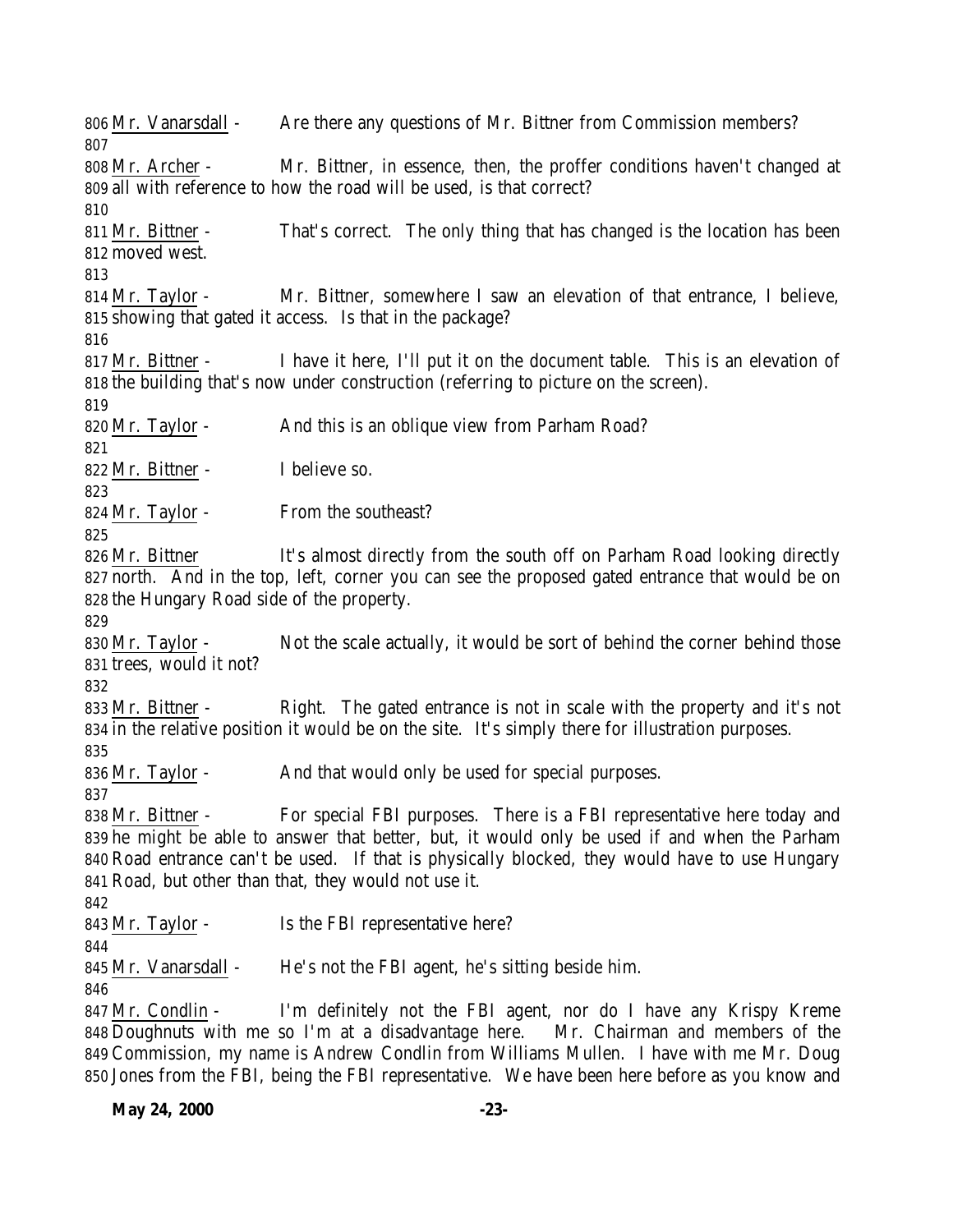had received unanimous recommendation for approval from this body where it went to the Board of Supervisors where the real concern was about the use of Old Hungary Road in any way for any access. Since that time, or during that same time period, the FBI has received POD approval for this building, has begun construction, received a variance from the BZA to reduce the parking because of the low intensity of the type of office use that they actually are. I was joking earlier to say that this is the first zoning case I've had where construction is actually going to beat my zoning case to get the building up. 

 The only substantive change that we have to return to you, I believe, is to relocate the access that we are requesting to Hungary Road versus Old Hungary Road. We have actually reduced the size or the width of the access to 12 feet as well, since that time. But, since the Board of Supervisor's the only change has been the exact location. This facility overall, again, is not unlike your typical office building in that it has the personnel to support the FBI. It's also used for communications, analyzing evidence and the support services for the agents. While there are times when that the agents are at the facility, most FBI agents most of the time are out in the field doing their investigating work and only return to do their paper work and to report in from time to time. It's not unusual for the FBI agents to leave from their home to the location where they are working and not ever go into the FBI facility for that day. This facility, as structured, is large enough to hold about 400 people but at any given time the FBI estimates that there is less than 100 people at this facility, less than 100 employees at any given time.

 As far as this access, part of the FBI's prototype facility is to allow for a contingency accessing in case there is a need to exit the facility and the main access road is unavailable. This access is to be used only by the FBI, and it's only to be used in a very specific and very

 rare but necessary instance. That is, in the event that there is to be an emergency response, the FBI will dispatch its agents from the field. When that first call come into the facility or have them leave from this facility. It's only upon the happening of three circumstances all at the same time that this Hungary Road access would be used. That is, that there is an emergency that the FBI has to response to. The field agents that need to respond, need to respond from this facility and Parham Road or the entrance to Parham Road is blocked from use. If all three occur, it is my contention that the FBI, the neighborhood, the County and the general public would want the FBI to be able to respond as quick as possible. 

 I would like to point out, Mark, I would like to put this up. That guard booth is the guard booth for the front of the facility and not for the rear from the Hungary Road access. The picture that's a part of this facility, that's the rendering that we proffered (referring to picture on screen). As you can see it's got a key pad, it's a gated security system that's part of this fencing that surrounds the entire facility for security purposes.

 Mr. Silber - Mr. Condlin, if I can just interrupt you for just a minute. I think you are aware of the Planning Commission's policies, rules and regulations relative to your presentation and the amount of time given to the opposition, but let me just remind you that you have 10 minutes to present this case. Any of that 10 minutes can be saved for rebuttal. You have taken about three minutes of your time. The opposition, likewise, has 10 minutes to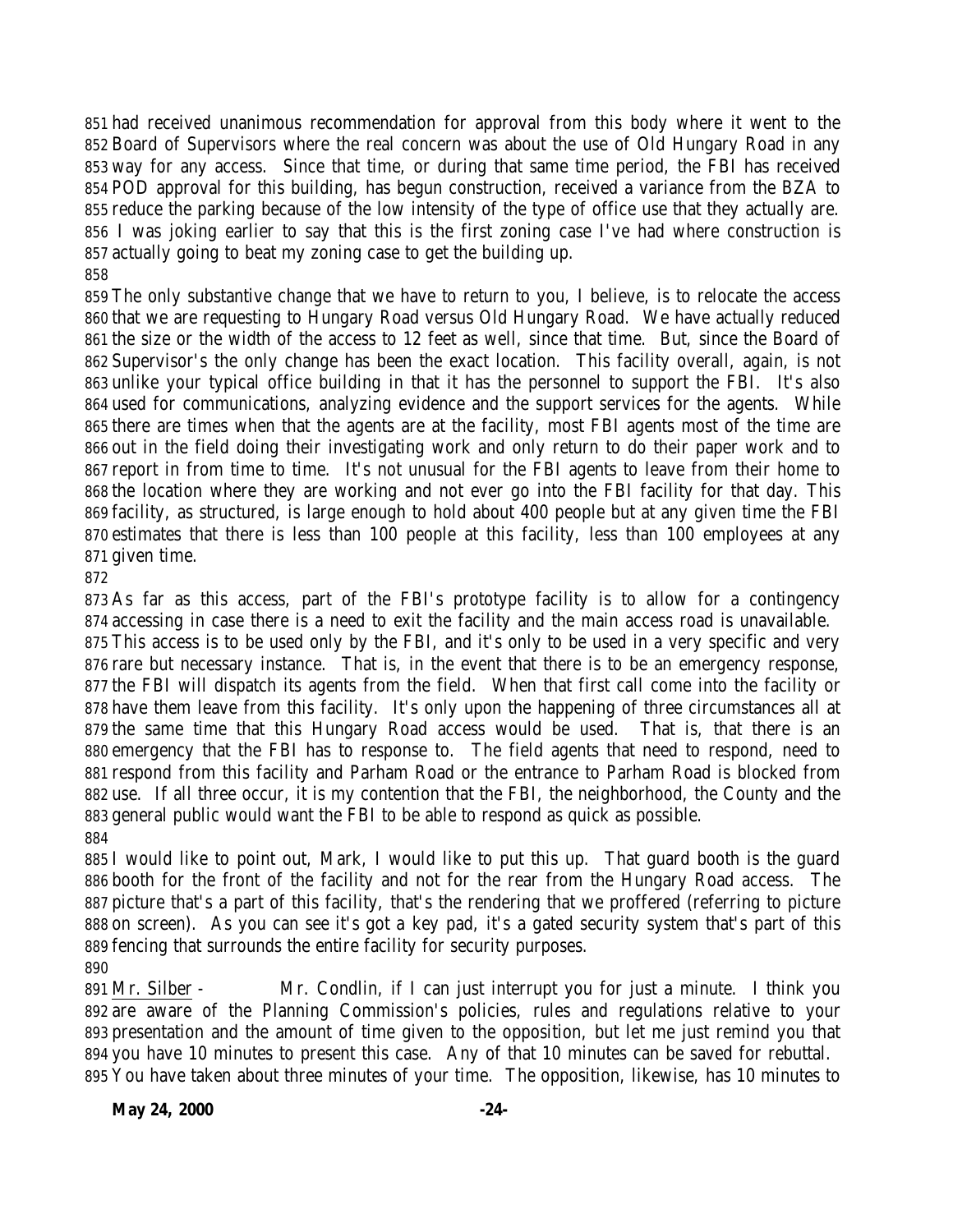speak in opposition to this case, it's collectively 10 minutes total. So, if we can just remind you of that and any opposition that speaks, you also have 10 minutes total. 

 Mr. Condlin - Fortunately, for both of us, I'm a paragraph away from my conclusion. Again, the proffer amendments haven't changed other than the location of the access. Again, it may only be used by FBI personnel. It's 12 feet in width. It has a gated security system that you see there. The primary access has been proffered to be from Parham Road and the Hungary Road access shall only be used if Parham Road or the entrance is unavailable to the FBI. In other words, if they can't obtain access to Parham Road itself. One final point. Once the FBI moves out this proffer is very personal to the FBI so that once the FBI moves out from this building, the currently tenant, this gate must be secured in a manner dictated by the County and within a timeframe dictated by the County. So, the County has complete control after the FBI moves out so that it is not used general office use or general office access. So there is no concern with that. Ultimately, I believe that this case is still a very simple case. The rear access would be used for the benefit of the community in the mission of the FBI. The bottom line is this is a single lane access, again, to be used only as a contingency means if Parham Road is blocked. I would ask that you follow your previously recommendation to the Board of Supervisors by recommending this again to the Board of Supervisors for approval. At this time I'll be happy to answer any questions you may have and, again, I have Doug Jones with me to assist with any of the facility questions you may have.

 917 Mr. Vanarsdall - Are there any questions for Mr. Condlin? 919 Mr. Condlin - Thank you. Mr. Vanarsdall - Thank you, Mr. Condlin. Mr. Taylor, would you like to hear from the FBI agent? Mr. Taylor - No, Mr. Chairman. I think we might want to hear from the opposition first. Mr. Vanarsdall - I'm going to hear from the opposition, I want to know if you want to hear from him. Mr. Taylor - Certainly, if Mr. Jones is available. Would you care to make a few comments, sir? Mr. Jones - I have no additional comments. Mr. Taylor - Then I would have one question for you, not on Mr. Condlin's time. Noting that this would only be used by the FBI, according to Mr. Condlin, for the benefit of the community and by the FBI in times of emergency and in times to respond from the facility

 and at times when Parham Road is closed or blocked, those three conditions, do you have any idea what percentage that might be that you would get those three conditions happening? It looks to me like it would have to be extremely rare. One that Parham was closed, two there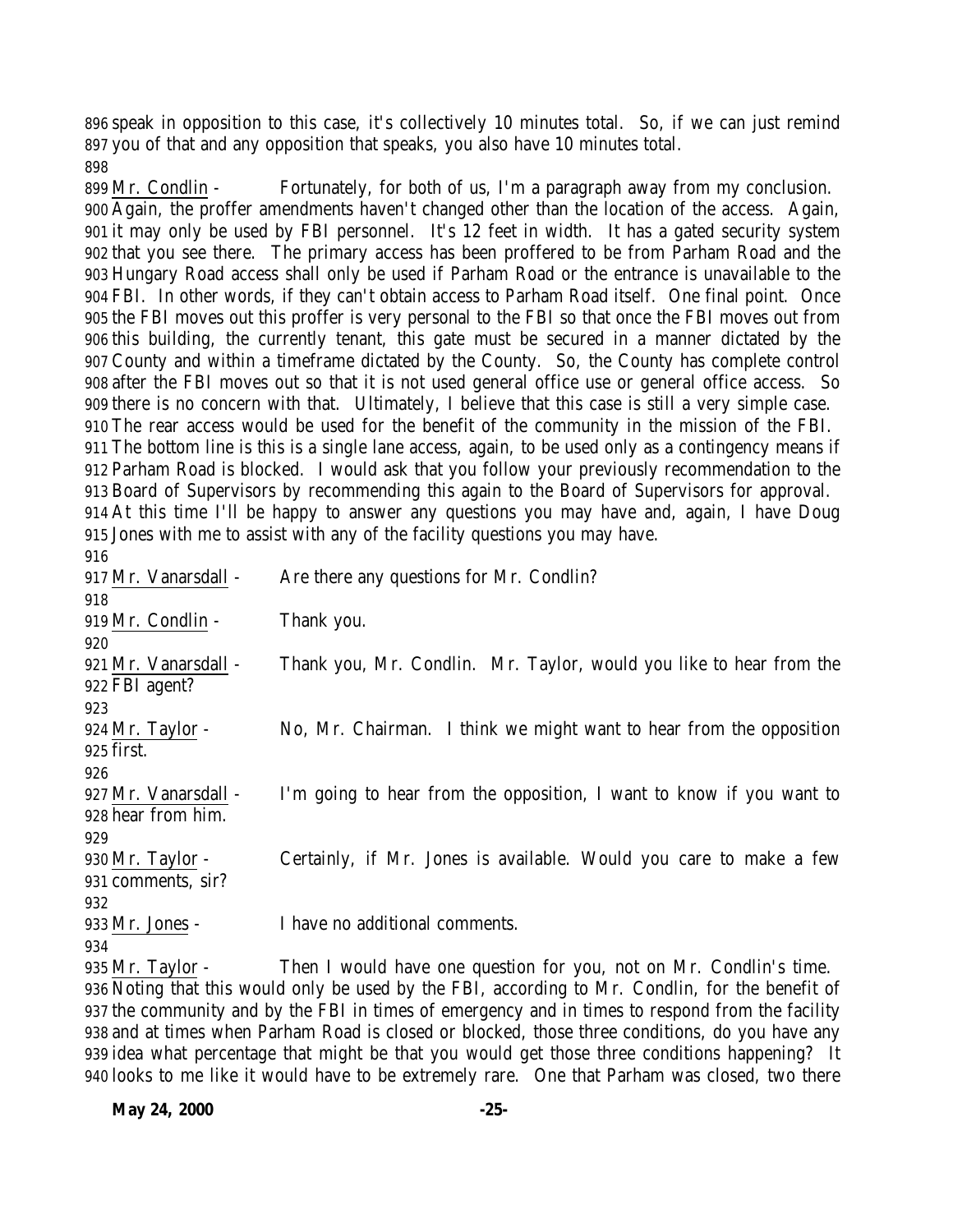was a concurrent emergency and you had to respond from that facility and not from your agents in the field.

 Mr. Jones - I would agree, sir, that it would be very rare and that it would almost be impossible to measure in terms of a percentage. It is nothing more than a contingency exit in the event that those three things occur. 

| 948 Mr. Taylor -     | Would it be once a year, once every three years? |
|----------------------|--------------------------------------------------|
| 949                  |                                                  |
| 950 Mr. Jones -      | Maybe.                                           |
| 951                  |                                                  |
| 952 Mr. Taylor -     | Once every three years?                          |
| 953                  |                                                  |
| 954 Mr. Jones -      | Yes.                                             |
| 955                  |                                                  |
| 956 Mr. Taylor -     | Thank you, sir.                                  |
| 957                  |                                                  |
| 958 Mr. Vanarsdall - | Thank you. All right, Mr. Row.                   |
| 959                  |                                                  |

 Mr. Rowe - Good morning. My name is Dan M. Rowe. I live at 1823 Hungary Road, which is adjacent to the FBI property. I have, of course, been here before, before you. I'm in opposition to changing this proffer. Mr. Chairman, if I seem a little groggy this morning it's because at 4:30 a.m. I was awaken from a sound sleep by construction work, heavy equipment, beep, beep, beep, backing up right outside of my bedroom window over there.

967 Mr. Vanarsdall - At 4:30 a.m. this morning?

Mr. Rowe- Yes, at 4:30 a.m. this morning. I apologize for….

 Mr. Vanarsdall - Excuse me for a just a minute. Mr. Condlin, would you pick up on that and find out why they have to do that that time of morning. I would appreciate it. Go ahead, Mr. Rowe.

 Mr. Rowe - I am here in opposition to changing the proffer that was put on this property approximately 10 years ago when it was zoned for office use. At that time, it was a proffer that there would be no vehicular traffic to Hungary Road or Old Hungary Road during construction and permanently. Now, if this… I understand what the request is and what the new proffers would be but I question…. If this proffer is to be changed now and the proffer of the previous Board, you know, if that is not going to be honored at this time, in 10 years, in 20 years, the FBI decides to leave this property at the end of their 20-year lease, I believe it is, why is a Board then going to have to honor a proffer that says that there will be an exit onto Hungary Road or would have to be closed up at that time. Why are they going to honor that? If somebody else can just come in and say "oh we would like to use that exit too." It's proffered that you can't use it. But, if it doesn't mean anything it's no good. I think that the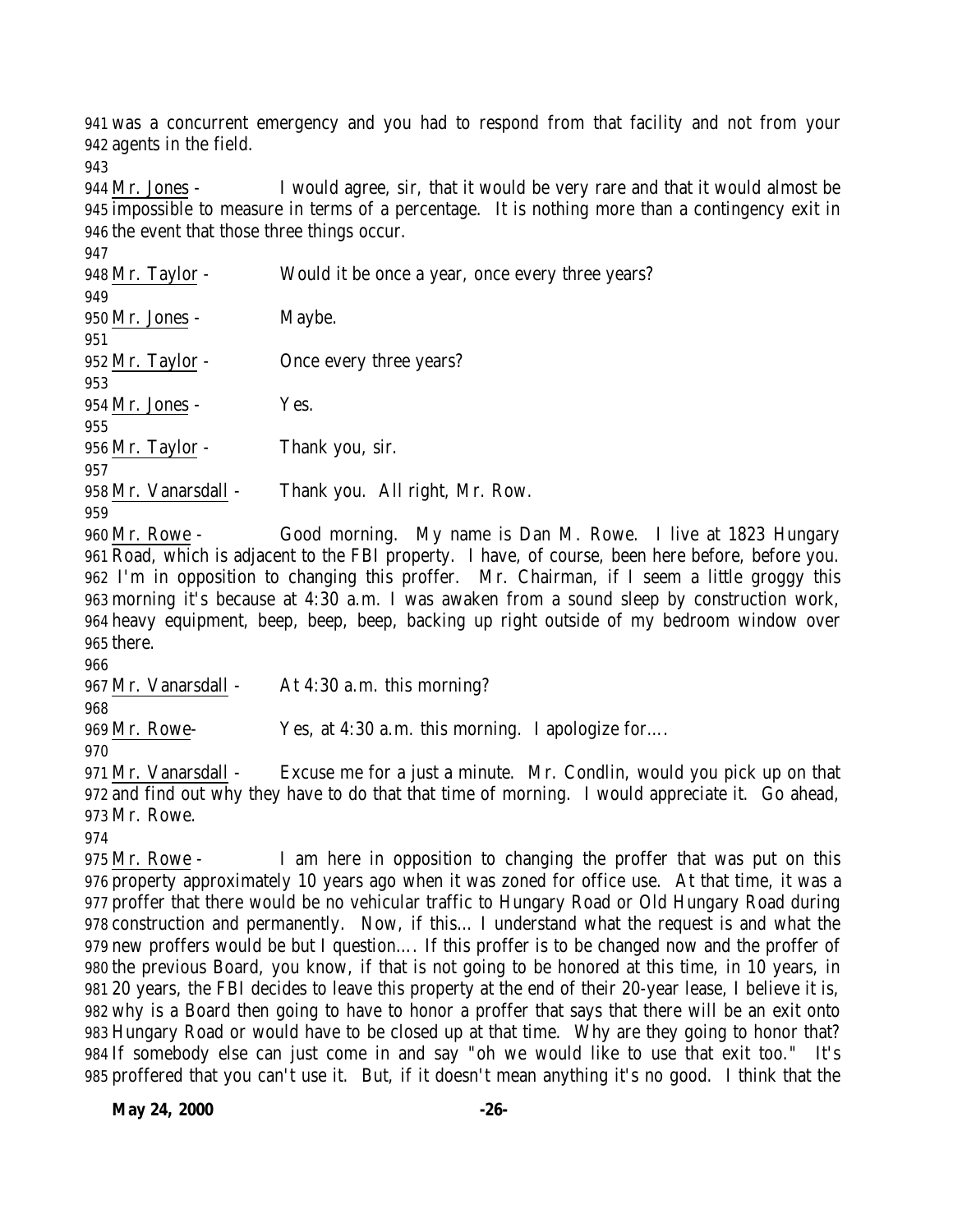proffer should not be changed. The FBI knew what the proffer was when they selected this site, unless somebody told them, oh yeah you will be able to do that. I assume that no decision has been made until this Board makes a decision and until the Supervisors make a decision. So, they knew what the proffer was. They took a chance that they could get the proffer changed, but they are not building that building to the point that it is already constructed over there without some alternate plan in case they don't get this proffer changed. Now, I can't believe that. If this proffer is not changed, then they say well we don't have a contingency exit here we will have to shut this down and go someplace else. That's not going to happen. They have an alternate plan. I don't know what it is. They can go out to Parham Road someplace else. Now I was told while they can't go out to Parham Road for one reason because they have built their, I suppose it's a storm water containment lake or whatever. But, you know, if they need this contingency exit, they shouldn't have put that lake their right where it could have gone out to Parham Road before this was ever settled. It looks to me like they are building this thing from the top down. If they don't get this proffer changed, then are they not going to be there, of course, the are not going to do that, they have an alternate plan. I am just opposed to changing the proffer. I've been into many details before. It is as though there's no use my arguing about the very, very, slim possibility that they would ever use this. Although, in one letter that I have here where is says: Based on similar FBI facilities elsewhere in the country such a secondary access is used on average for less than five vehicles per week. Well, that's a whole lot more than one every three years. Now, less than, of course, is one. One is less than five but if it is one vehicle per week, that's a whole lot more than one every three years.

 Mr. Silber - Mr. Rowe, if I can interrupt, please. We do have other people that want to speak in opposition. You have used six of the ten minutes. So, if you can began to wrap it up, please.

 Mr. Rowe - Very, well, I will just close then. I will just say that I am opposed to changing the proffer. I think they have an alternate plan that they can put into effect or else they would not be at the point of construction that they are. Thank you.

Mr. Vanarsdall - Thank you, Mr. Row. Anyone else like to speak?

 Ms. Barrett - Good morning, Mr. Chairman and Commission members. My name is Gladys Barrett. I am president of North Run Terrace Civic Association a community of 107 homes and we are located just to the northeasterly of the area that we have been discussing. We have had several meetings with the attorney's representing the FBI and we have had those meetings with members of, the attorneys present and as well as representatives from the FBI. We discussed many issues. First of all, we examined the possibility of exactly how many times within the last three or five or ten years that access to Parham Road has been unavailable for use. We have examined the possibility since in each meeting the use of such an exit was greatly minimized. So then our thoughts were well then if it's just going to be of such insignificant use what is the real necessity of having it. Even this morning we have heard it discussed that it will be very, very, minimally used. Our question still remain, what is the necessity to have it? We are pleased and grateful of the concessions that have been made. The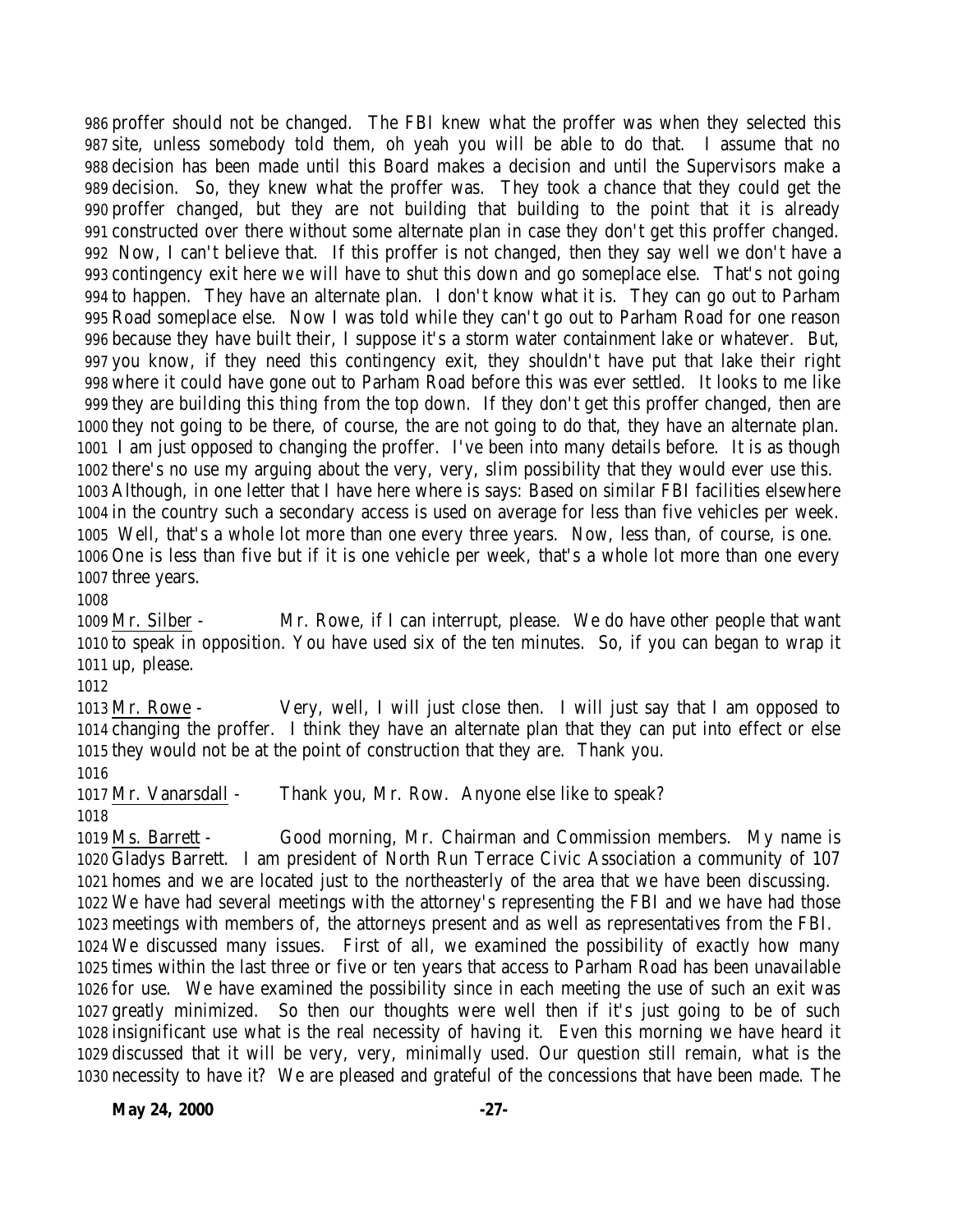size of the exit, and now this morning I learn it has, in fact, been discussed to be moved more in a westerly direction. That is also helpful because it would not align at that point with Benham Court, which is a part of our subdivision. That is all encouraging but my thoughts go back, and I will probably be repeating part of what Mr. Rowe has said, that we had in writing in 1985 protection for our community as far as mobility is concern and access to that section of Hungary Road. It was agreed upon by the Board, in existence at that time, and it was put in writing the word "permanently" and that's where we have a lump in our throats, so to speak. The changes now, and you very well may decide to change it, but in its succeeding Board, ten or 10 years down the road, could very well do the same thing and abandon a decision that the existing Commission makes today. That's entirely possible. So, I thank you for your time, but we remain opposed to an exit onto, an access road, onto Hungary Road. We don't know how it's going to go but just wanted to let you know how we felt about violating that proffer and the agreements surrounding that proffer, which was done in 1985. And I thank you for your time.

 Mr. Vanarsdall - Ms. Barrett, last time you all didn't oppose it. You said you were not for it or you were not against it.

 Ms. Barrett - Yes, I did make that statement because I guess my community members, many of them, had just reached the point of abandonment in their thoughts, but the majority of us feel the same way today that we would hope that that agreement made in 1985 would not be abandon with this Commission. Again, we thank you.

 Mr. Vanarsdall - Mr. Silber, do you have anything to say about the potential proffer change, amended?

 Mr. Silber - Mr. Chairman, maybe I can….

Mr. Vanarsdall - I understand what they are saying.

 Mr. Silber - Well, maybe I can alleviate some concerns because there are processes, obviously, that have to be followed and a proffer amendment is not as simple as just coming forward and making changes. A change to a proffer condition goes though the same process as the rezoning of property. So, it is not a quick process, it is not a process that excludes surrounding property owners. In fact, whenever there is a proffer change, the same legal processes, notification, requirements apply. So, as you can see with this somewhat simple change and the wording of a proffer, it goes though the same process as a rezoning. I think in this case, I think Mr. Rowe indicated that if this change is made what would keep someone from coming back in the future and making another change to loosen it further. That point is well taken, but I think it does give the citizens an opportunity and the adjacent property owners an opportunity to evaluate each proposed change on its merits and come forward and express their concerns. I think what this process has allowed to take place is a set of proffer conditions that not only perhaps loosen what was provided before but also tightens it up in many regards. These proffer conditions do go well beyond just allowing access to this road that provides many restrictions as to its location, the driveway size, the frequency of its use,

**May 24, 2000** -28-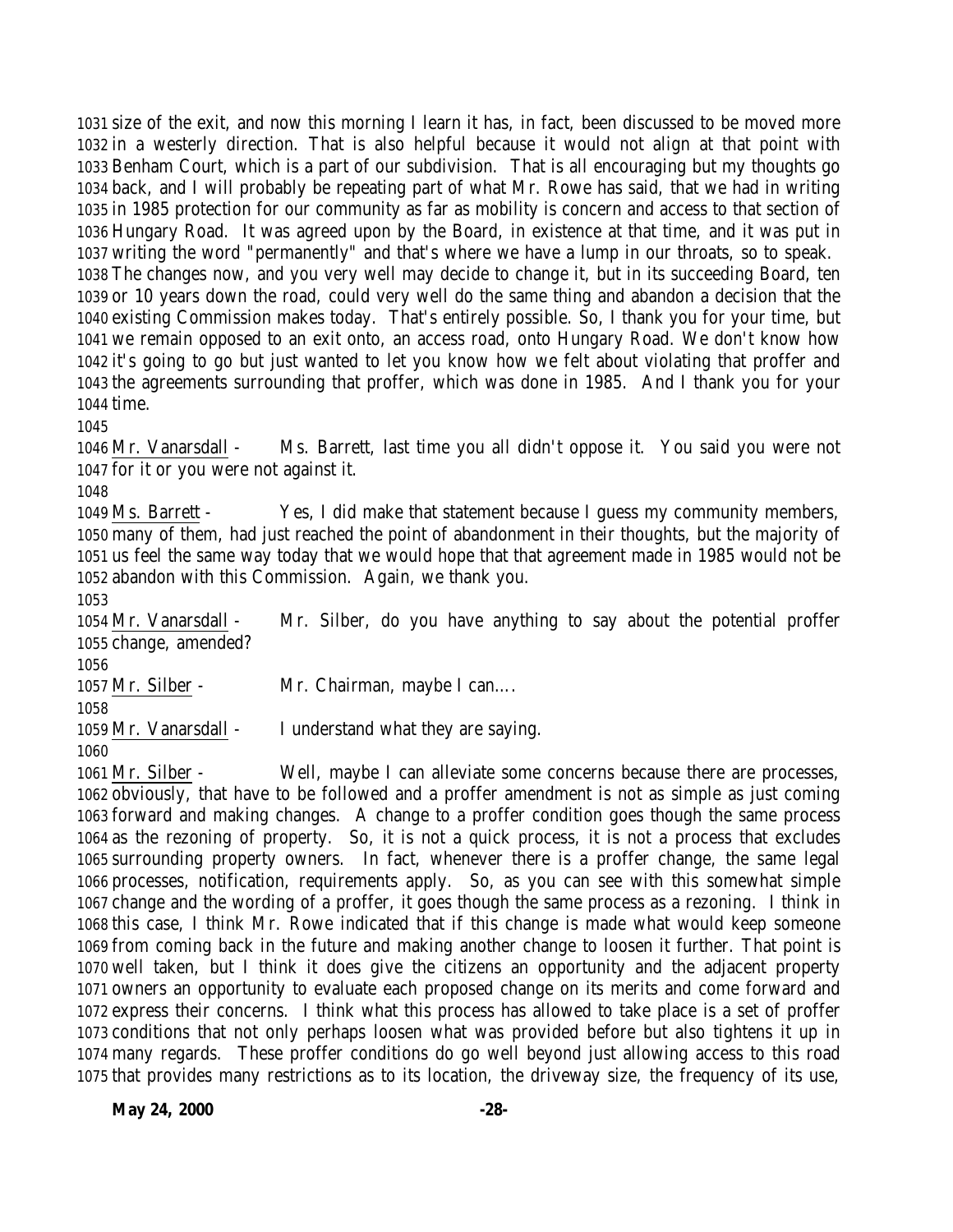etc. So, staff believes that this is very restrictive in nature, the frequency of use will be very rare. Therefore, we believe the impact on adjacent property owners is very slight. So, I just share that with the Commission and the public.

 Mr. Vanarsdall - Thank you. This is an unusual case because the building is in the Brookland district and the impact that it would make, if it made any, would be in Fairfield. So, therefore, we have had several meetings together and Mr. Archer, and I believe there was an FBI man there from the New Jersey or New York area.

Mr. Archer - New York, I think it was.

 Mr. Vanarsdall - Would you shade some light on what he said about it and anything else you would like to say about it?

 Mr. Archer - As I recall, the FBI man from New York indicated that in 25 years a similar entrance has never been used. I think that's what was said. I'm also a little bit confused in that, I guess we recommended this for approval, the Board took no action on it, so it is back to us again. And, it appeared to me that this case represented a significant improvement over the one we approved before, in that we had moved it away from Mr. Rowe's house and I think we had tighten the proffer to the extent that the three conditions that Mr. Taylor talked about this morning would all have to be present at the same time in order for this entrance to be used. And I'm of the same vent, you know FBI is the chief law enforcement office that we have in the country. I can't fathom why we would want to lock them into this location if a situation arose where they needed to get out. And given the rarity of when this could occur, I'm a little bit baffled at the opposition. And I would also like to add to something to what Mr. Silber said. The very reason we are here today discussing this is because of how powerful the previous proffer was. We have not changed it yet because it hasn't been accepted by the Board and until it is accepted by the Board we can't really do anything with this. So, in 15 to 25 years from now and this case should come up again, or a similar case, we would have to go through the same process. Nobody can just wave their hand and make this go away. So, I guess that's all I've got to say.

Mr. Vanarsdall - Thank you. Anyone else wants to speak?

 Ms. Dwyer - I was just going to supplement what Mr. Archer said. I understand the argument that if it is going to be used rarely if never, then why even have it. And I think the answer to that, as I see the case, is that the FBI needs to be prepared for the unlikely event and it's their job, as it is the job of any law enforcement organization, to be prepared for things that probably won't happen but it's conceivable that they may.

Mr. Vanarsdall - Thank you. Is there anyone else.

 Mr. Taylor - I would just like to add to what Commissioner Dwyer said. In my years of Coast Guard experience I've worked with the FBI many times. I've always found them to be a profoundly professional organization. Most of the time their law enforcement function is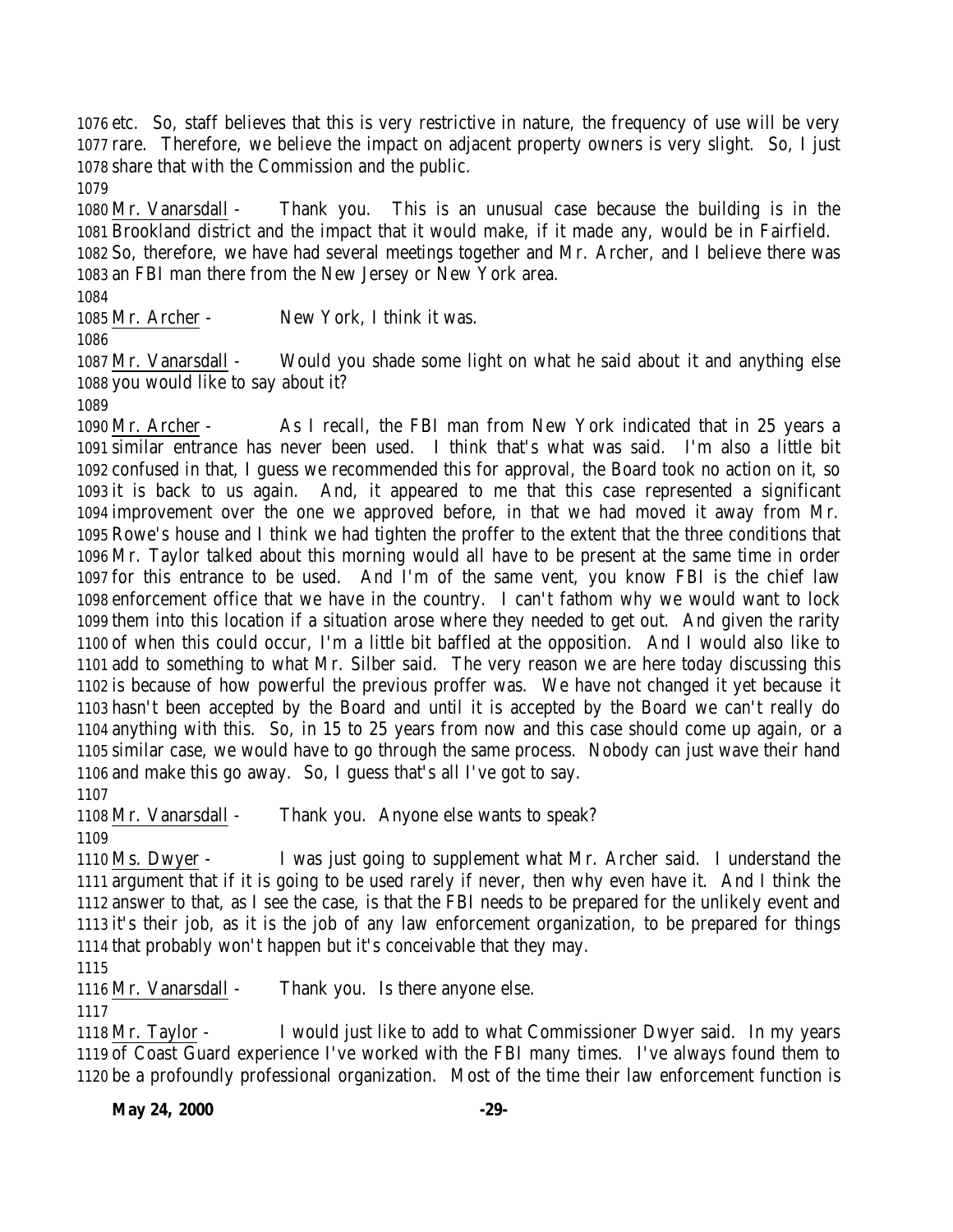a public safety function. And I can see, even with one case in three years, every three years, where that might be a matter of grave life and death. And I just wouldn't want to recognize the fact that FBI could not respond to a key emergency because there was no other access there. I just want to think, as citizens, in looking at the law enforcement mission, we would all find to be intolerable, particularly if you recognize some of the grave circumstances that the FBI finds themselves in. I think public safety is best served by having the FBI having the ability to go, even though it's one chance in over 1000, that's really to slim for the balance of the FBI functions. And I've enjoyed my association in the past, and wish you well. 

 Mr. Vanarsdall - Thank you. In 1985, when this process was put on this case, it was put there because it could be a total of six buildings built on this property. And you wouldn't want six offices full of office people coming out on Hungary Road. That was the idea of it then. Now, a whole lot of things have changed since then, the six buildings are not there. And even, say, they were built as we speak, they still could not use this. This would be used by no one but the FBI. You can't in to it through the gate and you can't get out of it unless you have access to it. I agree with Mr. Rowe and Ms. Barrett that we shouldn't just arbitrarily change proffers, and we do have requests continually to amend proffers. But, when we do it, there is usually a good reason for it. There has been a lot done on this. I talked to the Director of Public of Works, Mr. Pinkerton, and asked him could they just develop the part where the road comes out and so we waived the sidewalk, we waived the curb and gutter. They don't have to build it all the way down the end of the property and all they are going to do is just have an entrance and exit there, or an exit. There would be no entrance. I also went one step further and talked to Mr. Priestas who is the Assistant Director and in charge of traffic. And I know that the County has never been in favor of what is know as a "dog leg." In other words, they like to align the intersections up. And that's why when Ms. Barrett spoke of Bayham Court, that's not why it is not lined up there. It is as far west on the FBI property as it can possibly get and it is not lined up with any intersection. And I can tell you now, for the County of Henrico to approve that for traffic, public work, through that has to be a real exception. I mean, a tremendous exception because they do not allow "dog legs" in our County. And they approved this because it is totally different. There is no traffic going to be coming out of it at all. One good example of the FBI having to have another way out is they have witnesses sometime where a witness does not want to see another witness and they take them out the back. If they had a bank robbery, let's say the First Virginia Bank up the road there, at the corner of Woodman and Hungary, let's say that was robbed. It wouldn't make any sense for them to come out Parham Road and go all the way around the block. The robber would be half way back from where they came from. So, there are good reasons for it. And this is an entirely different situation then having six office buildings and people working there going and coming to lunch and everything. Mr. Bittner, let me ask you a question. Do you have a way of checking on, so to speak, of this exit? 

| .                     |                                                        |
|-----------------------|--------------------------------------------------------|
| 1161 Mr. Bittner -    | Do you mean monitoring how much it is used?            |
| 1162                  |                                                        |
| 1163 Mr. Vanarsdall - | Do you have something written in there about how often |
| 1164                  |                                                        |
| 1165 Mr. Bittner -    | No. There is no monitoring mechanism included.         |
|                       |                                                        |

**May 24, 2000** -30-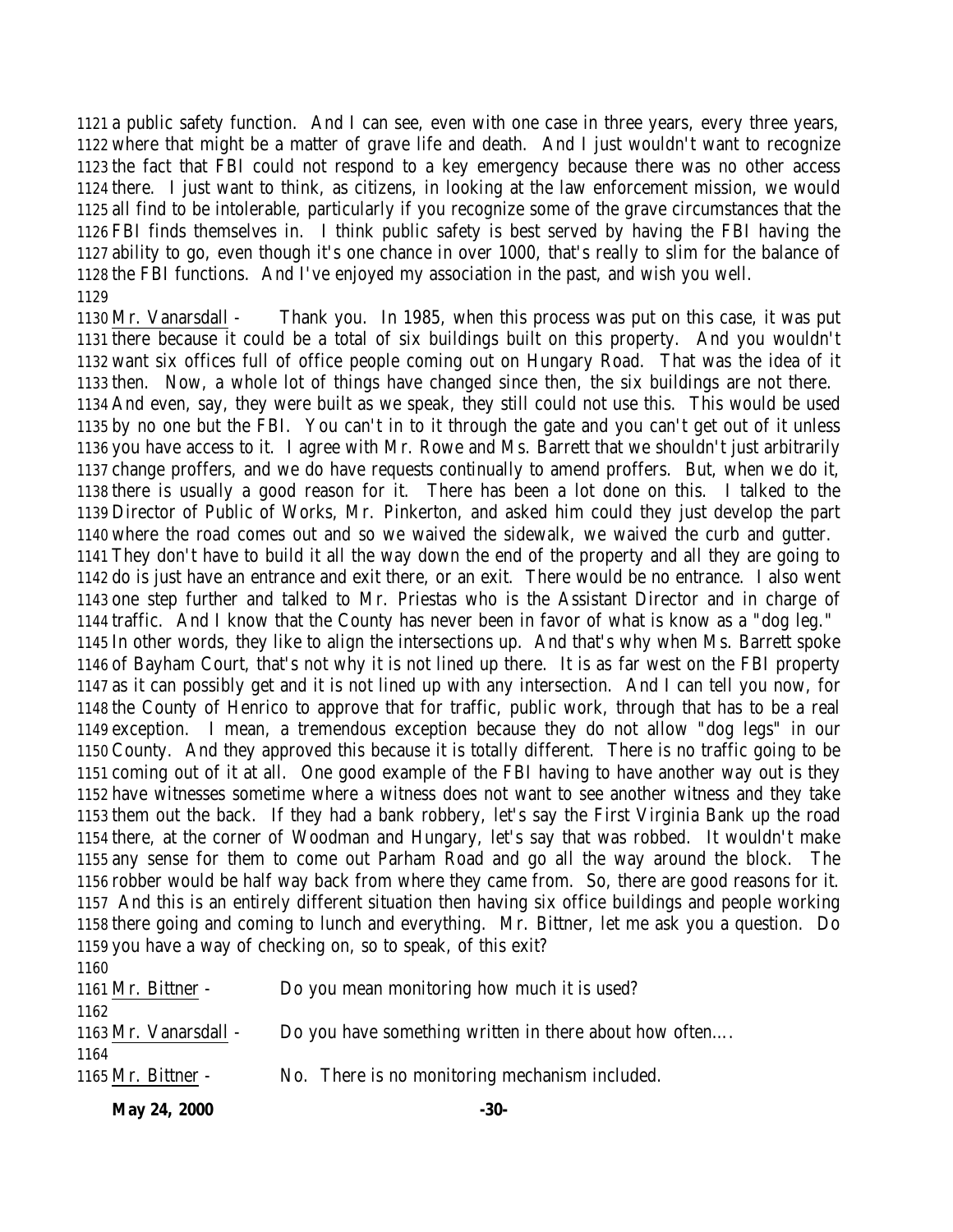Mr. Vanarsdall - We talked about reviewing it. Mr. Bittner - We did talk about it, yes, but no proffer was submitted. 

 Mr. Vanarsdall - Okay. That's all right. So, if it is abused it would be the same as Mr. Row said this morning, if I seem groggy it's because I was awaken at 4:30 a.m. in the morning. We did not know that, we have now made note of that, and I am sure that will be stopped. Mr. Condlin would go through the inspectors. It's the same way if this is abused. It's going to come to our attention and it will be stopped. I have no doubt that it would ever be abused. What happen was that it came back from the Board for us to review it because the exit had been moved like a target, it had been in four different places I believe it was, wasn't it, Mr. Archer?

Mr. Archer - Yes.

 Mr. Vanarsdall - And then finally, we thought we had it when it was close to Mr. Row's house, he allegedly said it was okay and then he said it wasn't, and so with respect to him, we move it. Also, the reason I asked for a deferment two weeks ago because Mr. Row said he didn't notice of that two-week ago meeting. So, we move it to here today. I don't know of anything else we could do to improve this. As Mr. Archer said, it's improved over the case we recommended to the Board before. Mr. Condlin, do you want to say anything in rebuttal? 

Mr. Condlin - No.

 Mr. Vanarsdall - I just don't know what else we can do it, so I'm going to go ahead in send it on to the Board, hopefully. I recommend C-47C-99 be recommended for approval to the Board of Supervisors.

1194 Mr. Taylor - Second.

 Mr. Vanarsdall - The motion was made by Vanarsdall and seconded by Mr. Taylor. All in favor say aye…all opposed say nay. The motion carries. And I thank you all for coming and I appreciate your input.

 **REASON:** Acting on a motion by Mr. Vanarsdall, seconded by Mr. Taylor, the Planning Commission voted 5 to 0 (Mrs. O'Bannon was absent) to recommend that the Board of Supervisors **accept the amended proffered conditions** imposed with **C-113C-85** because it was determined to be reasonable; and the changes do not greatly reduce the original intended purpose of the proffers.

# **Deferred from the May 11, 2000 Meeting:**

 **C-28C-00 Henry L. Wilton for Wilton Development Corp.:** Request to conditionally rezone from A-1 Agricultural District and R-3 One Family Residence District to M-1C Light Industrial District (Conditional), Parcels 49-A-33 and 34 and 49-5-0-9, containing approximately 4.35 acres, located at the northeast intersection of Springfield Road and Huron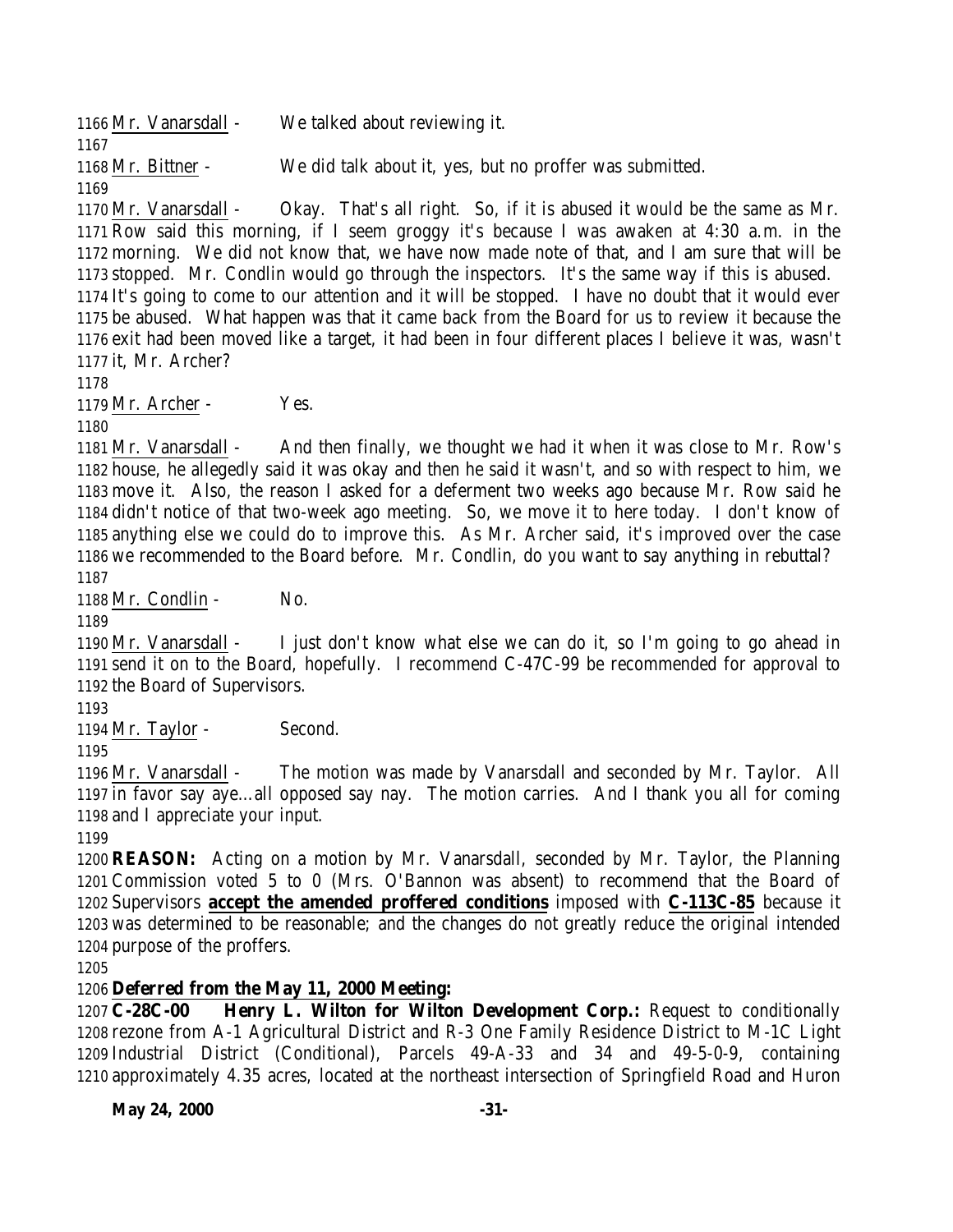Avenue. A self-storage mini-warehouse is proposed. The use will be controlled by proffered conditions and zoning ordinance regulations. The Land Use Plan recommends Suburban Residential 1, 1.0 to 2.4 units net density per acre.

 Mr. Vanarsdall - Is there anyone in the audience in opposition to C-28C-00? I believe Mrs. Via is going to handle that.

 Mrs. Via - Thank you, Mr. Secretary, Mr. Chairman, and members of the Planning Commission. You have before you case C-28C-00. The applicant in this case Wilton Development is proposing to construct a mini warehouse self-storage facility on the northeast corner, shown here on the aerial, of Springfield Road to the left of the screen, Springfield Road coming down to W. Broad Street and Huron Road a collector going into the neighborhood of the Huntington subdivision down at the bottom, southern part of the screen. There is, just off of Broad Street, please note that this is the Price Club/Costco development right here (referring to screen) Seven-Eleven located in this area. There is a formal men's wear, a bridal shop in this location and then all of the commercial along W. Broad Street. Moving up Springfield Road is a collection of urban residential uses, townhouse and apartments. There is a day care center, La Petite Academy, in this location here just north of the subject site that is on land that is currently zoned A-1. 

 The site has been the subject of repeated zoning requests for nonresidential land uses. Without exception, these requests have all been denied based on the inconsistency of intense commercial uses within the Land Use Plan. The precedent these uses would set on nearby undeveloped properties and the potential such uses have for a negative impact on adjoining neighborhoods. In 1993, there was a similar request it's underneath the self-storage mini warehouse sign. And this location here, next to the Costco, this request was strongly opposed by the community and also denied by this Commission on the same three points. Again, that was in 1993. Staff will take each of these points as it relate to this case. First, the Land Use Plan does recommend suburban residential and therefore this request is inconsistent with the current plan. Previous studies have shown that development under an R-2A district would yield, roughly, 12 lots and it would probably be accessed here (referring to screen) from Greenford Drive and be an addition to the Huntington subdivision. This is appropriate and the site could be developed residentially. However, the frontage of Springfield Road, if you have been out there lately, is under construction. It is being improved from a two-lane road to a four-lane divided roadway. And there is a mixture, as I mentioned, of commercial uses along Broad Street, moving up Springfield and transitioning from office into urban residential and townhouses. So, while the site could be developed residentially, the likelihood that it will is debatable and I think that's why this Commission has seen three requests in the past 10 years for a non-residential zoning.

 Concern has also been expressed regarding the precedent that a M-1C on this site would have on adjacent properties, while office zoning would be preferable, the M-1C zoning would be heavily conditioned including restricting the site to just this use and just this plan that is in your package. Precedent was a major issue in the case across the street. It shows up clear on this map here, this office piece here. When this was rezoned, C-41C-93, when the applicant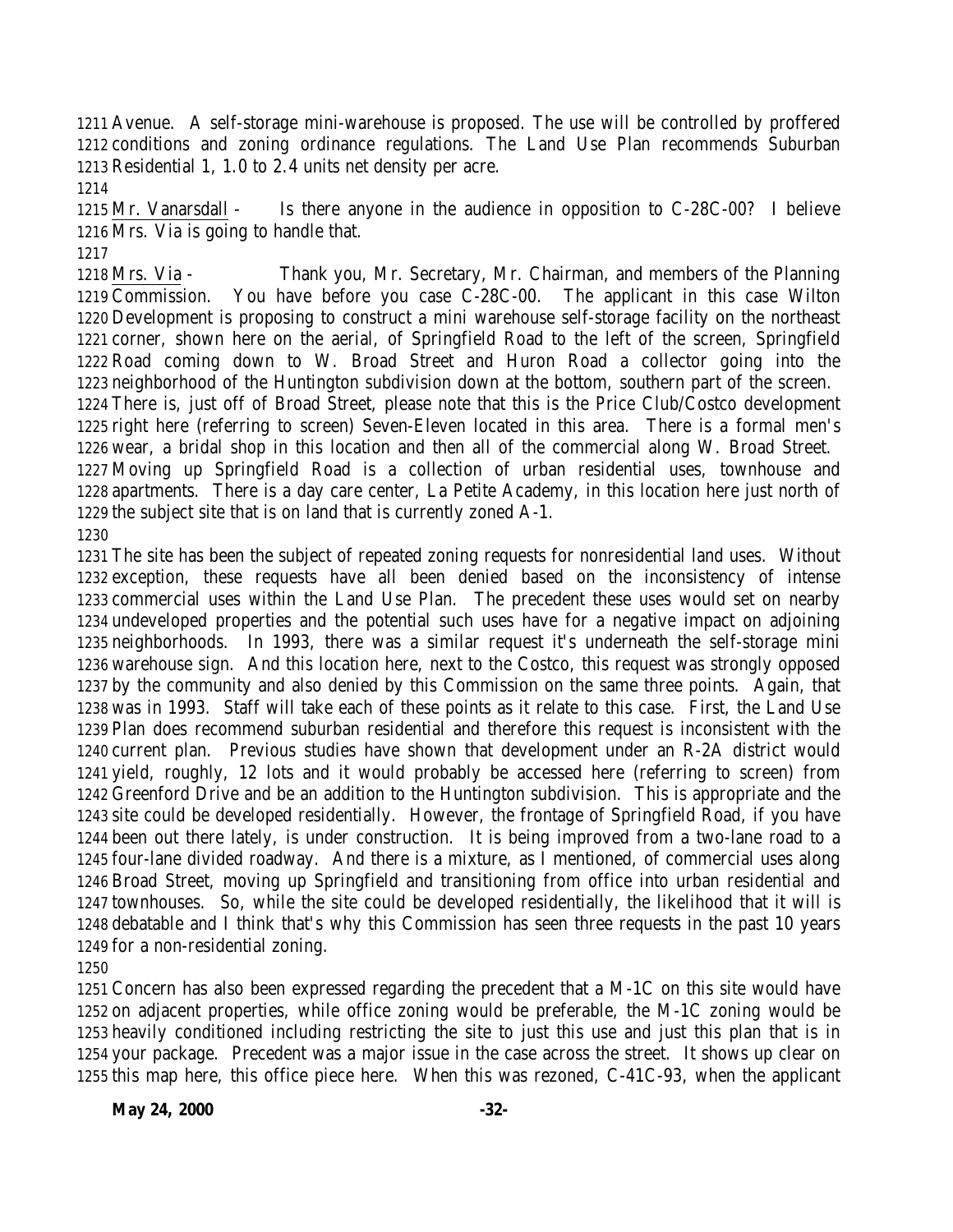requested a rezoning from office to light industrial also for the construction of a self storage. At that time, both these sites were vacant and approval of that case would have taken office zoning out of the County's inventory for economic development purposes and influence the development of this site that is here before us this morning, making a stronger case for the auto storage yards that were the subject of two of the previous rezonings on the subject site in 1994 and 1997. Since then the site across the street, a POD that you will be getting in the future, has been submitted for an office building and the rendering is shown here. This is Springfield Commons. This is red brick, a very nice looking building, that will be built across the street from the subject site next to the Costco. And this is one of the reasons why design is going to be an issue in the case that we are discussing today, which I will go back to in just a moment. Just to go back to the precedent issue, the remaining vacant sites in this area that have to develop, if the applicant picks up this piece, which is the A-1, the subject. As I mentioned, there is a day care on an underutilized site right there (referring to screen) that could be redeveloped in the future. That is still zoned A-1 and then this O-1C has yet to be developed. And that could potentially come in for development in the future. With the condition on this case and if properly designed to appear office and residential in scale, staff is less concerned with the precedent issue and because of the fact that there is just these parcels left, there is simply less land to influence with this case. Lastly, the applicant has proffered several conditions. I'll go to the exhibit briefly. The applicant has proffered several additional conditions that are proposed to mitigate any impact the use would have on adjacent residences. In particular, these include a 50-foot transitional buffer, landscape greenbelts, screening walls, additional landscaping beyond what the code requires and the limitation of climate control the units to the front of the site. This is very important to the residential community, which is located here (referring to screen). That climate control units only be at the front of the site negating any noise that may be heard toward the rear of the property. 

 These proffers address primarily the majority of staff's concern. In the staff report that you have there was additional concern about the design of the building. The applicant has submitted a new "Exhibit B" and is prepared to speak a little bit more about the details of this exhibit. We understand that the applicant is prepared to discuss that the frontages of Huron and Springfield Roads will be reddish brown brick and that the remainder of the visible walls will be of an ornamental block that will match the reddish brown. With these changes to the building, including the reddish brown brick, the windows, the peak roof, staff is more comfortable with the design and prepared to recommend approval at this time. And I'll ask you if you have any questions?

1292 Mr. Vanarsdall - Are there any questions of Mrs. Via?

 Mr. Taylor - Mrs. Via, I have one question. If the façade of the office building, does that face directly, the location that we are seeing?

 Mrs. Via - Yes, sir. The rendering that I showed you earlier for Springfield Commons, actually, who's working that POD? Is the façade facing Springfield Road…. 

Mr. Wilhite - The main part of the façade is facing into the site.

**May 24, 2000** -33-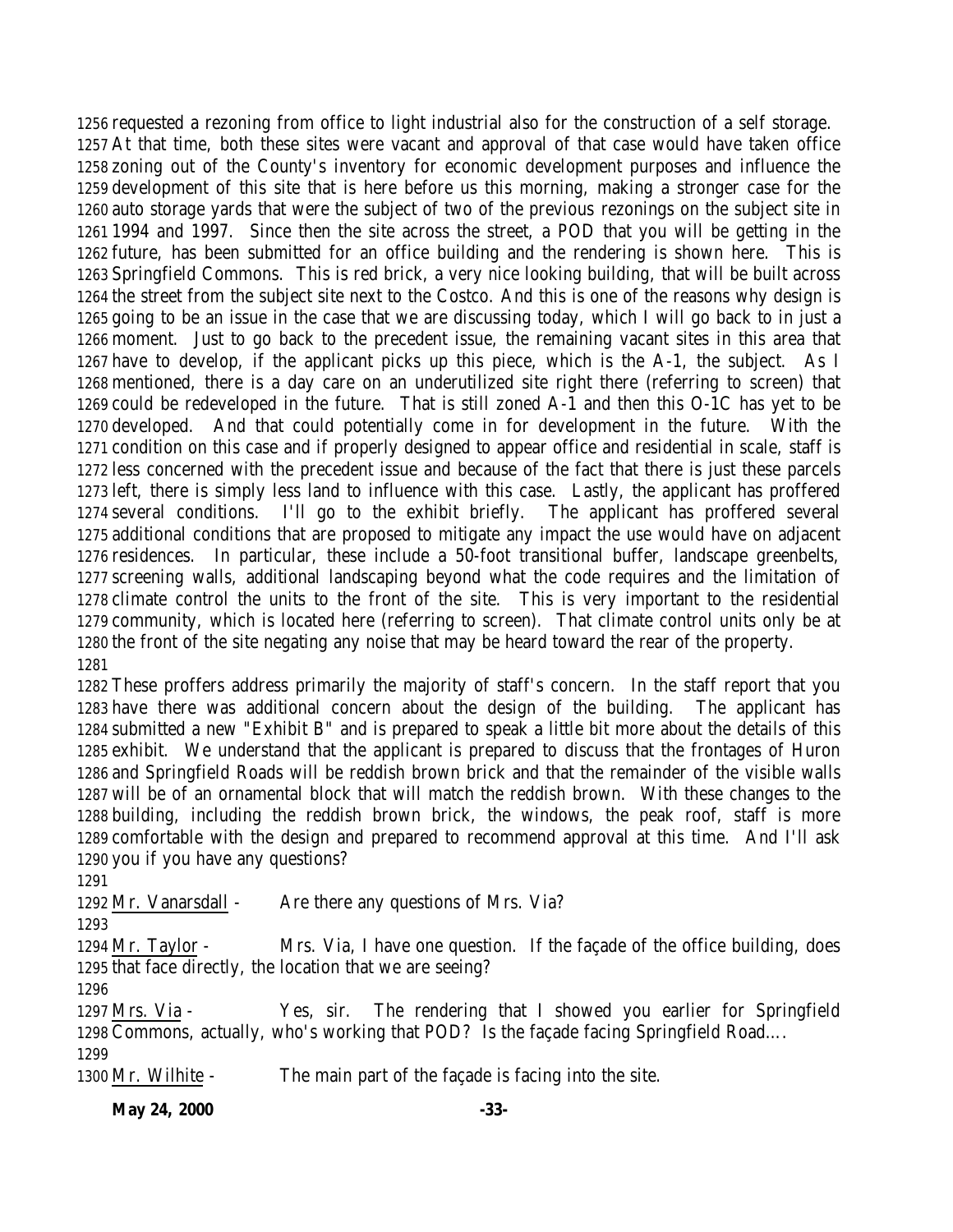Mrs. Via - Yes, into the site. Those buildings will be actually perpendicular to Springfield Road. So, no, that façade that I showed you would not face this site, it would be interior to the building. Mr. Taylor - But the color matches pretty close or the same? Mrs. Via - That's what we are trying to do is to get the color scheme to match across from Springfield Road, yes. 1310 Mr. Taylor - Could you go back to that elevation on that former slide? Mrs. Via - Certainly, sir. The office building that you are referring to is Springfield Commons, this is a rendering that was giving to me by that developer, which shows a reddish brown brick that that building will be developed in. Mr. Taylor - That's fine. Thank you very much. Ms. Dwyer - Mrs. Via, several of the proffers refer to, well, I'm looking specifically at the architecture treatment proffer No. 3 and the greenbelt proffer No. 10. They reference frontage on the Huntington subdivision, I guess, wall surfaces facing Huntington subdivision, Huron and Springfield. When they refer to Huntington subdivision does that just refer to the eastern property line or does it include that section of the property that looks like it borders some residences along I guess the northern property line? Mrs. Via - Our interpretation would be that this is all Huntington subdivision. Ms. Dwyer - Okay. So, the wall surface proffer and the greenbelt proffer would apply to that portion of the northern property line. Mrs. Via - That's correct. Ms. Dwyer - Okay. That's what I assume, I just wanted to make sure there was clarity on that. The transitional buffer, the agreement not to reduce to 50 feet, it says only at the rear of the property, so would that apply to that portion of the northern border as well or would it apply to the whole entire northern border? Ms. Via - That's generally, I believe, he is showing the 50 feet in both locations. 1339 Ms. Dwyer - But the proffer doesn't necessarily support that. Ms. Via - Yes, that's a good point. I didn't catch that. We might want to ask the applicant to comment on that and maybe clarify that proffer. Ms. Dwyer - No. 15. It just refers to the eastern property line, I believe.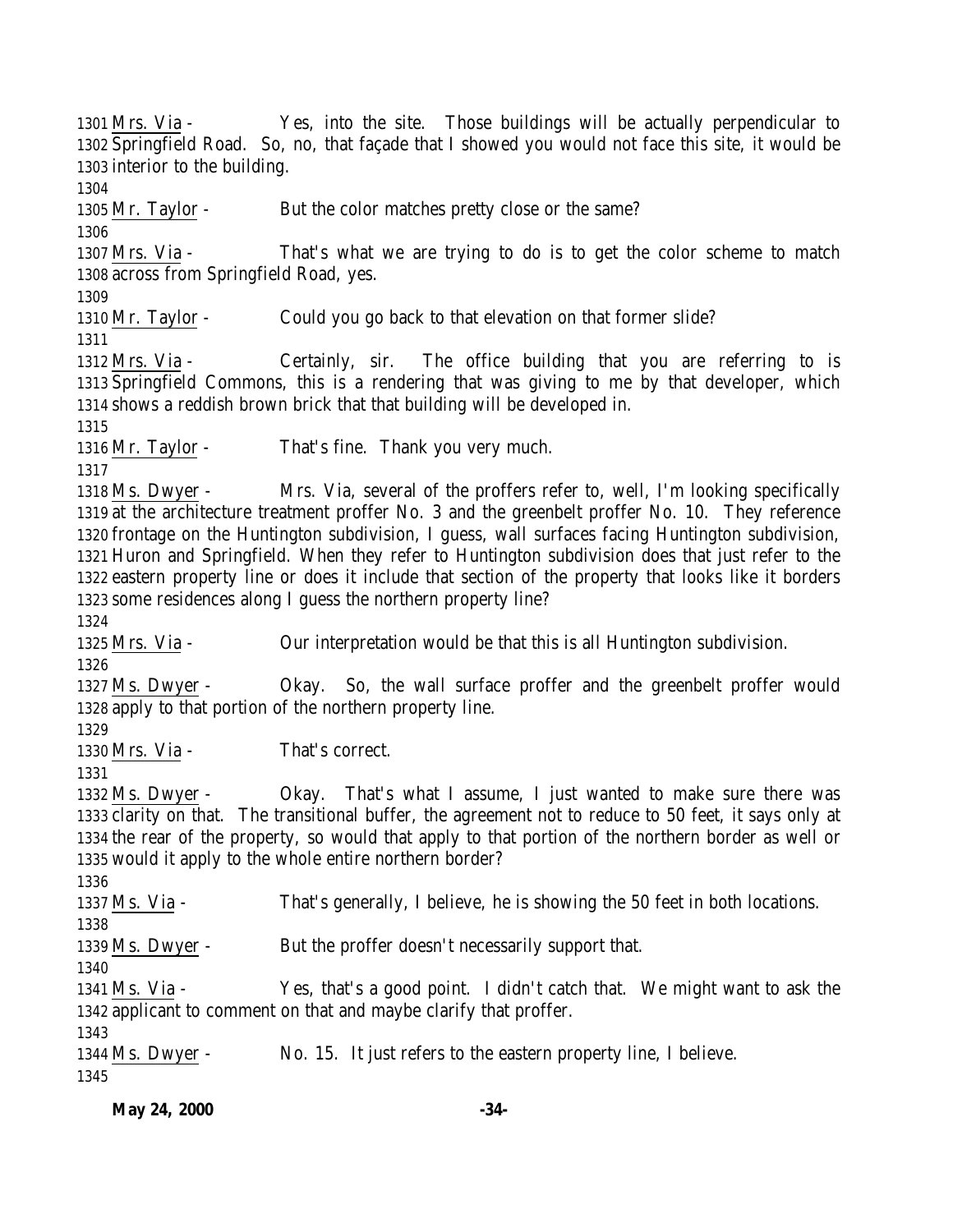Ms. Via - At the rear of the property which would be interpreted to be this portion here (referring to screen) and here. We can ask the applicant to address that in his remarks. I believe the exhibit, which is proffered, is showing 50 feet on both those ends. Ms. Dwyer - It looks like the 50 feet goes all the way to Springfield, but I'm not clear on that. The proffer you spoke about earlier, relating to the bricks, would the brick along Huron and Springfield but not along the northern and eastern property line. Mrs. Via - Right. What we have been working on with the applicant, literally, up until seven o'clock last night, originally the project came in with ornamental block with just ribbons of brick, which staff wasn't satisfied with. What we are currently discussing with the applicant, and I believe they will comment so that it's in the minutes during their presentation, is that this façade and this façade (referring to screen) the facades facing Huron and Springfield would all be reddish brown brick. The applicant would reserve the right to do matching block on these two. Actually, that's the only other façade, of walls, at the rear of the property line. 1363 Ms. Dwyer - And then what would be on the other? Mrs. Via - This is actually, I believe, a wrought iron appearing gate. Let me go back. I'm sorry this exhibit did not scan well, which shows up on the document view finder. No, I'm afraid it doesn't. Do you have the drawing in front of you, Ms. Dwyer?  $Ms$ . Dwyer - Yes, I do. Mrs. Via - Actually, let me leave the podium for just a moment. Ms. Dwyer - So, does that mean that some of the houses in Huntington subdivision will be looking at the ornamental fence and then into the ends of the buildings? Mrs. Via - On the subject site, there would be the ornamental fencing that is now shown on the graphic in front of you. However, the applicant is in the process of working on an agreement and we do have a letter to the Planning Director that the applicant, at his expense, but on the adjacent property, would construct a six-foot opaque board fence. And I believe the applicant can elaborate on that a little bit more. 1382 Mr. Vanarsdall - Are there any more questions? Ms. Dwyer - One more question. On the last page in our packet there was a space that said reserved along Huron, does that still apply? Mrs. Via - The last page of your packet would be the zoning map, ma'am?  $Ms$ . Dwyer - Yes. 

**May 24, 2000** -35-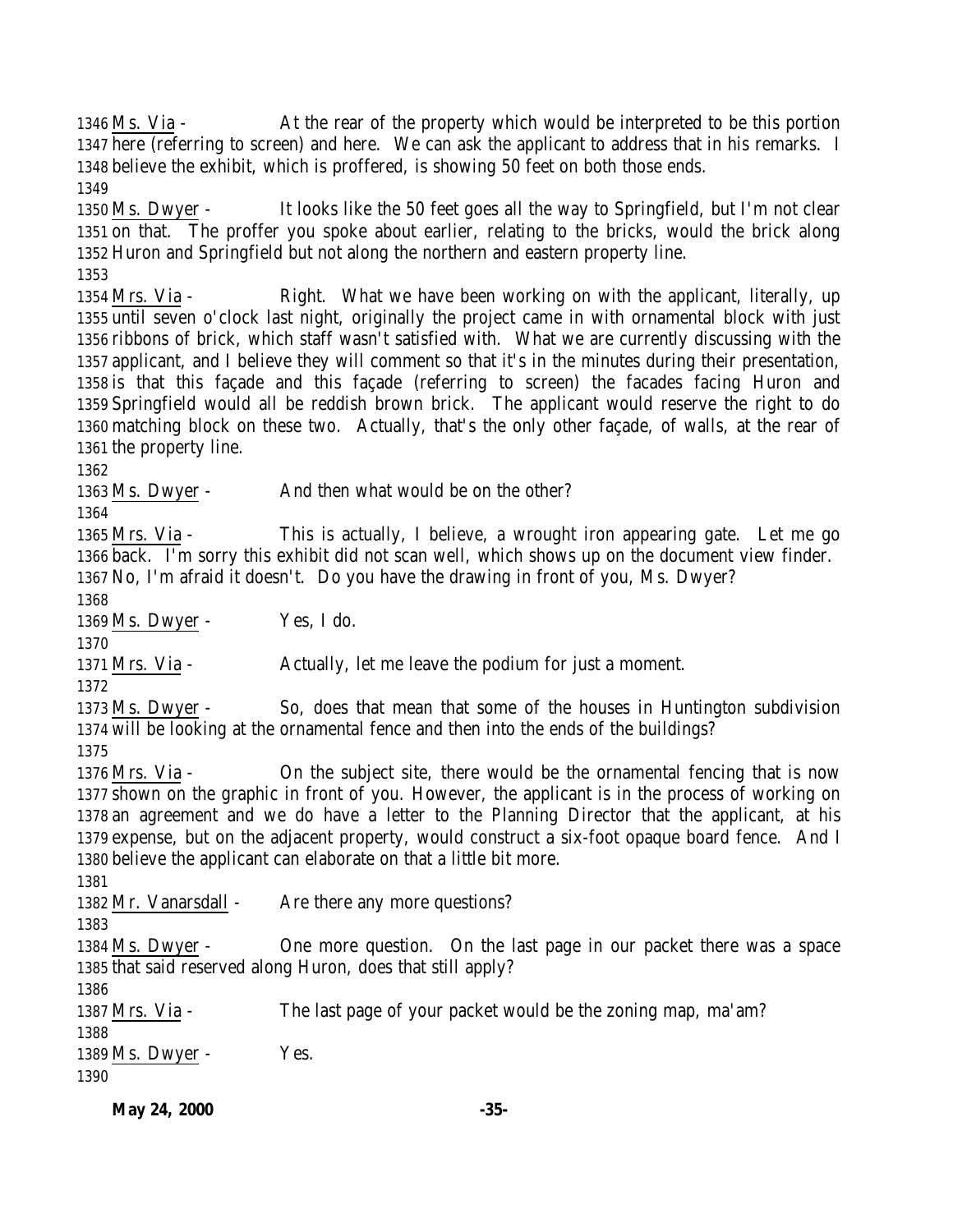Mr. Silber - Ms. Dwyer, I think what that is… I believe there was a portion of the subdivision that was reserved, that piece is a part of this rezoning request. Mrs. Via - I think that was reserved originally maybe for some type of right-of- way, but it is a subject of the zoning request. Ms. Dwyer - Thanks. Mr. Vanarsdall - Are there any more questions? Thank you, Mrs. Via. Mr. Wilton, before you get started. Last night I talked to the gentleman, I believe Mrs. Felts told you about, his name is Brent Johnson. You might want to write his name down, his name is Brent Johnson. And he is the gentleman that lives right there… you see Meadowgreen Road, he's over on that side. I believe he's the one that asked you for that fence, isn't he? Mr. Wilton - I believe he's one of the three people that I…. and I sent him a letter that I would be happy to put up the fence. Mr. Vanarsdall - He didn't have any objection to what you are doing except he said there are a couple of big trees back there and I think staked them off and it may be in the 50-foot buffer. Mr. Wilton - In the 50-foot buffer, I had already told them that I would meet them out there. Mr. Vanarsdall - And he wanted you to plant some Leyland Cypress and everything. Mr. Wilton - Right. We were going to come back and landscape that entire area between the new fence I'm putting up for him and the wrought iron fence I'm putting up for the POD, which will be back before this body. Mr. Vanarsdall - I told him that you told me that you are going to have a meeting with them later and get that all taking care of. Mr. Wilton - Yes, sir. I'll take care of that. Mr. Vanarsdall - I have his phone number. His address is 9615 Meadowgreen Road and his phone number is 346-4373. So, he's satisfied now so far as to what you are doing. Mr. Wilton - Yes, sir. Thank you. Mr. Chairman, members of the Commission, today I represent Wilton Development. We are requesting a rezoning on 4.35 acres for a mini warehouse self storage. As you know now many a zoning cases have come through here unsuccessfully. I believe I have found a use for the property that the majority of the adjacent landowners and this body can support. The proposed use is consistent with the surrounding pattern of commercial development along Springfield Road, which is now a four-lane highway. But, the least intense commercial use, given the low number trip generation, I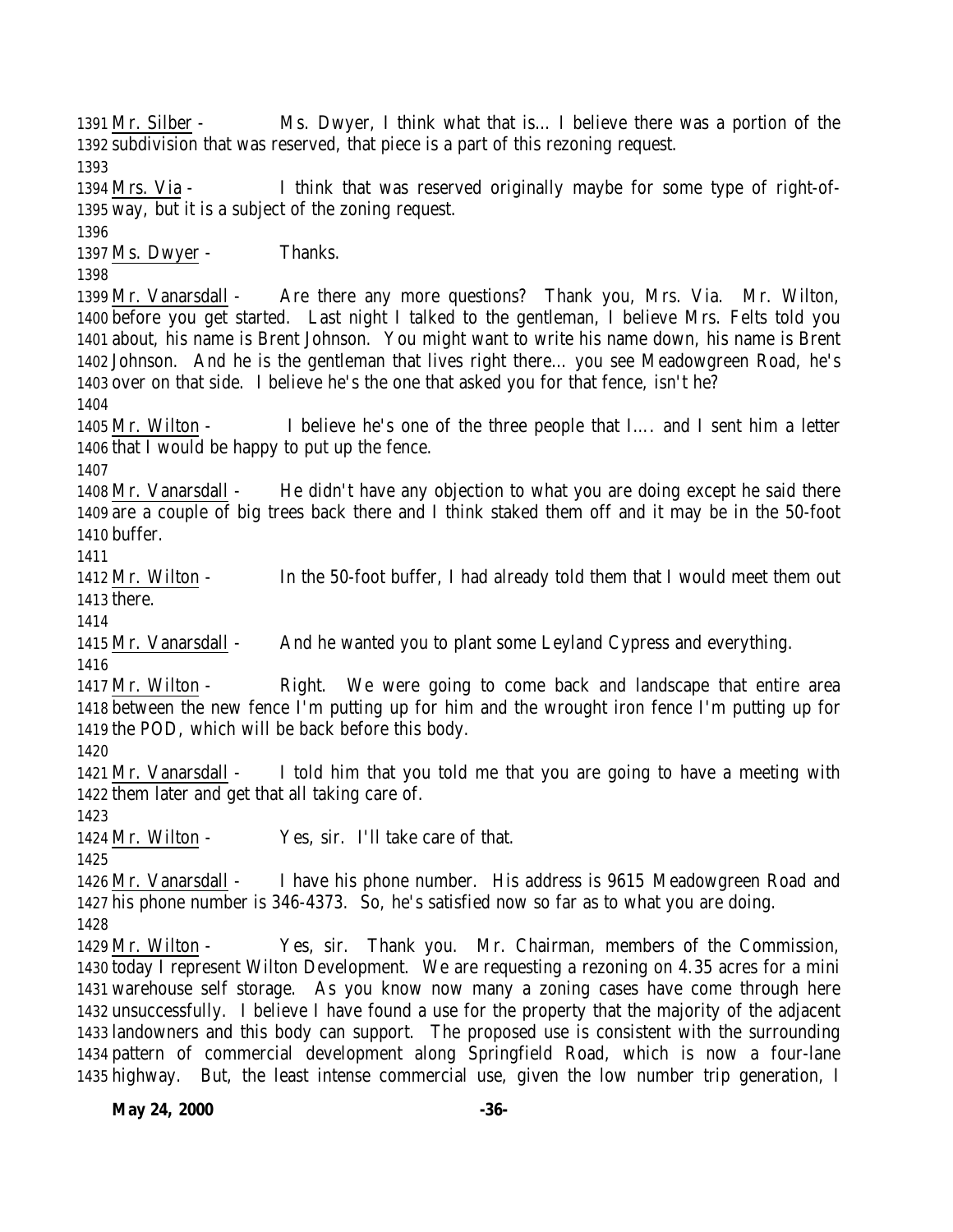would suggest that the rendering, which is proffered now, is compatible with the neighboring commercial uses such as, obviously, the Price Club, the new office building going up across the street from it. This is the new proffered rendering, even though there is a question as to what that material is, that will be brick. I will be back before this body with the brick color selections, the mortar selection and the roof color so it will be compatible to the buildings in the area. And we will go ahead and do that obviously when we file this up, if I'm successful in the rezoning, obviously with a POD and I'll come back before this body with those selections to make sure that it does conform. We believe this is a good transition between the residential area and the retail and office concentration in the area. We have taken a considerable amount of time with the staff, with Mr. Vanarsdall and he has been very helpful in the neighborhood's comments in regard to the proffers. The proffers we have gone through a number of transitions as far as the proffers are concerned. Just to go through the proffers quickly. Again, the only use for this site is the proffered uses. Access limitation, as the people did not want any access to Huron. The architectural treatment of the buildings is in reference to "Exhibit B" which is by Sherman & Associates and it does note that we will have the use of reddish brick or ornamental block. The ornamental block, we may put that on the back of the property but in this case it will be conditioned, it will be brick along Springfield Road and Huron. That would be a condition of this case now that we have worked it out, I believe. In the back we may end up… I will meet with the people one more time, have a meeting between now and the Board of Supervisors and I will know at that time if I'm going to use, on the back section of that property, as it abuts Huntington, I will go ahead and have a decision at that point if I'm going to use the same brick or the ornamental block. I do not know at this time.

 The architectural treatment, we tried to make it as residential or I mean as office as we could to make it a better transition for the residential neighborhood. And, again, we put in the windows, we made it brick and we gave it an office characteristic look. And that was the reason behind that. The hours of operation, again, we have discussed with the neighborhood at length of seven to nine. Lighting, so that we avoid any type of glare into the adjacent neighborhood. Security, a six-foot brick or block fence around the majority of the site except as shown on the exhibit. On the side that Ms. Dwyer was referring to earlier on, there is a minimum six-foot ornamental metal (unintelligible) fence. In addition to that, there is a 50- foot buffer that's shown on the plan, right now. And then we are putting up a six-foot fence which I have details with a letter showing a six-foot privacy fence for those people, in addition. In between the fence and the wrought iron fencing that I'm putting up on that section, there will also be planting and landscaping that will go in there to, again, help additional buffering.

 The signage as requested would not exceed six feet in height. It will be the same. It will have a brick base to it. The landscape greenbelt will come back before this board, but I've given them basically a minimum type of look with this rendering, which is proffered with the case.

 Noise, HVAC systems to be screened, trash receptacle. In regard to the buffer, the transitional buffer on No. 15, the people adjacent to the property in the back did want a 50 foot. The regulation is 35 feet. We have put in for a 50-foot buffer in the back with additional landscaping as needed after we construct the building. And again, this was at the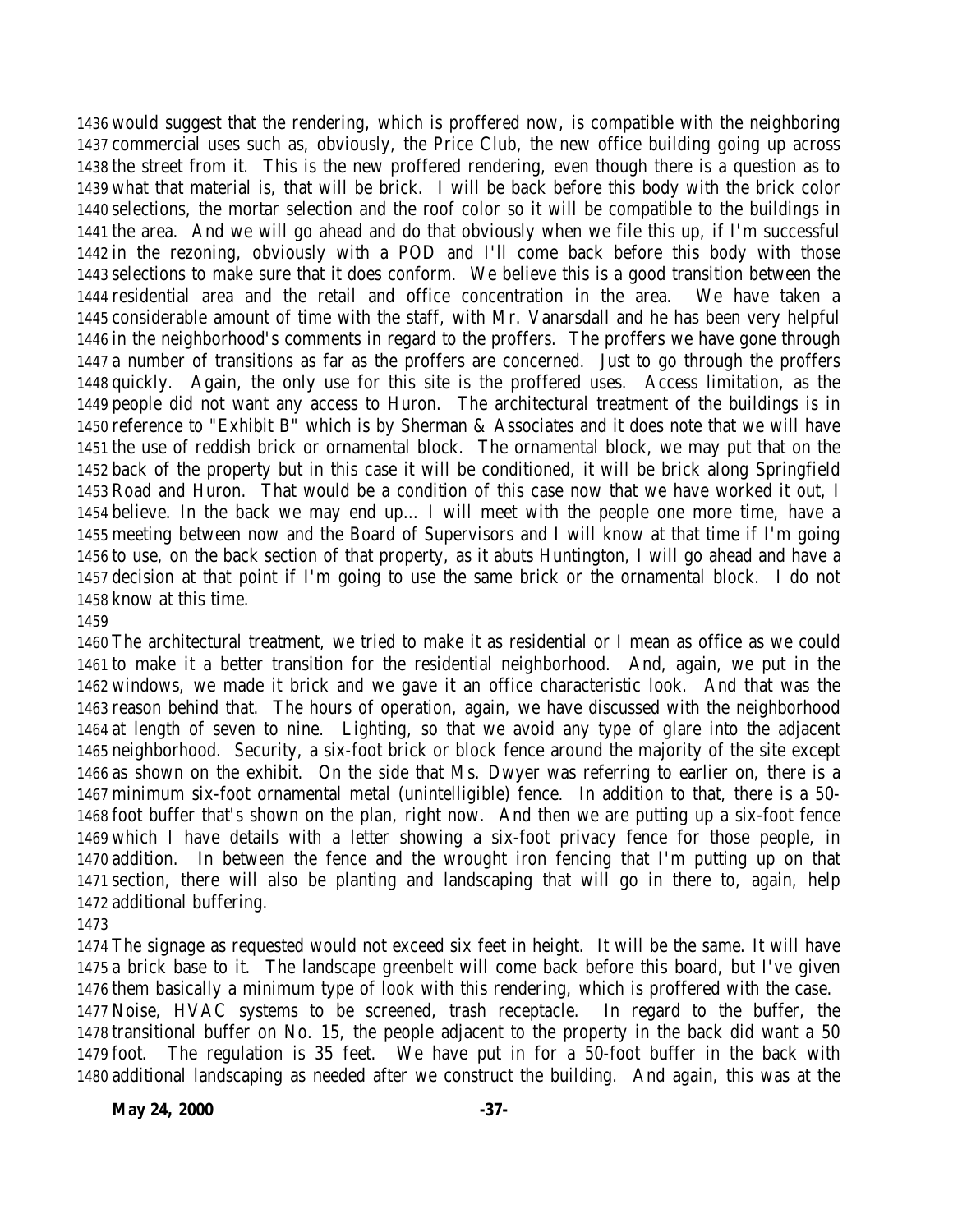request of the neighborhood when we met with them. And then the climate control it was, just, again, a suggestion in case there was any noise to move that to the front of the site. This request is consistent with the Land Use Plan, if appropriate buffers are granted, in the rear, which we have included as a proffered condition. We are also in agreement with the goals, objectives, and policies, which note that this proposed use would be a good transition and buffer between the residential developments and the retail and service uses currently in the area. For these reasons, I respectfully request approval of case C-28C-00. If you have any questions, I'll be happy to answer them. Mr. Vanarsdall - Mr. Wilton, Ms. Dwyer has a couple of questions for you. 

1492 Mr. Wilton - Yes, Ms. Dwyer.

 Ms. Dwyer - I was looking at proffer No. 15 where there is a commitment not to seek reduction of the transitional buffer.

1497 Mr. Wilton - Yes, ma'am.

 Ms. Dwyer - And that only applies to the rear property line and not the northern property line? It sounds like you are committed to do that, would you be willing to just put that in the proffer?

 Mr. Wilton - As far as, do you mean additional buffer in the front or the side, is that what your request is?

 Ms. Dwyer - Well, it looks on the plan as though you have committed to a 50-foot transitional buffer on the eastern and northern property lines, to the rear and the side.

 Mr. Wilton - I would like to defer that question until I come back for the POD. The only reason is that it's been suggested that on Huron Avenue, they may want to go ahead and move the building back 10 feet. In that case, we would have to reduce the side yard setback to 40 feet.

Ms. Dwyer - So, you may be reducing that side first.

 Mr. Wilton - Maybe reducing that only because of the discussions I've had with staff to maybe move the building off a little bit and to make sure we move it off of Springfield Road as much as possible too to compact the site. So, I would like to leave that question up… certainly if I can leave it at 50 I will. If the staff and your direction would be to move the building back off of Huron, that would be reduced to 40 feet. So I would rather not proffer that at this time but I will be back in discussions with you and the staff on that issue, during the POD stage.

 Mr. Silber - Ms. Dwyer, I think also, we do need to work on this proffer because my interpretation is that it says transitional buffer at the rear of the property adjacent to residential

**May 24, 2000** -38-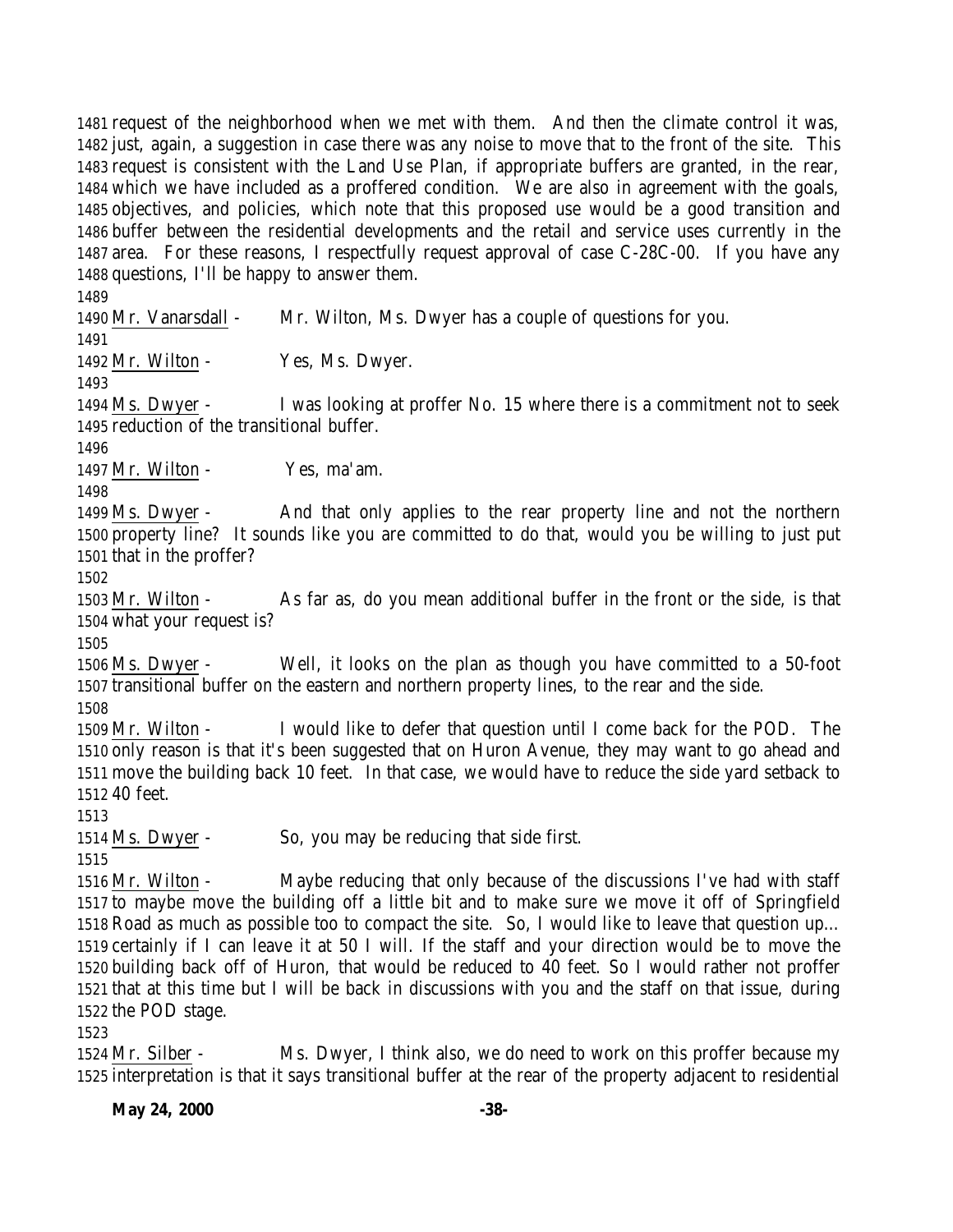**May 24, 2000** -39- properties, there are residential properties toward the rear on both the north and eastern side. The technical code requirement says the shorter on a corner lot the shorter the dimension would be to front yards. The rear would be in fact the northern side. So, it gets more complicated the more we dig into it. Mr. Wilton - We can adjust that proffer between now and the Board of Supervisors. Ms. Dwyer - Which goes back to my other question, and that is all the proffers that referenced walls and landscaping that will be adjacent to the residential areas, include the residential areas on the north as well as to the east. Mr. Wilton - But I think it does reference the exhibit as far as the layout. The layout shows that we… Again, through the back section right here (referring to screen) because that's where our BMP is going to be. Our plan is not to run a masonry wall but you know, again, the wall that you see on the rendering behind you, right there, and then again additional landscaping adjacent to that and then another six-foot privacy fence to be built on the adjacent neighborhood property. Ms. Dwyer - The board fence is going to be along the residential. Mr. Wilton - Yes, ma'am, it would be on their property. 1548 Ms. Dwyer - And then the ornamental.... Mr. Wilton - Will be on my property 50 feet in and that strip in between the privacy fence and the ornamental fence would be, additional landscaping would be put in there too. That's where I think he wants to save those additional trees, which we have no problem with and I will meet the gentleman out there. Ms. Dwyer - All right. Just looking at the property line along the eastern property line, will there be a fence or is that just landscaping between the property line and the building wall? Mr. Wilton - Adjacent to in the rear of the property? Ms. Dwyer - What we will call the rear of the property. Mr. Wilton - Okay. The 50-foot buffer. Ms. Dwyer - Yes. Mr. Wilton - The 50-foot transitional buffer which I have agreed to in the back, we will come in and…. Ms. Dwyer - Is there going to be a fence along the property line?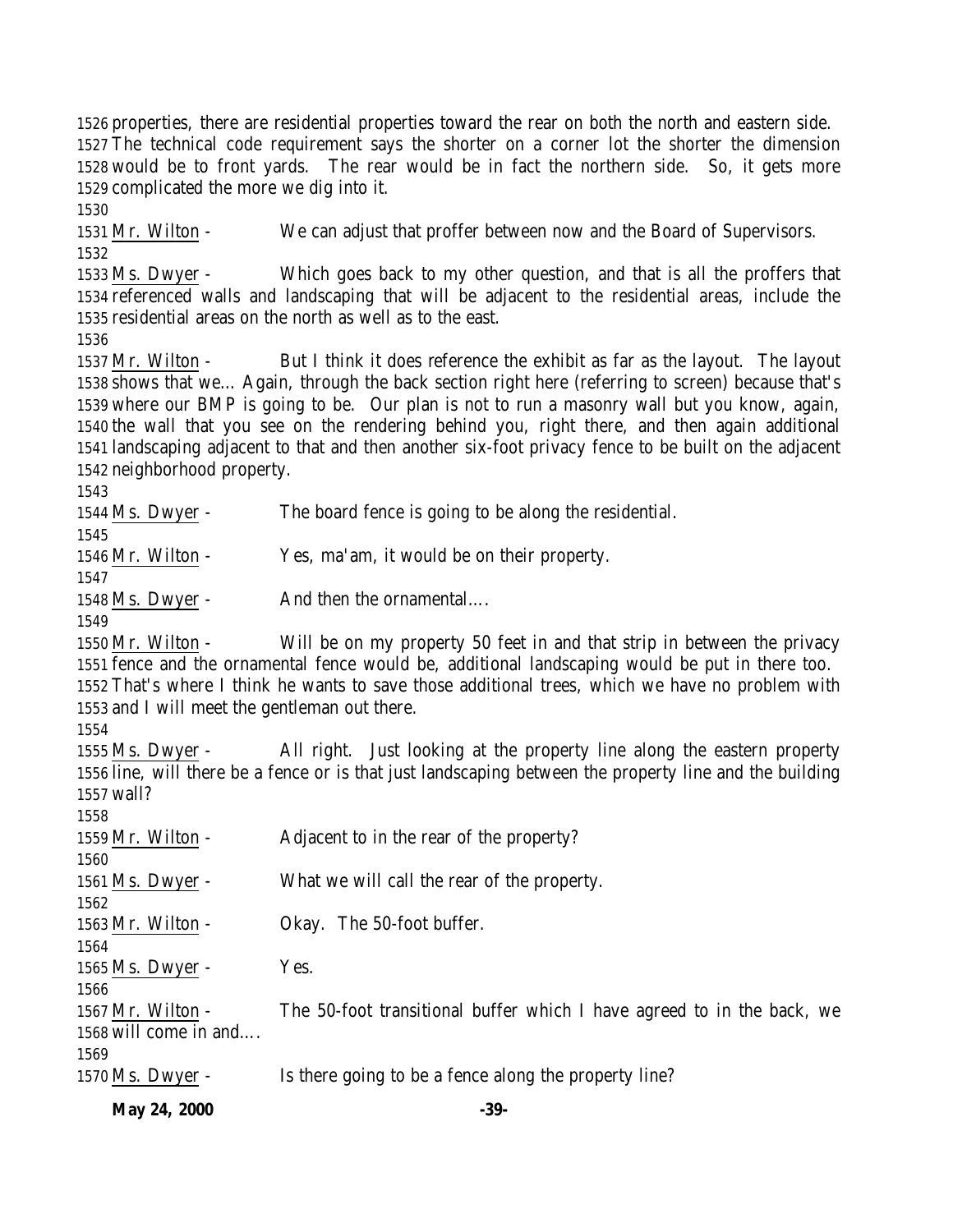Mr. Wilton - No, there is not going to be a fence there, it's going to be an ornamental block or a brick wall right there, a minimum of six feet in height. 1574 Ms. Dwyer - On the property line or around.... Mr. Wilton - No. It's going to be 50 feet, 50 feet into the property will be a ornamental block wall or a brick wall. Ms. Dwyer - So, there will be nothing then between the property line and the building. Mr. Wilton - Right. There are trees and bushes all the way back there, heavily. And they don't want to take those large trees out. What I did tell the people is I would be back and where we do have pockets I will go ahead and put in some trees, hollies, something that is going to live in that area right there. Ms. Dwyer - And then, just for clarification, on the northern property line there is going to be the six-foot fence, kind of on the residential property, and then at the point where that becomes A-1, is that fence line going to be continued with ornamental fence or is the ornamental fence going to be inside the 50 foot area? Mr. Wilton - The ornamental fence is 50 feet into the property line. Ms. Dwyer - So, will there be anything between the end of the board at the end of the  $\overline{R-3}$  to Springfield Road? Will there be any fencing or anything along there? Mr. Wilton - The fencing will come up prior, as far as the six-foot privacy fence for the people, will come up to approximately where the parking lot is located where that house is in the front. It's not going to go all the way up. In the file there is a letter to Mr. Marlles as far as the fence coming up that far. We don't want the fence to go all the way to Springfield Road. It would look funny. But, basically, we've ended that probably 10 or 15 feet past the ornamental as it's shown, adjacent to the BMP. Ms. Dwyer - Okay. I think I'm clear on that now. In other words, that's not for security purposes, that's just at the request of the neighbors. Mr. Wilton - No, ma'am. Right, it's a buffer for the neighbors. Mr. Vanarsdall - Are there any more questions for Mr. Wilton? Mr. Wilton, on the last set of proffers that I reviewed or looked at was on May 8 and you had as the use, use on the property shall be limited to a mini warehouse self storage facility. But on the current ones you have and accessory uses there too. Mr. Wilton - Yes, sir. The house would be an accessory use because that's where the office is. And I met with Mr. Silber and that was a suggestion on his part when I met with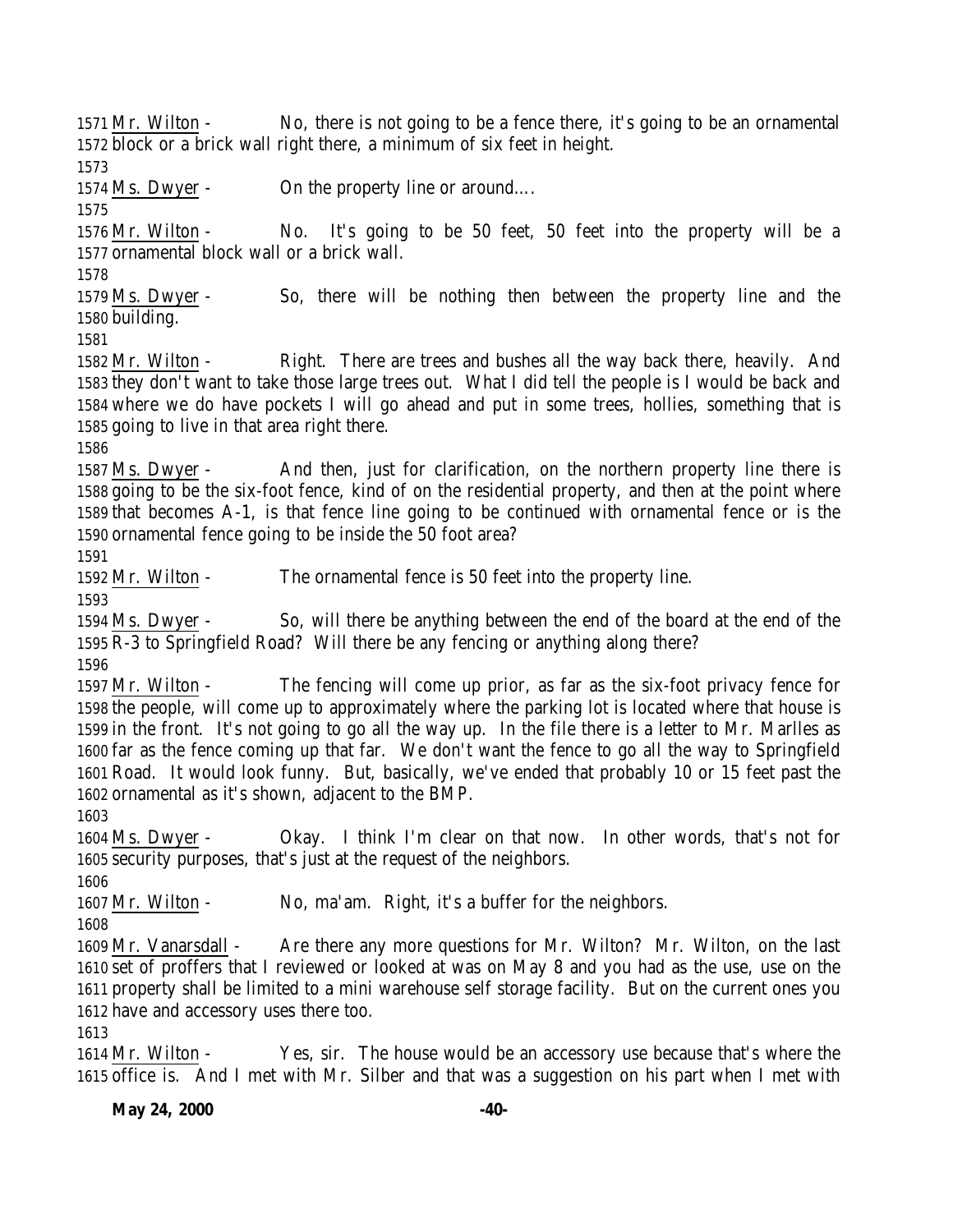him to make sure the accessory uses were included otherwise I might not be able to use the house.

 Mr. Vanarsdall - Mr. Silber, can you think of anything else other than a house that could come under the category as an accessory uses there too?

 Mr. Silber - Not off the top of my head. The reason for that was to cover the dwelling…

Mr. Vanarsdall - That would be used as an office.

Mr. Silber - Yes, sir.

 Mr. Vanarsdall - All right. Thank you. Are there anymore questions for Mr. Wilton? I move that…. Well, first of all, since I've been involved this is the best proposal that's ever came on this corner. And Mr. Wilton did have his community meetings and Mrs. Via was present. We didn't have very many people and we thought something was wrong so one of the lady's suggested that maybe some of them didn't get a notice so they sent out, I forgot how many notices, and we still got very little response. And this is the first case I've ever seen on this corner that didn't have a lot of opposition and it's not because it's a daytime meeting. The way he is going to make it look, of course we know it's low-volume and quiet and he's going to make it look like anything but a mini storage. There won't be any traffic through the neighborhood as would the last applicant. So, with that, I recommend approval.

 Mrs. Via - Mr. Chairman, if I might interrupt. I'm sorry, but you do need to waive the time limits to accept these proffers. I'm sorry I did not address that earlier in my remarks. 

Mr. Vanarsdall - I move we waive the time limits on the proffers on C-28C-00.

Ms. Dwyer - Second.

 Mr. Vanarsdall - The motion was made by Mr. Vanarsdall and seconded by Ms. Dwyer. All in favor say aye…all opposed say nay. The motion carries.

 Acting on a motion by Mr. Vanarsdall and seconded by Ms. Dwyer, the Planning Commission waived the time limits on C-28C-00.

 Mr. Vanarsdall - I move that C-28C-00 be recommended to the Board of Supervisors for approval.

Ms. Dwyer - Second.

 Mr. Vanarsdall - The motion was made by Mr. Vanarsdall and seconded by Ms. Dwyer. All in favor say aye…all opposed say nay. The motion carries.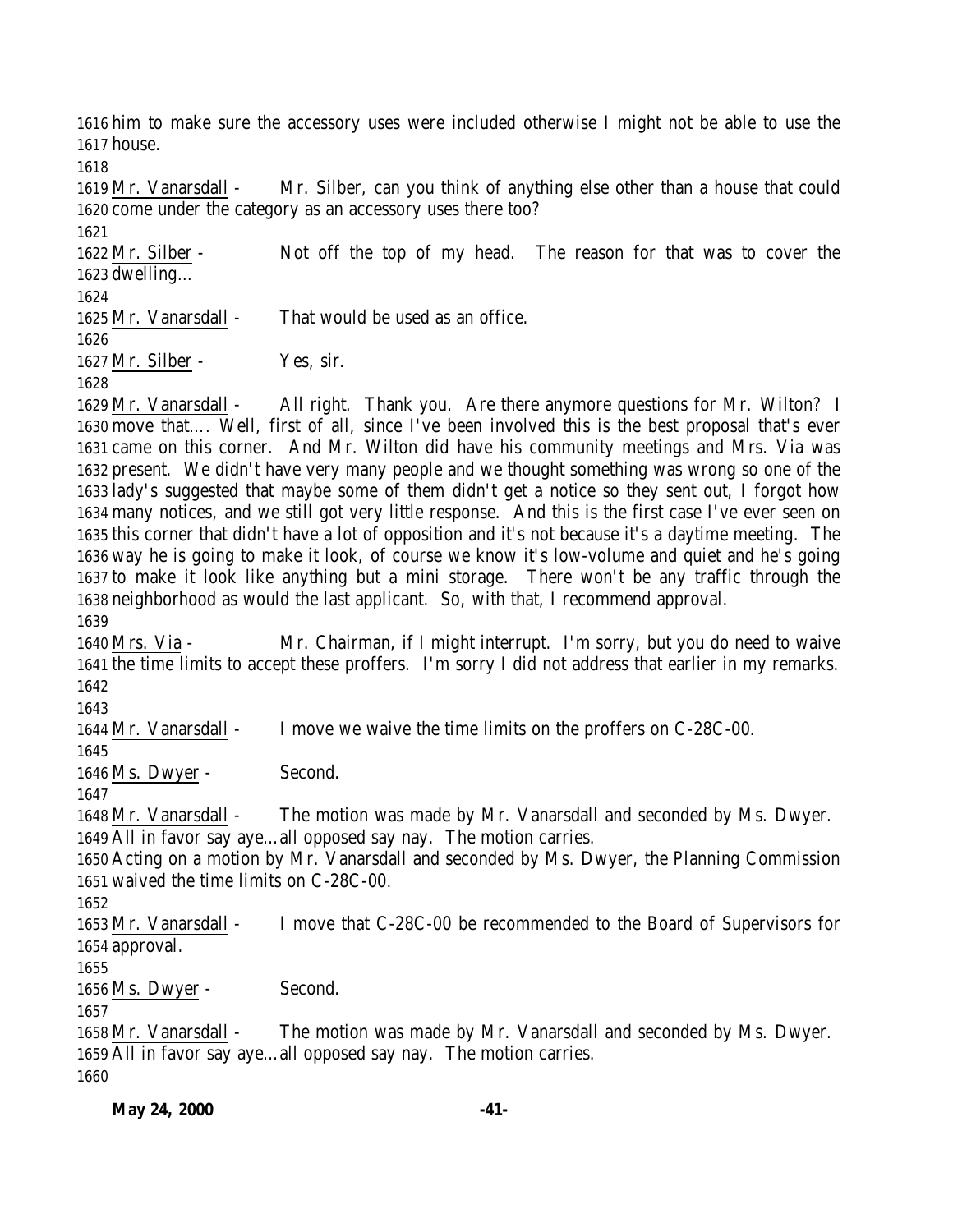**REASON:** Acting on a motion by Mr. Vanarsdall, seconded by Ms. Dwyer, the Planning Commission voted 5 to 0 (Mrs. O'Bannon was absent) to recommend that the Board of Supervisors recommend approval of C-28C-00 because the proffered conditions will assure a level of development otherwise not possible.

 Mr. Vanarsdall - Do we want to take a break now or just start into the cases? 

 Mr. Silber - Well, since we have passed ten o'clock and if you could just hold your break another minute, maybe we should deal with the expedited and deferred cases for the ten o'clock agenda. Also, we had past LP/POD-3-99, Home Depot, by and it is my understanding that Home Depot would like to defer that case so if we could also deal with that.

Mr. Vanarsdall - All right. Thank you. Mr. McGarry.

 Mr. McGarry - Staff is now aware of three deferral requests for your ten o'clock agenda. The first one is on page 25.

## **LANDSCAPE PLAN**

LP/POD-3-99 Home Depot

**Home Depot U.S.A., Inc.:** Request for a approval of a landscape plan as required by Chapter 24, Sections 24-106 and 24-106.2 of the Henrico County Code. The 22.76 acre site is located on the south west corner of W. Broad Street (U.S. Route 250) and Horsepen Road on parcels 92-A-39, 40, 41, 47; 92-9-D-11, 12, 18; 92-9-F-3, 4, 5, 6 and 7. The zoning is B-3, Business District. **(Three Chopt)** 

 Mr. McGarry - The applicant is now requesting deferral of this case, LP/POD-3-99, Home Depot, to the June 28 meeting.

 Mr. Vanarsdall - Is there anyone in the audience in opposition to deferring LP/POD-3-99, Home Depot? No opposition. All right. Entertain a motion, Mr. Taylor.

 Mr. Taylor - Mr. Chairman, I would move that the landscaping plan for LP/POD-3- 1689  $\overline{99}$ , Home Depot, on W. Broad Street be deferred to the  $28<sup>th</sup>$  of June, at the request of the applicant.

Mrs. Quesinberry - Second.

 Mr. Vanarsdall - The motion was made by Mr. Taylor and seconded by Mrs. Quesinberry. All in favor say aye…all opposed say nay. The motion carries. 

 Pursuant to the applicant request, the Planning Commission deferred LP/POD-3-99, Home Depot, to its June 28, 2000, meeting.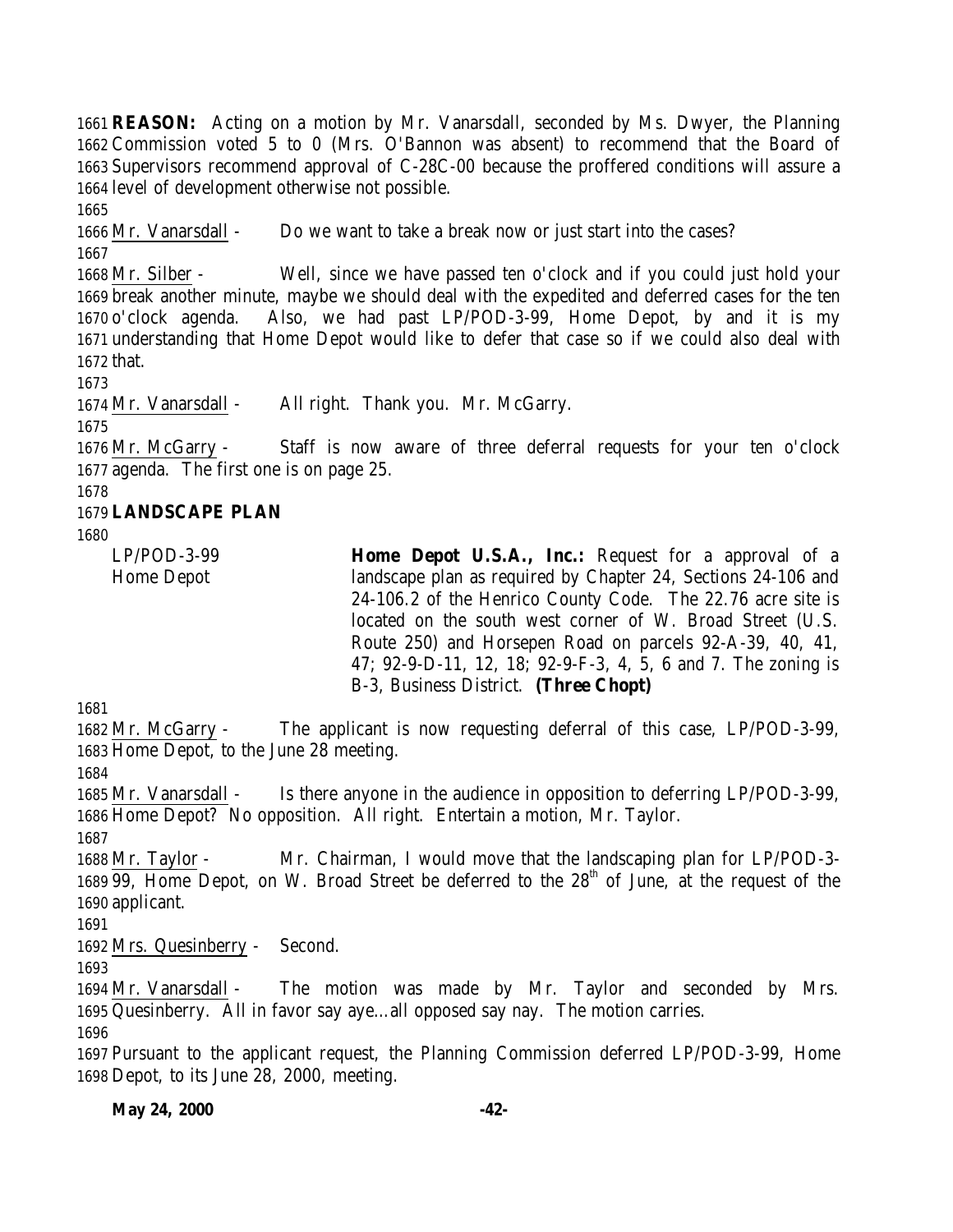1699 Mr. McGarry - On page 30 of your agenda, this is POD-42-00, Springfield Commons.

## 1701 **PLAN OF DEVELOPMENT**

1702

1700

POD-42-00 Springfield Commons **Jordan Consulting Engineers for R.A.S. LLC:** Request for approval of a plan of development as required by Chapter 24, Section 24-106 of the Henrico County Code to construct a onestory, 11,640 square foot office building, a one-story, 15,240 square foot office building and a one-story, 14,640 square foot office building. The 4.44 acre site is located along the west line of Springfield Road (State Route 157), approximately 900 feet north of W. Broad Street (U.S. Route 250) on parcel 48-A-23B. The zoning is O-2C, Office District (Conditional). County water and sewer. **(Three Chopt)**

1703

1704 Mr. Vanarsdall - Is there anyone in the audience in opposition to the deferral of POD-42- 1705 00, Springfield Commons? No opposition. Mr. Taylor.

1706

1707 Mr. Taylor - Mr. Chairman, I would move that POD-42-00, Springfield Commons, 1708 be deferred to the  $28<sup>th</sup>$  of June, at the request of the applicant.

1709

1710 Mrs. Quesinberry - Second.

1711

1712 Mr. Vanarsdall - The motion was made by Mr. Taylor and seconded by Mrs. 1713 Quesinberry. All in favor say aye…all opposed say nay. The motion carries.

1714

1715 Pursuant to the applicant request, the Planning Commission deferred POD-42-00, Springfield 1716 Commons, to its June 28, 2000, meeting.

1717

1718 Mr. McGarry - Lastly, on page 36 of your agenda, this is POD-40-00, Gaskins Centre 1719 Towers.

1720

# 1721 **PLAN OF DEVELOPMENT & SPECIAL EXCEPTION**

1722

POD-44-00 Gaskins Centre Towers - Gaskins Road **E. D. Lewis & Associates for Gaskins Centre, L.C.:** Request for approval of a plan of development and special exception for buildings exceeding three stories in height as required by Chapter 24, Sections 24-106 and 24-94 of the Henrico County Code to construct two eight-story, condominiums with a total of 80 units and a two-level parking deck. The 6.72 acre site is located at the northern intersection of Gaskins Road and Castile Drive on part of parcel 99-A-12. The zoning is R-6C, One-Family Residence District (Conditional). County water and Sewer. **(Tuckahoe)**

**May 24, 2000 -43-**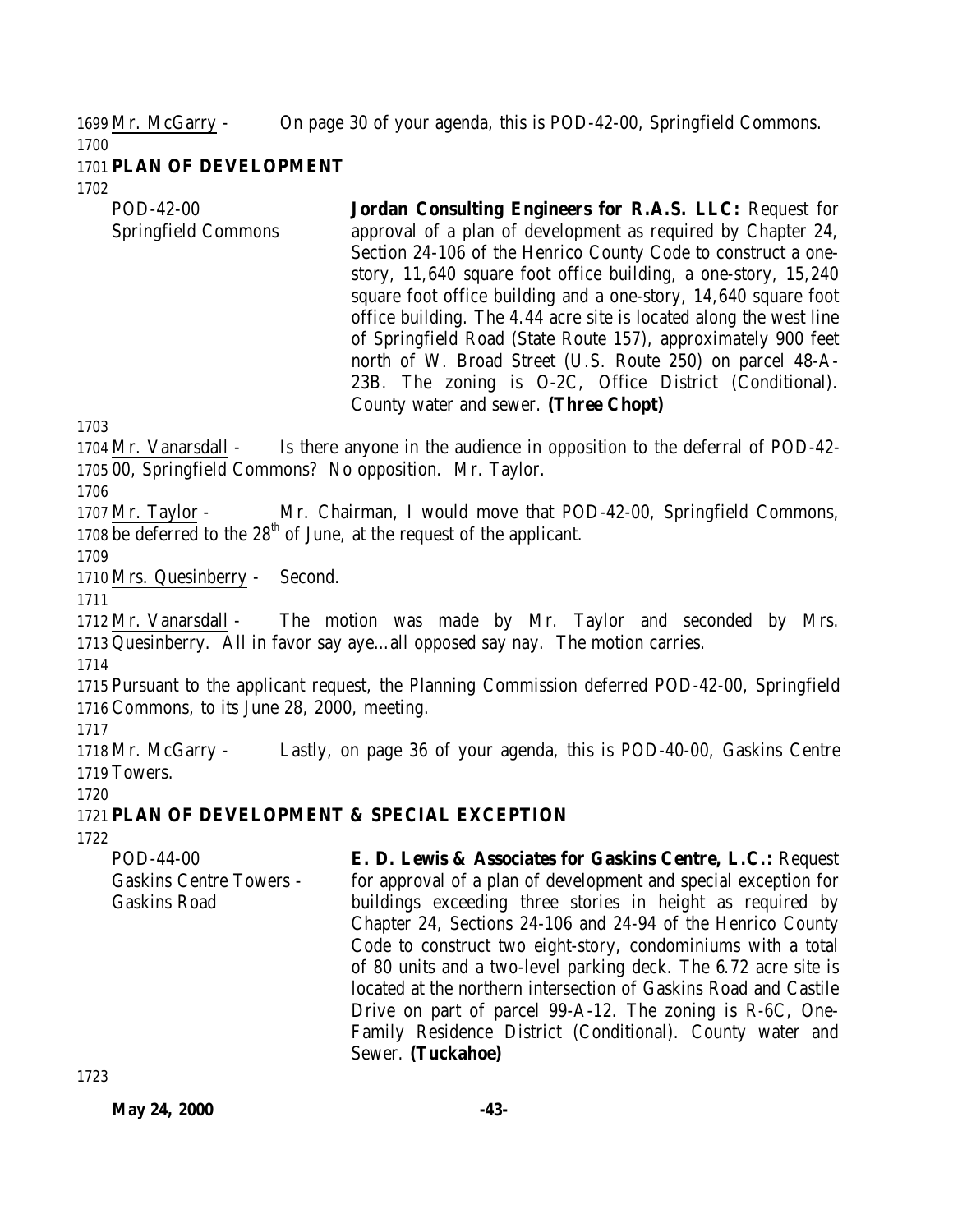Mr. Vanarsdall - Is there anyone in the audience in opposition to the deferral of POD-44- 00,Gaskins Centre Towers? No opposition. Ms. Dwyer.

 Ms. Dwyer - I move that POD-44-00, Gaskins Centre Towers, be deferred to our June 28 meeting, at the applicant's request.

Mr. Archer - Second.

 Mr. Vanarsdall - The motion was made by Ms. Dwyer and seconded by Mr. Archer. All in favor say aye…all opposed say nay. The motion carries.

 Pursuant to the applicant request, the Planning Commission deferred POD-44-00, Gaskins Centre Towers, to its June 28, 2000, meeting.

Mr. McGarry - That is all that staff is aware of.

 Mr. Vanarsdall - All right. You done good, Ted. Mr. Secretary, do the Commission want to take a break now or start into the cases? The Commission will now take a short break. 

## **AT THIS TIME THE COMMISSION TOOK A BREAK AND THEN RECONVENED AND MR. MARLLES CAME IN DURING THIS TIME AND REPLACED MR. SILBER WHO WAS STANDING IN FOR HIM**.

 Mr. Vanarsdall - The Planning Commission will now reconvene. We have a case that we did not include on the Expedited Agenda. So, we are going to do that first. Mr. Secretary, Mr. Marlles, would you like to call that case.

 Mr. Marlles - We do have a request that POD-45-00, Katherman - Lexington Commons be added to the Expedited Agenda.

| 1753                  |                                                   |
|-----------------------|---------------------------------------------------|
| 1754 Ms. Dwyer -      | What page is that on?                             |
| 1755                  |                                                   |
| 1756 Mr. Marlles -    | That is on page 34.                               |
| 1757                  |                                                   |
| 1758 Ms. Dwyer -      | Was this on the Expedited Agenda for ten o'clock? |
| 1759                  |                                                   |
| 1760 Mr. Marlles -    | I believe this is on the ten o'clock, yes, ma'am. |
| 1761                  |                                                   |
| 1762 Mr. Vanarsdall - | All right. Mr. McGarry.                           |
| 1763                  |                                                   |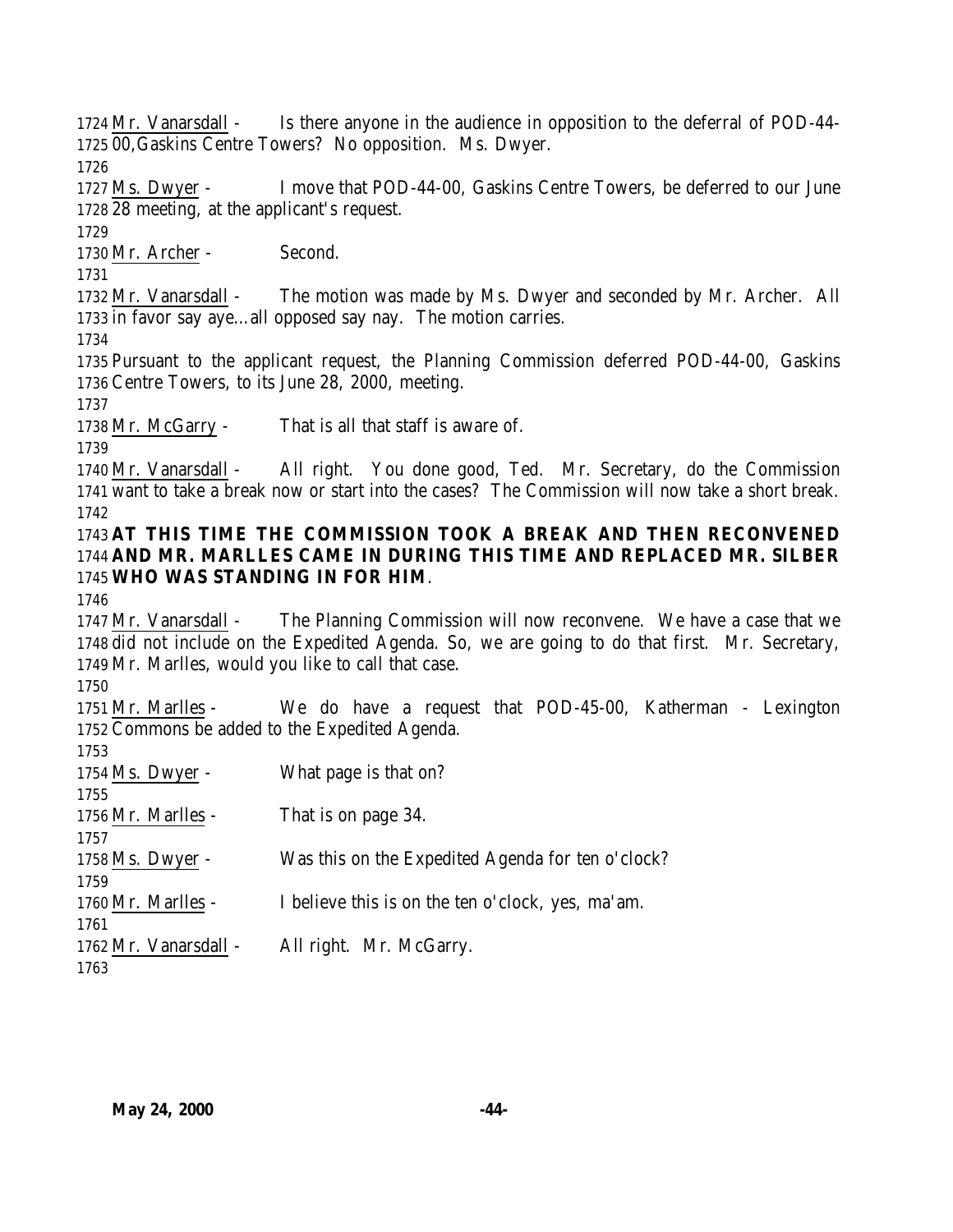### **PLAN OF DEVELOPMENT**

POD-45-00 Katherman - Lexington Commons **Balzer & Associates, P.C. for Katherman Investments:** Request for approval of a plan of development as required by Chapter 24, Section 24-106 of the Henrico County Code to construct a two-story, 8,000 square foot office building and a one-story, 21,000 square foot office building. The 3.01 acre site is located at 10148 W. Broad Street (U. S. Route 250), approximately, 370 feet east of intersection of W. Broad Street (U. S. Route 250) and Fort McHenry Parkway on parcel 48-A-14E. The zoning is O-2C, Office District (Conditional). County water and Sewer. **(Three Chopt)**

 Mr. Vanarsdall - Is there anyone in the audience in opposition to POD-45-00, Katherman - Lexington Commons? No opposition. Mr. Taylor.

 Mr. Taylor - Before we go on, Mr. Chairman, if I could, Mr. Katherman who is the developer of this project is here with us today, and he and Mr. Scherzer and Mr. Whitney and myself met with the local neighbors of this project and I wonder if he might want to just say a few words.

 Mr. Scherzer - Good morning, Mr. Chairman, members of the Commission. My name is Andy Scherzer, for the record. I'm from Balzer & Associates. We did indeed meet and we had a very productive meeting. Most of the discussion centered upon the transition, the landscaping and/or fencing that would be provided in the area between us and the townhouses. And the developer here very cordially promised to do whatever the citizens wanted him to do. We agreed to bring back the landscape plan at a later date and we'd have separate private meetings with them to determine what they actually want to do and we do ask for your favorable motion in this matter and we look forward to coming back to you with another positive situation at the landscape plan time. 

 Mr. Vanarsdall - Thank you, very much. And out of 34 conditions you don't have any problems and we appreciate that.

1788 Mr. Scherzer - Thank you, sir.

 Mr. Taylor - Mr. Katherman, would you like to say just a little bit or just give us a few words on your perception of this project, please.

 Mr. Katherman - Ladies and gentlemen my name is B. K. Katherman and I'm the developer and owner of this property. We met with the neighbors. We had a very productive meeting and they had a lot of concerns as to how this project was going to be oriented to their homes. The one thing that we promised them was that we will do everything within our power to blend in with their neighborhood. We offered a fence but we also offered to do additional landscaping and what our thought process was once we got the site cleared, then we wanted to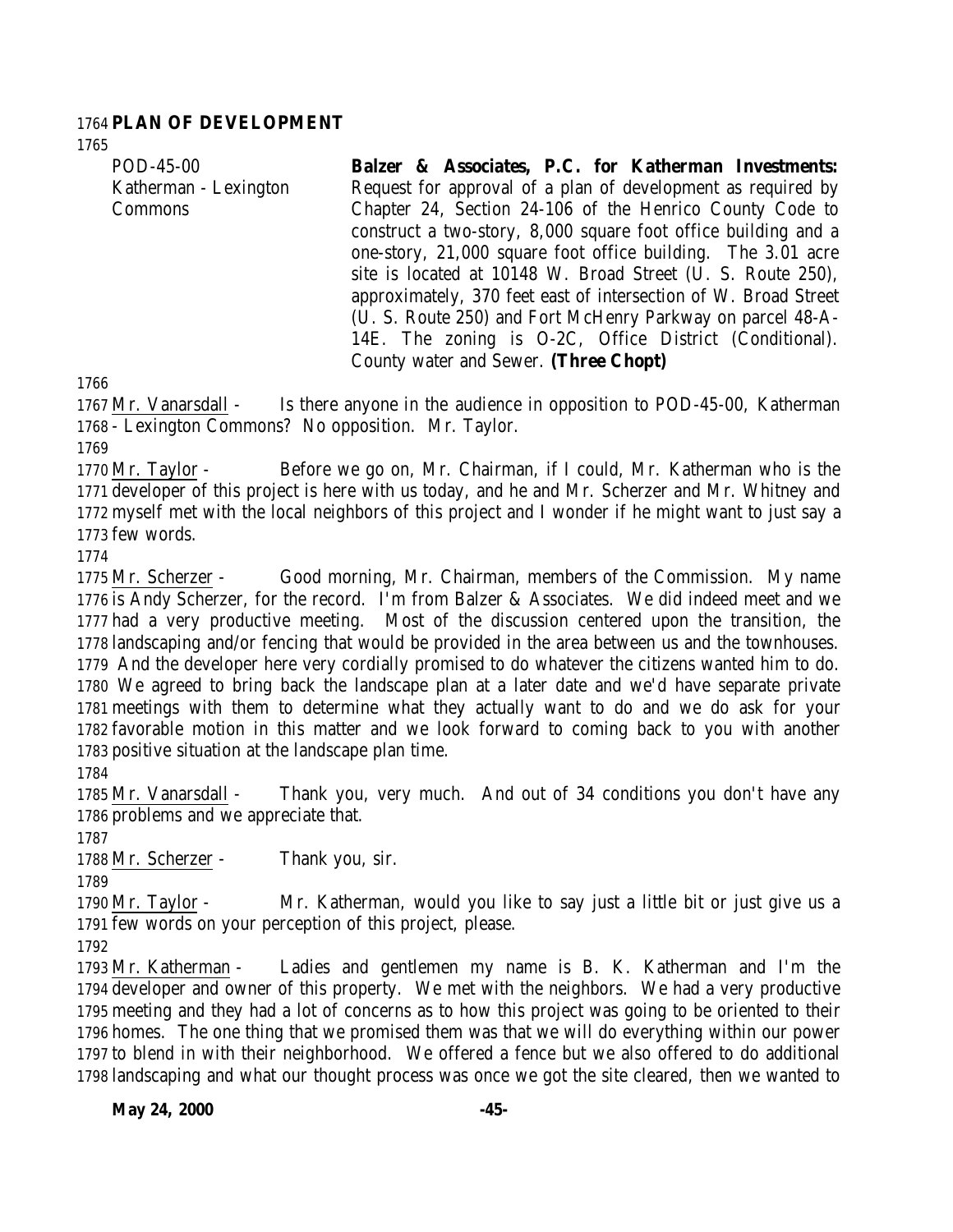give them an opportunity to see how the building was going to be oriented and how we could best landscape to protect the homes that were closest to this project and if they felt the fence was needed, that was great and we were happy to do that. If they felt that they wanted more landscaping additionally, we also offered that in the area, as you look there is sort of a triangle piece that's directly behind there that has a lot of dead trees and debris and things like that in and we offered to clean that area up, if they would give us permission to do that so that we can make a very nice transition in their backyards into our project. Everybody seemed to be very pleased with the fact that we were willing to go the extra mile for them in this particular project. So, I look forward to your favorable conclusion.

 Mr. Vanarsdall - We appreciate you coming. If you don't live up to all of that, Mr. Taylor will hear about it.

 Mr. Katherman - Well, one of the funny things, we made a lot of the promises to these people and there is sometime they don't always believe that this is what is going to happen, but I assured them that when we go to get our occupancy permit that we hadn't done what we said we were going to do, Mr. Taylor would certainly make sure that we didn't get an occupancy permit and that was the best card that they could have.

1818 Mr. Taylor - There were a lot of concerns....

 Mr. Vanarsdall - Mr. Taylor, do you want to make a motion for the Expedited Agenda? 

 Mr. Taylor - Mr. Chairman, I'll move approval for POD- 45-00, Katherman - Lexington Commons, subject to the annotations on the plan and the standard conditions for developments of this type, and additional conditions Nos. 23 through 34.

Mrs. Quesinberry - Second.

 Mr. Vanarsdall - The motion was made by Mr. Taylor and seconded by Mrs. Quesinberry. All in favor say aye…all opposed say nay. The motion carries. 

 The Planning Commission approved POD-45-00, Katherman - Lexington Commons, subject to the standard conditions attached to these minutes for developments of this type, the annotations on the plans and the following additional conditions:

 23. The easements for drainage and utilities as shown on approved plans shall be granted to the County in a form acceptable to the County Attorney prior to any occupancy permits being issued. The easement plats and any other required information shall be submitted to the County Real Property Agent at least sixty (60) days prior to requesting occupancy permits.

 24. The entrances and drainage facilities on W. Broad Street (U.S. Route 250) shall be approved by the Virginia Department of Transportation and the County.

 25. A notice of completion form, certifying that the requirements of the Virginia Department of Transportation entrances permit have been completed, shall be submitted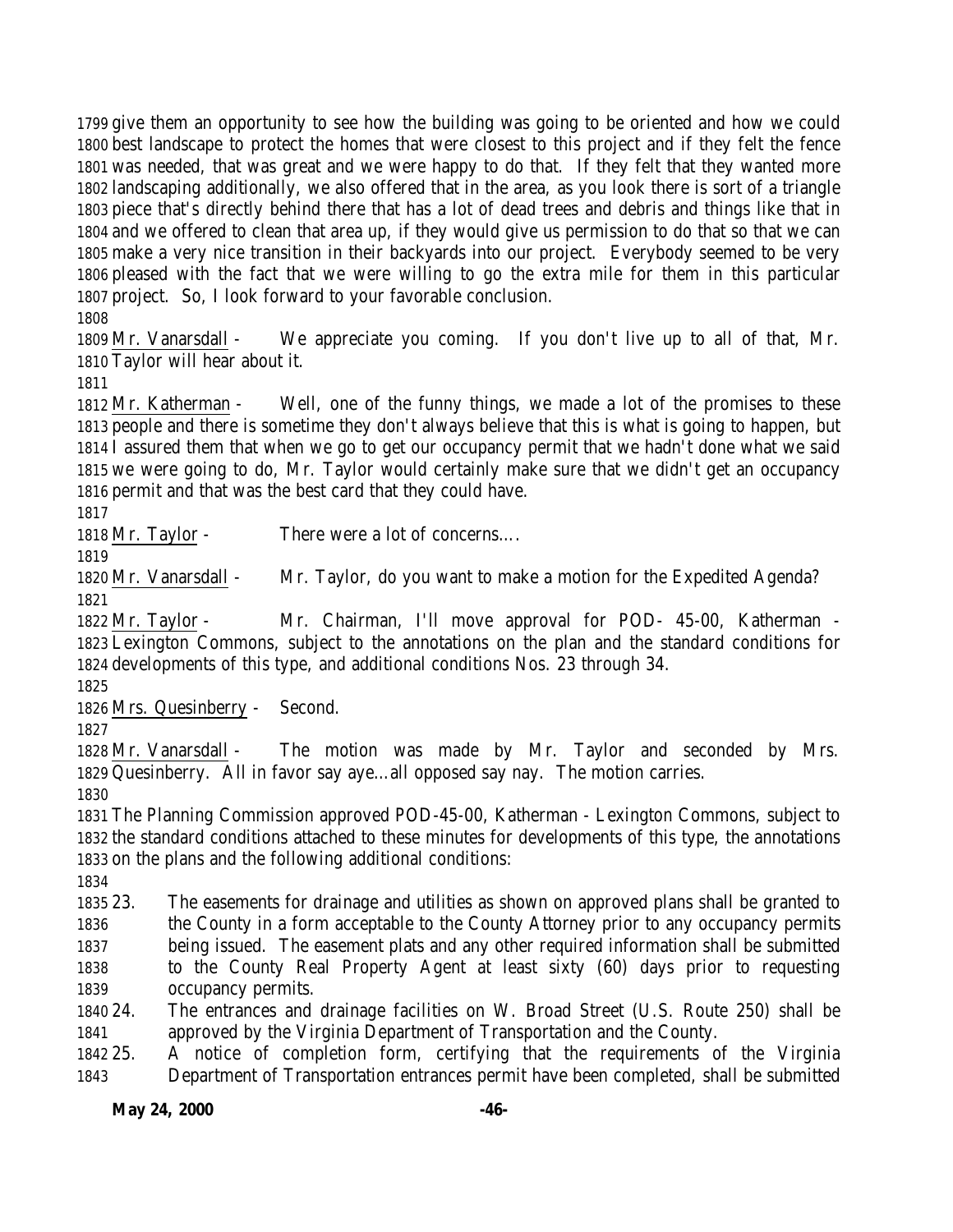to the Planning Office prior to any occupancy permits being issued.

 26. The developer shall provide fire hydrants as required by the Department of Public Utilities in its approval of the utility plans and contracts.

 27. The certification of building permits, occupancy permits and change of occupancy permits for individual units shall be based on the number of parking spaces required for the proposed uses and the amount of parking available according to approved plans.

- 28. Any necessary off-site drainage easements must be obtained in a form acceptable to the County Attorney prior to final approval of the construction plans by the Department of Public Works.
- 29. Deviations from County standards for pavement, curb or curb and gutter design shall be approved by the County Engineer prior to final approval of the construction plans by the Department of Public Works.
- 30. Storm water retention, based on the 50-10 concept, shall be incorporated into the drainage plans.
- 31. Insurance Services Office (ISO) calculations must be included with the utilities plans and contracts and must be approved by the Department of Public Utilities prior to the issuance of a building permit.
- 32. Approval of the construction plans by the Department of Public Works does not establish the curb and gutter elevations along the Henrico County maintained right-of-way. The elevations will be set by Henrico County.
- 33. Approval of the construction plans by the Department of Public Works does not establish the curb and gutter elevations along the Virginia Department of Transportation maintained right-of-way. The elevations will be set by the contractor and approved by the Virginia Department of Transportation
- 34. Evidence of a joint ingress/egress and maintenance agreement must be submitted to the Planning Office and approved prior to issuance of a certificate of occupancy for this development.

## **PLAN OF DEVELOPMENT (Deferred from the May 11, 2000, Meeting)**

POD-22-00 The Goddard School - Town Center @ Twin Hickory **Balzer & Associates and RealtiCorp for Retlaw 100 L.L.C. and Katherman & Company:** Request for approval of a plan of development as required by Chapter 24, Section 24-106 of the Henrico County Code to construct a one-story, 10,305 square foot day care facility in a shopping center. The 1.43 acre site is located along the south line of Old Nuckols Road approximately 600 feet west of Nuckols Road on part of parcel 18-A-22E. The zoning is B-2C, Business District (Conditional). County water and sewer. **(Three Chopt)**

 Mr. Vanarsdall - Is there anyone in the audience in opposition to POD-22-00, The Goddard School - Town Center @ Twin Hickory? No opposition. Mr. Wilhite.

 Mr. Wilhite - Good morning. Thank you, Mr. Chairman. You do have a revised plan that was just handed out to you. We received this since the deferral from the May 11 meeting.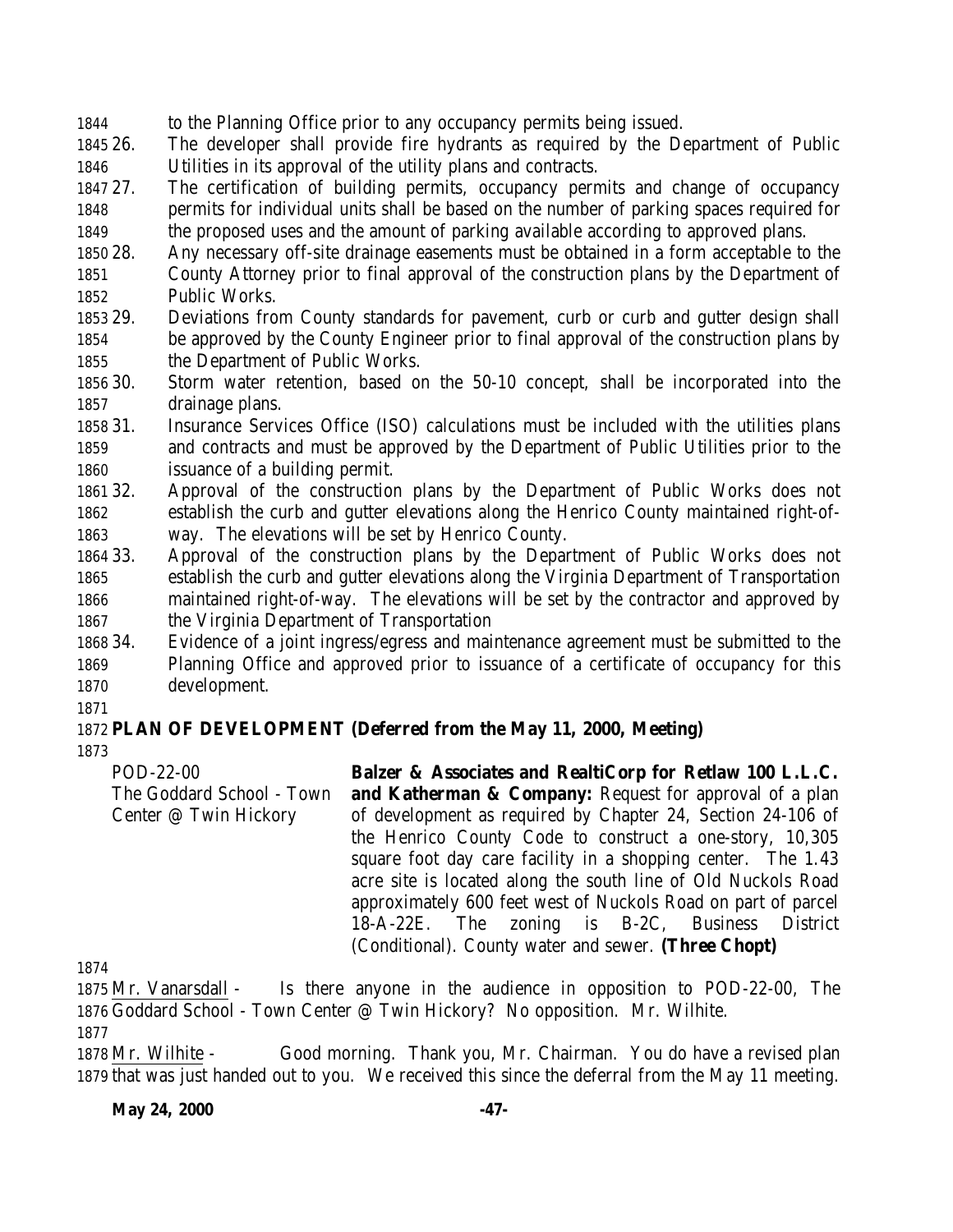At that time, there was a problem with the fenced in playground area along Old Nuckols Road not meeting the setback requirements for the shopping center. This revised plan takes the building and the playground and shifts it more towards the east, inside the site, to meet the setback requirements. The parking lot also has been relocated. The parking will be off the interior drive aisles in the shopping center. The traffic engineer has looked at this situation and he finds it acceptable. Staff has recommended that the circular design feature at the intersection of the drives, as shown on the master plan, be retained. That is agreeable to the applicant as well. Water quality calculations have been looked at by Public Works. They are okay with the information provided to them. As of yesterday, I did receive a letter from the developer concerning the color and use of materials here. They have committed to matching the brick already approved as part of the first phase of the shopping center. The roof color, they are down to two different colors. One is a patina color, the other copper. And once they decide on this color, this color will be used for the rest of the outparcels out there, according to my discussions with Neal Rankin. With that, staff can recommend approval of this revised plan with its annotations, standard conditions, and conditions Nos. 23 through 30 as they appear on your agenda.

 Mr. Vanarsdall - Are there any questions for Mr. Wilhite? Mr. Taylor, would you like to hear from the applicant?

1900 Mr. Taylor - Is the applicant here?

 Mr. Scherzer - Mr. Chairman and members of the Commission, my name is Andy Scherzer, for the record. And we do offer this case as shown and do ask for your favorable motion. We have been working with the developer and with the staff to make this an approvalble plan and we do offer it. Thank you.

 Ms. Dwyer - I have a question about the design feature. Mr. Wilhite, maybe you can answer that. Will this circular design feature, how will that be constructed? Will it be a curb, curbing around the circle or will it just be a flat brick….

 Mr. Wilhite - This design feature has been used approximately about a half dozen other times in the shopping center itself. I think it is mostly brick or concrete paver blocks. The regular curb and gutter will be there but the design feature include the paved areas and then spreads out onto the green spaces as well to end up with a circular feature.

Ms. Dwyer - So, the curb will intrude then within the circular design feature?

 Mr. Wilhite - The curb and gutter will be included within that design feature. It does show up at the corners, here (referring to screen) at the ends of the cross walk designs.

1921 Ms. Dwyer - Okay.

Mr. Vanarsdall - Are there any more questions? All right, Mr. Taylor.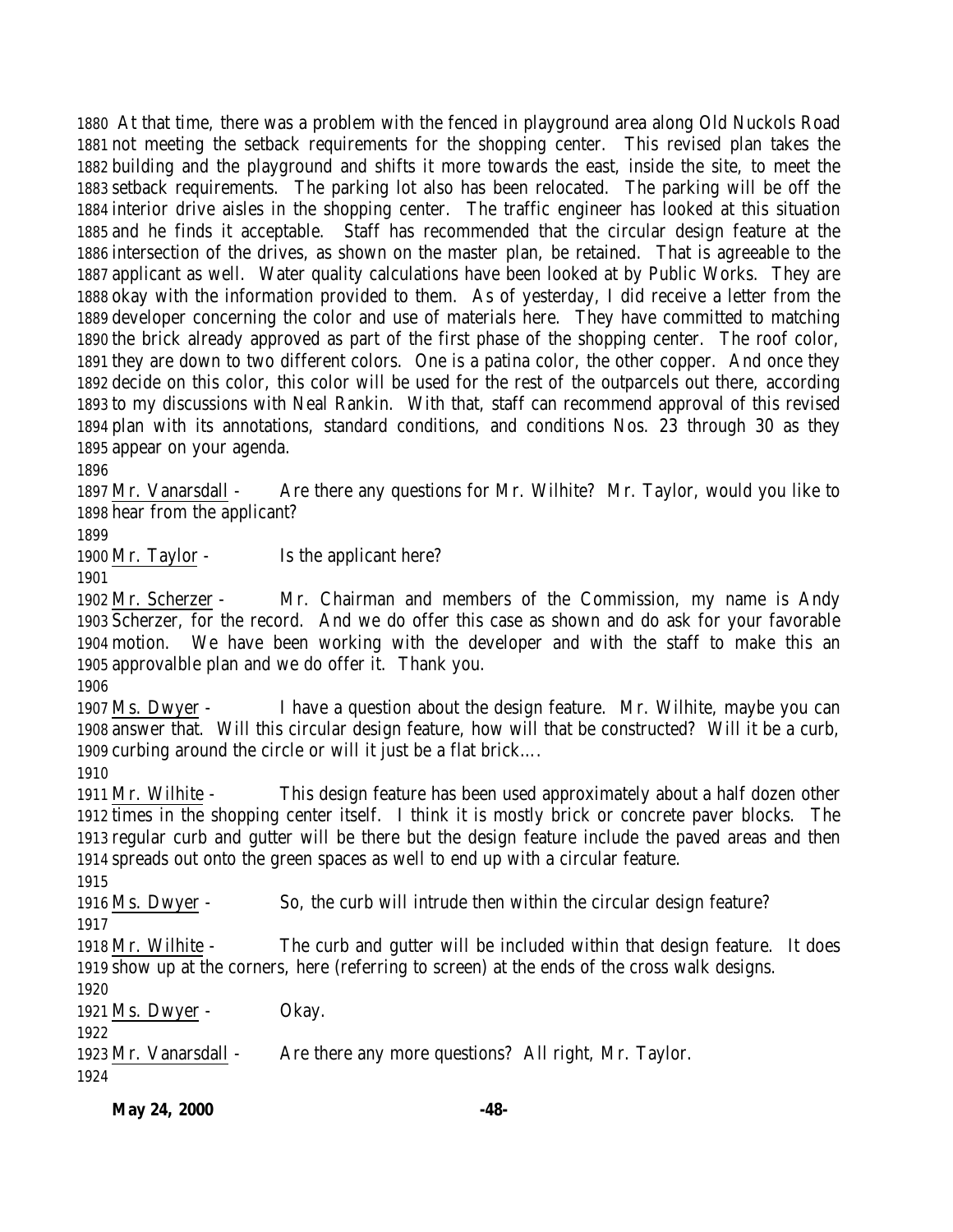Mr. Taylor - Mr. Chairman, I move approval on POD-22-00, Goddard School - Town Center @ Twin Hickory, subject to the standard conditions for developments of this type, Nos. 9 and 11 amended and additional conditions Nos. 23 through 30.

Mrs. Quesinberry - Second.

 Mr. Vanarsdall - The motion was made by Mr. Taylor and seconded by Mrs. Quesinberry. All in favor say aye…all opposed say nay. The motion carries.

 The Planning Commission approved POD-22-00, The Goddard School - Town Center @ Twin Hickory, subject to the standard conditions attached to these minutes, the annotations on the plans and the following additional conditions:

 9. **AMENDED** - A detailed landscaping plan shall be submitted to the Planning Office for review and Planning Commission approval prior to the issuance of any occupancy permits.

 11. **AMENDED** - Prior to the installation of the site lighting equipment, a plan including depictions of light spread and intensity diagrams and fixture mounting height details shall be submitted for Planning Office review and Planning Commission approval.

- 23. The easements for drainage and utilities as shown on approved plans shall be granted to the County in a form acceptable to the County Attorney prior to any occupancy permits being issued. The easement plats and any other required information shall be submitted to the County Real Property Agent at least sixty (60) days prior to requesting occupancy permits.
- 24. The developer shall provide fire hydrants as required by the Department of Public Utilities in its approval of the utility plans and contracts.
- 25. A standard concrete sidewalk shall be provided along the south side of Old Nuckols Road.
- 26. Outside storage shall not be permitted.
- 27. Deviations from County standards for pavement, curb or curb and gutter design shall be approved by the County Engineer prior to final approval of the construction plans by the Department of Public Works.
- 28. Insurance Services Office (ISO) calculations must be included with the utilities plans and contracts and must be approved by the Department of Public Utilities prior to the issuance of a building permit.
- 29. The ground area covered by all the buildings shall not exceed in the aggregate 25 percent of the total site area.
- 30. No merchandise shall be displayed or stored outside of the building(s) or on sidewalk(s).
-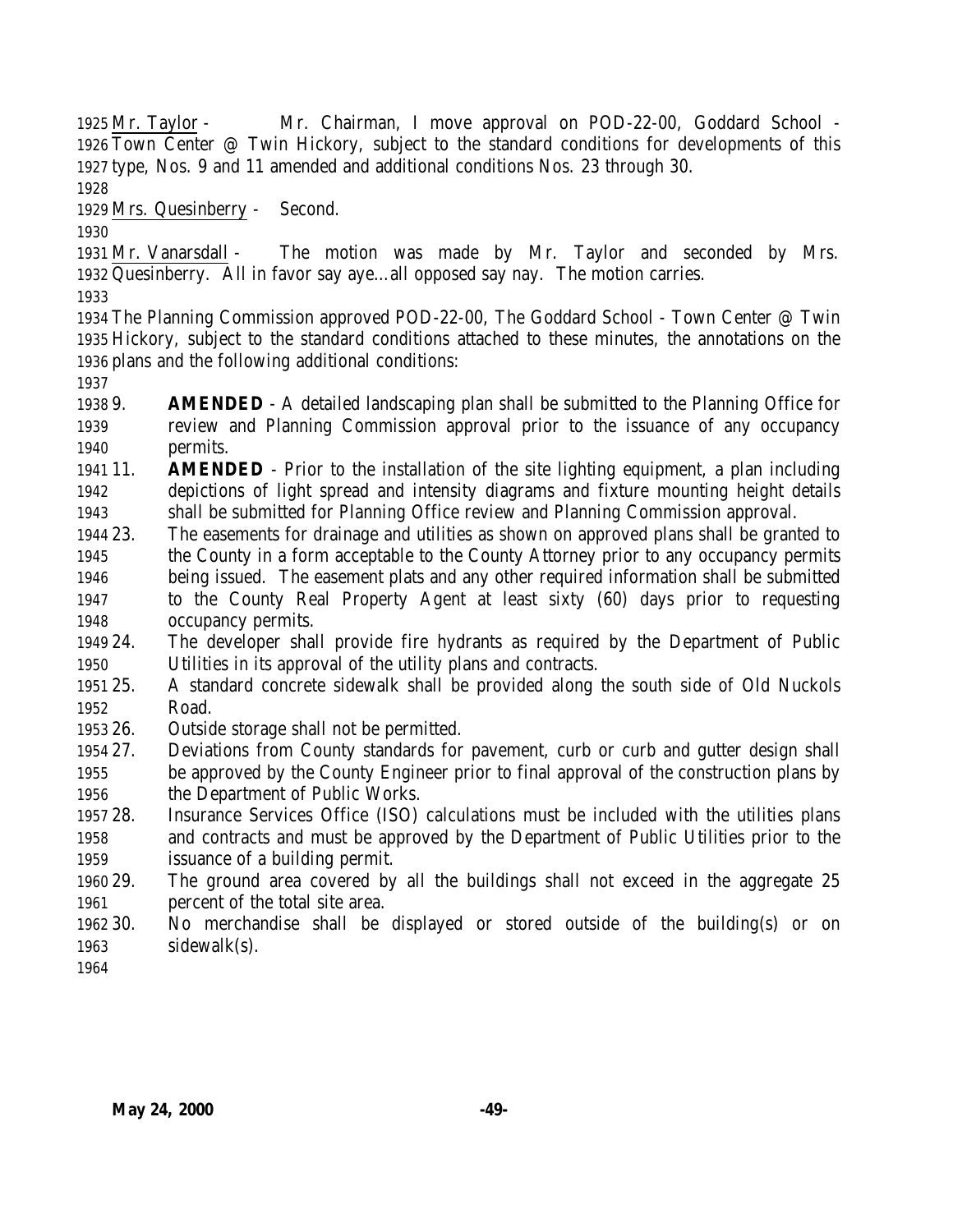### **PLAN OF DEVELOPMENT REVISED ELEVATION**

POD-101-98 Trampton Center - Office/Warehouse

**Engineering Design Associates for P & T Associates:** Request for approval of a revised plan of development as required by Chapter 24, Section 24-106 of the Henrico County Code to authorize a revised elevation plan for building A. The 2.1 acre site is located along the east line of Trampton Road approximately 200 feet north of Audubon Drive on parcels 163-5-G-1 and 6 and part of parcels 163-A-19G and 19D. The zoning is M-1C, Light Industrial District (Conditional) and ASO, Airport Safety Overlay District. County water and sewer **(Varina)**

 Mr. Vanarsdall - Is there anyone in the audience in opposition to POD-101-98, Trampton Center - Office/Warehouse? No opposition. Mr. Kennedy. 

 Mr. Kennedy - Mr. Chairman and ladies and gentlemen on the Commission, this is a little bit of an unusual request because it is an after the fact amendment to a plan of development. This amendment would amend the elevation plan approval for an elevation that was approved with the original plan of development in October of 1998. It would authorize painted common concrete masonry block in lieu of the previous approved painted fluted blocks. I've got examples of the building should look like because the second building is being constructed correctly. I've got pictures of how the building was constructed and the remediation that the applicant has done. Basically, the proffers on the property require specific Planning Commission approval for the use of painted masonry units. What I would like to do is read the specific proffer language. It says: No portion of the exterior wall surfaces shall contain unfinished concrete painted or untreated concrete masonry units, sheets or corrugated aluminum or asbestos unless specifically requested and approved by the Planning Commission at the time of plan of development review. So, that's basically what you are being asked to do today, is just to substitute material which fits into that category. Basically, what they did was, not construct the original building as it was proffered…. This is what the building looks like today (referring to screen), this is how the building was constructed originally. The pictures are very hard to see but the covered bands are actually just painted masonry, common masonry blocks. This is an up close picture of what it looks like (referring to screen) it's just typical painted block and that was not approved on the original. What they subsequently did was come back and did a treatment to those blocks and this is the first version of the treatment, where basically you kind of lose the lines and what we wanted to try to do, we worked with the applicant on that, and wanted to lose the separation and the contrast so as not to attract as much attention. This is a close up of how they actually treated it. You lose the lines a little bit because of the treated paint that they are using. It's basically a texture paint acrylic surface that they have placed on it. This is what it should have looked like which was fluted bands with the split face block, and this is how it is looking today. This is the end elevation as it's visible from the street and this is a close up of it (referring to screen). You lose most of the lines, because of the texture treatment, although there are still some lines that are visible, but basically what they have done is they have done a remedial treatment with this

**May 24, 2000** -50-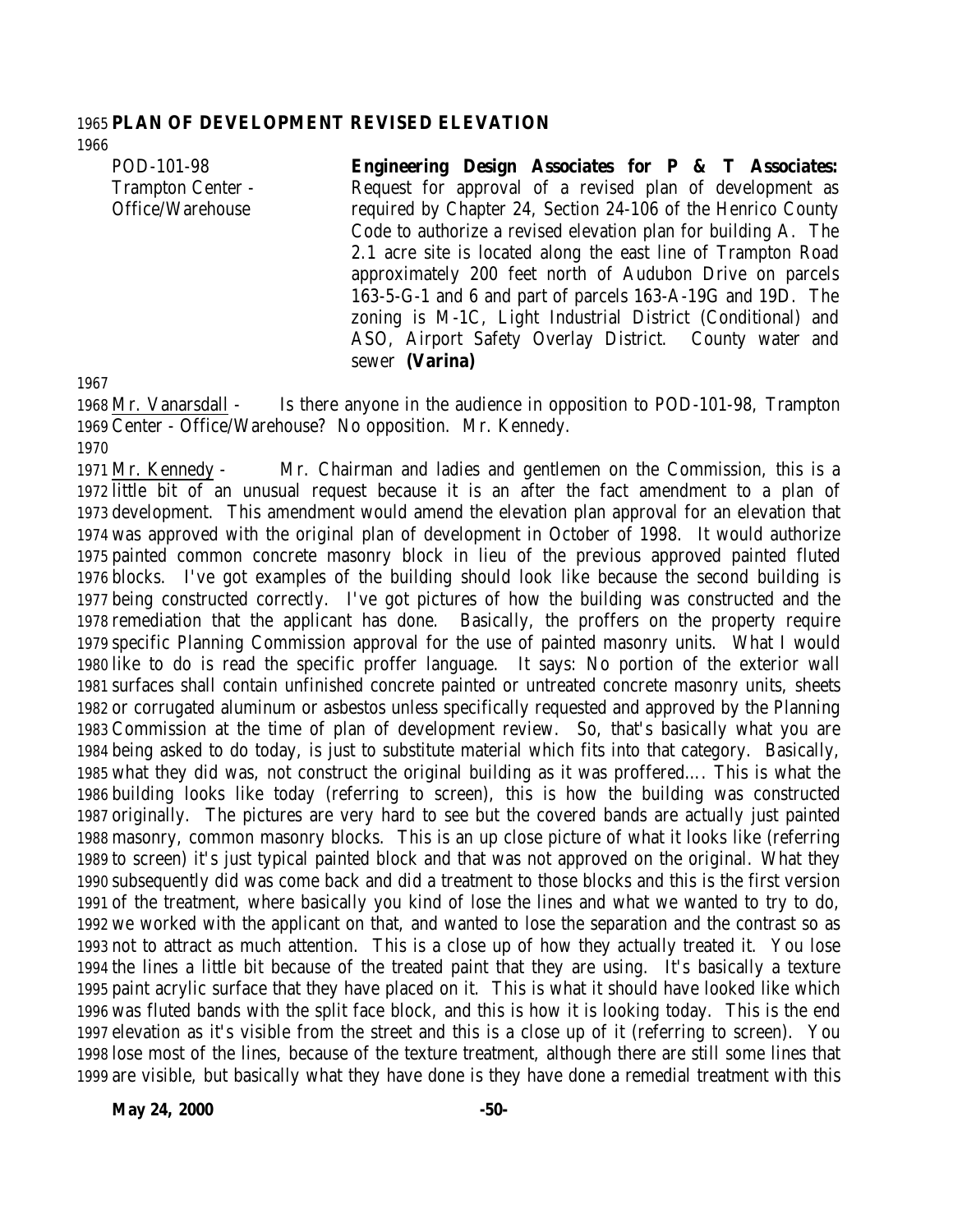texture finish to get rid of the lines to the extent they feel they can. And that's what they are requesting approval of. Because of the nature of the request, it needs specific approval of the Planning Commission. The applicant is here.

Mr. Vanarsdall - Are there any questions of Mr. Kennedy?

 Mrs. Quesinberry - Mr. Kennedy, when we looked at this we also added a condition that they would keep this building painted an earth tone color, solid, to help hide some of the contrast.

 Mr. Kennedy - To hide it the building would be painted an earth-tone color and it has to be the same color as the rest of the buildings so it's not a contrast, it would be the same color as the block itself. Those are the conditions on it. I also have pictures of the surrounding buildings, if the Commission is interested.

Mrs. Quesinberry - We can hear from the applicant.

 Ms. Isaac - Good morning. My name is Larrine Isaac and I'm representing P & T Associates. The elevation that was originally approved for this building was for painted, fluted and split white face block. While the building was under construction, a field decision was made because fluted block was not available that they would go with the smooth face block. Wrong decision. That was compounded with the problem with bad masonry work. Those two mistakes were compounded by painting those bands a different color than the split face. In all, it really didn't look very good and the first time I saw it, I was really shocked because the building was supposed to be really nice looking. Anyway, we met with the staff, we met with Mrs. Quesinberry. The first thing was that the masonry work was cleaned up, voids were filled. Then the area with the smooth face block I had an acrylic texture coating put on it, which minimized the seams in the block work and it was all painted the same color. We've worked, since January, with the staff and Mrs. Quesinberry to try and rectify the situation and make the best of a very bad situation. So, we have submitted revised elevations showing what the building looks like now and are requesting approval from this Commission for those elevations.

 Mrs. Quesinberry - Thank you. This is kind of a sad case of, as Ms. Isaac eluded to, a bad field decision, lousy masonry work and then accent painting that just brought it all together. I think we have worked as best we could. Mr. Kennedy was a great save when he was out in the field and actually found this and brought it to our attention so that we could work with the applicant and get them to do some improvement on the block work. It's not perfect and I wouldn't want anybody to leave here and think this was a beautiful job because it's not. It's improved but it is far from beautiful job. And the things that make it tolerable, are the fact that they have agreed to and gone to the a single color textured paint that is an earth tone color, does tend to hide the bands that are the plain basic block. And using the textured coating paint which they will have to continue when they paint over the years and keep that maintenance up and help to hide it somewhat as well. We looked at alternatives and this is in an industrial area and from the street and the traffic in that area, it is tolerable and the

**May 24, 2000** -51-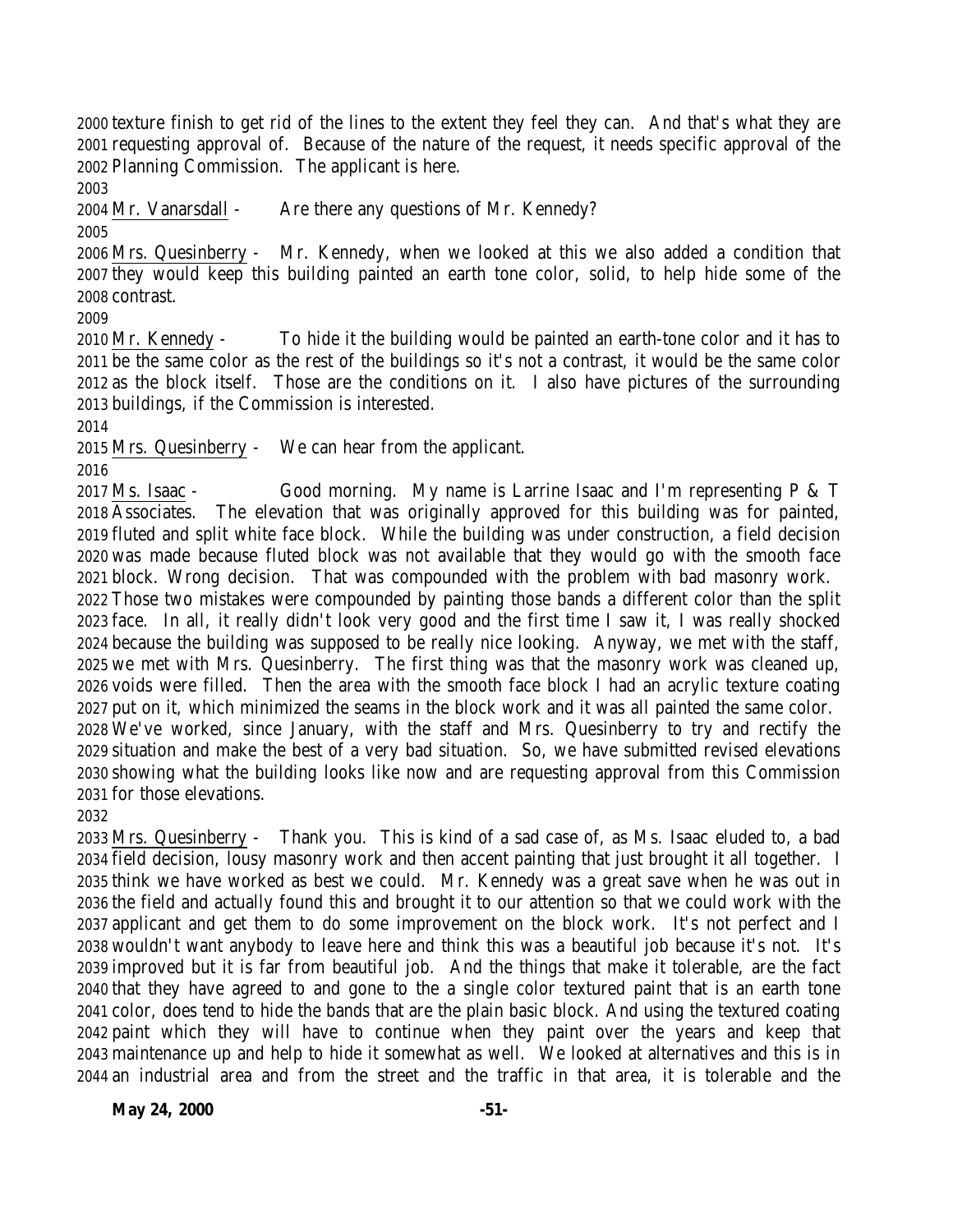adjoining buildings around it will be built to the original proffer specifications. But, we felt at this time, in this particular case, this was the best solution that we could do. Everybody is sorry that it occurred and certainly don't want to see this happen again, but this was the best solution that we could do to get this building up to a level and a street look, that at least in sprit would meet what the intention of the Planning Commission was at the time the original POD was approved. So, with that, I would like to recommend approval of POD-101-98, Trampton Center Office/Warehouse, subject to the annotations on the original staff plan, the standard conditions for developments of this type and the original conditions on the previously approved plan.

Mr. Taylor - Second.

 Mr. Vanarsdall - The motion was made by Mrs. Quesinberry and seconded by Mr. Taylor. All in favor say aye…all opposed say nay. The motion carries.

 The Planning Commission approved the revised elevation for POD-101-98, Trampton Center Office/Warehouse, subject to the standard and additional conditions approved on the previous approved plan.

#### **PLAN OF DEVELOPMENT**

POD-35-00 Pitts Property Access

**Foster & Miller, P.C. for First Union National Bank and Atack-Lakepointe, L.C.:** Request for approval of a plan of development as required by Chapter 24, Section 24-106 of the Henrico County Code to construct an access drive. The 13.291 site is located at the northern terminus of Dominion Boulevard on part of parcels 37-A-47, 48 and 37-2-E-1A. The zoning is O-3C, Office District (Conditional). County water and sewer. **(Three Chopt)**

 Mr. Vanarsdall - Is there anyone in the audience in opposition to POD-35-00, Pitts Property Access? All right. We have opposition in the back. Mr. Wilhite.

 Mr. Wilhite - Since the agenda has been put together, we have met with the applicant and staff has completed its review of the project. A copy of the staff's annotations is being handed out to you. The applicant is proposing an access drive to serve property that has not been developed yet. We have not seen a POD submitted on it. The rezoning was done in 1999, including the Pitts property. At that time, one of the proffers precluded any access to Sadler Road. As part of the agreement between Sidney Gunst and the property owner, this access drive needs to be constructed to provide access to their property for future development. Also included in your packet, originally, is a conceptual layout plan for the Pitts property. This is not before you for any type of approval, it's strictly for informational purposes only. On page 4 of the addendum there are some additional conditions proposed. The first four that appear are miscellaneous conditions that are usually standard for any POD. Condition No. 27 requires that the access drive, once it is constructed, be gated or chained off to prohibit any

**May 24, 2000** -52-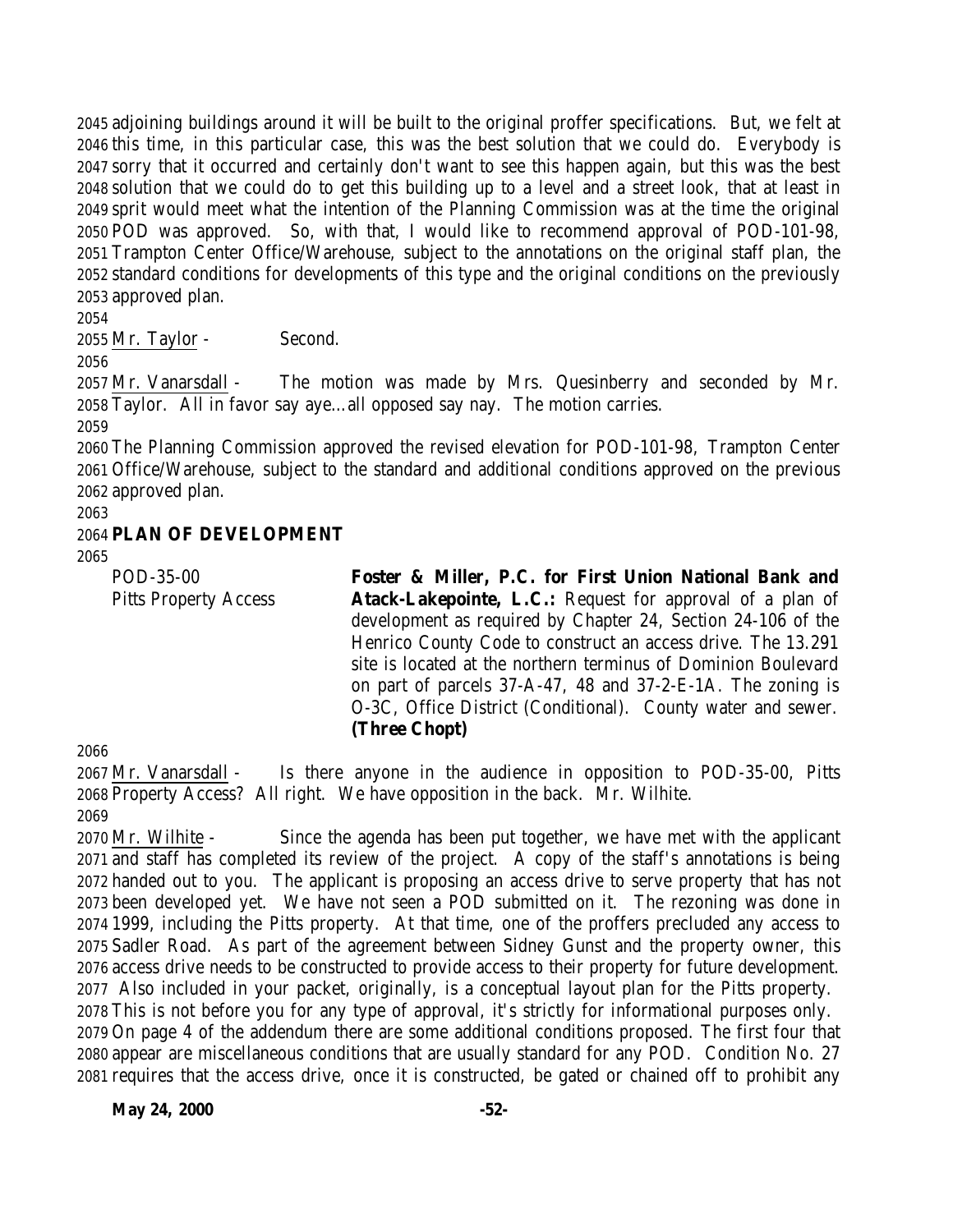vehicular access on this until development of the property has occurred. Also, I will need to relate to you that Public Utilities still has some issues that have to be resolved with them in order for them to approve utility plans. However, I believe that our standard condition No. 2, and I'll read that to you, will cover Public Utilities concerns. This is a condition standard for all POD's and I believe will cover the situation here. It reads: The approval of this plan of development does not constitute approval of the utilities layout or construction plans. The development shall comply with the requirements as stated in the utilities contract approved by the Department of Public Utilities. The Department of Public Utilities shall be notified at least 24 hours prior to the start of any utilities construction. So, I believe the issues Public Utilities still has with this project, the opportunity is there for the developer to work out with them prior to signing of the utility plans for this project. I'll be happy to answer any questions, but staff is in the position to recommend approval with the conditions that appear on the addendum and any annotations on this revised plan.

 Mr. Vanarsdall - Are there any questions of Mr. Wilhite by Commission members? All right. Mr. Taylor, would you like to hear from the applicant?

Mr. Taylor - I would enjoy that, Mr. Chairman, if he is here.

 Mr. Parker - Good morning Commission members. My name is Philip Parker with Foster & Miller and I'm here to represent the applicant. This simply is a private access road that is per a real estate agreement that was made between First Union and Highwoods Properties and Pavilion Associates for a portion of the First Union's expansion property that they currently own. We are working within the recorded easements meeting the County requirements. The question for the utility department, just so that you would understand what their issues are, revolves around the concern of designing the utilities within this roadway for a site that does not currently have a POD or a formal utility plan submitted. And as I explained to the Utility Department, we are designing based on the rezoning of that property and its maximum use, it's maximum in density of use relative to water demand, sewer demand, parking, etc. It's no different than if we had filed a tentative plan and submitted this road separate from a true POD. It's simply an issue of timing. And I believe we can work through any issues relative to that. We have provided the Utility Department with all the information they have asked for. I feel that they probably just have not had a chance, with that workload, to fully review everything that's been provided them. I can answer any questions you all may have.

| 2117                  |                                                                         |
|-----------------------|-------------------------------------------------------------------------|
| 2118 Mr. Vanarsdall - | All right. Are there any questions?                                     |
| 2119                  |                                                                         |
| 2120 Mr. Taylor -     | Mr. Parker, how long will it be before the work on this is completed in |
| 2121 this phase?      |                                                                         |
| 2122                  |                                                                         |
| 2123 Mr. Parker -     | The work on the actual roadway?                                         |
| 2124                  |                                                                         |
| 2125 Mr. Taylor -     | The work on the transitional work or the work on the whole site?        |
| 2126                  |                                                                         |
|                       |                                                                         |

|              | -53- |
|--------------|------|
| May 24, 2000 |      |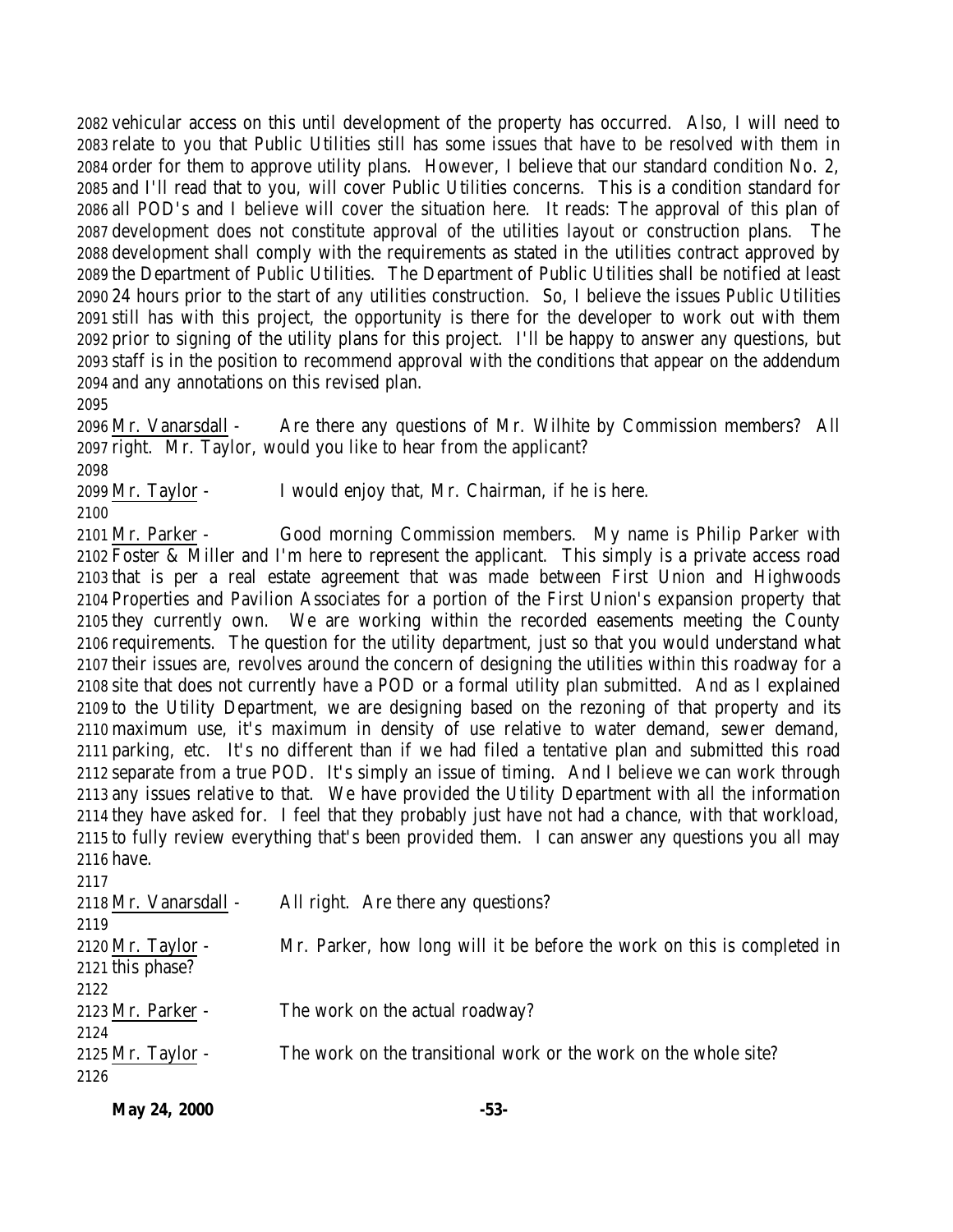Mr. Parker - Do you mean the actual site construction? We have all of the permits in hand outside of County approvals. Once we can obtain County approval, we are prepared to begin the work, I would expect three to six months on the outside for construction based on whatever approvals occur. And it's 1200 feet of 24-foot roadway. Mr. Silber - Mr. Taylor, are you talking about the access driveway or are you talking about the property for which it would serve? Mr. Taylor - My thought was the access driveway. How long would it be in existence there? Mr. Parker - Without the POD's around the property, I do not know that answer directly. I do know the rights of refusal for the property that this would serve. That entity is prepared to began, a POD pending, an actual user. We have done various slabs on that. First Union has met with the County in the past on their expansion requirements, which this roadway also serves. If this works out as expected, it's not more than a few years. Mr. Taylor - Okay. Thank you. Mr. Vanarsdall - Thank you, Mr. Parker. Mr. Taylor. Mr. Taylor - Mr. Chairman, with that I would move approval of POD-35-00, Pitts Property Access, subject to the standard conditions Nos. 23 through 27 for developments of this type and the annotations on the plan. Mrs. Quesinberry - Second. 2154 Mr. Vanarsdall - The motion was made by Mr. Taylor and seconded by Mrs. Quesinberry. All in favor say aye…all opposed say nay. The motion carries. The Planning Commission approved POD-35-00, Pitts Property Access, subject to the standard conditions attached to these minutes for developments of this type, the annotations on the plan, and the following additional conditions: 23. The easements for drainage and utilities as shown on approved plans shall be granted to the County in a form acceptable to the County Attorney prior to any occupancy permits being issued. The easement plats and any other required information shall be submitted to the County Real Property Agent at least sixty (60) days prior to requesting occupancy permits. 24. The developer shall provide fire hydrants as required by the Department of Public Utilities in its approval of the utility plans and contracts. 25. Deviations from County standards for pavement, curb or curb and gutter design shall be approved by the County Engineer prior to final approval of the construction plans by the Department of Public Works. 26. Insurance Services Office (ISO) calculations must be included with the utilities plans and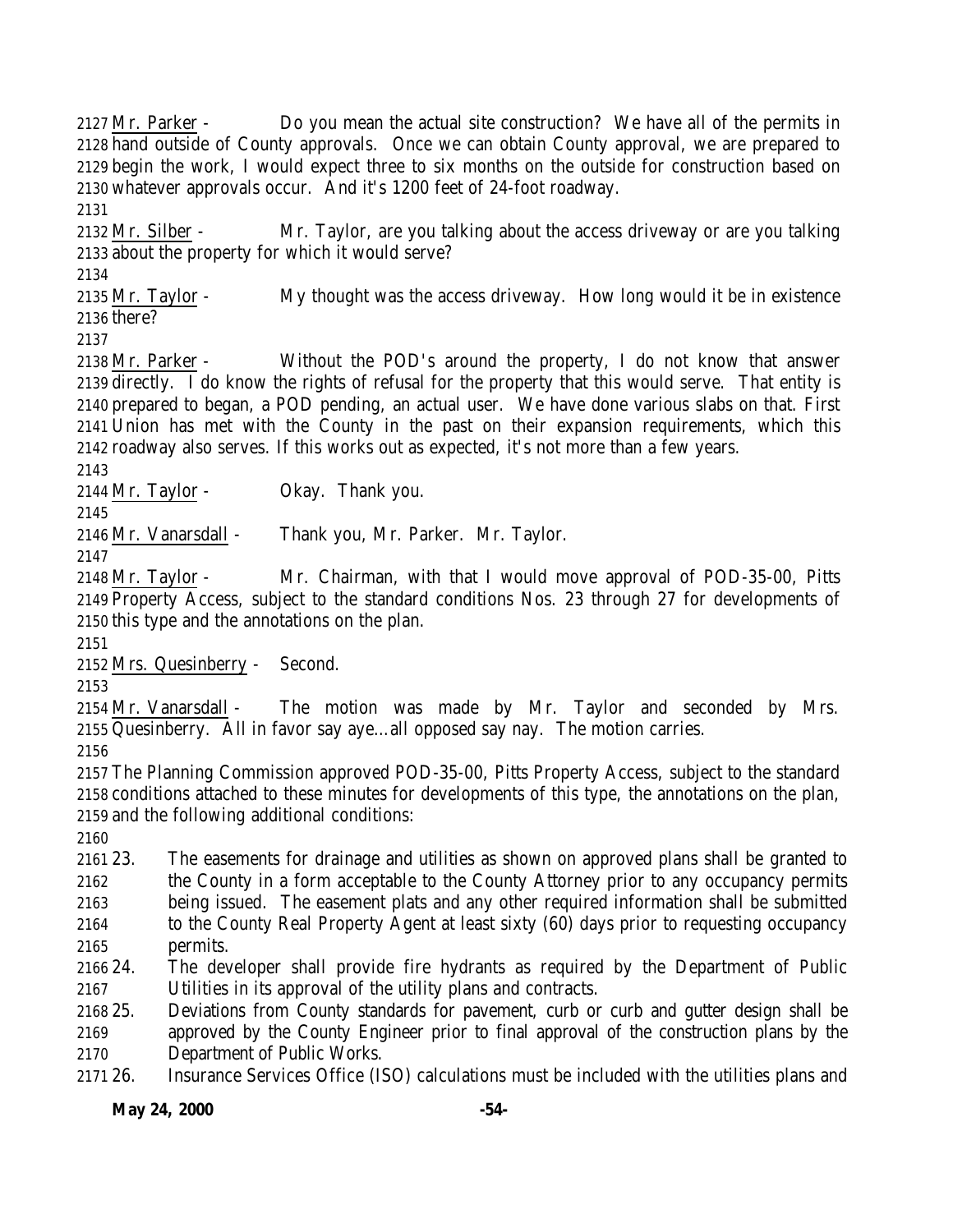contracts and must be approved by the Department of Public Utilities prior to the issuance of a building permit.

 25. Should the access drive be constructed prior to the full development of this parcel or the adjacent parcel for which it is intended to serve, the said drive shall be chained or gated to prohibit vehicular access.

2178 Mr. Vanarsdall - Mr. Secretary, our next case.

 Mr. Marlles - All right. Mr. Chairman, our next case is on page 29, POD-40-00, Second Baptist Church on River Road.

 Mr. Vanarsdall - We have a very distinguish gentleman this morning with us in behalf of this case, it's Mr. Clarke Jones III. Is there anyone in the audience in opposition to POD-40- 00, Second Baptist Church? No opposition. Mr. Strauss. Oh. Wait a minute. We had opposition on the last case, didn't we?

Mr. Loving - Yes, we did.

 Mr. Vanarsdall - Mr. Marlles, let's go back to page 28, Pitts Property. Sorry about that do you want to come down?

 Mr. Loving - Mr. Chairman, members of the Board (sic), my name is Willie L. Loving and I live directly in front of the Pitts Property. Their property is about 95% in front of my home. I don't know if any of you have ever seen these pictures I took, would you like to see them?

Mr. Vanarsdall - Yes, sir.

 Mr. Loving - That's for each one of you all to look at, if you get a chance. The Pitts keep their property looking very well. The grass is cut low and it's been like that since I've been there for the last 30 years. Property has been sold on Sadler Road and the last time I was here I had a complaint about who is to keep up the maintenance of the property. Do you remember? And, it seems like no one in here remembers who is supposed to keep it up. Finally, they made a decision that the purchaser and the developer were supposed to keep up the property up and down Sadler Road. But, the next two or three days after that, they had maintenance come out there and they really have been doing a beautiful job. They really have been keeping that road up. Now, this property is directly in front of my home and were a couple of houses up the road that they have sold, which was the Pryor's and Houston's property. They have someone living in the Pryor's property now. I think they have a six- month lease to live in the house since it's been sold. After that, I think it's about a 30-day lease that they can continue to live there. But, the Houston's property is vacant and it beginning to grow like the wilderness. Although, the property that has been sold, they have some dead trees and limbs all about and yet who is going to keep it up? Now, since the Pitt's has sold their property, they haven't move out yet, but those pictures that you see there now, I took those so that all of you can look at it, I'm wondering if it is going to continue to be that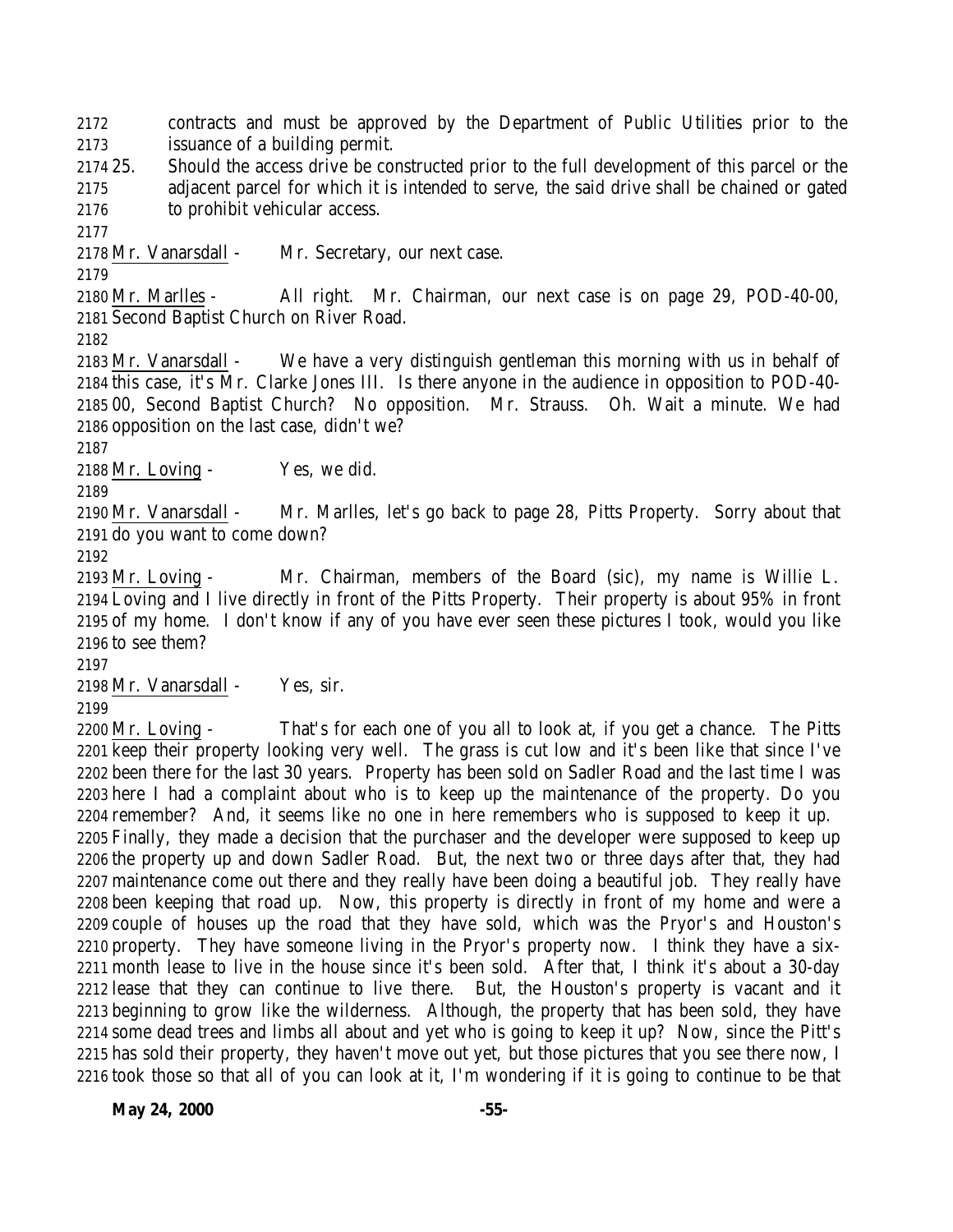way since it has been sold. Now, the last time I told you all about the snakes that we had. I killed one last week, although, there's going to be more than that now if they do not continue to keep the grass cut. And I'm just wondering do I have to come before this Board (sic) to ask them are you going to keep up this property and keep the grass cut like you see on those pictures. Mr. Taylor asked a question, and it was a very good question, on how soon will they start the developing. He asked that question a few minutes ago and I thought it was very nice of him to ask that question because that's the questions I wanted to ask myself. When are the developers going to start and what are they going to do since this property has been sold? I'm not kicking against the fact that…. I'm not opposing it, but I just want to know what are they going to do about this land and who will be the ones to take care of it? Mr. Vanarsdall - All right, Mr. Marlles. Mr. Marlles - Mr. Chairman, at this point I would suggest that we ask the applicant if he can address the concerns of this citizen, assuming there is no other opposition. Ms. Dwyer - I think the discussion I remember at zoning time was the upkeep of the adjacent property as well. There's not a good history of maintaining that berm. Is that right? Mr. Loving - That's right. Mr. Taylor - Sir, which one of those is the Pryor's house, is that the one to the north? Mr. Loving - The Pryor's house is the second house coming from Broad Street coming down. The first house is the Houston's house and the next house is the Pryor's house. 2243 Mr. Taylor - And the Houston's house is the one that is occupied? Mr. Loving - No, the Pryor's house is occupied. Although, they have moved, it's now being rented out. Mr. Taylor - Okay. Well, let's see what the developer has to say. Just yield to Mr. Parker, we will recognize Mr. Parker. Mr. Parker - Sir, again, my name is Philip Parker with Foster & Miller. I wasn't aware of a maintenance issue along Sadler Road. This is the first that it has been brought to my attention. I'm assuming the areas we are talking about are along this stretch of Sadler Road. Is this your residence, sir? Mr. Loving - Yes, it is. Mr. Parker - This is the old Pryor and Houston's properties. First Union now owns that property. I will contact First Union's facilities department and make sure that they are maintaining that area. Now, there have been no improvements so maintenance would be

probably held only to what lawn existed through that area and anything within the right-of-way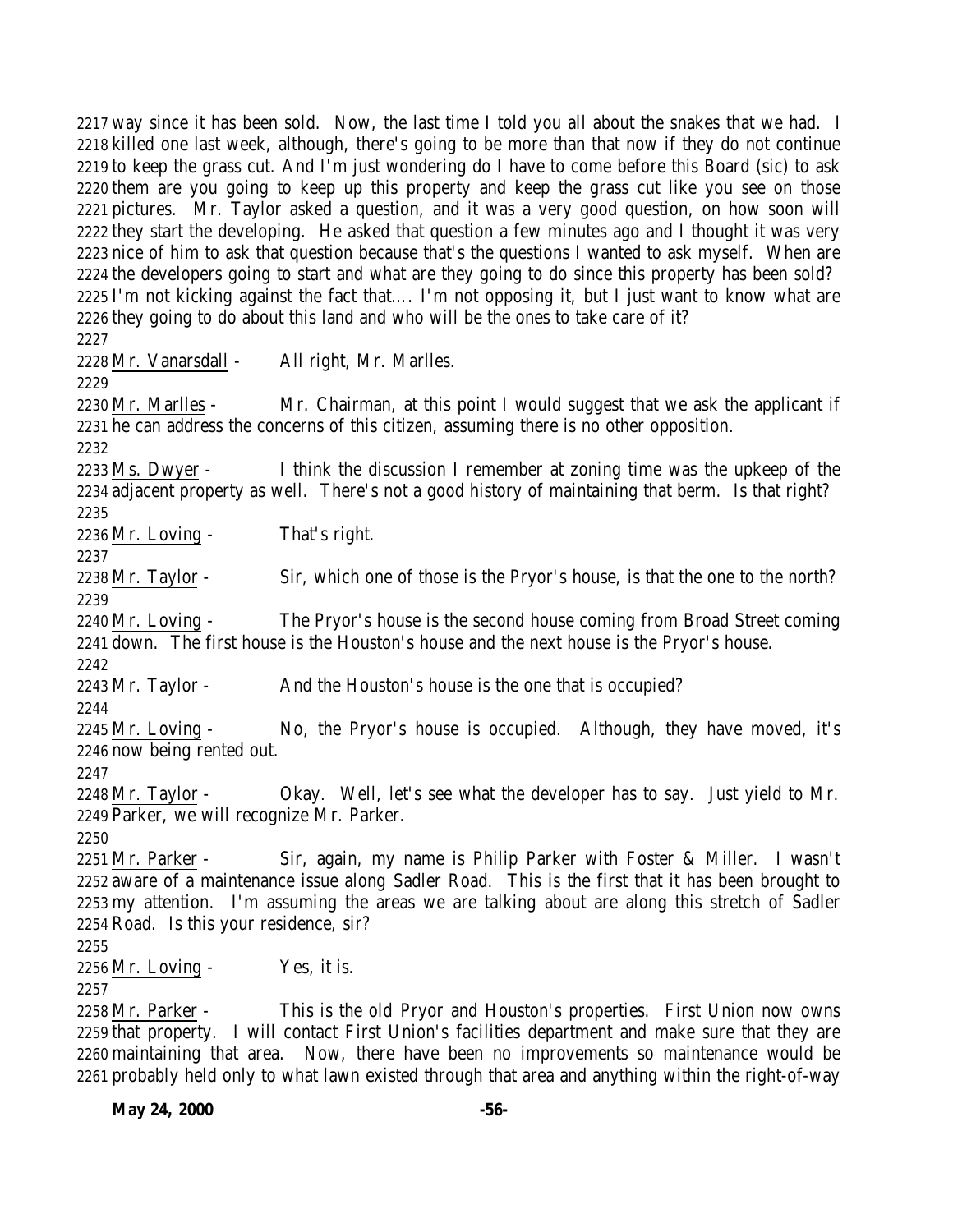on the road side ditches, which the County usually maintains. But, I can definitely get in touch with the correct people at First Union to make sure that that is maintained. 

 Mr. Taylor - I think, Mr. Parker, is really the concern of the neighbors is that the maintenance of that property is at least the same level as if it were occupied during the period we are waiting for construction. And I think that's the only assurance you are seeking. 

Mr. Loving - That's right.

2271 Mr. Vanarsdall - You just want it to be kept up just like if it were your property or anyone else property.

2274 Mr. Parker - I will, upon my return to the office, contact First Union and find out what we can do about getting somebody out there pretty quickly. That's not a problem.

 Ms. Dwyer - Mr. Marlles, isn't there a community maintenance organization that the citizens could call if in fact this is not kept up for the summer?

 Mr. Marlles - Yes, ma'am. I was going to mention that. Within the Planning Office there is a Community Maintenance Program, which deals with such problems as weeds, overgrown lawns, also inoperable vehicles and other types of problems. But, that's also a potential remedy for maintaining the property or seeing that the property is maintained. But, sir, you can certainly contact the Planning Office, in fact, based on what I know, we can already send an inspector out there to take a look at the property.

Mr. Vanarsdall - Would that come under Mr. Short's jurisdiction?

 Mr. Marlles - Actually, it's Mr. Paul Johnson in the Community Maintenance Division. It's not a zoning violation, it's a Community Maintenance issue. 

 Mr. Archer - Mr. Chairman, I believe the way that works, and that's largely a complaint, and I think if the grass if it reaches the maximum height of 11 inches, the County will cut it and bill somebody for it. I think this gentleman would like to make sure that it doesn't get to 11 inches because by that time you could hide a small zebra in there.

 Mr. Taylor - I don't think he was interested in zebras it is the snakes he's worried about. Will you accept those assurances, sir?

Mr. Loving - Oh, yes. I have one other question I would like to ask.

Mr. Vanarsdall - Now, if this doesn't come about you will have to let us know.

 Mr. Loving - I will. Thank you very much. Now my other question is you were saying as far as sewer and water is concern on this property, I'm wondering if this would be in reference to the people on Sadler Road or either Thorncroft whether of not they will be able to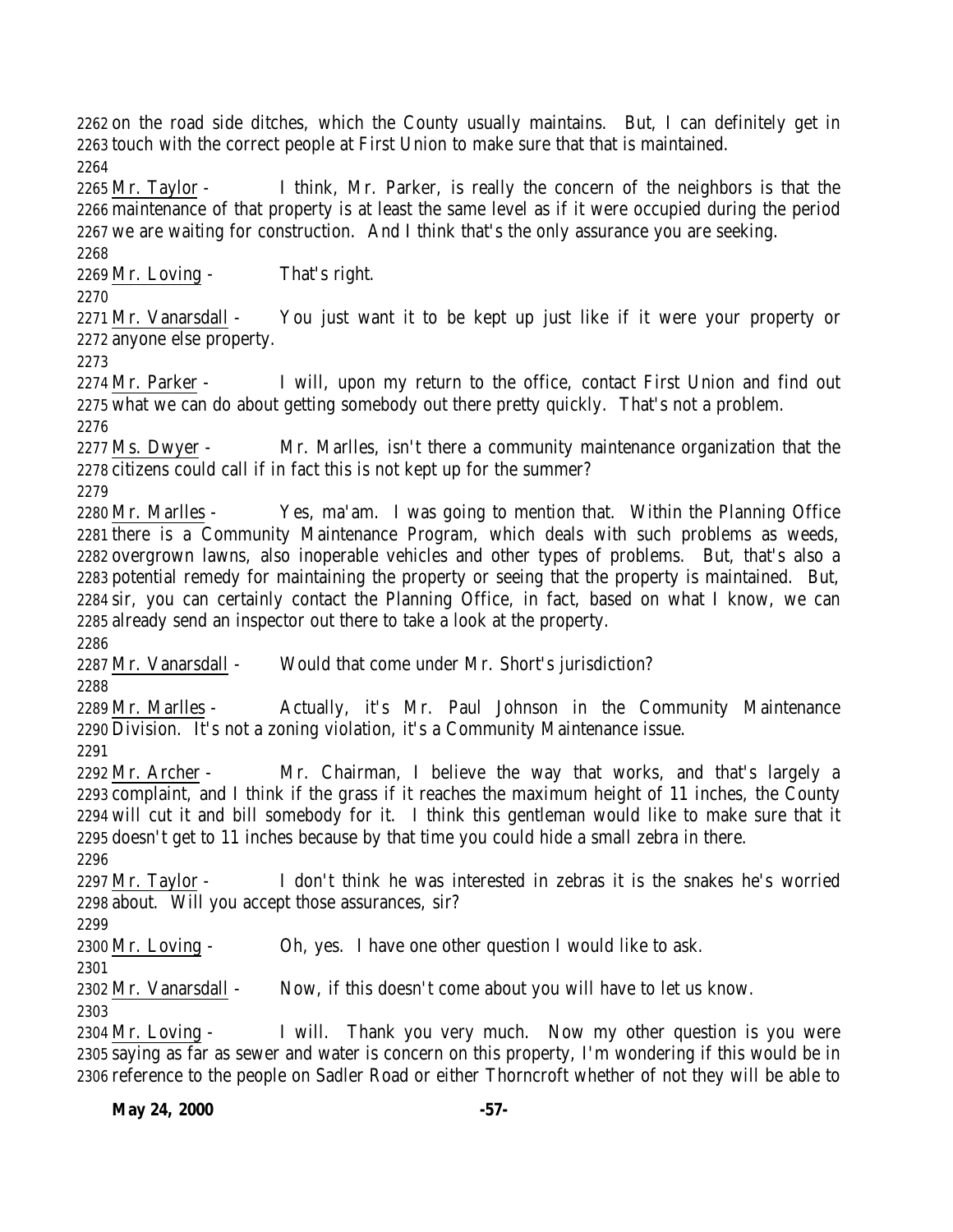tie into this sewer and water? And how close is it coming to Sadler Road and Dublin Road and also on (Thornboro?). Do you have a map to show exactly where it's coming? 

 Mr. Parker - Actually, I would like to answer that question. The County's existing sewer divide is Sadler Road. Water and sewer west of Sadler Road goes west through a different system than the sewer and water of east Sadler Road sheds in into a different system. We are providing for the design of the existing sewage should that the County would require. It would take a deviation from the Utility Department to change that divide. As to when sewer improvements will be made west of Sadler Road, it would obviously depend upon when new development occur in that area and brought those facilities up through.

 Mr. Marlles - Sir, we can also have, if I can catch your name and get your telephone number, I can also have a representative from the Public Works Department to call you specifically with that information.

| 2321                     |                                                                        |
|--------------------------|------------------------------------------------------------------------|
| 2322 Mr. Loving -        | My name is Willie L. Loving. My telephone number is 270-6207.          |
| 2323                     |                                                                        |
| 2324 Mr. Marlles -       | Thank you, Mr. Loving.                                                 |
| 2325                     |                                                                        |
| 2326 Mr. Taylor -        | Here is my card.                                                       |
| 2327                     |                                                                        |
| 2328 Mr. Loving -        | Thank you very much. Thank you for your attention.                     |
| 2329                     |                                                                        |
| 2330 Mr. Vanarsdall -    | We appreciate it, Mr. Loving. I didn't mean to leave you<br>All right. |
| 2331 out.                |                                                                        |
| 2332                     |                                                                        |
| 2333 Mr. Loving -        | That's okay. I understand.                                             |
| 2334                     |                                                                        |
| 2335 Mr. Vanarsdall -    | Now we can go back to Second Baptist, right?                           |
| 2336                     |                                                                        |
| 2337 PLAN OF DEVELOPMENT |                                                                        |

POD-40-00 Second Baptist Church - River Road **Koontz-Bryant, P.C. for Second Baptist Church:** Request for approval of a plan of development as required by Chapter 24, Section 24-106 of the Henrico County Code to construct a two-story, 32,226 square foot family life center with offices, and a two-story, 4,278 square foot sanctuary addition and additional parking. The 10.0 acre site is located on the northeast corner of the intersection of South Gaskins Road and River Road on parcels 111-A-11 and 12. The zoning is R-1, One-Family Residence District. County water and sewer. **(Tuckahoe)**

 Mr. Vanarsdall - Is there anyone in the audience in opposition to POD-40-00, Second Baptist Church? No opposition. Mr. Strauss.

**May 24, 2000** -58-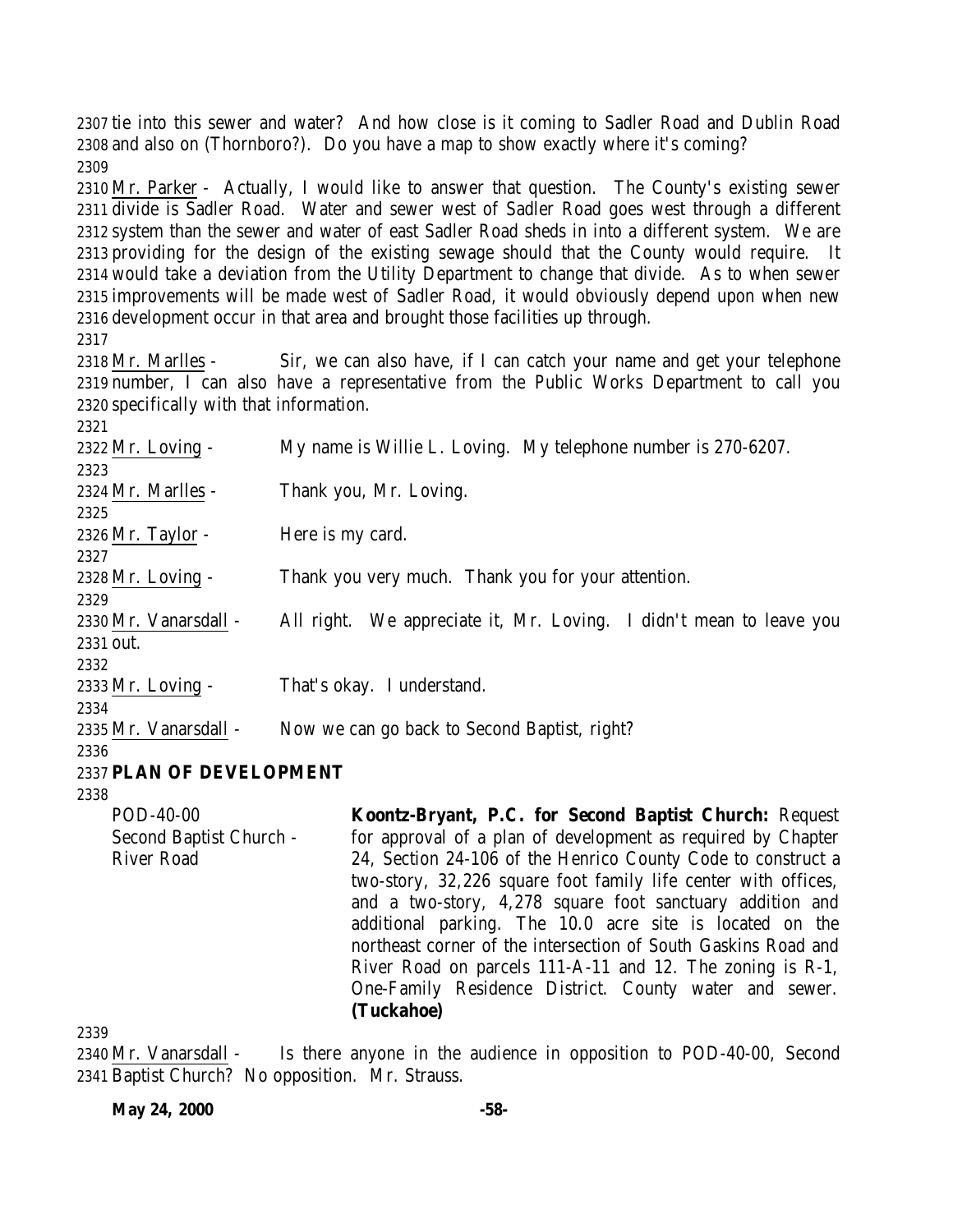### 

 Mr. Strauss - Thank you, Mr. Chairman, members of the Commission. This application is for approval of a plan of development for the expansion of the existing Second Baptist Church at River Road. The plan proposes construction of a number of two-story buildings including a life center, a music building and expansion of the existing sanctuary. The new structures will be of brick to match and compliment the existing structures. The expansion of the sanctuary will allow for a total of 963 seats. The proposal also includes expanded parking area for a total of 342 parking spaces. You will note in your addendum from this morning that we have a revised staff plan, which I received last Friday. This plan was annotated last night to eliminate the 11 parking spaces that were proposed along the eastern property line adjacent to the Devilbiss property. The reason for this annotation was to respond to a neighbors concern about losing existing trees in that location. There were a number of large Cedars about 14 to 15-inch diameter range in that location. Staff was interested in saving those trees. We have also annotated the plans so that we can take a look at the tree protection to be provided at the time of construction plan approval. Staff can now recommend approval of this application in accordance with the annotations on the revised staff plan dated May 24, 2000, the additional conditions on the addendum, which includes Nos. 9 and 11 amended, conditions Nos. 23 through 28, and I would like to now add condition No. 29, which the applicant is agreeable to. Based on meetings with the neighborhood, that condition would read: Trash pick up will not occur prior to 8:30 a.m. in the morning. And with that, we can recommend approval and I will be happy to answer any questions you may have.

2365 Mr. Vanarsdall - Are there any questions for Mr. Strauss?

2367 Ms. Dwyer - I have a few. Mr. Strauss, your annotation relating to tree protection along the, I guess that would be the eastern property line, does that apply to the entire property line or just the portion near a road.

 Mr. Strauss - We'll certainly use the opportunity to go out there to look at all the tree protection.

 Ms. Dwyer - Okay. I think it should. If there is any question about that, I think it should be noted for the record that that comment applies to the entire property line.

 Mr. Strauss - Very well.

2379 Ms. Dwyer - We had a number of issues that we discussed with the applicant, many of which have been taken care of with the annotations. I did want to have the applicant to come forward. So, I guess I don't have any more questions from you, Mr. Strauss. I would like to hear from the applicant.

 Mr. Strauss - We do have Mr. Russell Harper who represents the applicant and Mr. Paul Hinson of Koontz-Bryant, who are here this morning.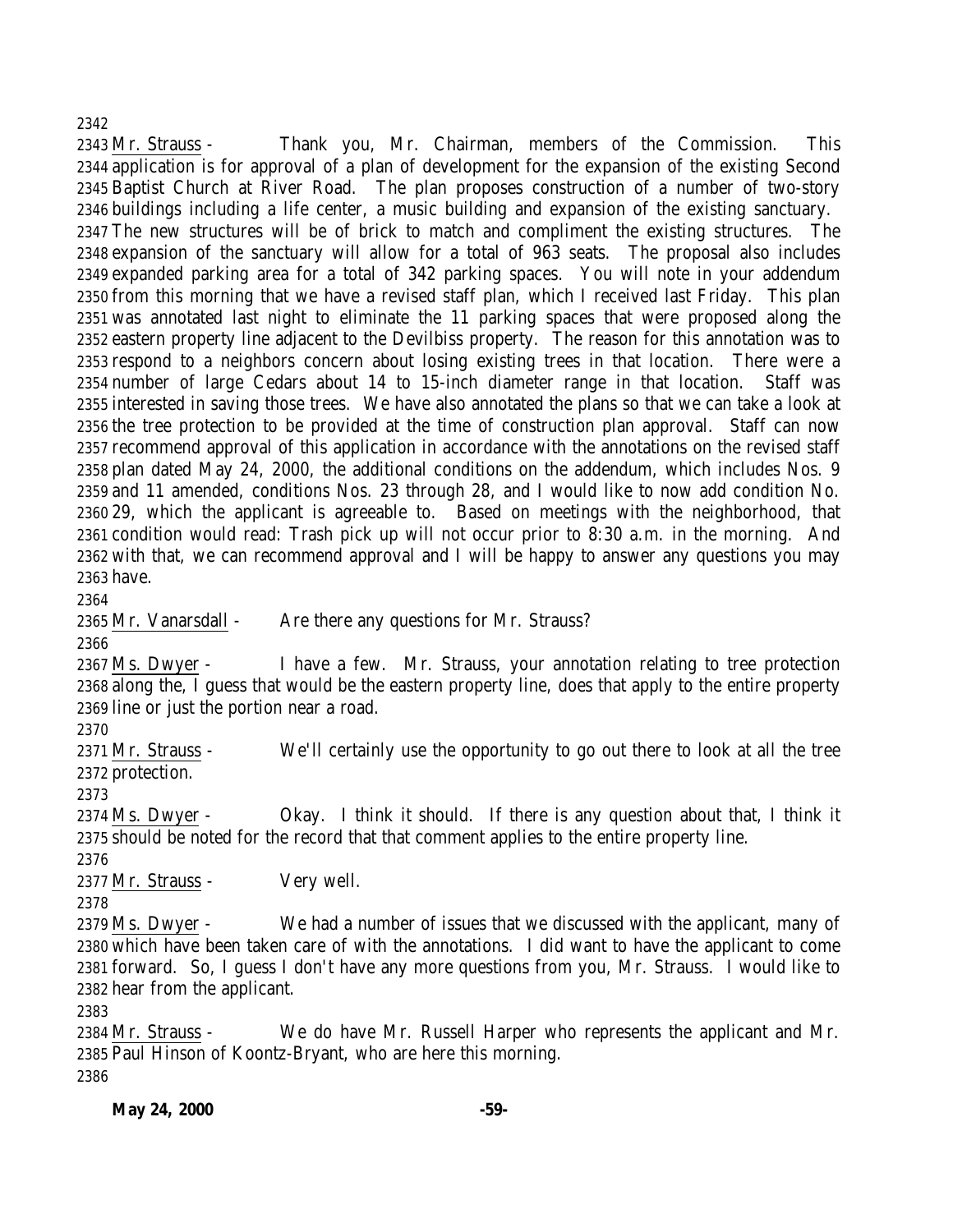| 2431                                                                                            |                                                                                                    |                                                                                                                                                                                  |  |
|-------------------------------------------------------------------------------------------------|----------------------------------------------------------------------------------------------------|----------------------------------------------------------------------------------------------------------------------------------------------------------------------------------|--|
|                                                                                                 | 2430 Ms. Dwyer -                                                                                   | I'll get you all down here before we are done.                                                                                                                                   |  |
| 2429                                                                                            |                                                                                                    |                                                                                                                                                                                  |  |
|                                                                                                 | 2428 Mr. Harper -                                                                                  | I'm going to turn that question over to Harry Harris.                                                                                                                            |  |
| 2427                                                                                            | 2426 you are thinking about?                                                                       |                                                                                                                                                                                  |  |
|                                                                                                 |                                                                                                    | 2425 not be crystal clear. Could you give us a little bit more information about the type of glass                                                                               |  |
| 2424 neighborhood of George's Bluff would be the type of glass that would allow light but would |                                                                                                    |                                                                                                                                                                                  |  |
|                                                                                                 |                                                                                                    | 2423 to verify that. There is also a commitment to the neighbors that the glass that faces the                                                                                   |  |
|                                                                                                 | 2422 Ms. Dwyer -                                                                                   | I knew that we talked about that for the one near the front. I just wanted                                                                                                       |  |
| 2421                                                                                            |                                                                                                    |                                                                                                                                                                                  |  |
|                                                                                                 | 2420 Mr. Harper -                                                                                  | Yes, it will.                                                                                                                                                                    |  |
| 2419                                                                                            |                                                                                                    |                                                                                                                                                                                  |  |
|                                                                                                 |                                                                                                    | 2418 that's near the residences, I will assume that that will be enclosed in a brick enclosure.                                                                                  |  |
|                                                                                                 | 2417 Ms. Dwyer -                                                                                   | And the dumpster location that was moved in the corner of the property                                                                                                           |  |
| 2416                                                                                            |                                                                                                    |                                                                                                                                                                                  |  |
|                                                                                                 | 2415 Mr. Harper -                                                                                  | That's correct.                                                                                                                                                                  |  |
| 2414                                                                                            |                                                                                                    |                                                                                                                                                                                  |  |
|                                                                                                 |                                                                                                    | 2413 will be sunk about four feet into the ground, is that right?                                                                                                                |  |
|                                                                                                 |                                                                                                    | 2412 sound baffle blocks inside of it to dampen the noise and also that all of the chiller mechanisms                                                                            |  |
|                                                                                                 |                                                                                                    | 2411 noise from that. And it is my understanding that the enclosure around the chiller will have                                                                                 |  |
|                                                                                                 | 2410 Ms. Dwyer -                                                                                   | Mr. Harper, we have discussed at length the chiller and the potential                                                                                                            |  |
| 2409                                                                                            |                                                                                                    |                                                                                                                                                                                  |  |
|                                                                                                 | 2408 Mr. Harper -                                                                                  | I'm Russell Harper.                                                                                                                                                              |  |
| 2407                                                                                            |                                                                                                    |                                                                                                                                                                                  |  |
|                                                                                                 | 2406 Ms. Dwyer -                                                                                   | Well, don't go away you might be able to contribute to some of this too.                                                                                                         |  |
| 2405                                                                                            |                                                                                                    |                                                                                                                                                                                  |  |
|                                                                                                 | 2404 directly involved with those meetings.                                                        |                                                                                                                                                                                  |  |
|                                                                                                 | 2403 Mr. Hinson -                                                                                  | I'm going to have Mr. Harper answer those questions. He was the one                                                                                                              |  |
| 2402                                                                                            |                                                                                                    |                                                                                                                                                                                  |  |
|                                                                                                 |                                                                                                    | 2401 clarify those agreements for the record. Okay.                                                                                                                              |  |
|                                                                                                 | 2399 Ms. Dwyer -                                                                                   | Most of my questions relates to some of the commitments that have been<br>2400 made to neighbors as of results of meetings that have been held fairly recently so I just want to |  |
| 2398                                                                                            |                                                                                                    |                                                                                                                                                                                  |  |
|                                                                                                 | 2397 would be happy to answer them for you.                                                        |                                                                                                                                                                                  |  |
|                                                                                                 | 2396 any further questions, our architect and also the representative the church is present and we |                                                                                                                                                                                  |  |
|                                                                                                 | 2395 preserve as many existing trees along the perimeters of the property that we can. If you have |                                                                                                                                                                                  |  |
|                                                                                                 | 2394 to try to alleviate some of these concerns and we are going to make every effort we can to    |                                                                                                                                                                                  |  |
|                                                                                                 |                                                                                                    | 2393 with the staff concerning the different items that we have done. We presented several layouts                                                                               |  |
|                                                                                                 |                                                                                                    | 2392 vicinity and beyond in putting together this application. We have had numerous discussions                                                                                  |  |
|                                                                                                 |                                                                                                    | 2391 civil engineer on the project. We have met with all of the neighborhoods in the immediate                                                                                   |  |
|                                                                                                 | 2390 Mr. Hinson -                                                                                  | Excuse me. My name is Paul Hinson with Koontz-Bryant we are the                                                                                                                  |  |
|                                                                                                 | 2389 Mr. Vanarsdall -                                                                              | Would you state your name please?                                                                                                                                                |  |
| 2388                                                                                            |                                                                                                    |                                                                                                                                                                                  |  |
|                                                                                                 | 2387 Mr. Hinson -                                                                                  | Good morning. Thank you for the opportunity to speak with us.                                                                                                                    |  |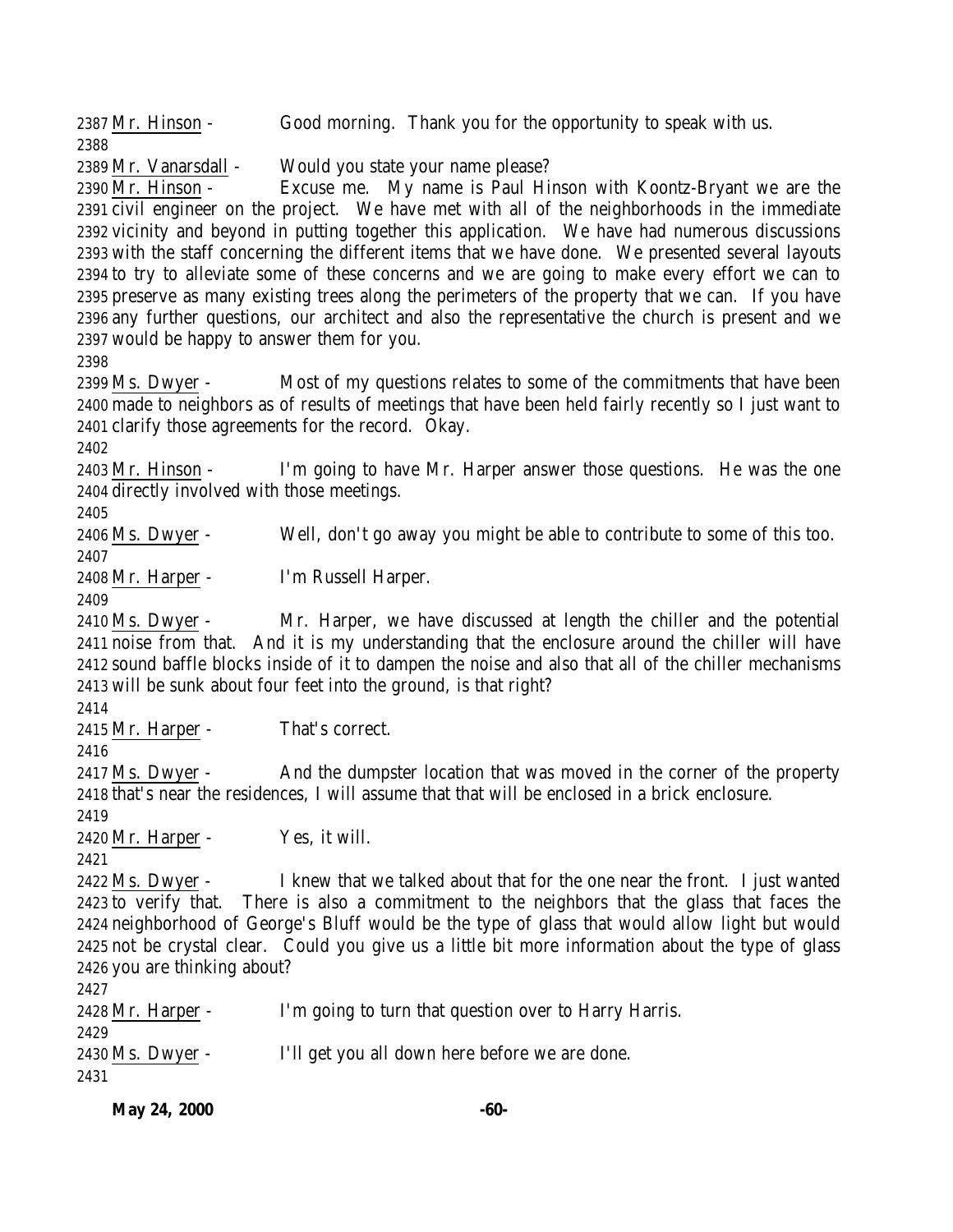Mr. Harris - Good morning. My name is William Henry Harris. I'm the architect on the project. The glass that we are proposing would be an obscured glass. It would be frosted. It would allow light to come into the building but it would not allow vision to go out. So, it would obviously not create any kind of opportunity for light to come from the building. Ms. Dwyer - And these are all the windows on the family life center that are facing

 basically in the northerly directions. 

Mr. Harris - That's correct.

 Ms. Dwyer - We also had a commitment, I believe, Mr. Harper, relating to lighting, that the lighting will be essentially at security level and not invasive.

Mr. Harper - That's correct.

 Ms. Dwyer - That evergreen shrubs will be planted along the entire length of the northern property line. And I think, as you and I discussed, we are going to extend that around the parking area along the eastern property line as well. And, also as we discussed, Mr. Strauss, this might be appropriate for an annotation on the plan. We are not quite sure which trees are going to have to go along this parking lot along the eastern property line, so we would like to supplement, at landscape time, those trees along that parking lot. Okay. Thank you. And well as the tree protection that you have already included. I believe that's all I had. Thank you very much.

 Mr. Harper - I would just like to clear up one matter. The chiller pad is on the same level, same finished floor elevation as the family life center, it's not depressed four feet under the family life center.

 Ms. Dwyer - But the family life center itself, is, as I understand, slightly below grade. Mr. Harper - That is correct. Ms. Dwyer - And so is the chiller, so the whole thing is below grade? Mr. Harper - Right. Ms. Dwyer - Okay. Thank you. Mr. Secretary, I would like to submit to the records these two memorandums I received from Mr. Harper. One is dated May 22, 2000 and one is

 dated May 18, 2000. And in it these memos memorialize the commitments made to the neighborhood. They are basically the same ones that I have reviewed or commitments that are reflected in the annotations and/or the conditions. But, I would like to submit these for the record, for informational purposes.

 Mr. Marlles - Yes, ma'am. 

**May 24, 2000 -61-**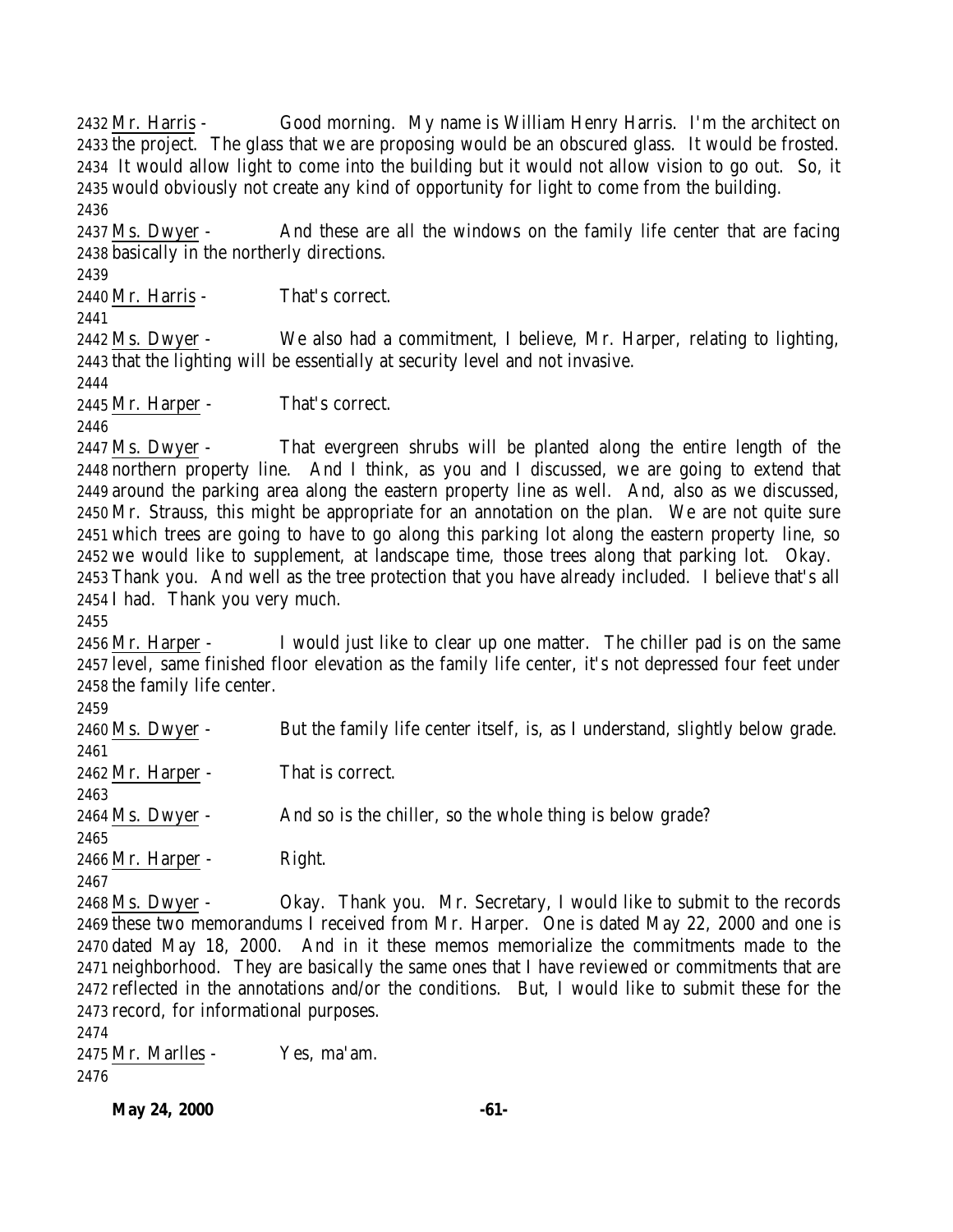2477 Ms. Dwyer - Okay. Are there any other questions? Mr. Vanarsdall - Are there any other questions? No questions. Entertain a motion. Ms. Dwyer - Okay. I just want to thank the church and its representatives for working with the neighbors. I know that you have either spoken to or tried to speak to everyone affected. And we did make a few last minute changes because of some last minute contacts that we did get from the neighbors and I appreciate you being accommodating in that way. So with that, I would like to move for approval of POD-40-00, Second Baptist Church - River Road, subject to the annotations on the plans, the standard conditions for developments of this type and including the additional conditions Nos. 23 through 29, also Nos. 9 and 11 amended, additional condition No. 29 is not on our addendum but it relates to trash pick up not occurring before 8:30 a.m. in the morning. The other conditions are on the addendum. 

Mrs. Quesinberry - Second.

 Mr. Vanarsdall - The motion was made by Ms. Dwyer and seconded by Mrs. Quesinberry. All in favor say aye…all opposed say nay. The motion carries.

 The Planning Commission approved POD-40-00, Second Baptist Church - River Road, subject to the standard conditions attached to these minutes, the annotations on the plans, and the following additional conditions:

 9. **AMENDED** - A detailed landscaping plan shall be submitted to the Planning Office for review and Planning Commission approval prior to the issuance of any occupancy permits.

 11. **AMENDED** - Prior to the installation of the site lighting equipment, a plan including depictions of light spread and intensity diagrams and fixture mounting height details shall be submitted for Planning Office review and Planning Commission approval.

- 23. The easements for drainage and utilities as shown on approved plans shall be granted to the County in a form acceptable to the County Attorney prior to any occupancy permits being issued. The easement plats and any other required information shall be submitted to the County Real Property Agent at least sixty (60) days prior to requesting occupancy permits.
- 24. The developer shall provide fire hydrants as required by the Department of Public Utilities in its approval of the utility plans and contracts.
- 25. Insurance Services Office (ISO) calculations must be included with the utilities plans and contracts and must be approved by the Department of Public Utilities prior to the issuance of a building permit.
- 26. Approval of the construction plans by the Department of Public Works does not establish the curb and gutter elevations along the Henrico County maintained right-of-way. The elevations will be set by Henrico County.
- 27. No Construction work shall occur before 7:00 a.m. or after 6:00 p.m. on weekdays, and prior to 7:30 a.m. or after 3:00 p.m. on Saturdays.
- 28. Storm Water management Design and Water Quality measures (Best Management Practices) will be provided in accordance with the current requirements of the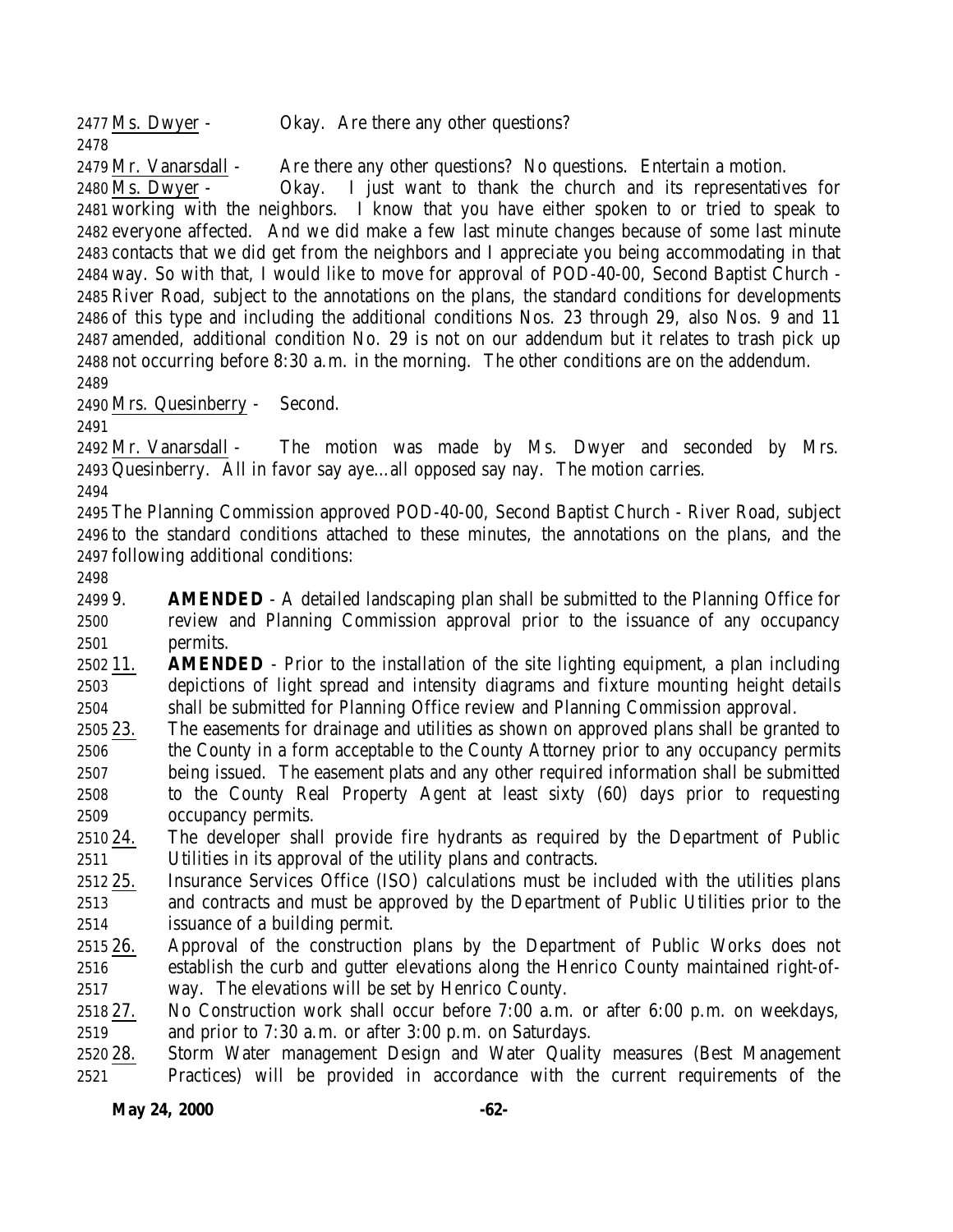Department of Public Works.

29. There will be no trash pickup occurring prior to 8:30 in the morning.

### **PLAN OF DEVELOPMENT**

| POD-43-00                            | TIMMONS for Wellesley Centre, L.C. and Liberty                                                                                                                                                                                                                                                                 |
|--------------------------------------|----------------------------------------------------------------------------------------------------------------------------------------------------------------------------------------------------------------------------------------------------------------------------------------------------------------|
| Westgate 1 - Westgate @<br>Wellesley | <b>Property Trust:</b> Request for approval of a plan of<br>development as required by Chapter 24, Section 24-106 of the<br>Henrico County Code to construct a three-story, 82,406 square<br>foot office building and access drive. The 6.04 acre site is<br>located along the north line of Three Chopt Road, |
|                                      | approximately 290 feet east of Lauderdale Drive on part of<br>parcel 36-A-49. The zoning is O-3C, Office District<br>(Conditional) and WBSO (West Broad Street Overlay District).<br>County water and Sewer. (Three Chopt)                                                                                     |

 Mr. Vanarsdall - Is there anyone in the audience in opposition to POD-43-00, Westgate 1? No opposition. Mr. Wilhite.

 Mr. Wilhite - Thank you, sir. I have a revised plan being handed out to you. The original plan showed a proposed property line running between this building that is up for approval and the future building that is not a part of this approval, it's just being shown for informational purposes. The revised plan creates a jog in the property line to allow the building before you today to meet the required rear yard setback in the office district. This additional plan also adds approximately 20 parking spaces to the corner of the parking lot near the intersection of Three Chopt Road and the access drive. Staff has annotated it to recommend that they retain at least a 10-foot setback off the interior drive, and the applicant is agreeable to that annotation. In addition, I'll point out that the original annotations on the plan had a recommendation from Virginia Department of Transportation to forego the use of the entrance onto W. Broad Street. They would, at that point, like to have seen an entrance or access to Spring Oak Drive where a signalized intersection is planned for the future. The applicant has indicated to us that they had discussions with the adjacent property owner and at this time it is not feasible to gain access to Spring Oak Drive for this development. I would like to point out that the location of the entrance onto W. Broad Street is the same location that's shown on the master plan approved with the first POD and also shown at the time of rezoning of this property. Since that time, VDOT is now okay with that location and would recommend approval of that location with their annotations. 

 In addition, we have received some additional architectural information regarding the brick and the standing seam metal roof. The roof will be of the same color of the two existing buildings out there now, The Goddard School and the Virginia Credit Union. The brick will be similar to the color of The Goddard School. In addition, the drivit as part of this building is going to match the Virginia Credit Union. The applicant is here if you have any questions of him, and the architect is here too and I believe he has brought a presentation board if you need any additional information on the architectural design. But, staff can recommend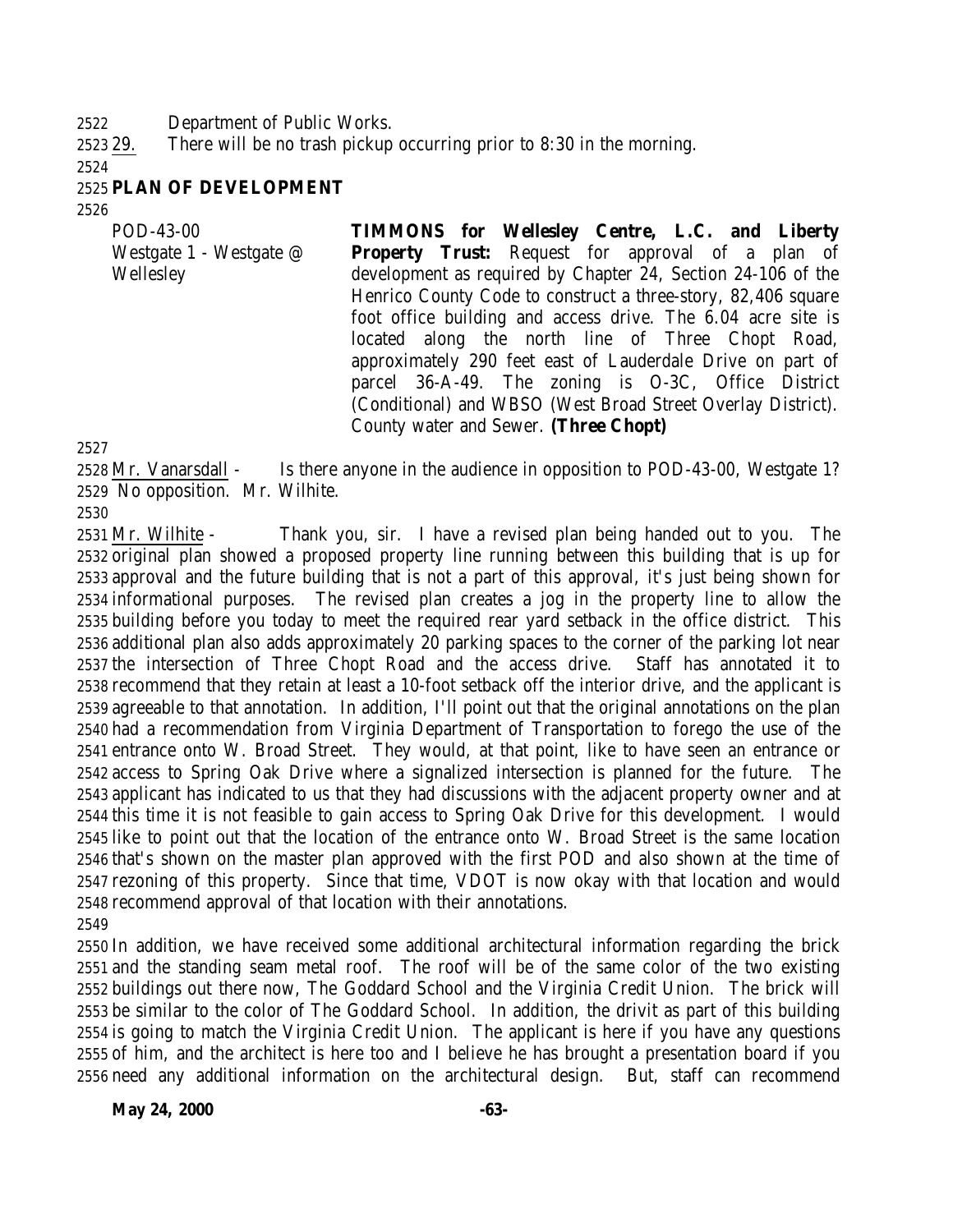approval of this revised plan and the annotations on it as well as the conditions that appear on your agenda.

 Mr. Vanarsdall - Are there any questions of Mr. Wilhite by Commission members? Mr. Taylor, would you like to hear from the applicant?

Mr. Taylor - I think I would enjoy hearing from the owner and the applicant.

 Mr. Dunn - Good afternoon, Commission members. I'm Matt Dunn representing the client, the civil engineer, and I'll be happy to answer any questions you have on the site. And also is with me, Mr. Jack Shady, the architect and he can answer any questions regarding the architectural features.

Mr. Vanarsdall - You went so fast. What is your name?

Mr. Dunn - Matt Dunn.

 Mr. Vanarsdall - Mr. Taylor, do you have any questions? Does anybody have any questions?

 Mr. Taylor - No. I just thought you might have some extra comments. I think that Mr. Wilhite pretty much covered it, Mr. Chairman, and I think we are pretty satisfied with the design as amended. Mr. Shady, would you like to make some comments, general comments, if you will?

 Mr. Shady - My name is Jack Shady president of Freeman & Morgan Architects. We have met with the Wellesley Community Association and received a favorable view from them. There were some details that they would like to address later on landscaping which we found no fault with. We also met on an informal basis with Odell who is the architectural firm that assisted Bon Secours in putting together architectural guidelines for the site. I received favorable comments from them and the formal meeting for the architect review will be set up probably within the next week. The materials are in keeping with the standards that were required on mechanical equipment. It is screened and all elevations as represented on the display will be adhered to on all phases.

 Mr. Taylor - In the discussions with Wellesley, did they provide any kind of a letter to the file, that they admit and were totally satisfied.

Mr. Shady - I have not received a letter.

 Mr. Taylor - This is really the final addition, I guess, along Three Chopt on this side of Three Chopt between the Virginia Credit Union and the Town Center.

 Mr. Shady - It is the building between the Credit Union and the Goddard School site, there is another parcel I believe to the east that has been set up for multi-family that has still

**May 24, 2000 -64-**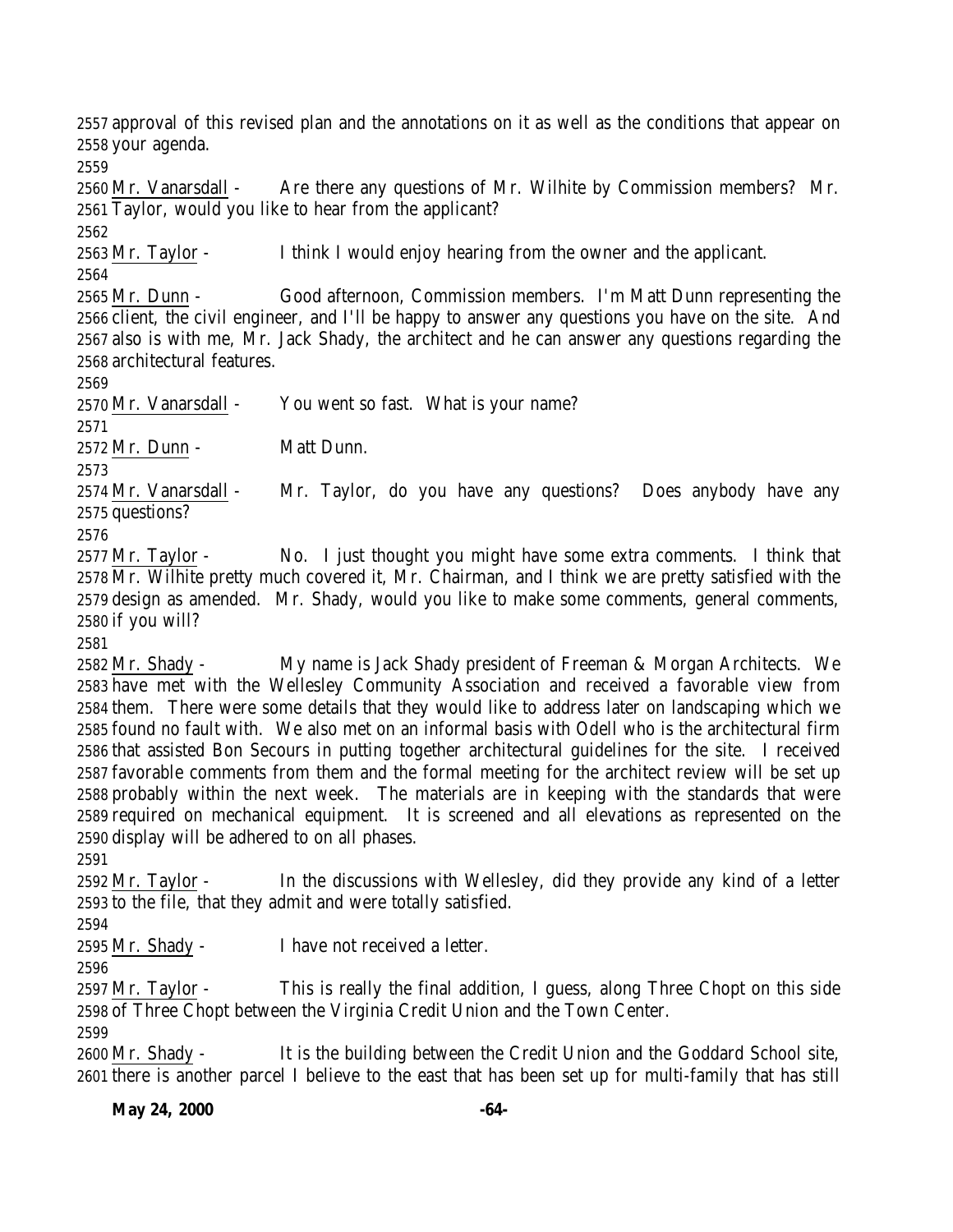not been developed. To the north of this building, and there will be a sister building, mirror image, that will be, shall we say, the gateway to the town center site. Mr. Taylor - And that's going to be right behind the Credit Union? Mr. Shady - The town center site is opposite on Broad Street, at the intersection of Lauderdale and Broad. Mr. Vanarsdall - Thank you, Jack. Mr. Shady - Thank you. 2614 Mr. Taylor - Are there any other comments? Mr. Vanarsdall - No, sir. Mr. Taylor - Then, Mr. Chairman, I would move for approval of POD-43-00, Westgate @ Wellesley, subject to the standard conditions for developments of this type and conditions Nos. 23 through 31 and the annotations on the plan. Mrs. Quesinberry - Second. Mr. Vanarsdall - The motion was made by Mr. Taylor and seconded by Mrs. Quesinberry. All in favor say aye…all opposed say nay. The motion carries. The Planning Commission approved POD-43-00, Westgate 1 - Westgate @ Wellesley, subject to the standard conditions attached to these minutes for developments of this type, the annotations on the plans and the following additional conditions: 23. The easements for drainage and utilities as shown on approved plans shall be granted to the County in a form acceptable to the County Attorney prior to any occupancy permits being issued. The easement plats and any other required information shall be submitted to the County Real Property Agent at least sixty (60) days prior to requesting occupancy permits. 24. The entrances and drainage facilities on W. Broad Street (U.S. Route 250) shall be approved by the Virginia Department of Transportation and the County. 25. A notice of completion form, certifying that the requirements of the Virginia Department of Transportation entrances permit have been completed, shall be submitted to the Planning Office prior to any occupancy permits being issued. 26. The developer shall provide fire hydrants as required by the Department of Public Utilities in its approval of the utility plans and contracts. 27. Outside storage shall not be permitted. 28. The certification of building permits, occupancy permits and change of occupancy permits for individual units shall be based on the number of parking spaces required for the proposed uses and the amount of parking available according to approved plans.

### **May 24, 2000 -65-**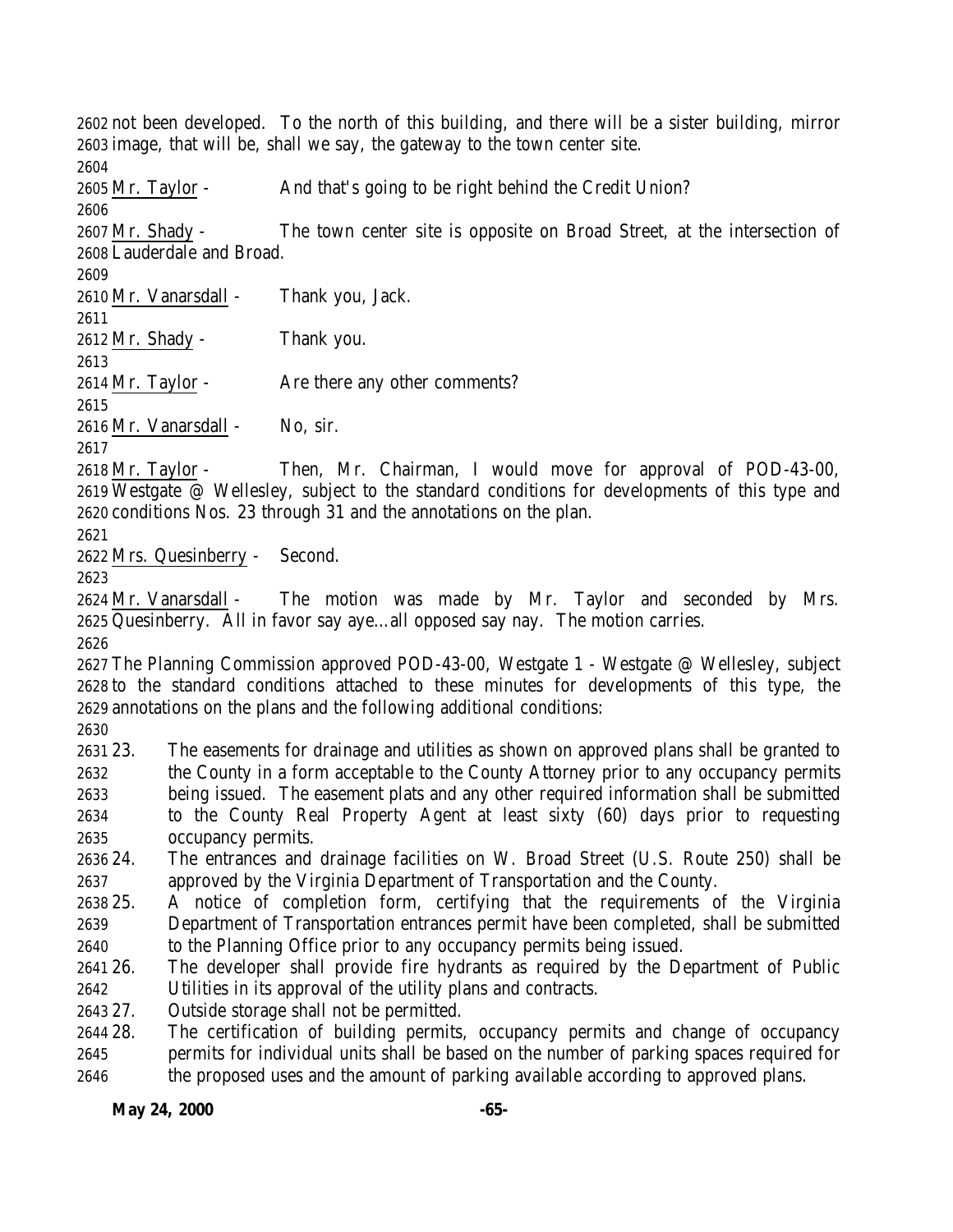29. Deviations from County standards for pavement, curb or curb and gutter design shall be approved by the County Engineer prior to final approval of the construction plans by the Department of Public Works.

 30. Insurance Services Office (ISO) calculations must be included with the utilities plans and contracts and must be approved by the Department of Public Utilities prior to the issuance of a building permit.

 31. The conceptual master plan, as submitted with this application, is for planning and information purposes only.

## **PLAN OF DEVELOPMENT**

POD-46-00 Hyatt Richmond @ Brookfield **Mozingo & Associates for Lend Lease Real Estate Investments and Hyatt Richmond:** Request for approval of a plan of development as required by Chapter 24, Section 24-106 of the Henrico County Code to construct a one-story, 7,112 square foot ballroom addition to an existing hotel. The 12.7 acre site is located at the southeast intersection of W. Broad Street (U. S. Route 250) and I-64 on parcel 92-A-22. The

> zoning is 0-3, Office District. County water and Sewer. **(Brookland)**

 Mr. Vanarsdall - Is there anyone in the audience in opposition to POD-46-00, Hyatt Richmond @ Brookfield? No opposition. Mr. Wilhite.

 Mr. Wilhite - Thank you, sir. The revised plan you just received got to the Planning Office yesterday and it will require a waiver of time limits. The original plan submitted to us showed a deficiency of parking spaces on the site. The applicant is working out an agreement with G. E. Financial to use the existing parking deck to satisfy parking requirements. But, in order to do that they will need a variance from the Board of Zoning Appeals for off-site parking. What staff requested that they do is submit a revised plan that adds enough parking spaces on the site to meet the requirements of the zoning ordinance. And that's what they have shown here. On page three of your addendum there is a condition that addresses that and it says that these parking spaces would only be required in case they do not get approval from the Board of Zoning Appeals to use the parking deck to satisfy the parking requirements. In addition, on the addendum condition No. 26 addresses the existing fabric structure located out there and approved under POD's in 1994 and 1997. This would allow the existing structure to remain there for a period of one more year until May 24, 2001. It does grant a potential year extension at the discretion of the Director of Planning upon written request by the property owner. With those two conditions that appear on your addendum, and the conditions that appears on page 36 and the annotations on the revised plan, the staff would recommend approval.

 Mr. Vanarsdall - Are there any questions for Mr. Wilhite? Does anyone have any questions for the applicant? If there aren't any then I don't need to talk to him. All right. Then I move that POD-46-00, Hyatt Richmond @ Brookfield, be approved with the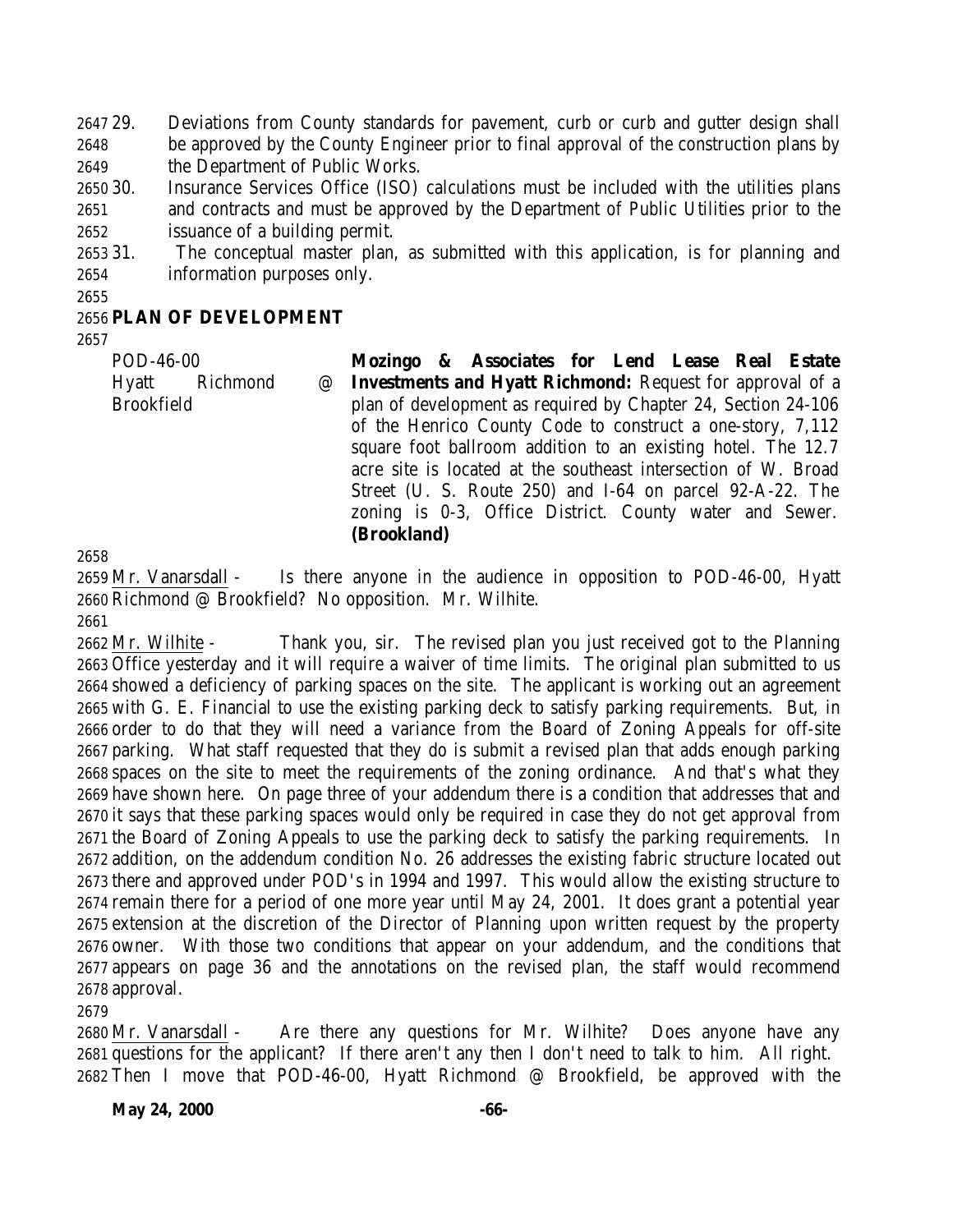annotations on the plans, the standard conditions for developments of this type, and I would like to add Nos. 9 and 11 amended. And then we will go from 23, 24 and take Nos. 25 and 26 from the addendum. Mrs. Quesinberry - Second. Mr. Vanarsdall - The motion was made by Mr. Vanarsdall and seconded by Mrs. Quesinberry. All in favor say aye…all opposed say nay. The motion carries. Mrs. Quesinberry - Don't we need to waive the time limits also? 

Mr. Marlles - Oh, yes, we do. Mr. Wilhite pointed that out.

 Mr. Wilhite - Yes, we need to waive the time limits. We received that plan on yesterday.

 Mr. Vanarsdall - All right. I move we waive the time limit on case POD-46-00, Hyatt Richmond @ Brookfield.

Mrs. Quesinberry - Second.

 Mr. Vanarsdall - The motion was made by Mr. Vanarsdall and seconded by Mrs. Quesinberry. All in favor say aye…all opposed say nay. The motion carries.

 The Planning Commission approved to waive the time limits on POD-46-00, Hyatt Richmond @ Brookfield.

 The Planning Commission approved POD-46-00, Hyatt Richmond @ Brookfield, subject to the standard conditions for developments of this type attached to these minutes, the annotations on the plans and the following additional conditions:

 9. **AMENDED** - A detailed landscaping plan shall be submitted to the Planning Office for review and Planning Commission approval prior to the issuance of any occupancy permits.

 11. **AMENDED** - Prior to the installation of the site lighting equipment, a plan including depictions of light spread and intensity diagrams and fixture mounting height details shall be submitted for Planning Office review and Planning Commission approval.

 23. The easements for drainage and utilities as shown on approved plans shall be granted to the County in a form acceptable to the County Attorney prior to any occupancy permits being issued. The easement plats and any other required information shall be submitted to the County Real Property Agent at least sixty (60) days prior to requesting occupancy permits.

 24. Deviations from County standards for pavement, curb or curb and gutter design shall be approved by the County Engineer prior to final approval of the construction plans by 2726 the Department of Public Works.

25. The 29 additional parking spaces shown on the revised staff plan shall be included on

**May 24, 2000 -67-**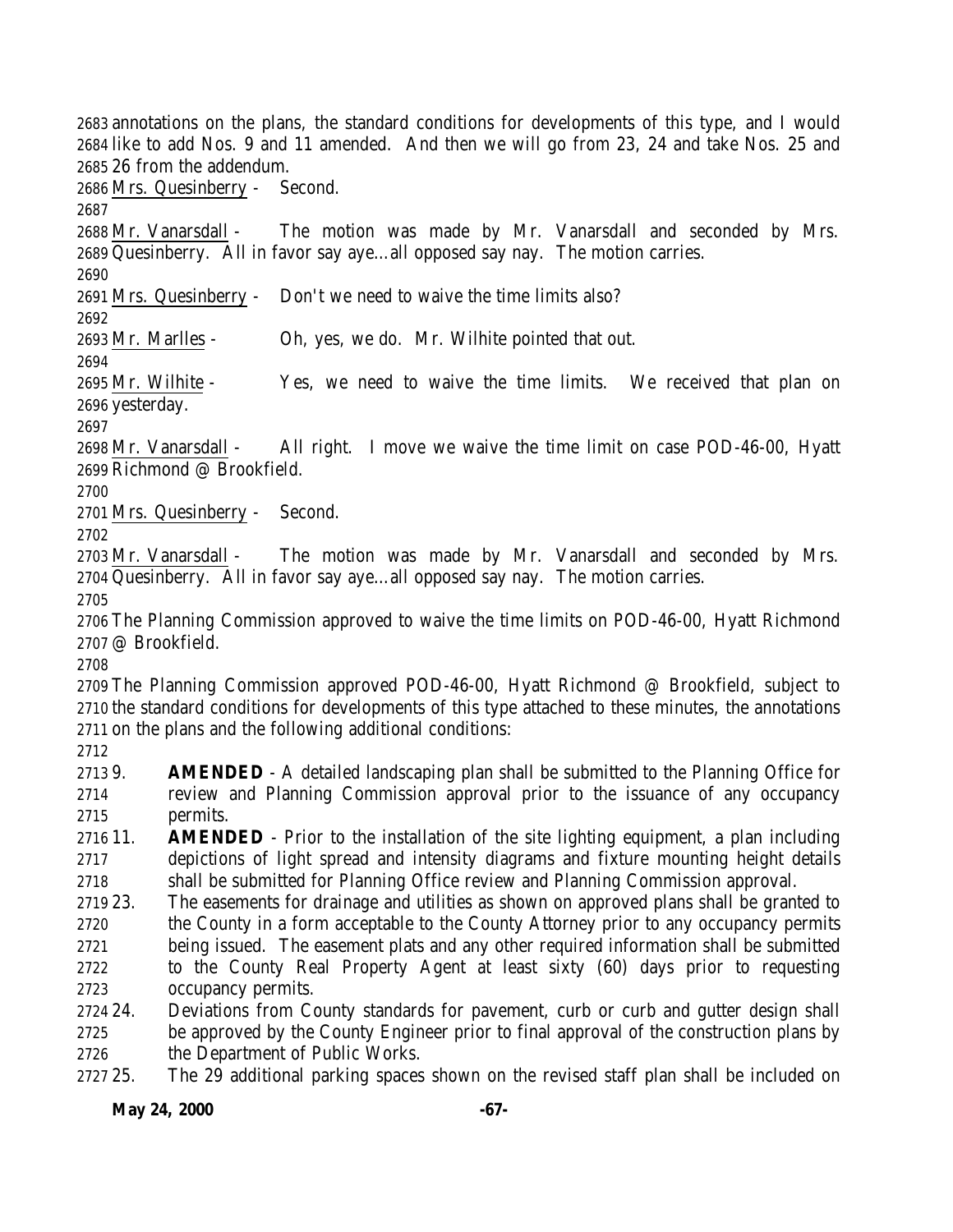the approved construction plans. A note will be included on the plans stating that construction of the said spaces is not required if Board of Zoning Appeals approval is granted for the use of existing parking deck on the adjacent property to meet parking requirements for this development.

 26. The existing fabric structure located at the southwest corner of the building shall be removed by May 24, 2001. The Director of Planning at his discretion may authorize a single one-year extension upon receiving a written request from the property owner stating the reasons the additional extension is necessary.

2737 Mr. Vanarsdall - That kinds of brings us to the end of the day, doesn't it.

 Mr. Marlles - I've got a few additional items. We do have a couple of additional items, Mr. Chairman. I believe Mrs. Hunter is going to be standing in for Ms. Anderson who is out sick. But we do have a resolution on the Short Pump Park addition. This is a substantial in accord resolution with the County's Comprehensive Plan. We also have a work session that's scheduled on the zoning ordinance amendments pertaining to Section 24-2. We may probably need to talk about this, but we may want to hear that after lunch but it's up to the Commission how you want to proceed on that. But the first item is the resolution dealing with the Short Pump Park addition.

Mr. Vanarsdall - All right. Hello, Mrs. Hunter.

## **RESOLUTION: Short Pump Park Addition Site - Substantially In Accord with the County of Henrico Comprehensive Plan**

 Mrs. Hunter - Good afternoon, members of the Commission. The County's Division of Parks and Recreation has recently purchased from Dongil Associates 31.4 acres of land adjoining the east side of Short Pump Park to expand the existing park site. The company also donated to the County an additional eight acres which is shown in the shaded area in gray on the screen, which is located at the northwest intersection of Three Chopt Road. The total acreage is 39 and the site is currently zoned A-1, Agricultural. Short Pump Elementary School is currently adjacent to the site here (referring to slide) and Pocahontas Middle School has just been recently constructed there (referring to slide). There are no improvements on the proposed park site expansion. The Henrico 2010 Land Use Plan recommends the site for office/development. However, the Commission is currently reviewing a land use plan amendment for this area. Through the process it was noted that there was a need for an expansion of the existing park to help protect the existing school sites from commercial development. The addition of this property would be consistent with the proposed small area plan as well as many of the goals and policies of the 2010 Land Use Plan. The site has frontage on Pump Road and the newly completed segment of Three Chopt Road. Access to the existing park is from Pump Road. The proposed park is also consistent with the Major Thoroughfare Plan. The proposed park expansion will support many of the goals and objectives and policies of the 2015 Open Space Plan. The existing facility contains 10 acres and is classified as a neighborhood park. It features include picnic shelters, play equipment, concession stands, softball fields, football fields and soccer fields. Its special feature is the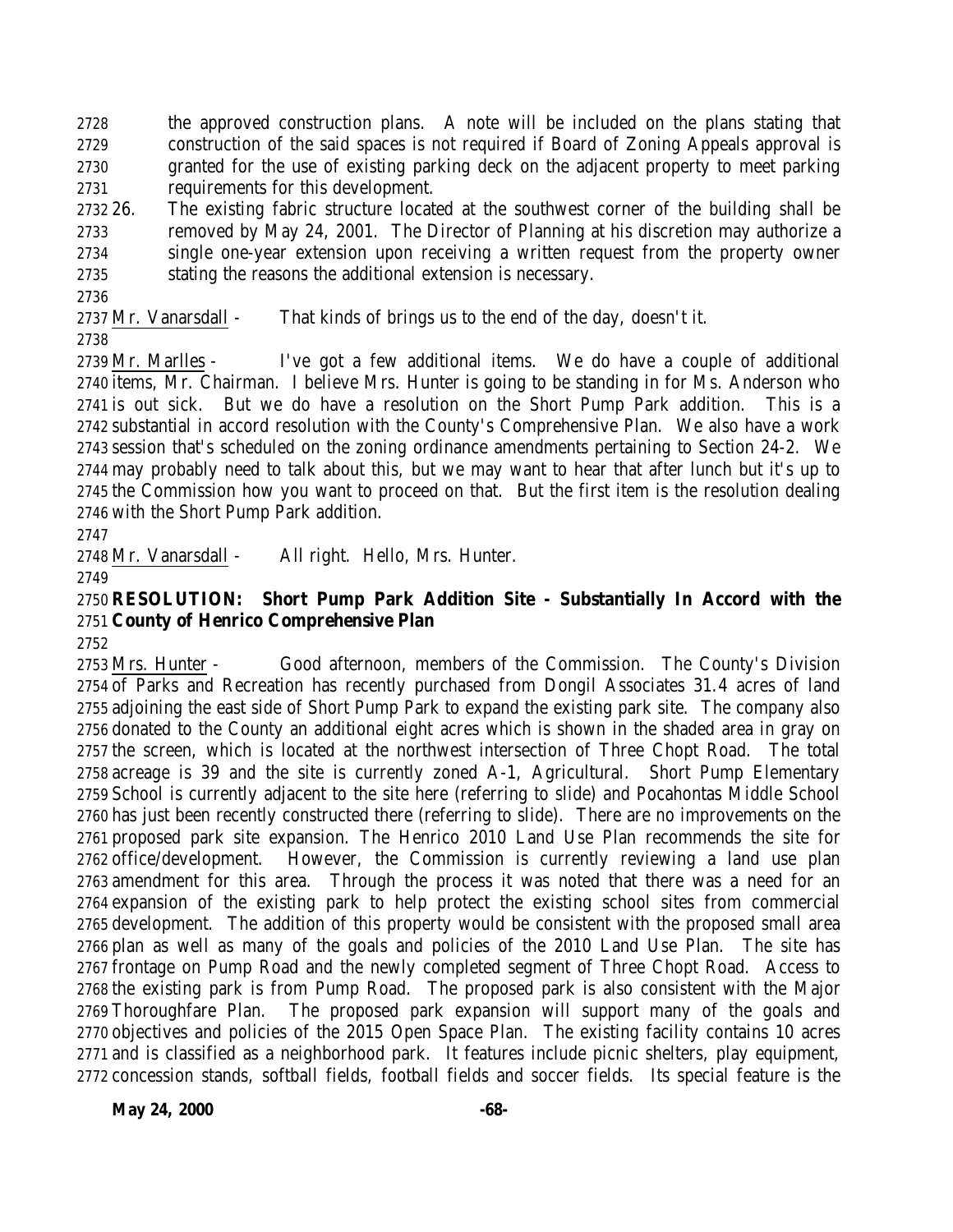Deep Run School historic site. Including the 39 acres of the proposed site would increase the existing facility to a community park classification. The site would compliment other public facilities in the area, such as the elementary school and middle school. Development of this park site would enhance and protect the existing schools from further commercial encroachment and the proposed development would also provide a useful service to the many neighboring communities. Therefore, the proposed site for the Short Pump Park addition is deemed by staff to be substantially in accord with the Comprehensive Plan of Henrico County. I'll be happy to answer any questions.

2782 Mr. Vanarsdall - Are there any questions for Mrs. Hunter?

 Ms. Dwyer - Mrs. Hunter, under the Major Thoroughfare Plan portion of the staff report it mentions that bicycles and pedestrian access to the site from neighborhoods would be beneficial. Do we know where those sidewalks will be?

 Mrs. Hunter - They are going to be going through a planning process with the neighboring communities for any future improvements on this site as well as where access would be as well as what park facilities are going to be put in. And that is one of the things that they will look at, at that time.

Mr. Marlles - That will be conducted by Parks & Recreations.

 Ms. Dwyer - So, I guess any other development on the other side of Three Chopt would have to have, or we would recommend that that would have sidewalks too to provide access to the park.

Mrs. Hunter - It seems logical.

Ms. Dwyer - Thank you.

 Mr. Taylor - I think in the discussions that I've had with Mr. Thompson, he has assured me that there's…. Well, there are some sidewalks now, I guess, particularly along Pocahontas and portions of that road. But, essentially, sidewalks would go all the way from Pump Road, almost all the way along Three Chopt Road and there is no end in sight because it may go all the way down to Church Run, depending on what happens to that end of the property.

 Mr. Silber - Ms. Dwyer, also this property lies within the West Broad Street Overlay District and it's one of the guidelines of the district to provide sidewalks along all the major roads, so it would be expected at the time of development for both sides of Three Chopt Road. Ms. Dwyer - Okay. Thank you.

 Mr. Vanarsdall - This was in the paper this morning, by the way. 

**May 24, 2000 -69-**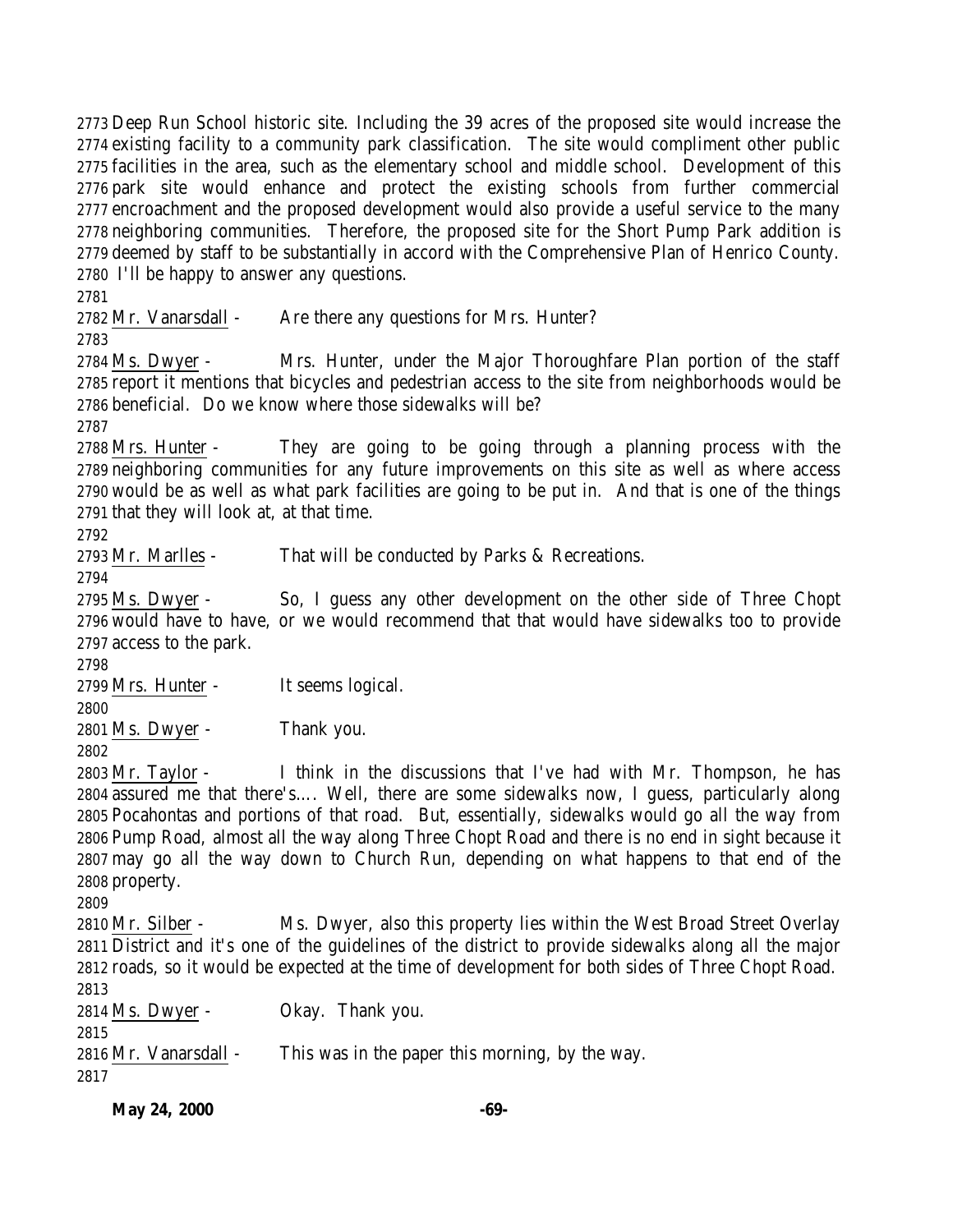Mr. Taylor - Mr. Silber, in that last comment, is there going to be sidewalks from Broad to Three Chopt along John Rolfe consistent with that? Mr. Silber - Yes, sir. Mr. Taylor - And then along Three Chopt Road on the north side. Mr. Silber - The north and south side of Three Chopt. Mr. Taylor - Okay. Good. Mr. Vanarsdall - Are there any more questions for Ms. Hunter? If not, we need to make a motion. Right, Mr. Marlles? Mr. Marlles - Mr. Chairman, there was a resolution that was a part of the mailing that was sent to the Commission. The Commission can simply make a motion to approve the resolution. Mr. Vanarsdall - Right. Mr. Taylor - Mr. Chairman, I would move the resolution for Short Pump Park Addition Site be approved by the Planning Commission. Ms. Dwyer - Second. Mr. Vanarsdall - The motion was made by Mr. Taylor and seconded by Ms. Dwyer. All in favor say aye…all opposed say nay. The motion carries. The Planning Commission approved the Resolution for the Short Pump Park Addition Site, substantially in accord with the County of Henrico Comprehensive Plan. Mr. Marlles - Mr. Chairman, we also have one additional discussion item that we have added to the agenda, dealing with multi-family standards. It's just a quick update and I believe Randy is going to handle that. Mr. Vanarsdall - All right. Why don't we take that now? Mr. Silber. Mr. Silber - Yes, sir. I have a handout and I would like to pass this down. 2857 Mr. Vanarsdall - I understand this is a matter for information for us. Mr. Silber - Yes, sir. If the Commission may recall, on April 26, 2000, you had a public hearing on the Multi-Family Design Standards Ordinance Amendment. Basically, you recommended its approval and suggested at that time, that when we look at the density bonus

concept, that the Planning Office should revise the density bonus to reflect some weighted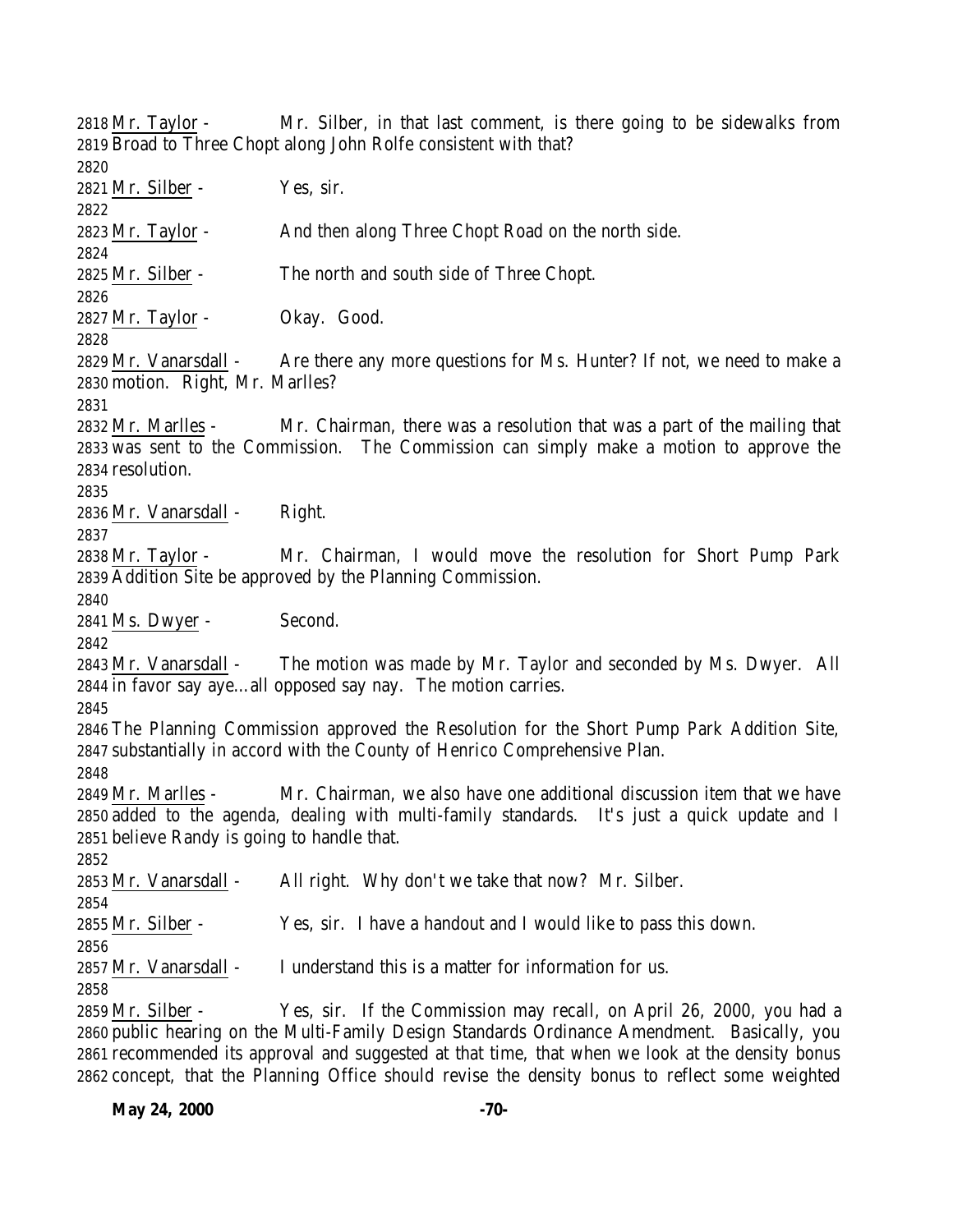calculations. And you endorsed the staff's recommendation with some modifications on weights. We have looked at that. We have revised that. And you have been provided a copy 2865 of that in a separate mailing and we've asked for comments back from you by the  $31<sup>st</sup>$  of this month. Between April 26 and today, we also have looked at two other issues that were discussed at the public hearings relative to the ordinance itself. And we had two suggested modifications that we wanted to provide you and also have you think about and provide us 2869 comments on those two by the  $31<sup>st</sup>$  as well. The first one, I've just given you on the first page, is the parking. You may recall discussions throughout the process on the parking calculations. The development community felt that 2.25 parking spaces may be excessive for apartmetns. Since our last public hearing, we have looked at this closer. We've gone out and looked at some multi-family projects and have done some more evaluating and feel that two parking spaces per unit would be able to accurately provide parking and not provide too much impervious material. So, we believe that we can back off 2.25 and knock it down to two. 

 Secondarily, under the open space requirement ordinance, previously we said that you need to provide at least no more than 40% impervious material and that included floodplains. And we are now saying that we believe that you could go up to 45% impervious if you exclude floodplains. So, in situations where there is….

## 

 Mr. Vanarsdall - Excuse me. It was 40%, it that what it was? Mr. Silber - Yes. Mr. Vanarsdall - I was thinking we had said 45% but that's fine. 

 Mr. Silber - The proposed ordinance said 40% and we are suggesting that we can go up to 45%, if you exclude the floodplains. So, in those situations where you have floodplains, you wouldn't count any of that area. All of that would be left open. All of that would not be counted toward it, so you would still have to meet your impervious coverage outside of the floodplain. You may recall, there was a case, the POD that was heard, I believe last month, where there was an apartment complex proposed in the Twin Hickory development and they had about a third of the site that was in the floodplain. You would not be able to count any of that toward your calculations. You would take the upland areas and then apply your 45% impervious.

| 2897                  |                                                                             |
|-----------------------|-----------------------------------------------------------------------------|
| 2898 Ms. Dwyer -      | So, if there is floodplain, site coverage is 45%.                           |
| 2899                  |                                                                             |
| 2900 Mr. Silber -     | That's correct. If there is no floodplain, the 45% applies to the site as a |
| 2901 whole.           |                                                                             |
| 2902                  |                                                                             |
| 2903 Mr. Vanarsdall - | In any event, it's going to stay 45%?                                       |
| 2904                  |                                                                             |
| 2905 Mr. Silber -     | Yes.                                                                        |
| 2906                  |                                                                             |
| 2907 Ms. Dwyer -      | Okay. So, there is no 40%, it's always 45% exclusive of floodplain.         |
|                       |                                                                             |

**May 24, 2000 -71-**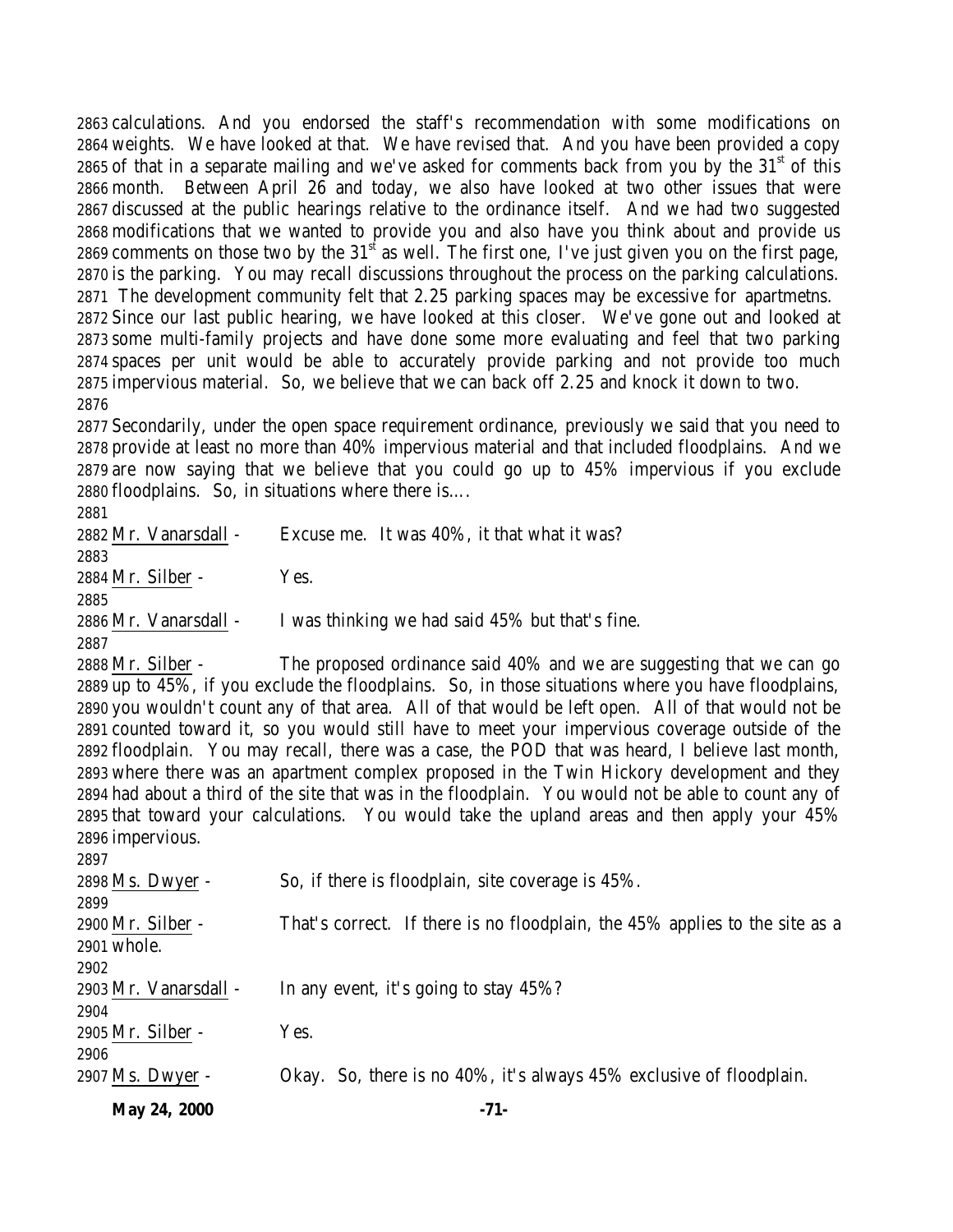Mr. Silber - That's correct. Ms. Dwyer - So, that means that we are increasing the amount permissible impervious cover even if there isn't a floodplain. Mr. Silber - If there is no floodplain, yes, ma'am. If there is no floodplain, this is providing less open space. 2917 Ms. Dwyer - And what was the rationale for that? Mr. Silber - Because in many situations there is floodplain land associated with multi- family development and we are able to get more open space by excluding the floodplain. Ms. Dwyer - Overall. Mr. Silber - Yes, overall. It's a situation where if there is no floodplain we are providing less open space. Where there is floodplain you are assured of much more open space. Ms. Dwyer - Because you are excluding that from the calculations. Mr. Silber - Yes. The County ordinance, when it comes to calculation of density, always excludes floodplains. So, this makes it somewhat consistent with how we calculate density. And that was another concern expressed by Mr. Tyler, that in some cases you are counting floodplains and some cases you are not, so we have tried to make it consistent. Ms. Dwyer - We could leave if at 40% exclusive of floodplain. Mr. Silber - You could do that. I provided these to you… I know this is not the normal process of coming back and providing you with ordinance amendment changes. We are attempting to get a package to the Board of Supervisors that is as tied down and complete as possible. But, again, we want your input on this, if these are items that you can't live with we want to know that. Also, if the Commission wants to, after considering the density bonus and considering these two additional items, if you prefer to have this brought back to you for consideration, we can do that as well.

 Mr. Taylor - Mr. Silber, are we going to have a meeting to discuss the density bonus system process that we can incorporate these within those discussions, or are you just expecting us to provide our own individual comments or changes on those densities incentive 2948 proposal by the  $21<sup>st</sup>$ ?

2950 Mr. Silber - Mr. Taylor, I think the Planning Commission on the  $26<sup>th</sup>$  suggested that we prepare the information, share it with you all, and you provide us with your comments or suggestions. So, we wouldn't necessarily have to come back unless you….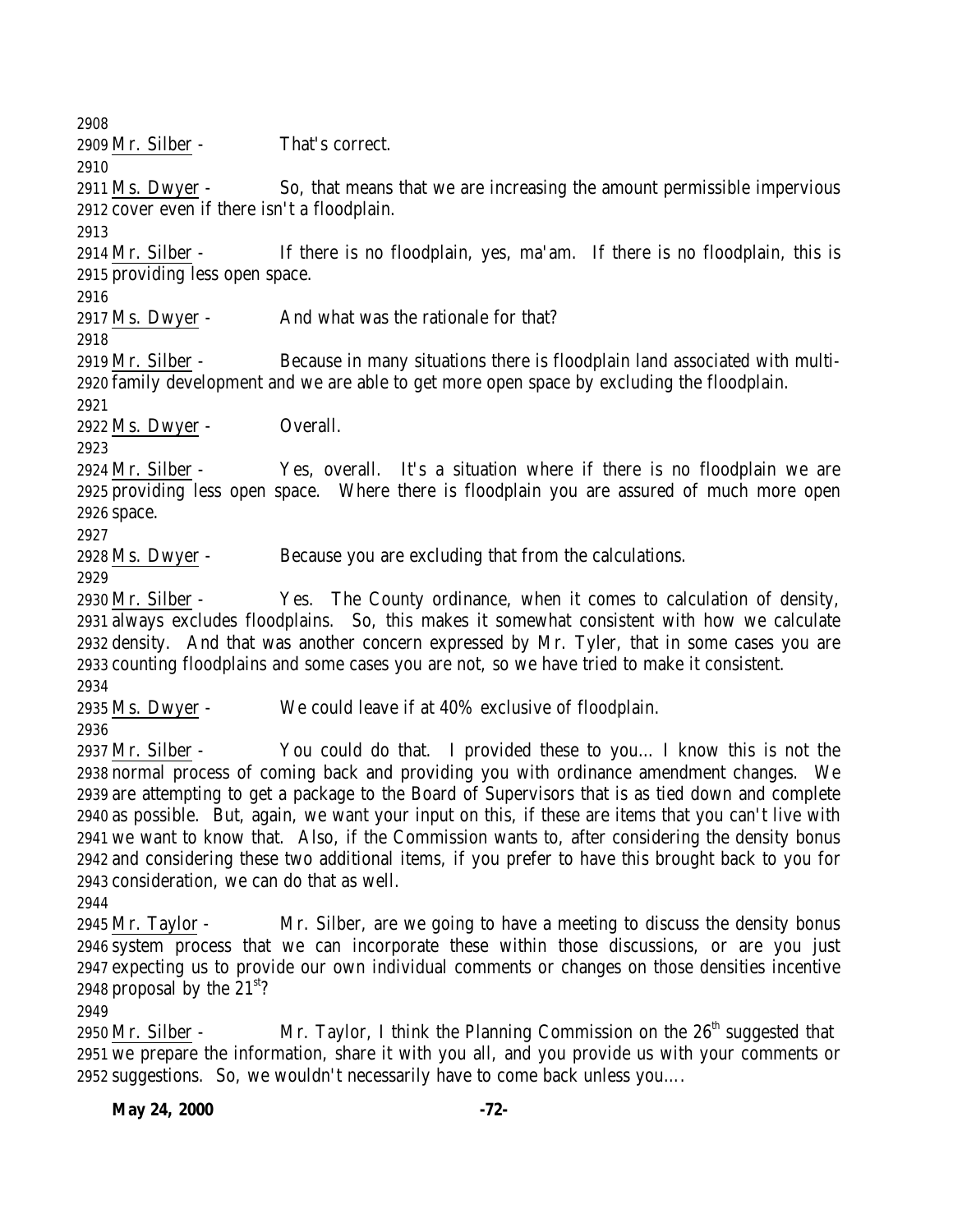Ms. Dwyer - Well, what would happen if I provided you with a comment that said, I think we should leave at 40% exclusive of floodplain? Do you want to bring that back to the Commission if… Mr. Silber - I think we would have to have some consensus so we would need to at least poll the Commission or bring something back to the Commission. Ms. Dwyer - Well, I like the 40% exclusive of floodplains. Mr. Silber - So you would prefer to leave the 40% in? Mr. Vanarsdall - So you are suggesting to keep it at 40%? Ms. Dwyer - Yes. Just leave it at 40% and if we want to exclude floodplains. Mr. Vanarsdall - It suits me alright. Mr. Taylor - It sounds like a consensus to me. Mr. Archer - I concur. Mrs. Quesinberry - I think we have a consensus here. Mr. Silber - Okay. So, under open space we will leave it at 40% but exclude floodplain. Mrs. Quesinberry - I also think, just following up on your other comment about having us provide comments, is really the way to go. We really want to get something before the Board of Supervisors as expeditiously as we can. This is a real important project that we have been working on for a long, long, time and there is certainly a lot of pressure on everyone in the area of multi-family housing throughout the whole County. So, I think they want to see something too. So, I just don't think we ought to tie it up any longer with any future meetings. It's about 99.9% where it needs to be. And if we can get it to them I think we should, if at all possible. I think that the two spaces per unit is probably okay, have you all reevaluated that too so that you can give your consensus on that as well. Mr. Archer - That's fine. 

2992 Mr. Taylor -  $\qquad \qquad$  I go along with that. 

Mr. Vanarsdall - All right.

 Mr. Silber - Okay. So, we will change that to two spaces per unit and we will leave the open space at 40% exclusive of floodplains, and we will wait to hear from you on the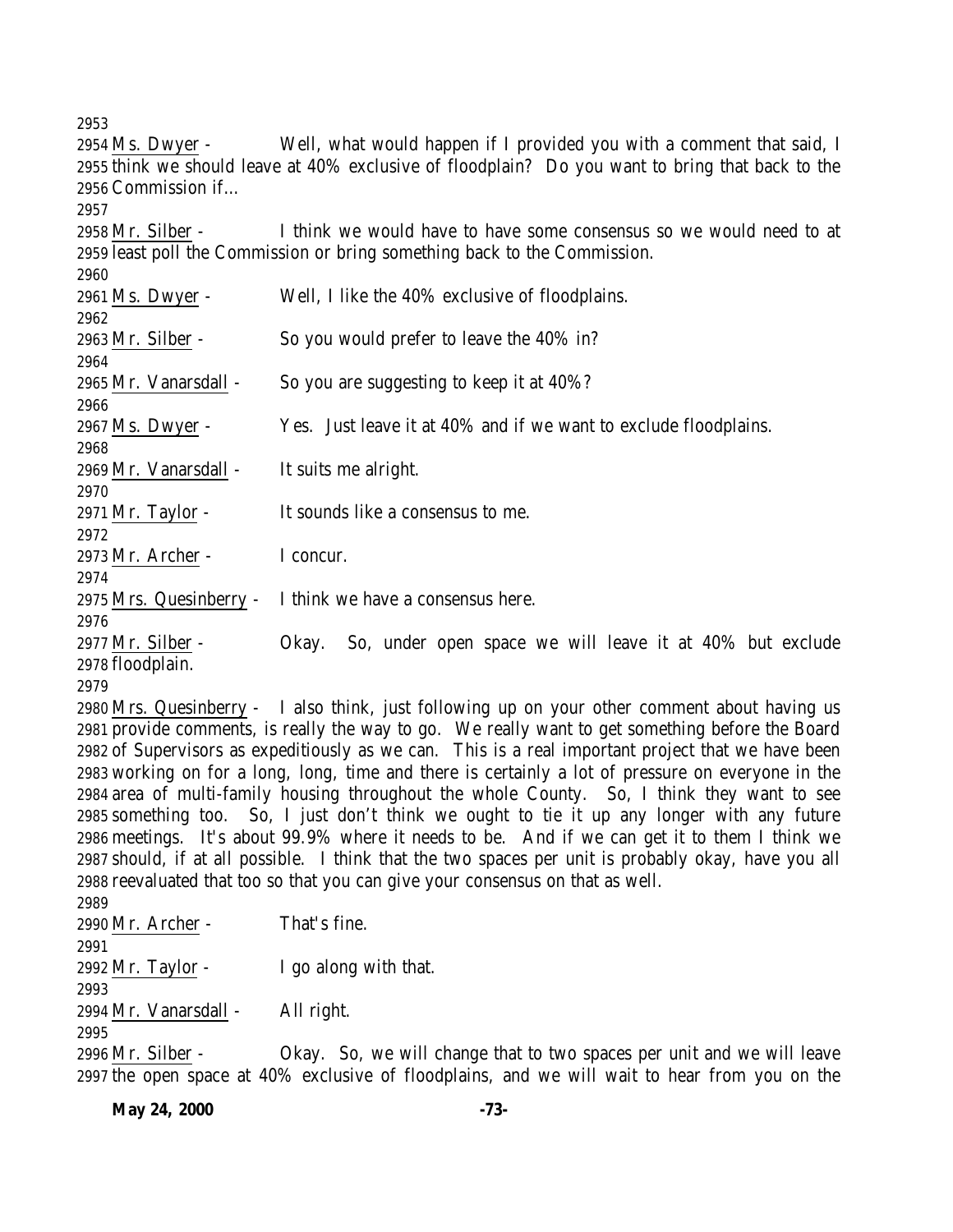density bonus. Thank you very much. Mr. Vanarsdall - Thank you, Mr. Silber. Mr. Marlles - Mr. Chairman, we have two other items on the agenda. One is a housekeeping matter, approval of minutes for the March 22, 2000, meeting. You can go ahead and take care of that. Mr. Vanarsdall - Yes, sir. **APPROVAL OF MINUTES: March 22, 2000** Ms. Dwyer - I move we approve the minutes as amended, as corrected. Mr. Archer - Second. Mr. Vanarsdall - The motion was made by Ms. Dwyer and seconded by Mr. Archer. All in favor say aye…all opposed say nay. The motion carries. The Planning Commission approved the March 22, 2000, Planning Commission minutes as corrected. Mr. Marlles - Mr. Chairman, the last item on the agenda, and given the time and the fact that the key staff are here, I would suggest that we just go ahead and have the work session on the zoning ordinance amendments pertaining to Section 24-2, if that's okay with the Commission. Ms. Dwyer - Sounds good. Mrs. Quesinberry - I think that's a good idea. I'm going to the end of my path and I have to leave by 1:00 p. m. So, this works. Mr. Vanarsdall - That's fine with me. Mr. Marlles - Mr. Lawrence, would you like to give the staff's presentation? Mr. Lawrence - Yes, sir. **WORK SESSION: Zoning Ordinance Amendments Pertaining to Section 24-2, et al**. Mr. Lawrence - As you are aware, last month staff presented this amendment to you all.

 It was more of a formal presentation and due to the lack of a quorum, and we had to work out some fine tuning of the language with the County Attorney's office, we brought it back this afternoon. At your pleasure I can make a formal presentation, if you would like to see the whole package again, or I can make a brief presentation and touch on the few editorial changes, if you will. Conceptually, the draft has not changed at all. Just a few words have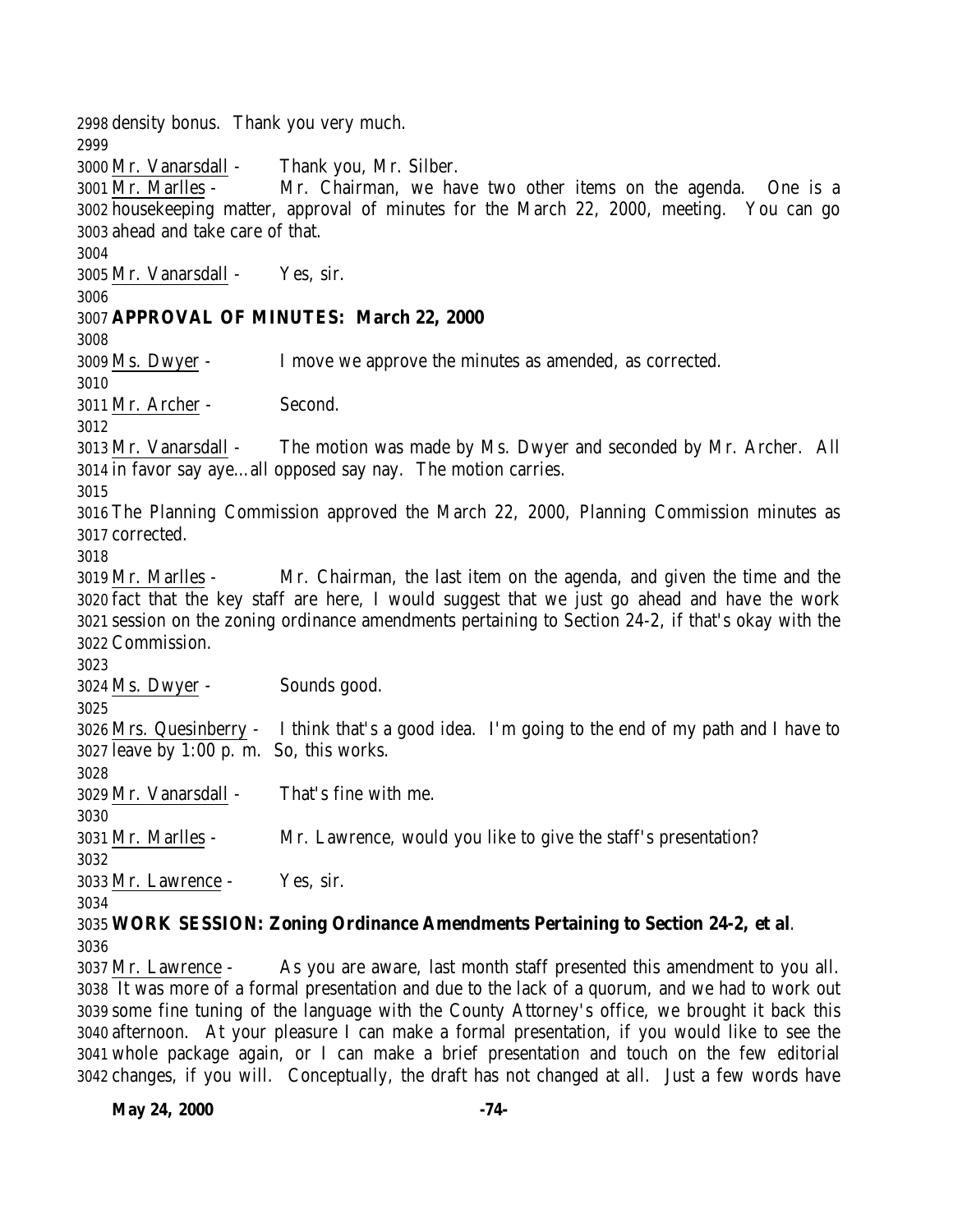been changed here and there.

Mrs. Quesinberry - Let's go with the brief.

 Mr. Lawrence - With the brief, okay. Probably the best way to do the brief is that I can walk you through the package, which was hand delivered to you on Monday and I'll just point out the few things that have changed. On page 1 of that package, at the very bottom, Uses, Section 24-11(j), "uses on property owned or leased by a government entity," that language has been added. Essentially, that has paraphrased what we removed from Section 24-11(b), just above it. As you turn through, on page 5 at the bottom, which is Section 24-65(d), just reworded that, maximum height sentence. It reads: "The maximum height of buildings shall be 45 feet unless a greater height is permitted under Section 24-94." Previously, it just made reference as accepted and addressed in Section 24-94, just a slight grammatical change. On page 7, for the R-5A district, we have included the (x) and the (w). (x) allows for the height provision to come to the Planning Commission and use the review criteria. And (w) is the setback requirement if it is adjacent to a residential district. And on page 11, which would be letter (z), which talks about building heights greater than 65 feet maybe authorized by provisional use permit. We have also included the last sentence there; "In no case shall buildings exceed 110 feet in height." That 110 feet in height is stated elsewhere in the ordinance but we felt it was appropriate to keep it with this footnote so that at a glance people would know what the limitations are. In Section 24-94 1(b), we haven't modified the language there but that will be the review criteria that the Planning Commission uses when considering height for buildings. And I believe those are the changes that staff has made to this. We would be happy to answer any questions. I notice Mr. Tokarz is here so if there are any legal side questions, he might be able to address them for you. 

 Ms. Dwyer - I just have one question, on page 1, 24-2, the interpretation where we changed the language and took out some of that language about "if you need both a special exception and a POD the POD would be sufficient." So, with that language change, does that change the process so you do in fact need the special exception as well as the POD?

Mr. Lawrence - That's correct.

 Ms. Dwyer - But, does the process change? Does that mean that the special exception will go to the BZA?

 Mr. Lawrence - That means that the special exceptions goes to the BZA unless it's dealing with height and we would establish review criteria where the Planning Commission can consider buildings up to 65 feet. And we have also modified, as far as nursing homes, in the R-5 districts, that it would be a by right use instead of a special exception.

Ms. Dwyer - Okay.

 Mr. Marlles - Ms. Dwyer, the reason for having the heights up to 65 feet go to the Planning Commission was to try to keep the process as stream lined as possible. However, for extremely tall structures I think staff felt then that should come under the purview of the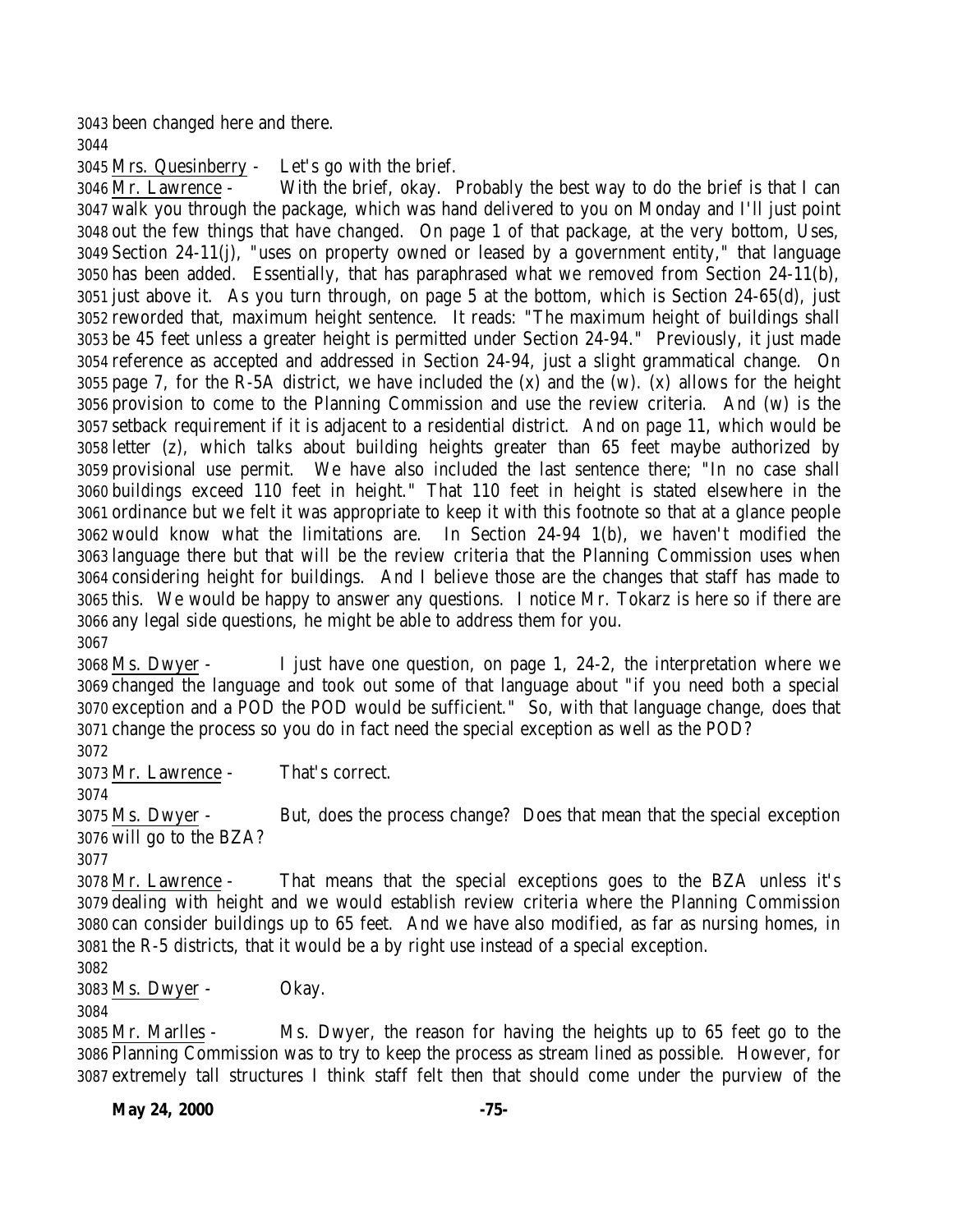Board. I believe that was the decision of the, the recommendation of staff. 

 Mr. Lawrence - The staff reviewed, the past two or three years, the height exceptions that have come through the County, whether it's BZA or the Planning Commission, and found that a majority of them were under 65 feet. So, we use 65 as a cut off. So, the majority would be through the stream line process coming before you all and then the few that go above 65 will go through the pup process, where the Board of Supervisors have the ultimate say.

 Mr. Vanarsdall - All right. Are there any more questions of Mr. Lawrence? Thank you, Eric. 

 Mr. Lawrence - I would add, if you are comfortable we can schedule a public hearing date for this item.

 Mr. Marlles - Mr. Lawrence or Mr. Silber, one or the other, do we have a time that the staff is recommending for the scheduling of the public hearing?

 Mr. Silber - I was just going to ask Mr. O'Kelly what size load we have for June. We could do it on June 28. I think the agenda is pretty heavy. I'm not sure if there will be a

lighter agenda in the next couple of months, though.

 Mr. O'Kelly - We have in the neighborhood of, for the June 28 meeting, about 35 applications plus the deferrals from today. So, it's a fairly normal agenda.

Mr. Vanarsdall - That's seven more than what we had today.

 Mr. O'Kelly - I think it was more than seven, Mr. Vanarsdall, probably in the neighborhood of ten or so. That's a standard heavy agenda for June 28.

Mr. Vanarsdall - Is that all right with everybody?

Mr. Taylor - Bring your lunch.

 Mr. Silber - I guess we could schedule a public hearing say first at nine o'clock and then start the PODs and the other items at 9:30 a.m., if you like. And then maybe if it's going to be a long agenda maybe I can convince you to do that with lunch.

 Mr. Vanarsdall - Have the public hearing first. Is that all right with the rest of you? 

Ms. Dwyer - This doesn't look real controversial.

 Mrs. Quesinberry - Yes. I can't imagine the public hearing being very long on this. Of course, you never know.

Mr. Vanarsdall - Well, we can put it at the end.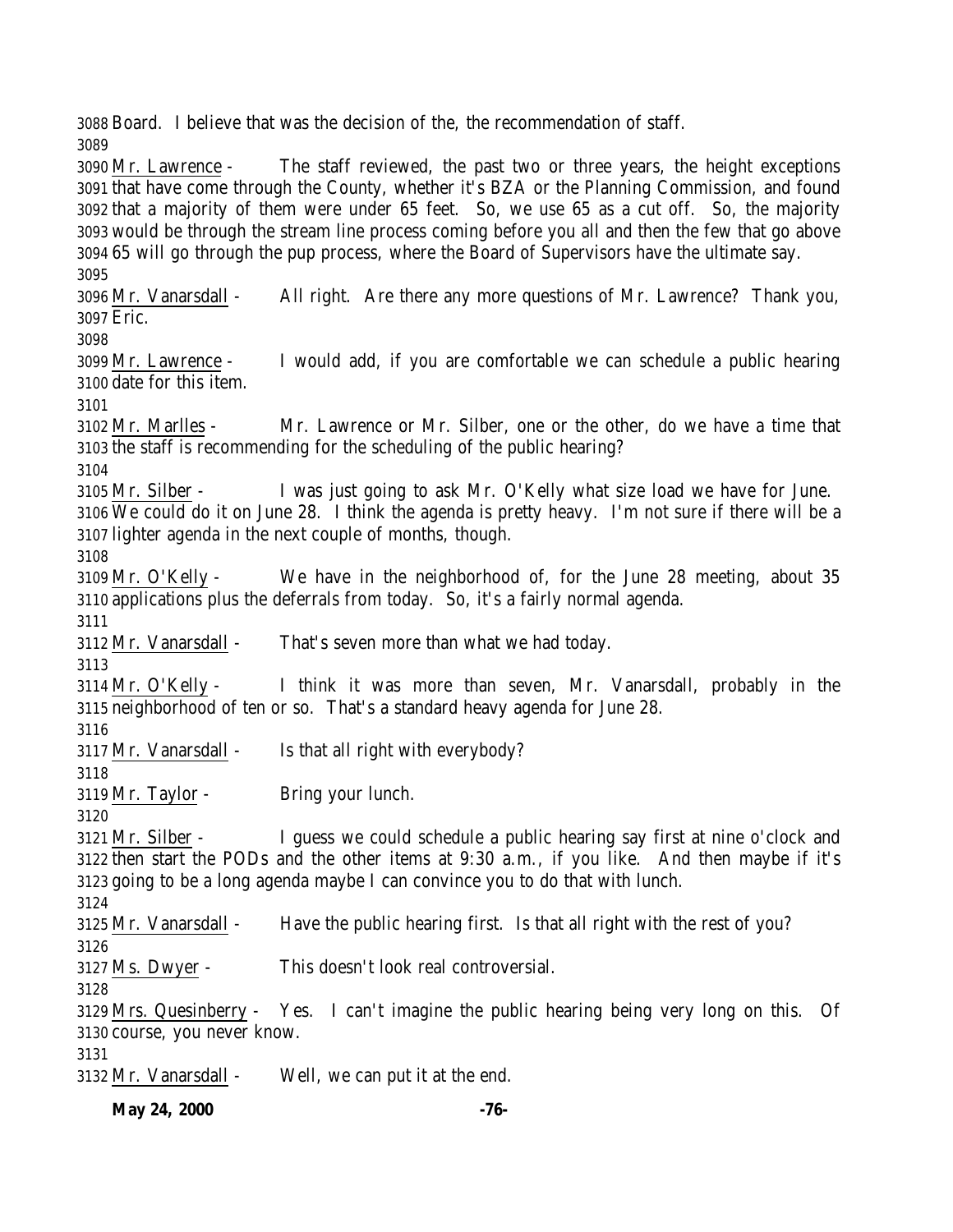Mr. Silber - Well, we could put it at the end, if we do that… We have to advertise it for a certain time, so we would have to take a stab at the time. Mr. Vanarsdall - Is everybody in agreement to 9:00 a.m.? Ms. Dwyer - Sure. Mrs. Quesinberry - We could probably be through with it within 30 minutes or so. Ms. Dwyer - And then advertise the cases for 9:30 a.m.? Mr. Silber - Or do you just want to advertise the cases at nine o'clock as well. I'm thinking that 24-2 may not even take 30 minutes. Mr. Archer - Put that at the beginning of the agenda. Mr. O'Kelly - You also possibly want to deal with the expedited agenda before the public hearing. Ms. Dwyer - I don't think you can do that if it is advertised at 9:30 a.m. Mrs. Quesinberry - So, we can advertise it all for 9:00 a.m. Mr. Archer - Let's do it that way. Mr. Vanarsdall - Okay. Nine o'clock on June 28, 2000, in the Board Room here. Thank you. All right. Mr. Marlles, what else? Mr. Marlles - Mr. Chairman, I believe that is all the items on the agenda. Mr. Archer - Mr. Chairman, I would like to announce for the benefit of my colleagues here and the staff, I will probably miss the August 23 POD meeting. Mr. Vanarsdall - All right. Thank you for telling us that, Mr. Archer. Mr. Marlles - Mr. Chairman, there is just one informational item that I would like to make the Commission aware of, if I can. Mr. Vanarsdall - Go right ahead. Mr. Marlles - I think all of the Commission members know Judy Thomas in our office. Judy has recently been diagnosed with a reoccurrence of a very serious illness she had previously. We are still getting information as to what her condition and outlook is, but I

 would like the Commission to know that the information that we have received thus far is that it is very serious. So, as we get a little bit more information and things settle down a little bit